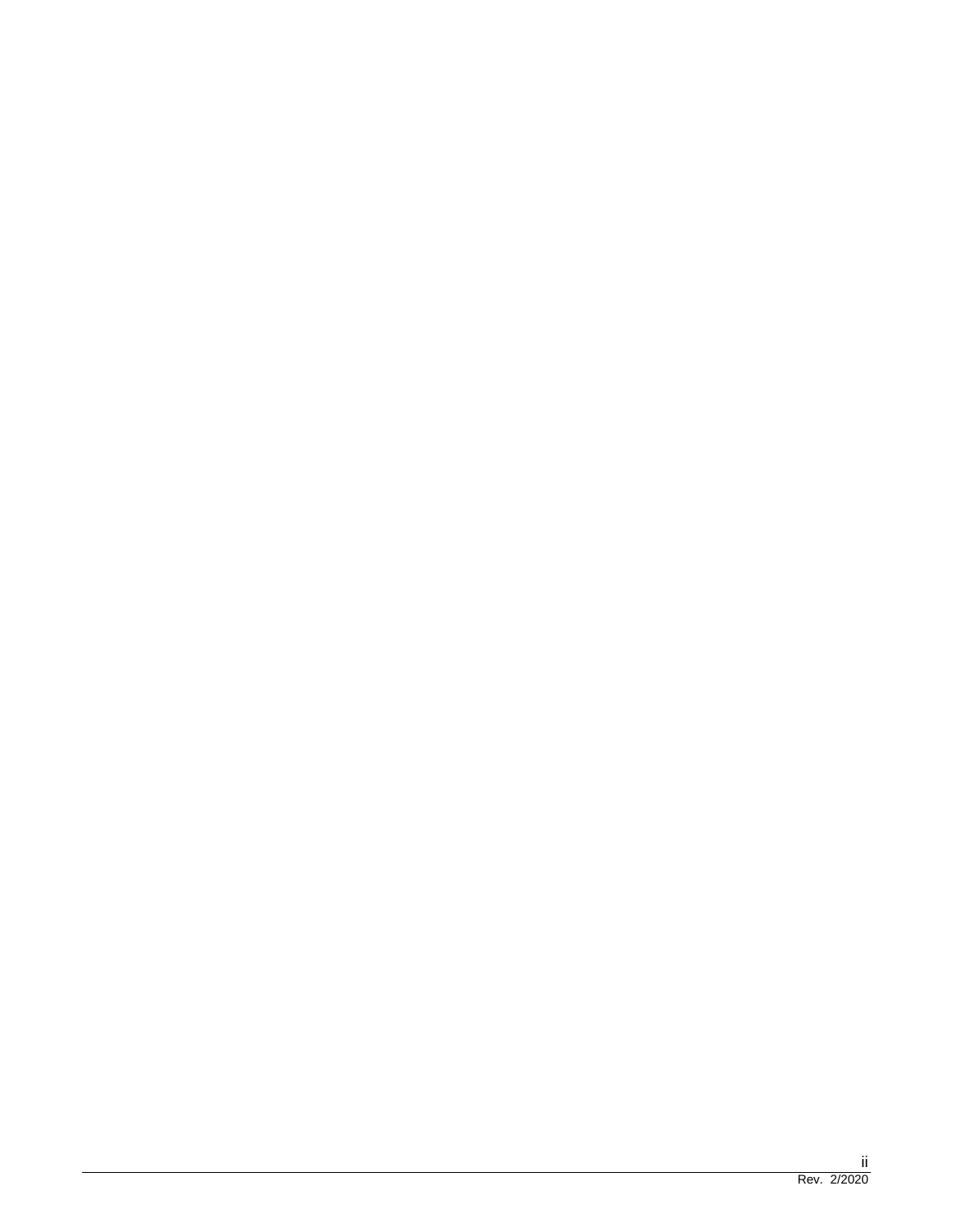## **FULL TEXT OF THE PLAN**

## **Table of Contents**

| -<br>٠<br>×<br>۰.<br>۰, |
|-------------------------|
|-------------------------|

| Section 2.04. Acceptance of a Participating Local Union or District Council, or of a Local |     |
|--------------------------------------------------------------------------------------------|-----|
|                                                                                            |     |
|                                                                                            |     |
|                                                                                            |     |
|                                                                                            |     |
|                                                                                            |     |
|                                                                                            |     |
|                                                                                            |     |
|                                                                                            |     |
|                                                                                            |     |
|                                                                                            |     |
|                                                                                            |     |
|                                                                                            |     |
|                                                                                            |     |
|                                                                                            |     |
|                                                                                            | iii |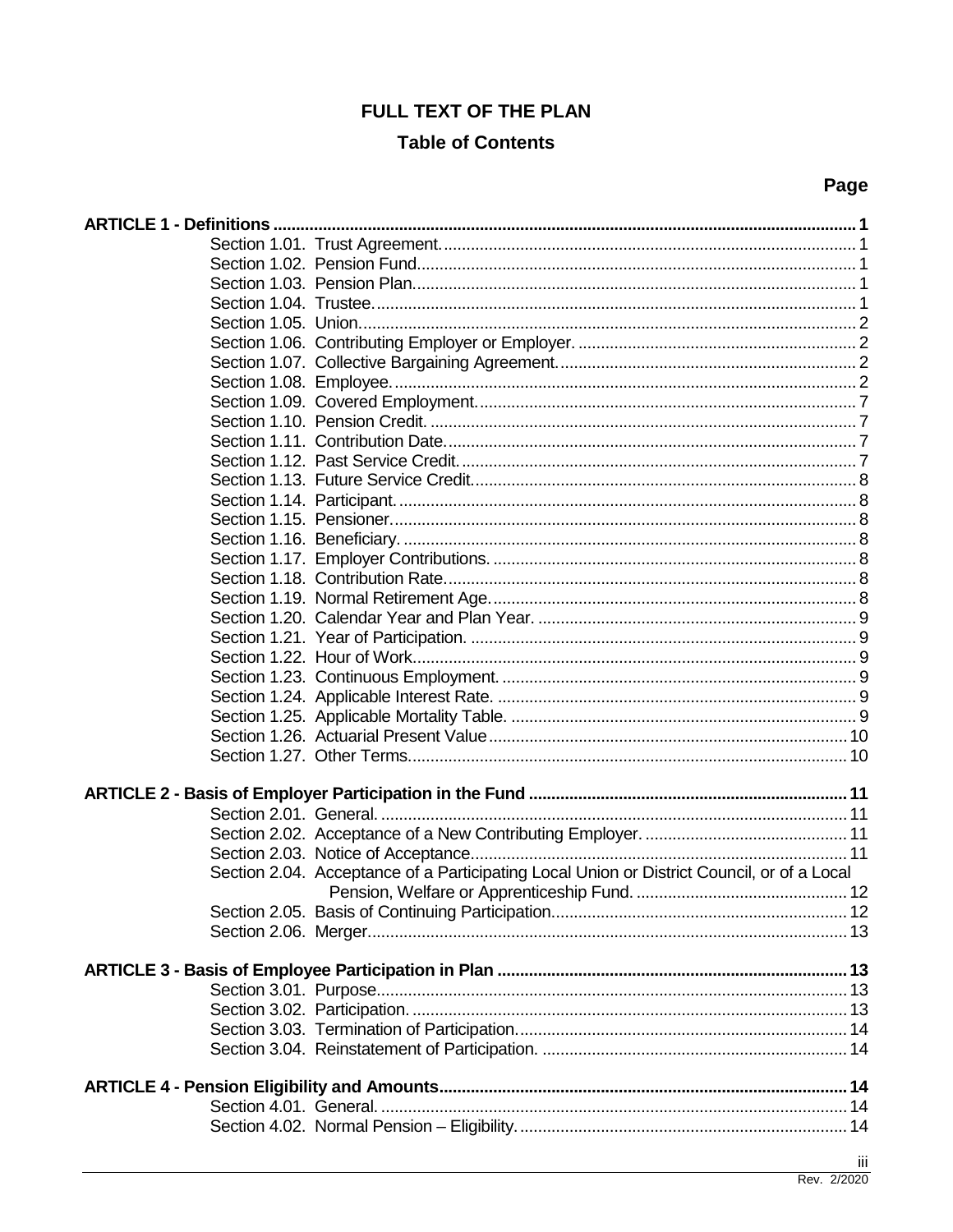| Section 4.03. Normal Pension – Benefit Amounts for Periods Prior to 2005.  14         |  |
|---------------------------------------------------------------------------------------|--|
| Section 4.04. Normal Pension – Benefit Amounts for Periods During and After 2005.  18 |  |
|                                                                                       |  |
|                                                                                       |  |
|                                                                                       |  |
|                                                                                       |  |
|                                                                                       |  |
|                                                                                       |  |
|                                                                                       |  |
|                                                                                       |  |
|                                                                                       |  |
|                                                                                       |  |
|                                                                                       |  |
| Section 4.16. Contingent Early Retirement Pension Pending Disability Determination37  |  |
| Section 4.17. Effect of Recovery by a Disability Pension Recipient.  38               |  |
|                                                                                       |  |
|                                                                                       |  |
| Section 4.20. Amount of Benefits after Separation from Covered Employment.  39        |  |
|                                                                                       |  |
|                                                                                       |  |
|                                                                                       |  |
|                                                                                       |  |
| Section 5.02. Pension Credit for Service Prior to the Contribution Date (Past Service |  |
|                                                                                       |  |
| Section 5.04. Pension Credit for Periods On and After the Contribution Date (Future   |  |
|                                                                                       |  |
|                                                                                       |  |
|                                                                                       |  |
|                                                                                       |  |
|                                                                                       |  |
|                                                                                       |  |
|                                                                                       |  |
|                                                                                       |  |
| Section 6.02. 50% Joint and Surviving Spouse Pension at Retirement.  53               |  |
|                                                                                       |  |
|                                                                                       |  |
|                                                                                       |  |
| Section 6.06. Single Life Pension with 5-Years Certain Payments.  57                  |  |
|                                                                                       |  |
|                                                                                       |  |
| Section 7.02. Death Benefit After Retirement (5-Years Certain Payments) 58            |  |
|                                                                                       |  |
|                                                                                       |  |
|                                                                                       |  |
|                                                                                       |  |
| Section 8.01. 75% Joint and Surviving Spouse Pension or 100% Joint and Surviving      |  |
|                                                                                       |  |
| Section 8.02. Single Life Pension with 10-Years Certain Payments.  62                 |  |
|                                                                                       |  |
|                                                                                       |  |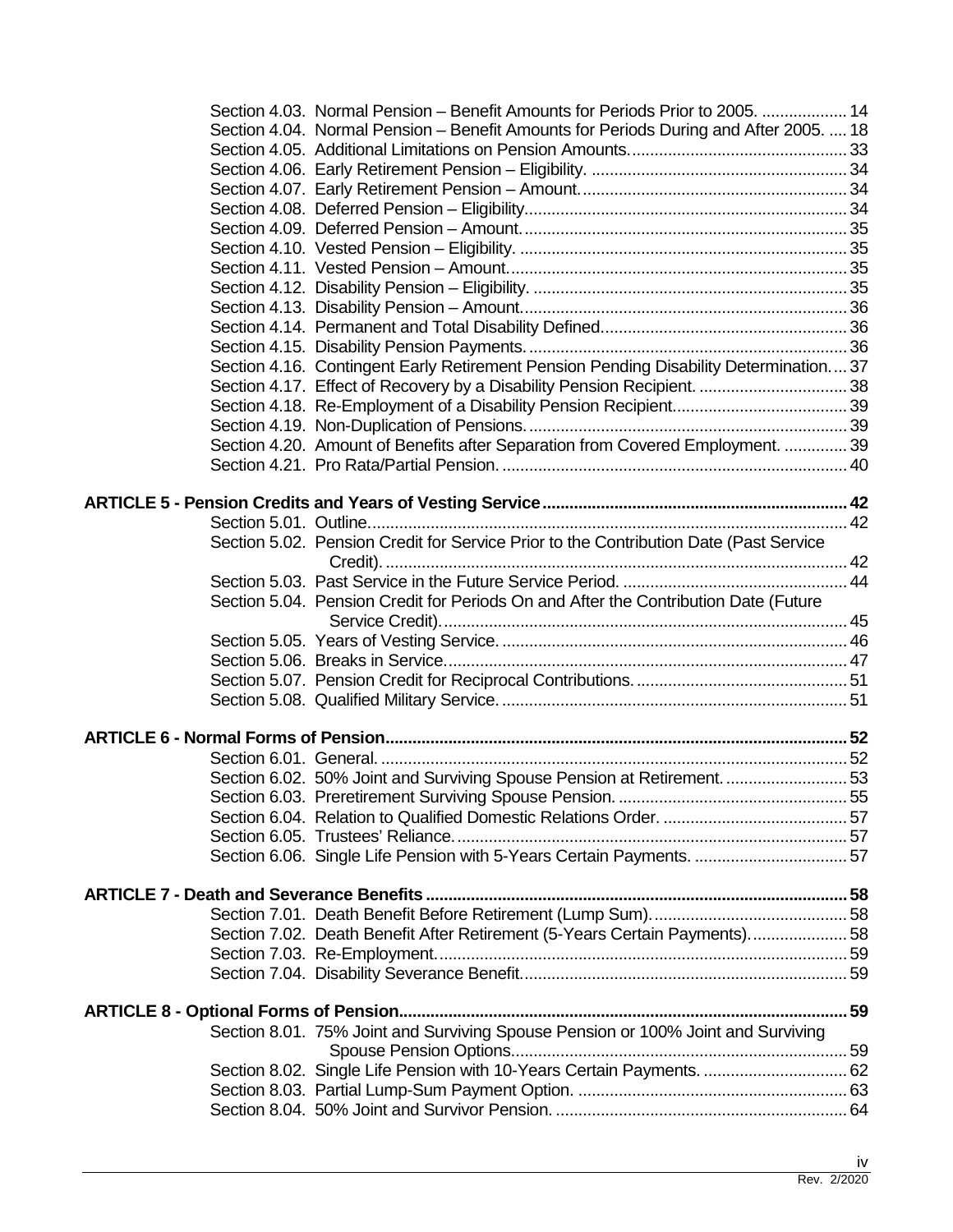| Section 9.02. Information Required and Recovery of Overpayments.  65              |   |
|-----------------------------------------------------------------------------------|---|
|                                                                                   |   |
|                                                                                   |   |
|                                                                                   |   |
|                                                                                   |   |
|                                                                                   |   |
|                                                                                   |   |
|                                                                                   |   |
|                                                                                   |   |
|                                                                                   |   |
|                                                                                   |   |
|                                                                                   |   |
|                                                                                   |   |
|                                                                                   |   |
|                                                                                   |   |
|                                                                                   |   |
| Section 9.18. Adjustment for Delayed Initiation of Benefit Payments 93            |   |
|                                                                                   |   |
|                                                                                   |   |
|                                                                                   |   |
|                                                                                   |   |
|                                                                                   |   |
|                                                                                   |   |
| Section 10.04. Termination or Modification of Obligation to Contribute 95         |   |
|                                                                                   |   |
|                                                                                   |   |
|                                                                                   |   |
|                                                                                   |   |
|                                                                                   |   |
|                                                                                   |   |
|                                                                                   |   |
|                                                                                   |   |
|                                                                                   |   |
|                                                                                   |   |
|                                                                                   |   |
|                                                                                   |   |
|                                                                                   |   |
|                                                                                   |   |
|                                                                                   |   |
|                                                                                   |   |
|                                                                                   |   |
|                                                                                   |   |
| Section 12.08. Inapplicability of Withdrawal Liability, Liability Adjustments and |   |
|                                                                                   |   |
|                                                                                   |   |
|                                                                                   |   |
|                                                                                   |   |
|                                                                                   |   |
|                                                                                   |   |
| APPENDIX A - PROGRAM FOR ENHANCED EARLY RETIREMENT BENEFITS  115                  |   |
|                                                                                   |   |
|                                                                                   | ۷ |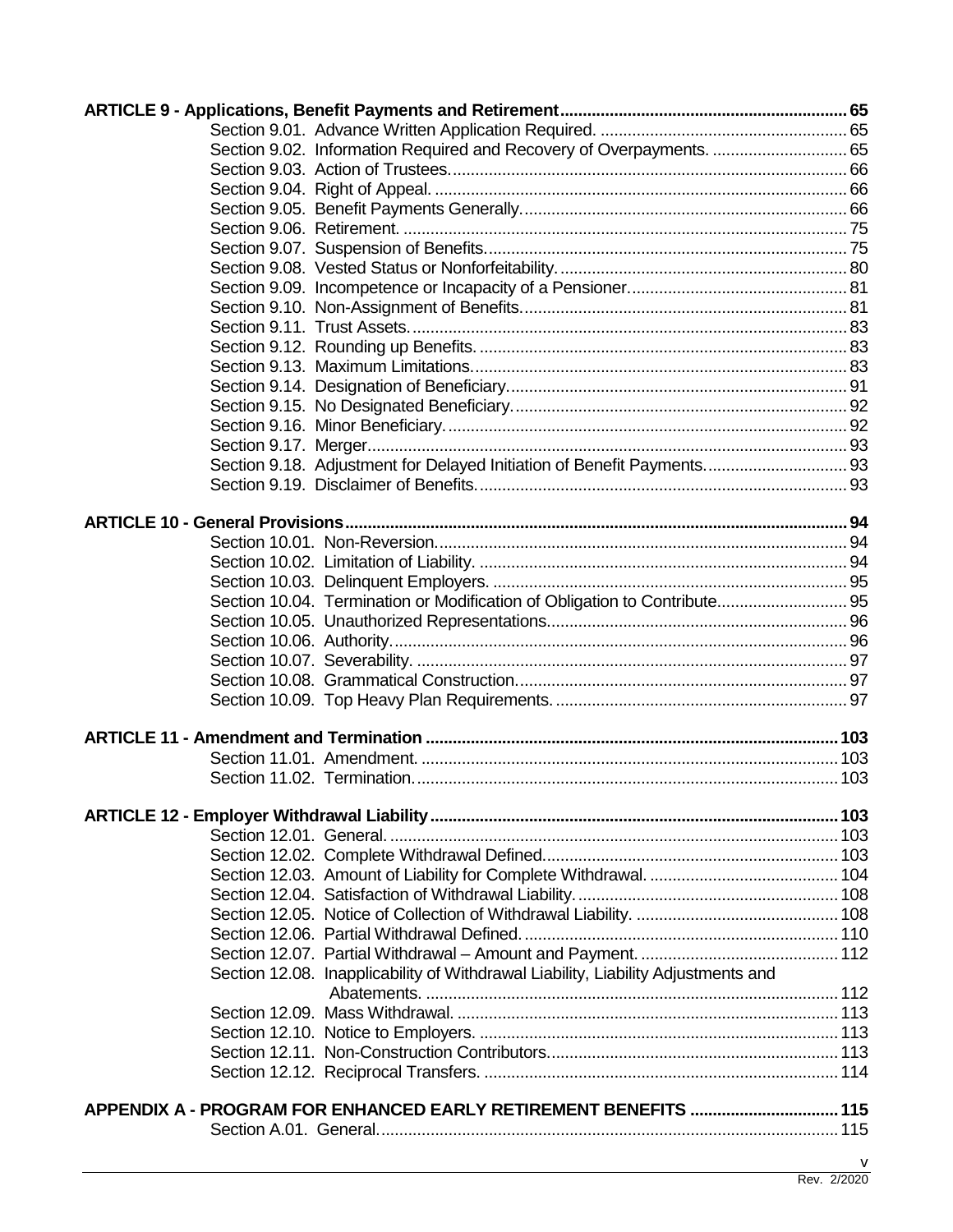| Section A.02. Application by Parties to the Collective Bargaining Agreement.  115<br>Section A.03. Permanent Contribution Rate Set-Aside Requirements.  115 |
|-------------------------------------------------------------------------------------------------------------------------------------------------------------|

- **APPENDIX B - Listing of Local Unions, Special Agreements and Union Affiliated Organizations Participating in the National Pension Fund on a Non-Standard Basis.....................118**
- **APPENDIX C - Plumbers and Pipefitters National Pension Plan MERGED LOCAL PLANS ..............122**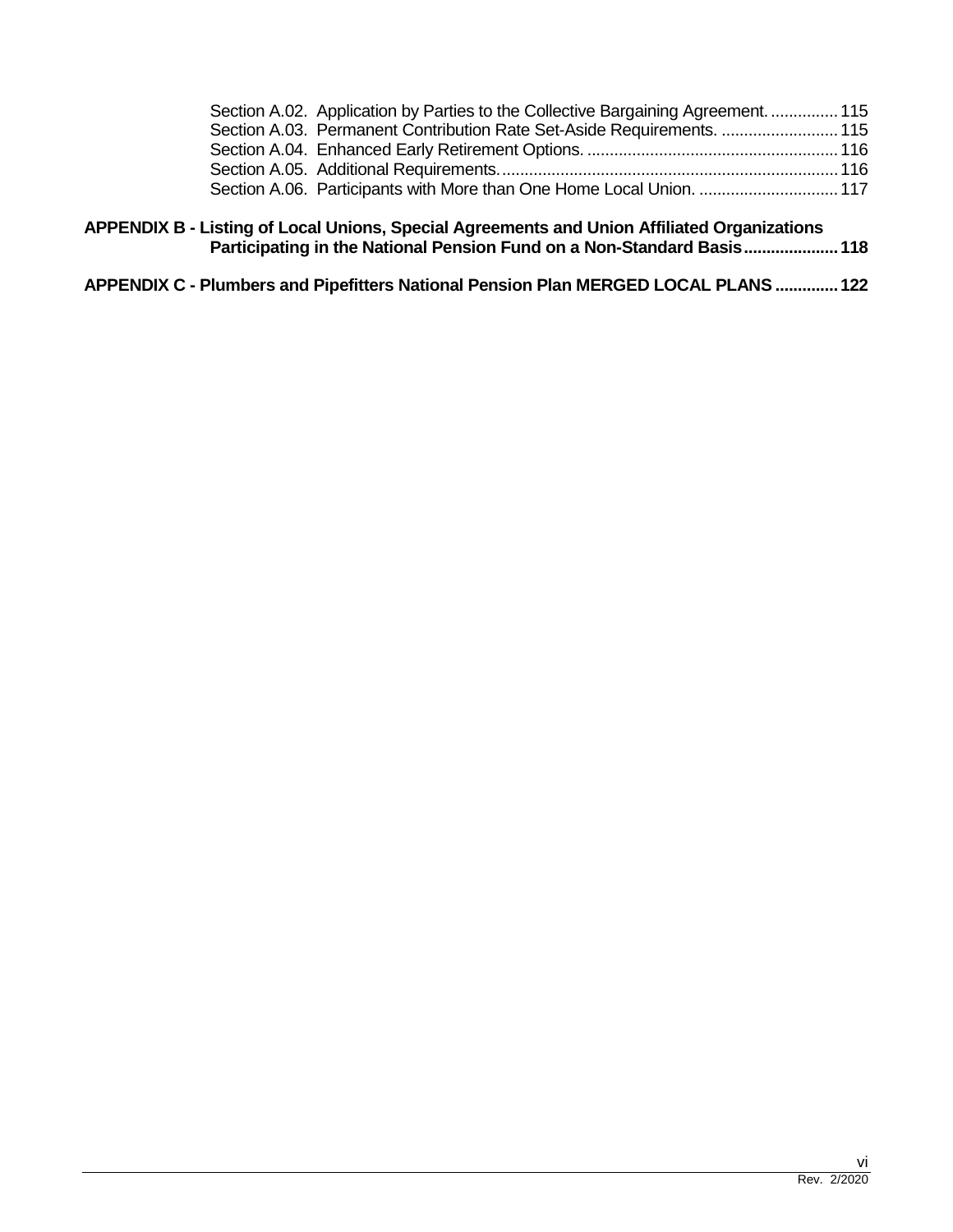## **FULL TEXT OF THE PLAN**

PLUMBERS & PIPEFITTERS NATIONAL PENSION PLAN (Restated Effective January 1, 2014)

The following is a restatement of the Plan of Benefits maintained by the Plumbers and Pipefitters National Pension Fund. Unless otherwise stated, this restatement applies to an employee who earns at least one hour in Covered Employment in any Calendar Year 2014 or later. Under no circumstances, however, will this restatement apply to applications for benefits that were made before January 1, 2014.

## **ARTICLE 1**

## **Definitions**

Unless the context or subject matter otherwise requires, the following definitions shall govern in the Plan:

## **Section 1.01. Trust Agreement.**

The term "Trust Agreement" shall mean the Agreement and Declaration of Trust establishing the Plumbers and Pipefitters National Pension Fund, dated as of July 23, 1968, including any modifications, amendments, extensions, renewals, or restatements thereof.

#### **Section 1.02. Pension Fund.**

The term "Pension Fund" or "Fund" shall mean the Plumbers and Pipefitters National Pension Fund, established by the Trust Agreement, and shall mean generally the monies and other items of value which comprise the corpus and additions thereto, received or held for or on behalf of the Trustees.

#### **Section 1.03. Pension Plan.**

The term "Pension Plan" or "Plan" shall mean this text of the Plumbers and Pipefitters National Pension Plan and any modification, amendment, extension or renewal thereof, or if applicable any prior versions of the Plan.

## **Section 1.04. Trustee.**

The term "Trustee" shall mean any person designated as Trustee pursuant to the Trust Agreement, and the successors of such person from time to time in office. The terms "Board of Trustees," "Board" and "Trustees" mean the Board established by the Trust Agreement.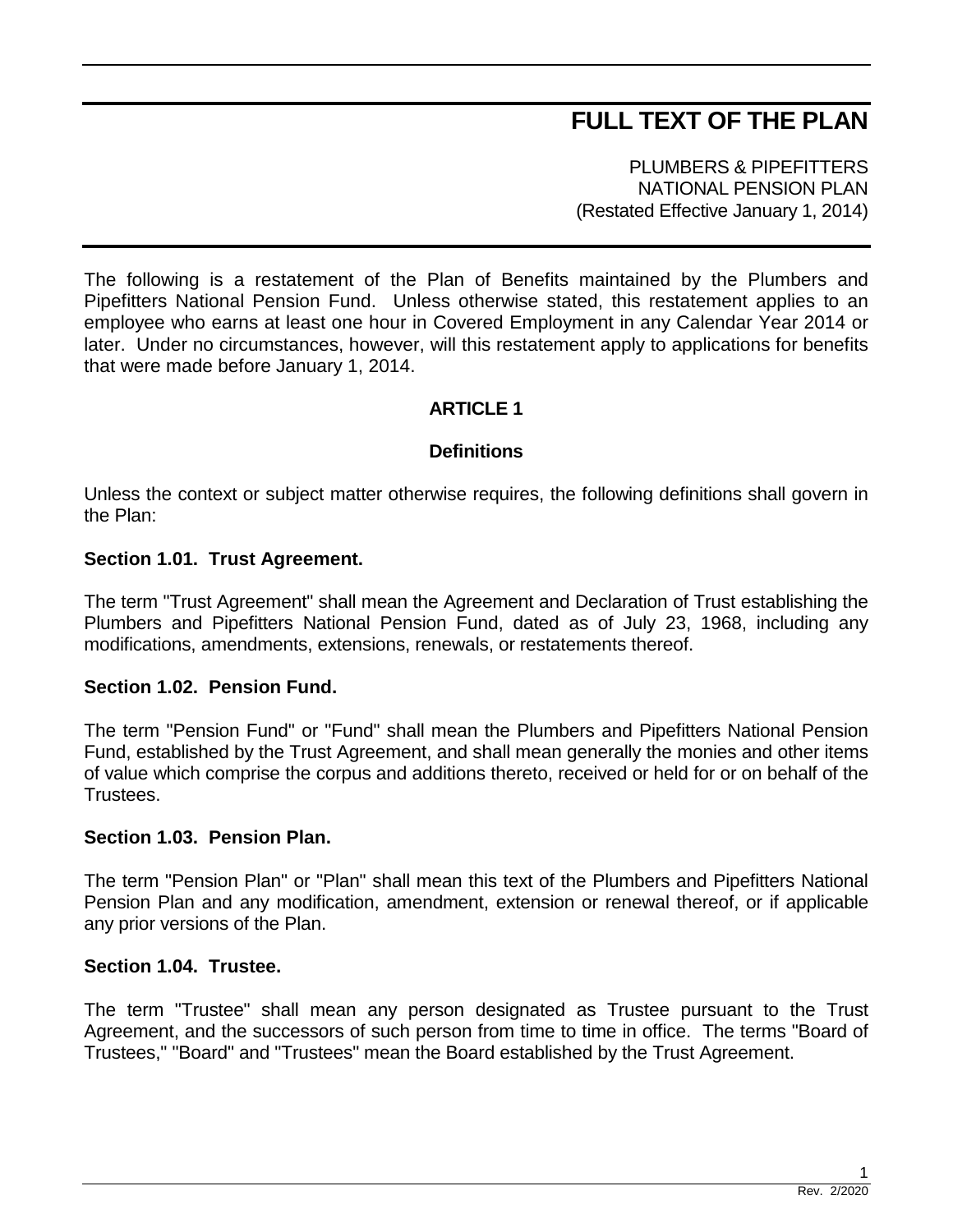## **Section 1.05. Union.**

The term "Union" shall mean the United Association of Journeymen and Apprentices of the Plumbing and Pipefitting Industry of the United States and Canada and its affiliated Local Unions and District Councils.

The term "Local Union" shall mean a Local Union of the United Association of Journeymen and Apprentices of the Plumbing and Pipefitting Industry of the United States and Canada that is signatory to a Collective Bargaining Agreement under which it is the employee representative and pursuant to which contributions to the Fund are required on behalf of Employees it represents.

## **Section 1.06. Contributing Employer or Employer.**

The term "Contributing Employer" or "Employer" shall mean any person, company, business organization, pension fund, welfare fund, apprentice training fund, public or quasi-public employer which, pursuant to the provisions of Article 2, is accepted by the Trustees and becomes a party to the Trust Agreement and which has agreed in a Collective Bargaining Agreement with the Union to make contributions to the Pension Fund either by virtue of having signed or by virtue of agreeing to be bound to the Collective Bargaining Agreement or by virtue of the authority delegated to an employer association which has signed the Collective Bargaining Agreement on its behalf. An employer shall be deemed a Contributing Employer only with respect to employment performed in a jurisdiction where the Local Union Collective Bargaining Agreement provides for contributions to this Fund. The Union (or a participating Local Union or District Council, or a Local Union's pension, welfare, or apprentice training fund, or another Union-affiliated organization) may also be a Contributing Employer if it is accepted by the Trustees pursuant to the provisions of Article 2, and if it is contractually obligated by a signed participation agreement to make contributions on behalf of its employees in accordance with 1.08(a)(iv) or (v); provided, however, that any reference herein to the Union as an Employer shall not be deemed to convey upon the Union any of the rights or privileges granted under the Agreement and Declaration of Trust to Employers who are bound to a Collective Bargaining Agreement.

## **Section 1.07. Collective Bargaining Agreement.**

The term "Collective Bargaining Agreement" shall mean any written labor contract, Standard Form of Participation or written Agreement by and between a Contributing Employer and the Union which provides for contributions to this Pension Fund in a manner acceptable to the Board of Trustees with any and all extensions or renewals thereof and successor agreements thereto.

## **Section 1.08. Employee.**

- (a) The term "Employee" means:
	- (i) Any person who is performing work under a Collective Bargaining Agreement between a Contributing Employer and the Union and for whom the Employer is obligated to make contributions to the Fund under the terms of the Collective Bargaining Agreement;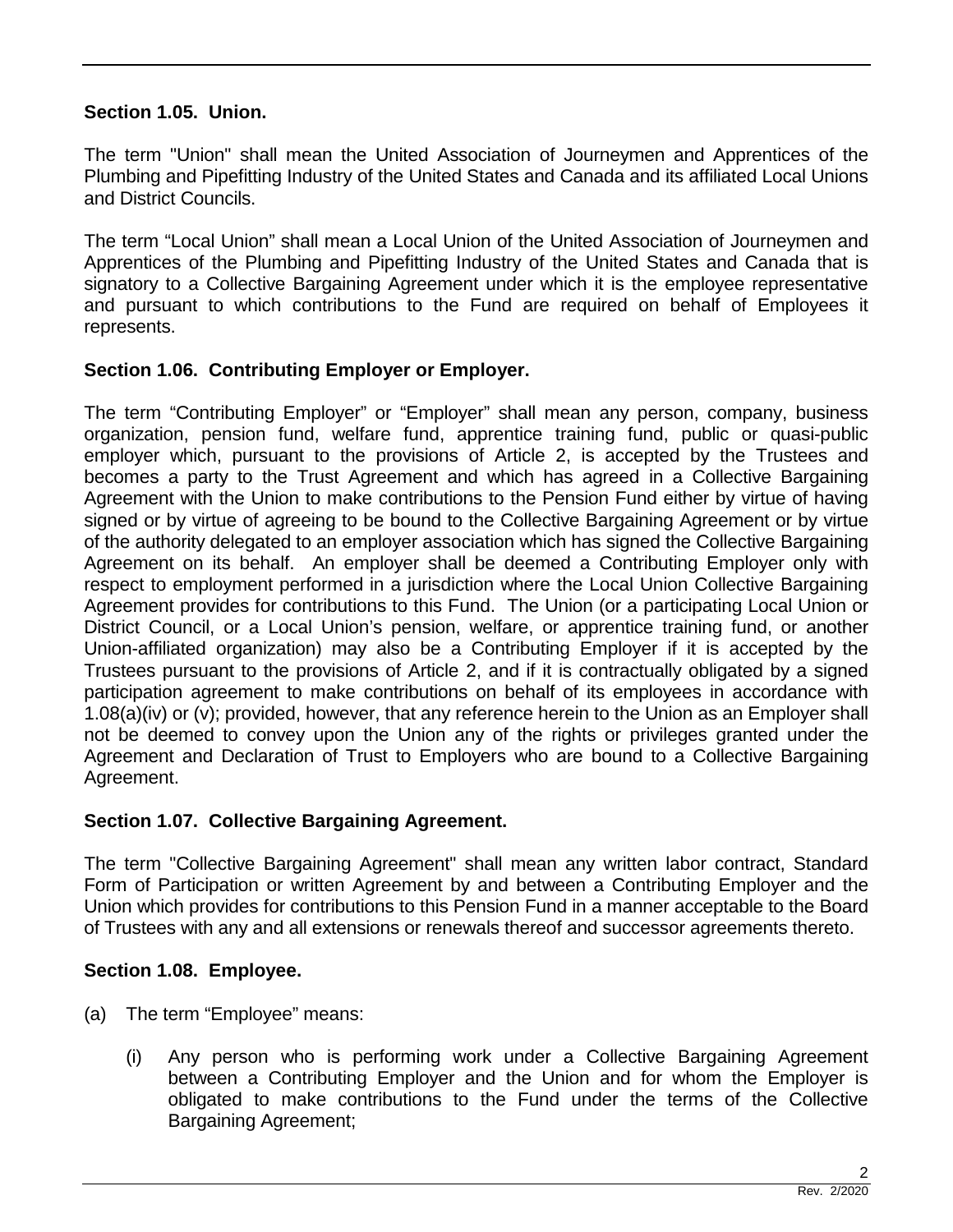- (ii) Any person who was previously covered by the Fund as a member of a bargaining unit, who can otherwise be considered a Collectively Bargained Employee under Subsection (c), and for whom the Employer is obligated to make contributions to the Fund under the terms of the Collective Bargaining Agreement or other written agreement;
- (iii) Any person employed by a public or quasi-public Employer and for whom the Employer signs a Collective Bargaining Agreement to make contributions to the Fund;
- (iv) Any person who was previously covered by the Fund as a member of a bargaining unit, who is currently employed by a Local Union, and for whom contributions are required to the Fund under the terms of the Collective Bargaining Agreement or other written agreement;
- (v) Any full-time employee of a participating Local Union or District Council, or Local Union's pension, welfare, or apprenticeship training fund, or of another Union-affiliated organization, provided the Employer signs a written agreement, on the terms established by the Trustees, providing for the coverage of such employees and requiring contributions to the Fund on their behalf. The Employer may determine who is a full-time employee on a reasonable and uniform basis; however, all employees who meet the participation requirements set forth in Article 3 must be treated as fulltime employees. Such an Employer, on the terms established by the Trustees, may also elect in its written agreement to provide coverage to all of its employees; or to limit coverage to a reasonable classification of its employees who are not Highly Compensated employees; or, if the Employer is an employee representative within the meaning of Treasury Regulations Section 1.410(b)-6(d), to limit coverage to its employees who are Collectively Bargained Employees under Paragraphs 1.08(c)(iii) and (iv) below.
- (vi) Any other full-time employee of a Contributing Employer who is not working under a Collective Bargaining Agreement, provided the Employer signs a written agreement, on the terms established by the Trustees, providing for the coverage of such employees and requiring contributions to the Fund on their behalf. The Contributing Employer may determine who is a full-time employee on a reasonable and uniform basis; however, all employees who meet the participation requirements set forth in Article 3 must be treated as full-time employees. The Employer may also elect in its written agreement to exclude from such coverage all Highly Compensated Employees who are not working under a Collective Bargaining Agreement.
- (vii) Any person whose home local union is in Canada while working in the United States and for whom reciprocity payments are received by this Fund for hours employed in the United States on and after October 1, 2004 under a reciprocal agreement that treats this Fund as the person's home fund.
- (b) The term "Employee" shall not include any self-employed person, partner, or sole proprietor of an unincorporated business which is a Contributing Employer whether the interest is direct or indirect. A person with an ownership interest in a corporation which is a Contributing Employer will be considered an Employee if he otherwise meets the requirements of this Section 1.08; however, anyone with a 10% or greater ownership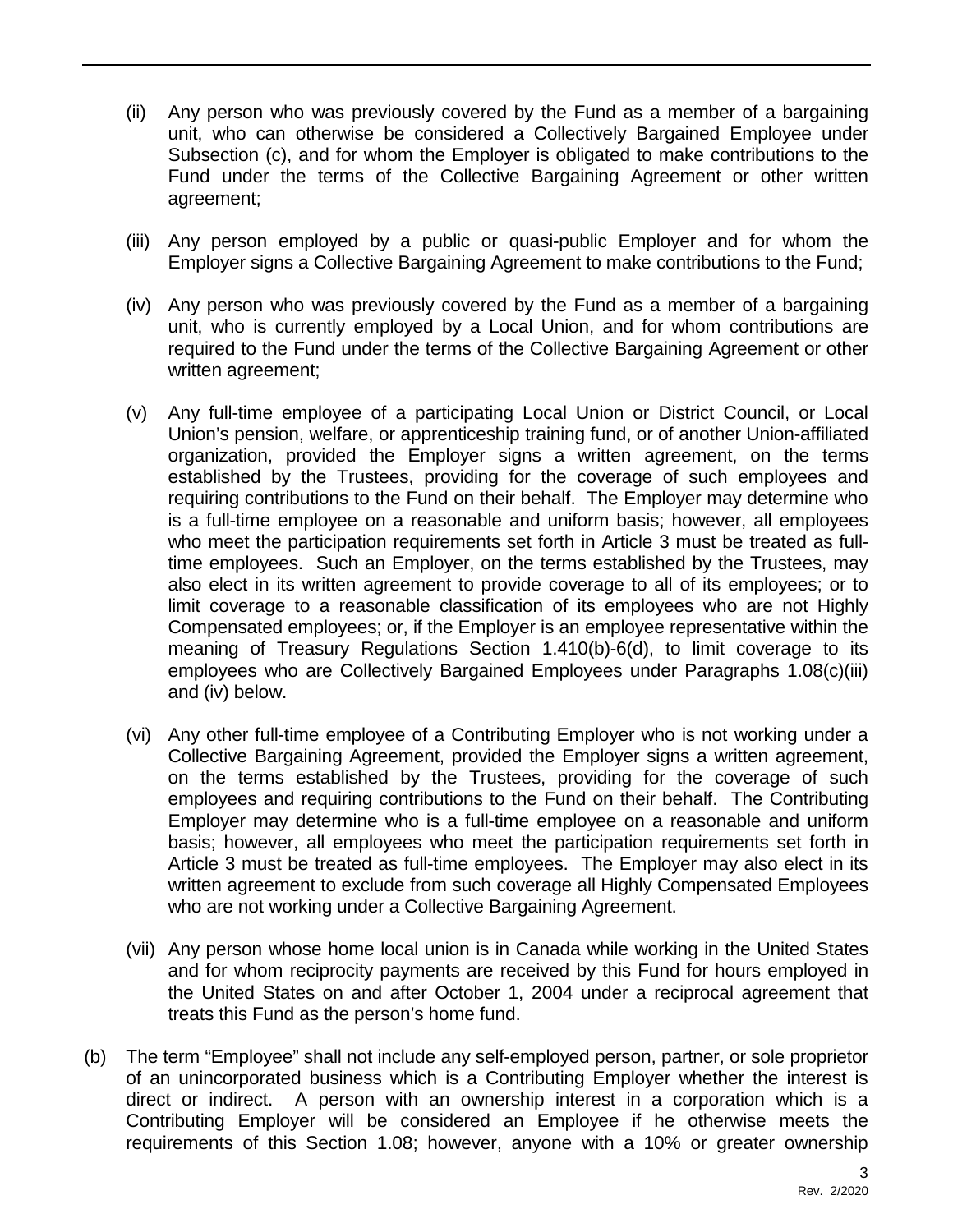interest, or whose spouse has a 10% or greater ownership interest, can participate only if the Employer signs a participation agreement on the terms established by the Trustees.

- (c) (i) Employees who meet the requirements under any of Paragraphs (a)(i) (iv) and (vii) above must also meet the requirements for a Collectively Bargained Employee under this Subsection (c) to be considered an Employee under this Plan. The only Non-Collectively Bargained Employees who are covered by this Plan are those under Paragraphs (a)(v) and (vi) above and those who meet the requirements of Paragraphs (c)(iii) and (iv) below.
	- (ii) The term "Collectively Bargained Employee" means any Employee who is included in a unit of employees covered by a Collective Bargaining Agreement provided there is evidence that retirement benefits were the subject of good faith bargaining. The term "Non-Collectively Bargained Employee" for any Plan Year means any employee of an Employer who is not a Collectively Bargained Employee for that Plan Year, provided, however, that certain Non-Collectively Bargained Employees shall be treated as Collectively Bargained Employees in accordance with Paragraphs (c)(iii) and (iv) below.
	- (iii) A Non-Collectively Bargained Employee shall be treated as a Collectively Bargained Employee as follows:
		- (A) If the Employee performs services for an Employer during a Plan Year both as a Collectively Bargained Employee and as a Non-Collectively Bargained Employee, he will be considered a Collectively Bargained Employee for that Plan Year provided at least half of the Employee's Hours of Work during the Plan Year are performed as a Collectively Bargained Employee.
		- (B) An Employee who was a Collectively Bargained Employee for a Plan Year may be treated as a Collectively Bargained Employee for the duration of the Collective Bargaining Agreement applicable for that Plan Year, or if later, until the end of the following Plan Year.
		- (C) If the Employee was previously a Collectively Bargained Employee and is performing services for an Employer or for a participating Local Union during a Plan Year, he will be considered a Collectively Bargained Employee for that Plan Year provided no more than five percent (5%) of the Employees covered under this Plan for the Plan Year are Non-Collectively Bargained Employees determined without regard to this Subparagraph (C). For purposes of this five percent (5%) limitation, employees described in Subparagraphs (A) and (B) above are treated as Collectively Bargained Employees.
	- (iv) A Non-Collectively Bargained Employee will not be considered a Collectively Bargained Employee under Paragraph (c)(iii) above unless:
		- (A) the Employee is providing services to the Employer as an employee for compensation; and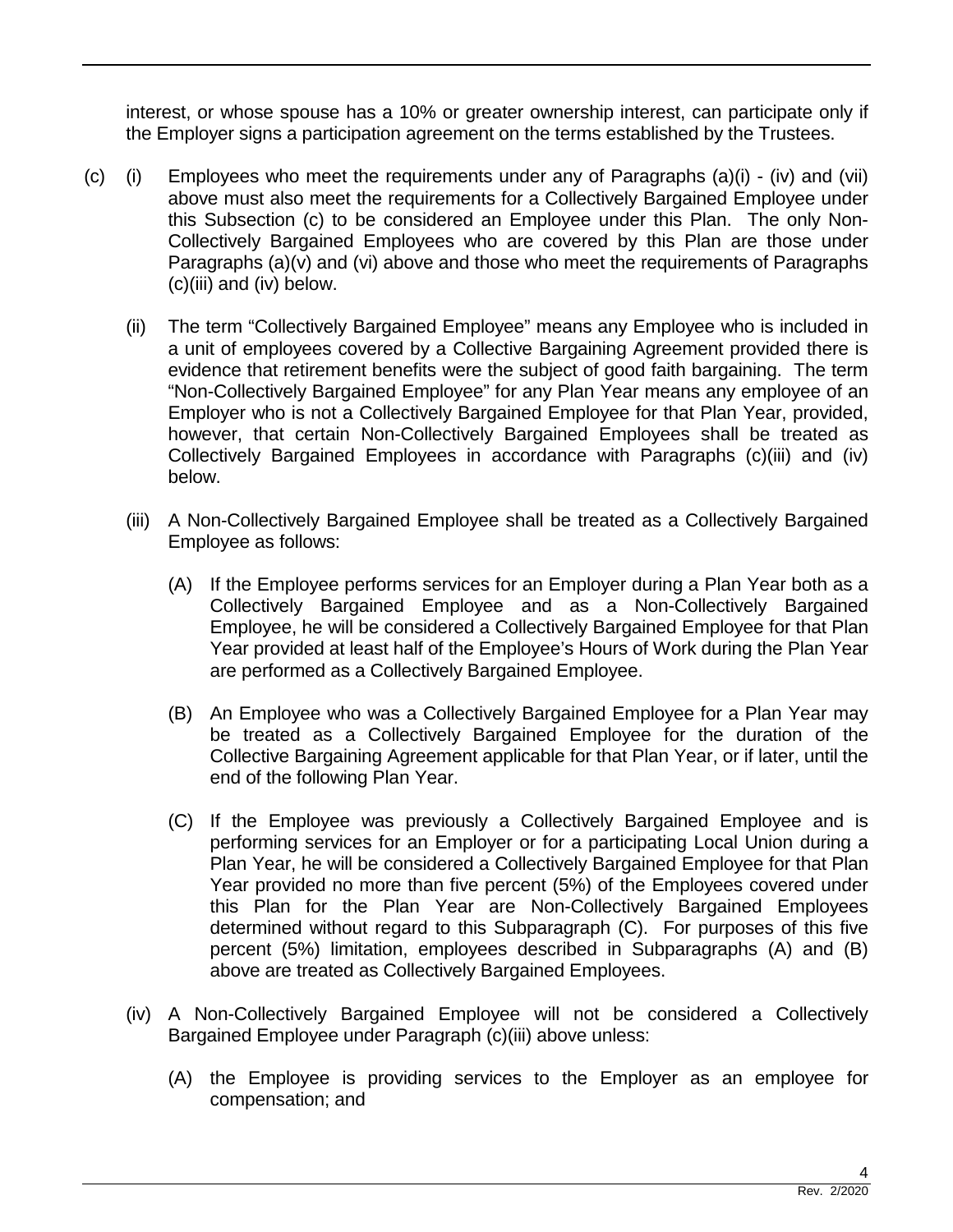- (B) the Employee is or was a member of a unit of employees covered by a Collective Bargaining Agreement and that agreement or a successor agreement, taking into account the provisions of the Plan, the Trust Agreement, and any participation agreement with the Employer, provides for the Employee to benefit under the Plan in the current Plan Year; and
- (C) he is not working for an unincorporated Employer of which he or his spouse is an owner.

Those covered as Collectively Bargained Employees under Subparagraphs (c)(iii)(B) and (C) above can receive benefit accruals only in a manner that is generally no more favorable than similarly situated Employees who are currently in a unit of employees covered by a Collective Bargaining Agreement.

- (d) (i) A "Highly Compensated Employee" is a Highly Compensated Active Employee or a Highly Compensated Former Employee of an Employer. Whether an individual is a Highly Compensated Employee is determined separately with respect to each Employer, based solely on that individual's compensation from that Employer and relationship to that Employer.
	- (ii) A Highly Compensated Active Employee is an Employee of the Employer who:
		- (A) was a 5-percent owner; as defined below, at any time during the Plan Year or preceding year; or
		- (B) for the preceding year, had compensation, as defined below, from the Employer in excess of \$80,000.

The \$80,000 amount shall be subject to adjustment in the same manner and at the same time as provided for by the Secretary under Internal Revenue Code Section 415(d), using the calendar quarter ending September 30, 1996 as the base period.

- (iii) For Plan Years beginning before July 1, 1997, a Highly Compensated Active Employee is an Employee of the Employer who performs services for the Employer during the Plan Year and who during the Plan Year or the preceding year:
	- (A) was a 5-percent owner;
	- (B) received compensation from the Employer in excess of the amount under Internal Revenue Code Section 414(q)(1)(B) (as then in effect), as adjusted;
	- (C) received compensation from the Employer in excess of the amount under Internal Revenue Code Section  $414(q)(1)(C)$  (as then in effect), as adjusted and who was a member of the top-paid group for that Plan Year within the meaning of Internal Revenue Code Section 414(q)(4) (as then in effect); or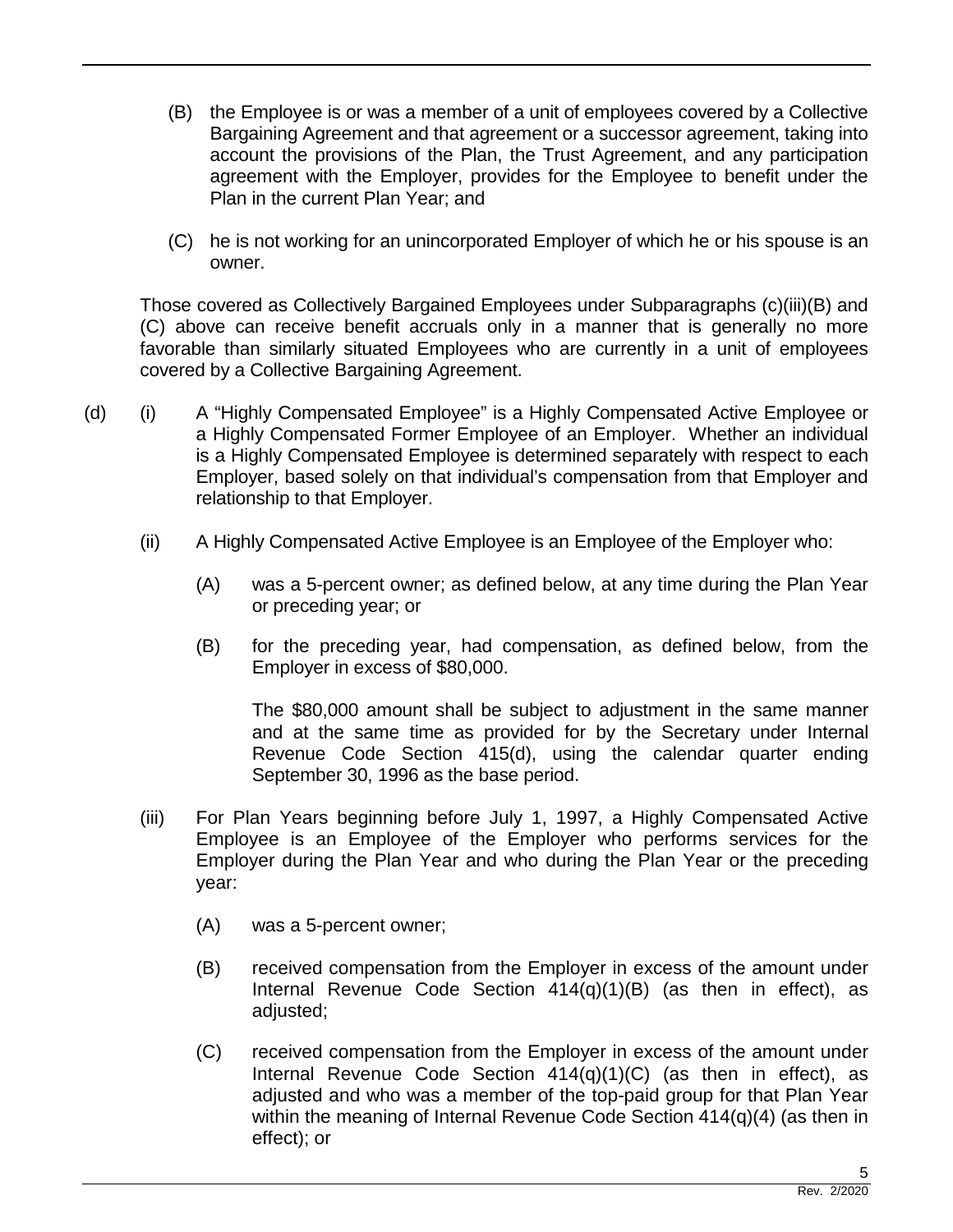(D) was an officer of the Employer and received compensation from the Employer in an amount greater than 50% of the dollar limitation in effect for that Plan Year under Internal Revenue Code Section 415(b)(1)(A). If no officer received compensation in the determination year or the preceding year at the level described in the preceding sentence, the officer who received the highest compensation from the Employer in that year shall be treated as a Highly Compensated Active Employee.

For purpose of determining officers under (D), above, the number of officers shall be limited to the lesser of (i) 50 Employees, or (ii) the greater of three Employees or 10 percent of all Employees. However, an Employee described in (B), (C) or (D), above, who was not so described in the preceding year, shall not be considered an active Highly Compensated Employee unless he or she was a member of the group of 100 Employees of the Employer who received the greatest compensation from the Employer during the determination year.

- (iv) In lieu of determining which Employees are Highly Compensated Employees in accordance with the provisions of (iii) above, the Trustees can elect, for any Plan Years beginning before January 1, 1997, to use the simplified "snapshot" method under IRS Revenue Procedure 95-34.
- (v) A Highly Compensated Former Employee for a Plan Year is any former Employee who, with respect to the Employer, had a separation year prior to the Plan Year and who was a Highly Compensated Active Employee for either the Employee's separation year or any Plan Year ending on or after the Employee's 55<sup>th</sup> birthday. An Employee who performs no service for an Employer during the Plan Year is treated as a former Employee for that Plan Year. Such Employee's separation year is the year in which the Employee last performed service for the Employer.
- (vi) "5-percent owner" for any year means any Employee who is a 5-percent owner within the meaning of Internal Revenue Code Section 416(i)(l).
- (vii) "Top-Paid group" means the group consisting of the top 20 percent of the Employer's Employees when ranked on the basis of compensation paid during such year.
- (viii) For purposes of determining the group of Highly Compensated Employees under this section, "compensation" means "compensation" as defined in Section 9.13(l).
- (ix) For purposes of determining the group of Highly Compensated Employees but not for purposes of determining Covered Employment, the term "Employer" includes all corporations, trades or businesses under common control with the Employer within the meaning of Internal Revenue Code Section 414(b) or (c); all members of an affiliated service group with the Employer within the meaning of Internal Revenue Code Section 414(m) and all other businesses aggregated with the Employer under Internal Revenue Code Section 414(o).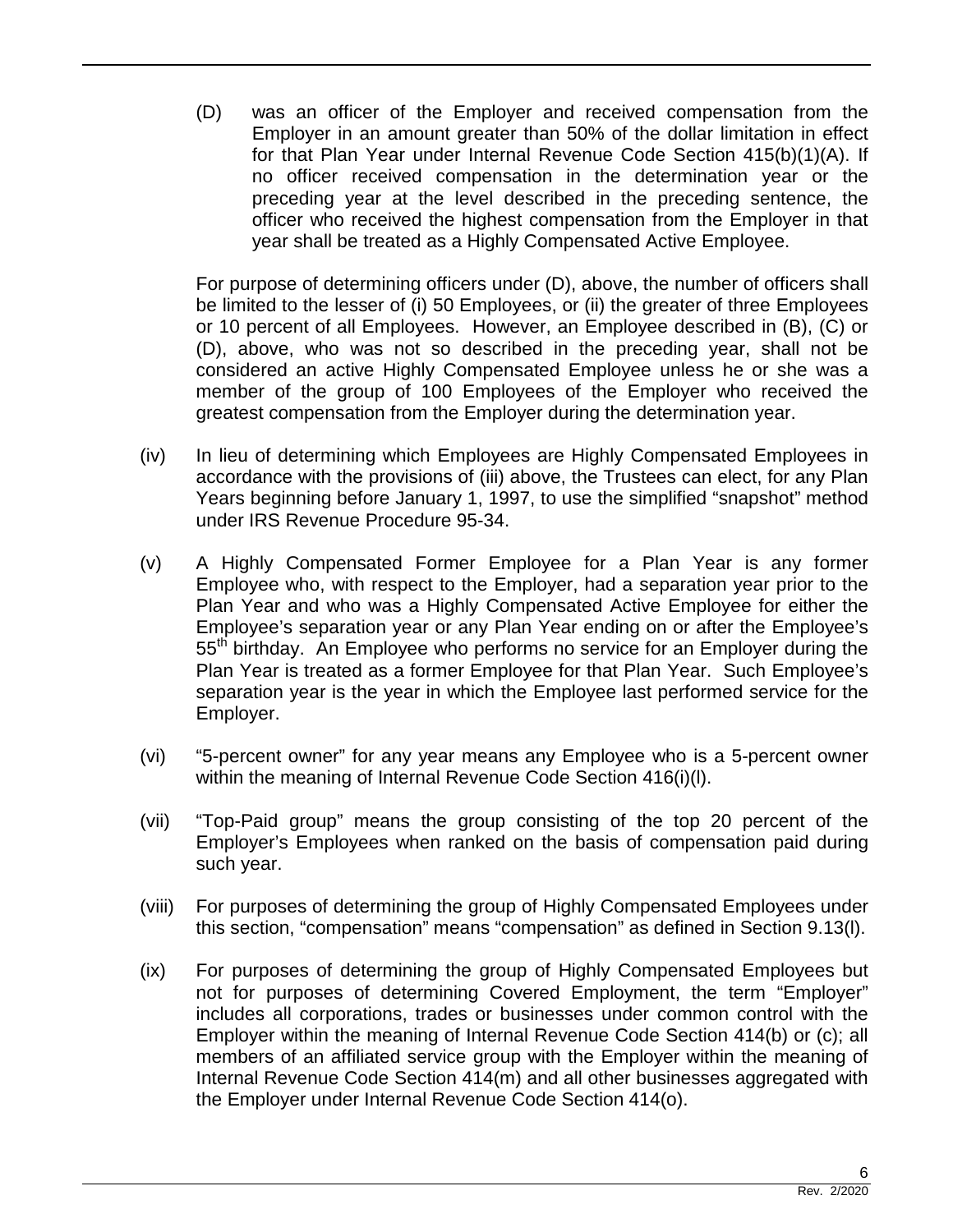- (e) Employees who are represented by a union other than the United Association of Journeymen and Apprentices of the Plumbing and Pipefitting Industry of the United States and Canada may be excluded from coverage under Paragraph (a)(v) above if such exclusion is the result of good faith collective bargaining.
- (f) Solely for purposes of determining whether this Plan complies with the nondiscrimination testing requirements of Internal Revenue Code Sections 401(a)(4) and 410(b) and as otherwise required for testing purposes only by Internal Revenue Code Section 414(n)(3), all leased employees as defined in Internal Revenue Code Sections 414(n) or 414(o), who have performed services for an Employer on a substantially full-time basis, under such Employer's primary direction or control, for a period of at least one year shall be treated as an Employee except to the extent that such leased employees are excluded in accordance with Internal Revenue Code Section 414(n)(5).

## **Section 1.09. Covered Employment.**

The term "Covered Employment" means work as an Employee as defined by Section 1.08 above.

## **Section 1.10. Pension Credit.**

The term "Pension Credit" shall mean the units of credit which are accumulated and maintained for Employees in accordance with Article 5 of this Plan.

## **Section 1.11. Contribution Date.**

- (a) "Contribution Date" with respect to a Contributing Employer is the first date for which the Contributing Employer makes contributions to the Pension Fund under a Collective Bargaining Agreement. If a Contributing Employer operates in more than one Local Union's territorial jurisdiction, the Contribution Date applicable to such Employer shall be established separately based on the first date for which said Employer makes contributions to the Pension Fund, pursuant to a Collective Bargaining Agreement, for employment in each such territory.
- (b) The term "Contribution Date" with respect to an Employee shall be the Contribution Date of his first Contributing Employer in the jurisdiction of his home Local Union (or if not a member of the Union, in the jurisdiction of the Local Union where he is regularly employed), unless before such date contributions were made on behalf of the Employee in another jurisdiction for at least 870 hours in a twelve consecutive month period in which case the Employee's Contribution Date shall be the first day of employment for which a contribution was made on his behalf in that jurisdiction (however, this earlier contribution date would not be used if the result would be a Permanent Break in Service as described in Plan Section 5.06, or separation as described in Plan Section 4.20).

## **Section 1.12. Past Service Credit.**

The term "Past Service Credit" shall mean periods of employment prior to the Contribution Date for which Pension Credit is granted in accordance with Plan Section 5.02 or after the Contribution Date in accordance with Plan Section 5.03.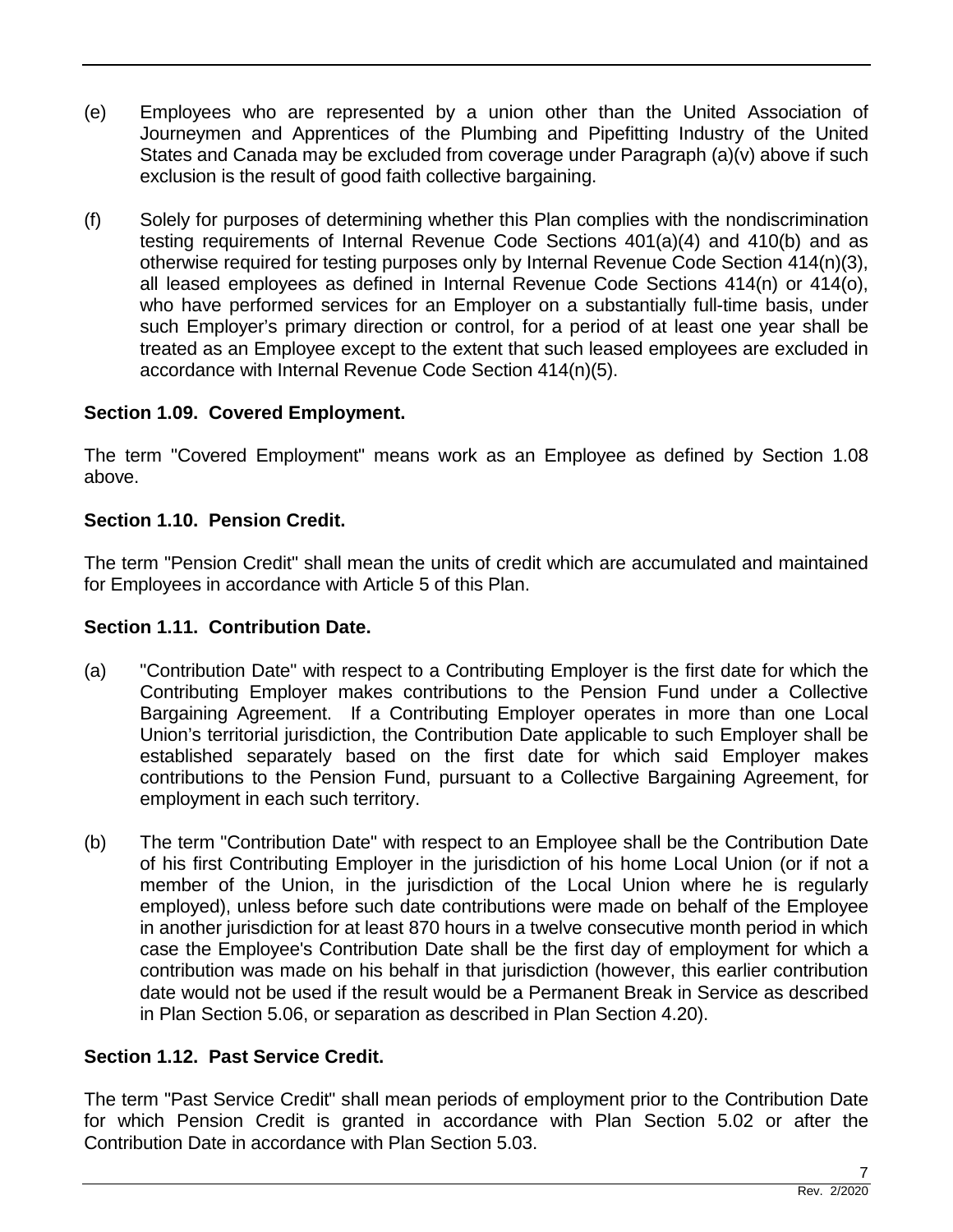## **Section 1.13. Future Service Credit.**

The term "Future Service Credit" shall mean periods of Covered Employment subsequent to the Contribution Date for which units of Pension Credit are granted in accordance with Plan Section 5.04.

## **Section 1.14. Participant.**

The term "Participant" shall mean a Pensioner, a Beneficiary, or an Employee who meets the requirement for participation in the Plan as set forth in Article 3, or a former Employee who has acquired a right to a pension under this Plan.

## **Section 1.15. Pensioner.**

The term "Pensioner" shall mean an Employee who is Retired and who is receiving pension benefits under this Plan.

## **Section 1.16. Beneficiary.**

The term "Beneficiary" shall mean a person designated by a Pensioner or Participant or a person who becomes a Beneficiary by operation of Plan Section 9.15 who is receiving benefit payments hereunder after the death of the Pensioner or Participant.

## **Section 1.17. Employer Contributions.**

The term "Employer Contributions" shall mean payments made to the Fund by a Contributing Employer under the provisions of, and in accordance with, a Collective Bargaining Agreement and the Trust Agreement. The receipt of Employer Contributions by the Fund is not a condition of receiving Future Service Credit or Vesting Service hereunder.

## **Section 1.18. Contribution Rate.**

The term "Contribution Rate" shall mean the amount set forth in the Collective Bargaining Agreement as the amount which a Contributing Employer is obligated to pay to the Fund on behalf of an Employee.

## **Section 1.19. Normal Retirement Age.**

Normal Retirement Age shall mean the later of:

- (a) age 65; or
- (b) the age of the Participant on the  $5<sup>th</sup>$  anniversary of his Participation.

In determining Normal Retirement Age, Hours of Work completed before a Permanent Break in Service shall be disregarded.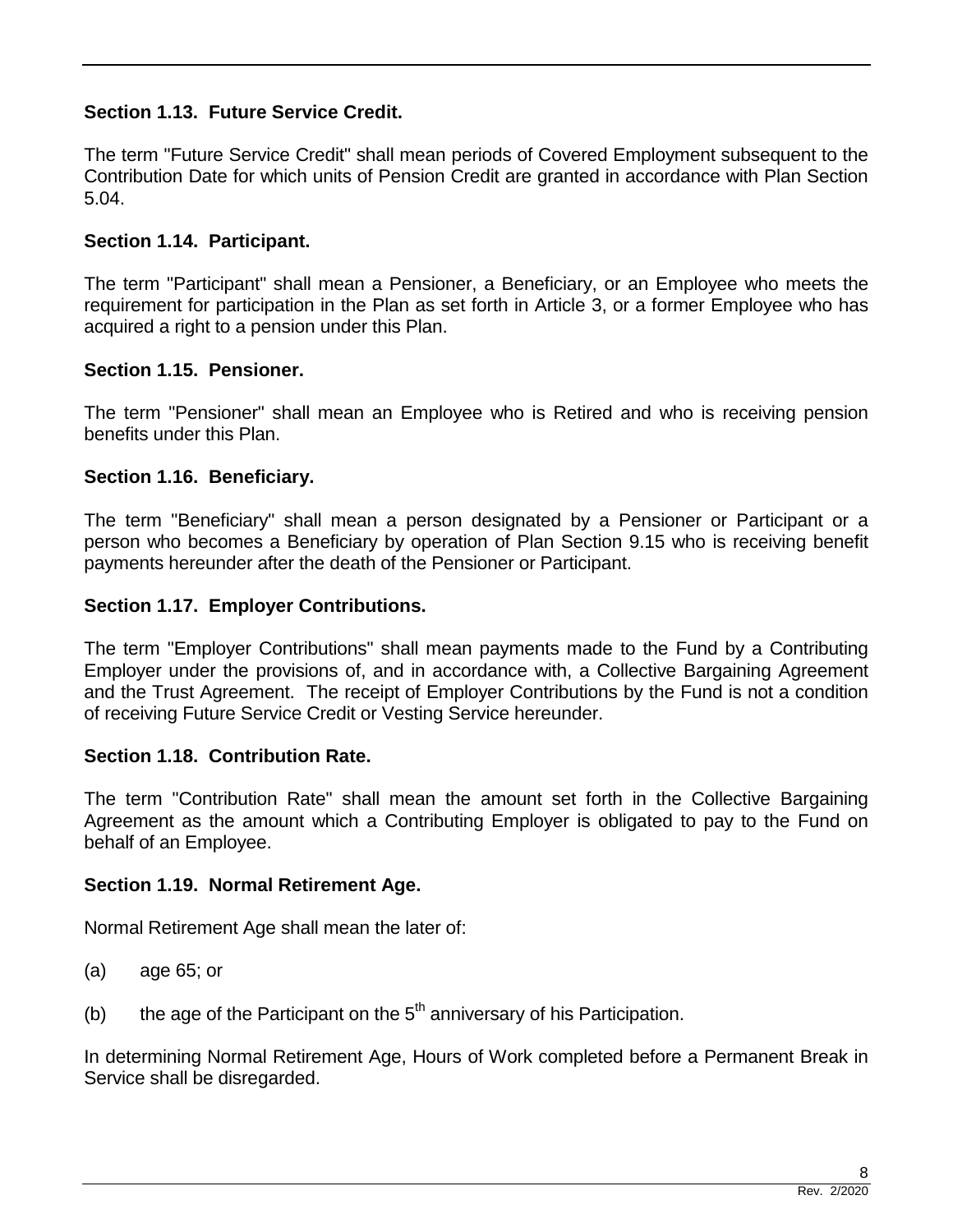## **Section 1.20. Calendar Year and Plan Year.**

The term "Calendar Year" shall mean the period from January 1 to the next December 31. For purposes of regulations promulgated under the Employee Retirement Income Security Act of 1974, as amended (hereafter "ERISA"), the Calendar Year shall serve as the vesting computation period, the benefit accrual computation period, and, after the initial period of employment or of re-employment following a Break in Service, the computation period for eligibility to participate in the Plan.

The "Plan Year," however, is the fiscal year of the Plan which is the period from July 1st to the next June 30th.

## **Section 1.21. Year of Participation.**

For purposes of compliance with Regulation 2530 of the Department of Labor, a "Year of Participation" means a Calendar Year after 1975 in which a Participant has completed 1,800 Hours of Work in Covered Employment.

## **Section 1.22. Hour of Work.**

The term "Hour of Work" shall mean (a) each hour for which an Employee is paid, or entitled to payment, for the performance of duties for a Contributing Employer; (b) any other hours in Covered Employment for which contributions are required under the terms of the Collective Bargaining Agreement; and (c) each hour for which back pay, regardless of mitigation of damages, is awarded or agreed to by an Employer, to the extent that such award or agreement is intended to compensate an Employee for periods during which the Employee would have been engaged in the performance of duties for the Employer, excluding any hour credited under (a) or (b). Hours of Work shall be computed and credited in accordance with Department of Labor Regulations Section 2530.200b-3(d).

## **Section 1.23. Continuous Employment.**

The term "Continuous Employment" shall mean a period of employment that is not interrupted by a quit, discharge, or other termination.

## **Section 1.24. Applicable Interest Rate.**

The Applicable Interest Rate, in accordance with the Pension Protection Act of 2006, is based on the segment rates as computed under Internal Revenue Code Section 430(h)(2), but determined without regard to a 24-month average. The segment rates issued for the month of August (as published in September) preceding the Calendar Year that contains the Participant's annuity starting date shall be applied.

## **Section 1.25. Applicable Mortality Table.**

In accordance with the Pension Protection Act of 2006, the Applicable Mortality Table is based on the mortality table for the Calendar Year specified under subparagraph (A) of Internal Revenue Code Section 430(h)(3).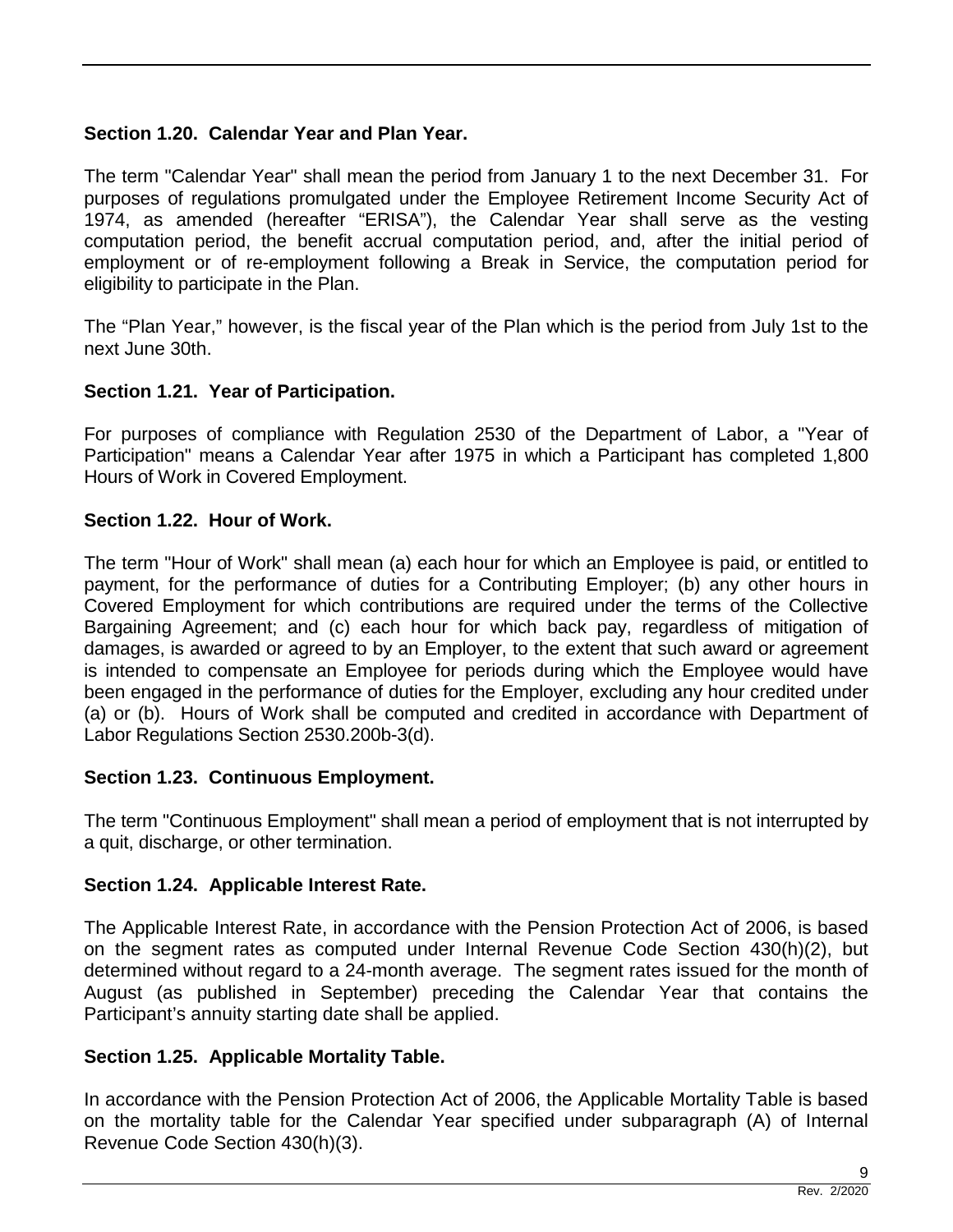## **Section 1.26. Actuarial Present Value**

Unless otherwise specifically defined herein, "Actuarial Present Value" shall mean the actuarial present value determined based on the Applicable Mortality Table and the Applicable Interest Rate.

#### **Section 1.27. Other Terms.**

Other terms are specially defined as follows:

| <b>Term</b>                                            | Section(s)             |
|--------------------------------------------------------|------------------------|
|                                                        | 6.02                   |
|                                                        | 5.06                   |
|                                                        | 7.01 and 7.02          |
|                                                        | 4.08 and 4.09          |
|                                                        | 9.05(h)                |
|                                                        | 4.12 and 4.13          |
|                                                        | 7.04                   |
|                                                        | 9.07                   |
|                                                        | 9.05(h)                |
|                                                        | 4.06 and 4.07          |
| Effective Date of Benefits (Annuity Starting Date)     | 9.05                   |
|                                                        | 9.05(h)                |
|                                                        | 9.05(h)                |
|                                                        | 12.02 and 12.06        |
|                                                        | 1.20                   |
|                                                        | 4.02, 4.03(b) and 4.04 |
|                                                        | 5.06                   |
|                                                        | 5.06                   |
|                                                        | 6.03                   |
|                                                        | 4.21                   |
|                                                        | 6.01(d)                |
|                                                        | 5.07                   |
|                                                        | 4.21(b)                |
|                                                        | 9.05(c)                |
|                                                        | 9.06                   |
|                                                        | 4.20                   |
| Single Life Pension with 5-Years Certain Payments<br>. | 6.06                   |
|                                                        | 6.01(c)                |
|                                                        | 9.07                   |
|                                                        | 9.08                   |
|                                                        | 4.10 and 4.11          |
|                                                        | 4.03(b)(iii)           |
|                                                        | 5.05                   |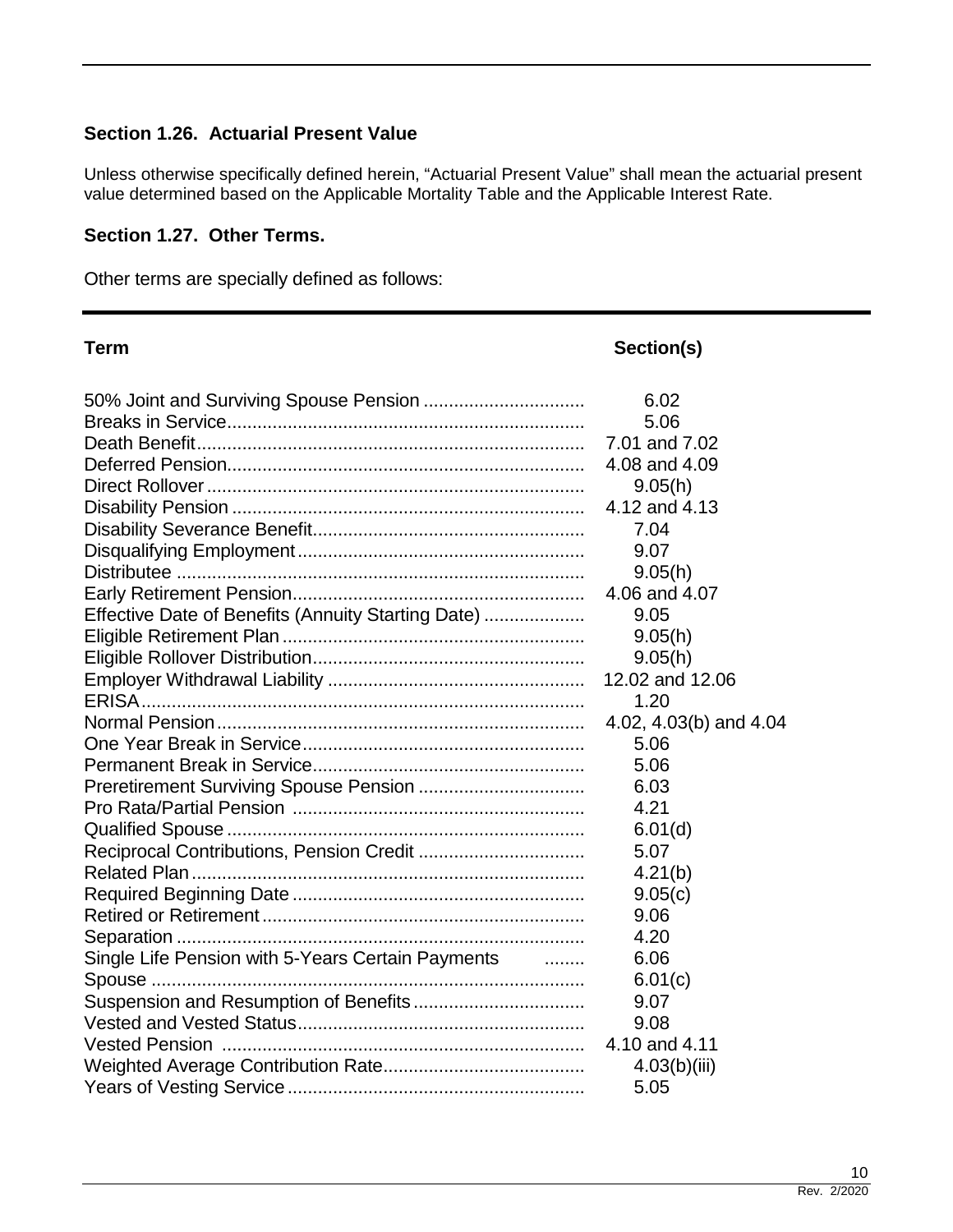## **ARTICLE 2**

## **Basis of Employer Participation in the Fund**

## **Section 2.01. General.**

The Pension Plan was established to provide retirement benefits for Employees who are represented for the purposes of collective bargaining by the Union. It is necessary that a Collective Bargaining Agreement be concluded with an Employer requiring contributions to the Pension Fund. The participation by the Employees of that Employer becomes effective upon the group being accepted for participation by the Trustees. In addition, a Local Union or District Council, a Local Union's pension, welfare, or apprentice training fund, or other Union-affiliated organization may participate in accordance with Section 2.04 below and for such purpose shall be considered a Contributing Employer.

## **Section 2.02. Acceptance of a New Contributing Employer.**

An Employer shall be accepted by the Trustees as a "Contributing Employer" upon application, if consistent with the terms of this Section. The participation of the Employer must also be in conformity with Plan Section 1.08.

- (a) The Employer, along with the Union,shall include as part of the Collective Bargaining Agreement the terms of the Standard Form of Participation Agreement, as approved by the Trustees (the Standard Form of Participation Agreement sets forth the full details of the basis for contributions to the Fund and the basis for acceptance as a Contributing Employer).
- (b) The Employer or Union shall furnish the name, date of birth and employment history of each Employee then covered by the Collective Bargaining Agreement between the Union and the new Employer.
- (c) A new Employer meeting the requirements of (a) and (b) above may be accepted as a "Contributing Employer" by the Trustees if such acceptance will not adversely affect the actuarial status of the Fund as determined by the Trustees after consultation with the actuaries for the Fund. If the acceptance of an Employer will, in the judgment of the Trustees, adversely affect the actuarial status of the Fund, then the Trustees may, as a condition for acceptance, impose any terms and conditions they consider necessary to preserve the actuarial status of the Fund and to preserve an equitable relationship between the basis of contributions of all Contributing Employers and the benefits provided for all Employees. Such conditions may include, but shall not be limited to, the imposition of special waiting periods before the commencement of benefits to a Pensioner, and/or the granting of a lower scale of benefits.

## **Section 2.03. Notice of Acceptance.**

A written Notice of Acceptance shall be sent by the Trustees to any new Employer who is accepted for participation in the Fund. Until such written Notice shall be sent by the Trustees, any new Employer shall not be deemed to have been accepted for participation in the Fund or be considered a Contributing Employer.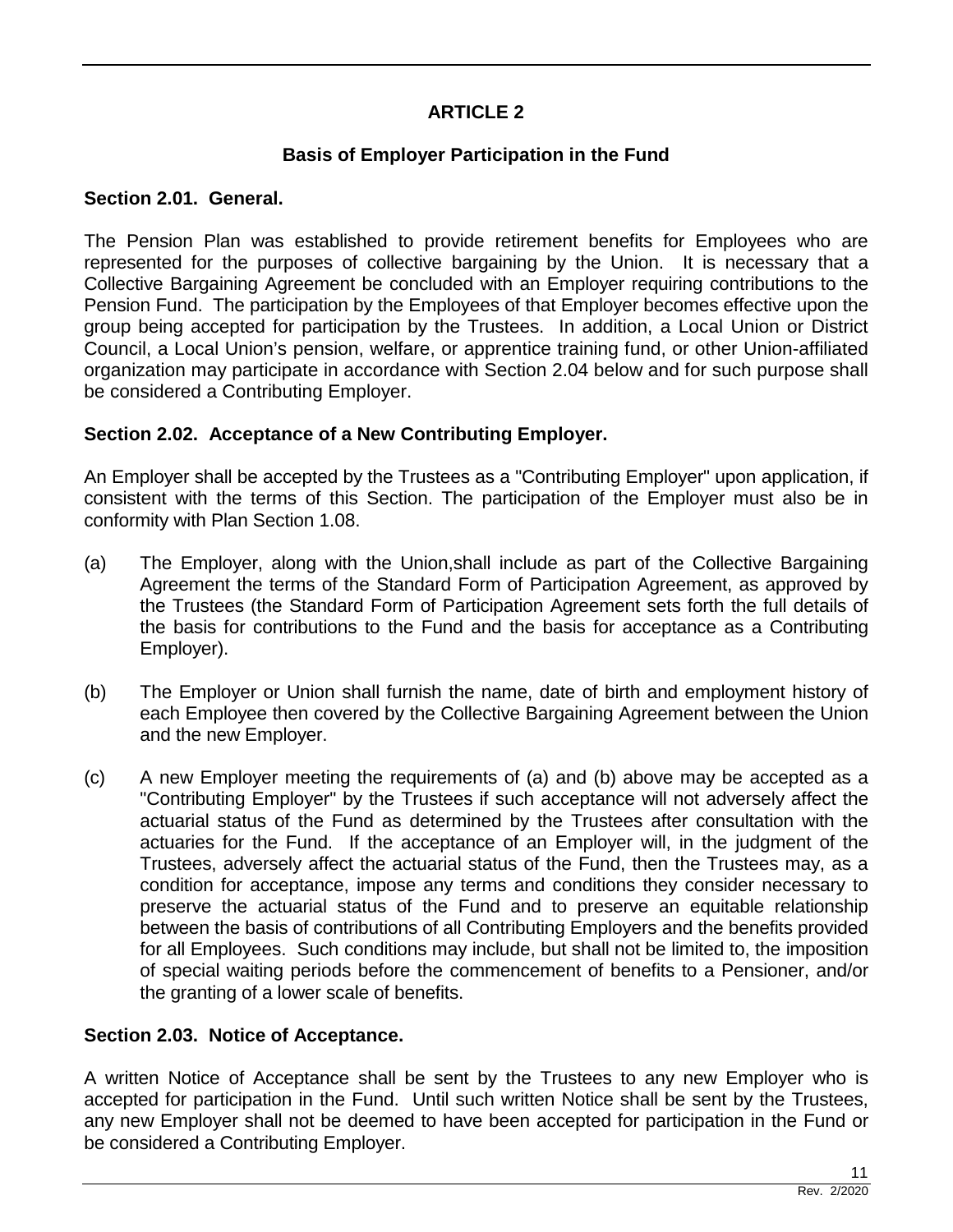## **Section 2.04. Acceptance of a Participating Local Union or District Council, or of a Local Pension, Welfare or Apprenticeship Fund.**

A Local Union, a Local Union's pension, welfare, or apprentice training fund, or other Unionaffiliated organization may be accepted as a Contributing Employer on behalf of its Employees under the following conditions:

- (a) Application for such participation is made to the Trustees in writing.
- (b) Necessary data for the employees is submitted to the Trustees.
- (c) The Local Union has a Collective Bargaining Agreement with at least one Contributing Employer; and in the case of a Local Union's pension, welfare, or apprentice training fund, such Collective Bargaining Agreement requires a Contributing Employer to make contributions to the fund seeking to become a Contributing Employer.
- (d) The Local Union, the Local Union's pension, welfare, or apprentice training fund, or the other Union-affiliated organization that is seeking acceptance as an Employer, must agree, in writing, to make contributions to the Fund on behalf of its Employees on the terms and conditions established by the Trustees.
- (e) The acceptance as a Contributing Employer of the Local Union, the Local Union's pension, welfare, or apprentice training fund, or the other Union-affiliated organization will not adversely affect the actuarial status of the Fund as determined by the Trustees after consultation with the actuary. The Trustees may also impose such other conditions on any acceptance as they deem appropriate in accordance with Plan Section 2.02(c).
- (f) Each Local Union must elect to cover only those of its Employees who meet the requirements of Plan Sections 1.08(a)(iv) and 1.08(c); or all of its full-time Employees pursuant to Plan Section 1.08(a)(v); or both.

## **Section 2.05. Basis of Continuing Participation.**

- (a) If the continuing participation of any contributing Employer would, in the judgment of the Trustees, adversely affect the actuarial status of the Fund, then the Trustees may, as a condition of continued participation, modify any terms and conditions of participation that they consider necessary to preserve the actuarial status of the Fund.
- (b) The continuing participation of all Contributing Employers is conditioned upon compliance with coverage requirements set forth in Plan Section 1.08. Anyone working for the Employer who is not an Employee (as defined in Section 1.08) cannot be covered. All Contributing Employers must provide the Fund with any requested information to show such compliance. All Contributing Employers must also comply with the nondiscrimination and minimum coverage requirements of Internal Revenue Code Sections 401(a)(4) and 410(b). Any Employee who is a Non-Collectively Bargained Employee will not accrue a benefit under this Plan during any year unless the Employer meets the requirements of Internal Revenue Code Sections 401(a)(4) and 410(b) for that year and the Employer provides the Fund with information or certifications required to monitor compliance with these requirements. If the Employer fails to comply with the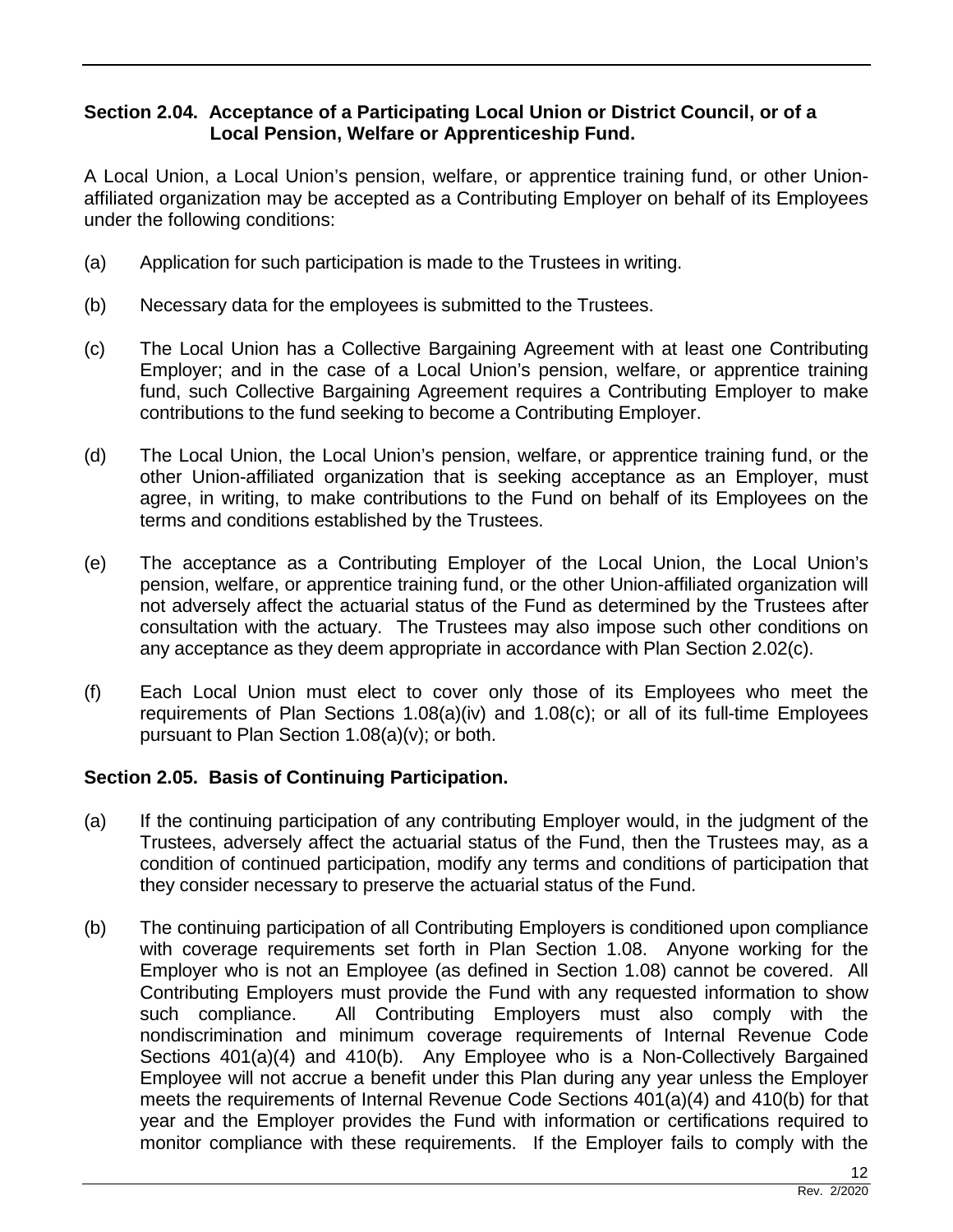requirements of Internal Revenue Code Sections 401(a)(4) and 410(b) or if the Employer fails to provide requested information or certifications, the participation of that Employer's Employees who are not Collectively Bargained Employees will terminate as of the end of the Plan Year immediately preceding the Plan Year in which it failed to comply or for which it failed to supply requested information or certifications.

(c) In determining and certifying compliance with the coverage and nondiscrimination requirements of the Plan and the Internal Revenue Code, an Employer may use "substantiation quality data" as defined in IRS Revenue Procedure 93-42. In addition, an Employer may determine and certify compliance on the basis of the Employer's workforce on a single day during the Plan Year (snapshot day) in accordance with Revenue Procedure 93-42.

## **Section 2.06. Merger.**

The term "Employee" as defined in Plan Section 1.08 shall also include, upon acceptance by the Trustees:

- (a) Any person where the trustees of a merged fund have granted eligibility to said person by virtue of his inclusion in a special class of Employees of Contributing Employers in the merged fund.
- (b) Any full-time Employee of a merged fund on whose behalf contributions have been made to the merged fund.

## **ARTICLE 3**

## **Basis of Employee Participation in Plan**

#### **Section 3.01. Purpose.**

This Article contains definitions to meet certain requirements of ERISA. Once an Employee has become a Participant, the provisions of the Plan give him credit in accordance with the rules of the Plan for some or all of his service before he became a Participant.

## **Section 3.02. Participation.**

An Employee who is engaged in Covered Employment becomes a Participant in the Plan on the earliest January 1 or July 1 following completion of a 12 consecutive month period during which he completed at least 870 Hours of Work in Covered Employment for which Employer Contributions are due to the Fund. The required 870 Hours of Work may also be completed with any other type of employment with the Employer if that other employment is Continuous Employment with the Employee's Covered Employment with that Employer.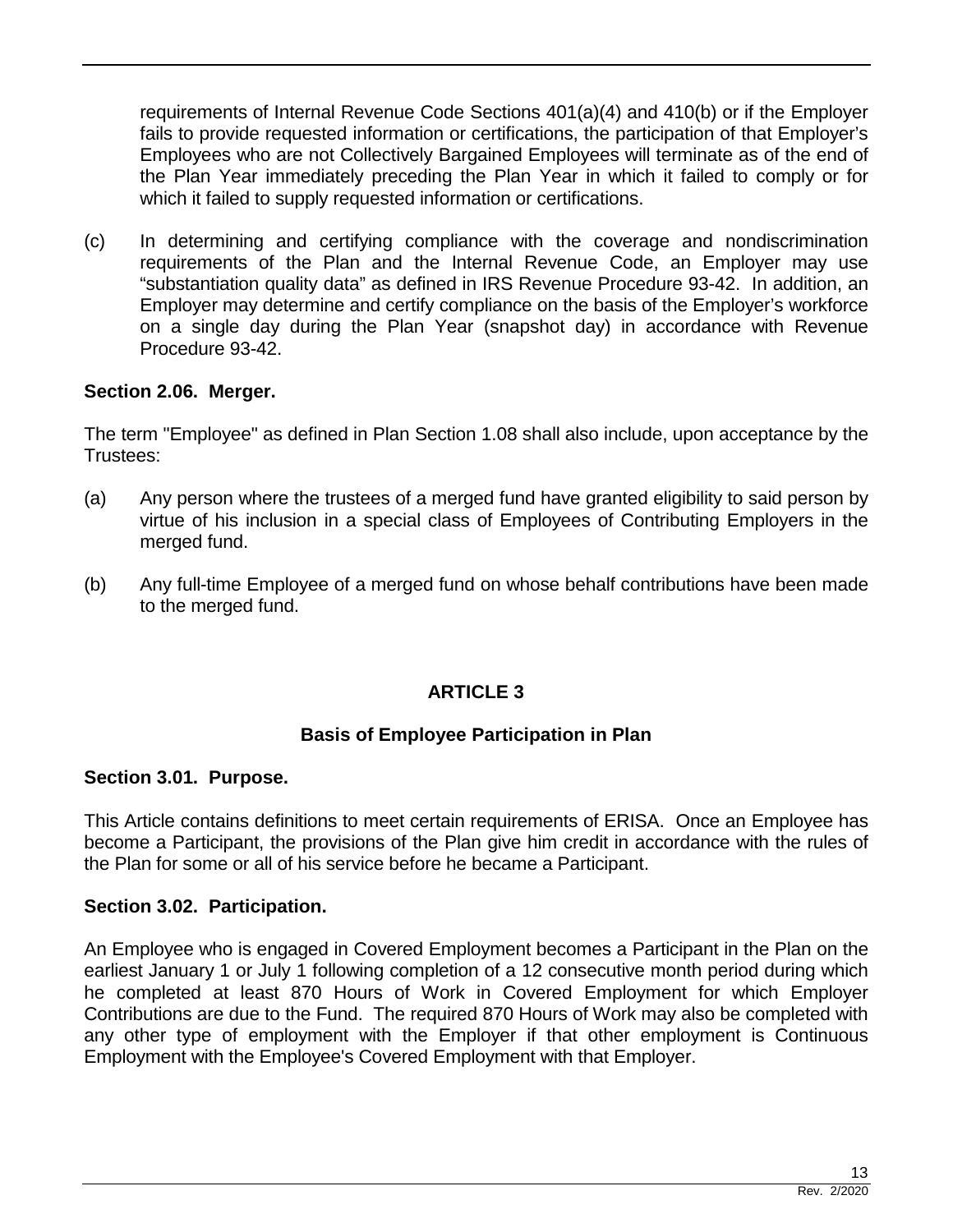## **Section 3.03. Termination of Participation.**

A person who incurs a One Year Break in Service [defined in Plan Section 5.06(b)] shall cease to be a Participant as of the last day of the Calendar Year which constituted the One-Year Break, unless such Participant is a Pensioner or has acquired the right to a pension (other than for disability), whether immediate or deferred.

## **Section 3.04. Reinstatement of Participation.**

An Employee who has lost his status as a Participant in accordance with Section 3.03 above shall again become a Participant by meeting the requirements of Section 3.02 above on the basis of Hours of Work after the Calendar Year during which his participation terminated.

## **ARTICLE 4**

## **Pension Eligibility and Amounts**

## **Section 4.01. General.**

This Article sets forth the eligibility conditions and benefit amounts for the pensions provided by the Plan. The monthly pension payable under this Article is limited to a maximum of 35 years of Pension Credit.

## **Section 4.02. Normal Pension – Eligibility.**

A Participant shall be entitled to retire on a Normal Pension if he meets the following requirements:

- (a) he has attained age 65;
- (b) he has at least 5 years of Pension Credit; and
- (c) he has at least 1,500 Hours of Work in Covered Employment after his Contribution Date.

## **Section 4.03. Normal Pension – Benefit Amounts for Periods Prior to 2005.**

#### (a) *Schedule of Contribution Rates and Benefit Levels Prior to 2005 (Schedule A).*

The following schedule sets forth the monthly Normal Pension amount per year of Pension Credit earned prior to January 1, 2005: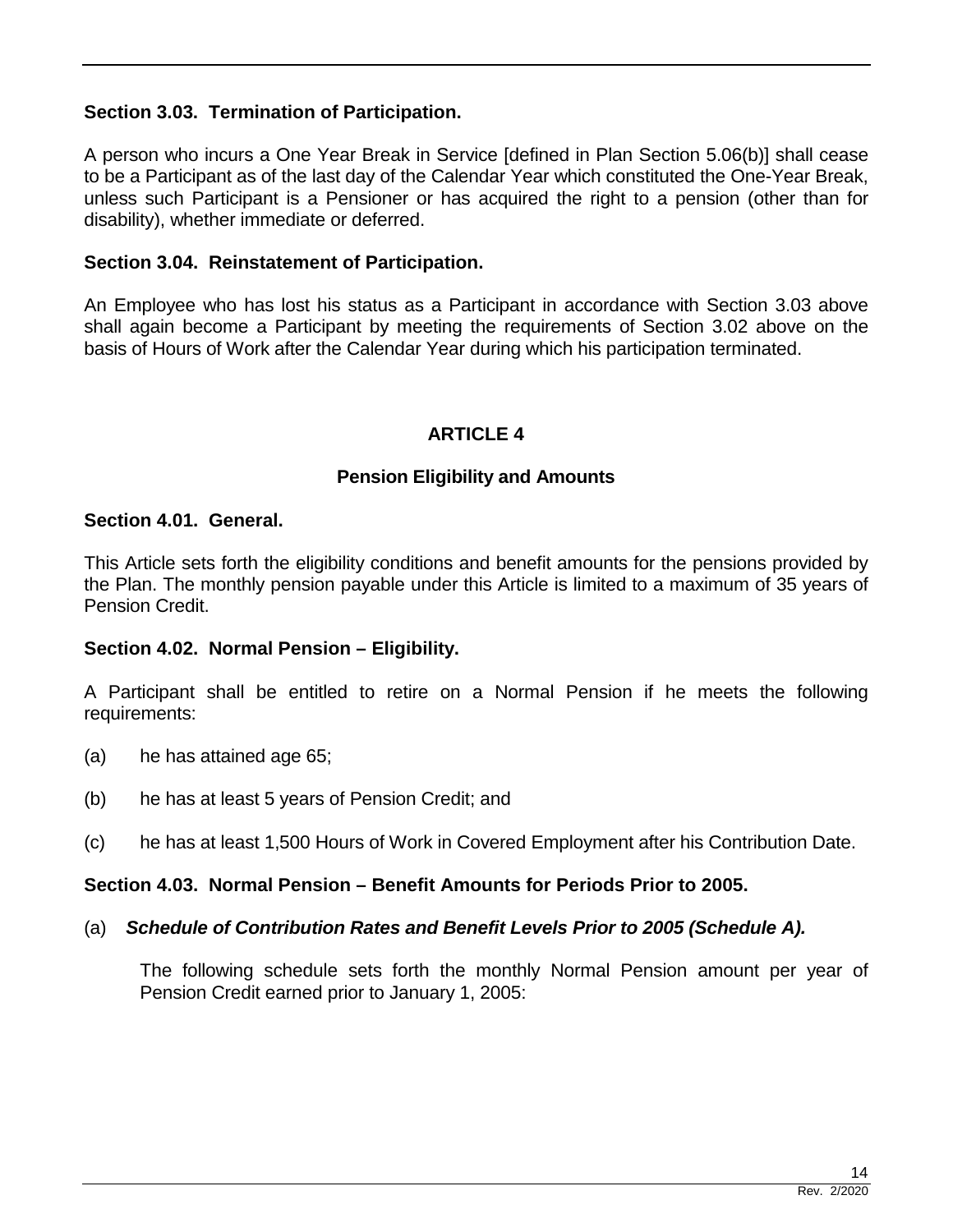| Hourly<br>Contribution<br>Rate | Monthly<br><b>Normal Pension</b><br>Amount Per Year of<br><b>Pension Credit</b> | Hourly<br>Contribution<br>Rate | Monthly<br><b>Normal Pension</b><br>Amount Per Year of<br><b>Pension Credit</b> |
|--------------------------------|---------------------------------------------------------------------------------|--------------------------------|---------------------------------------------------------------------------------|
| \$                             | \$                                                                              | \$                             | \$                                                                              |
| 0.10                           | 4.00                                                                            | 2.10                           | 66.66                                                                           |
| 0.15                           | 6.03                                                                            | 2.15                           | 67.83                                                                           |
| 0.20                           | 8.03                                                                            | 2.20                           | 69.09                                                                           |
| 0.25                           | 10.06                                                                           | 2.25                           | 70.20                                                                           |
| 0.30                           | 12.00                                                                           | 2.30                           | 71.29                                                                           |
| 0.35                           | 14.03                                                                           | 2.35                           | 72.31                                                                           |
| 0.40                           | 15.97                                                                           | 2.40                           | 73.43                                                                           |
| 0.45                           | 17.97                                                                           | 2.45                           | 74.49                                                                           |
| 0.50                           | 19.97                                                                           | 2.50                           | 75.63                                                                           |
| 0.55                           | 22.00                                                                           | 2.55                           | 76.66                                                                           |
| 0.60                           | 23.57                                                                           | 2.60                           | 77.77                                                                           |
| 0.65                           | 25.23                                                                           | 2.65                           | 78.86                                                                           |
| 0.70                           | 26.77                                                                           | 2.70                           | 80.00                                                                           |
| 0.75                           | 28.49                                                                           | 2.75                           | 81.03                                                                           |
| 0.80                           | 30.11                                                                           | 2.80                           | 82.17                                                                           |
| 0.85                           | 31.74                                                                           | 2.85                           | 83.23                                                                           |
| 0.90                           | 33.34                                                                           | 2.90                           | 84.31                                                                           |
| 0.95                           | 34.94                                                                           | 2.95                           | 85.37                                                                           |
| 1.00                           | 36.57                                                                           | 3.00                           | 86.49                                                                           |
| 1.05                           | 38.26                                                                           | 3.05                           | 87.54                                                                           |
| 1.10                           | 39.83                                                                           | 3.10                           | 88.69                                                                           |
| 1.15                           | 41.17                                                                           | 3.15                           | 89.71                                                                           |
| 1.20                           | 42.69                                                                           | 3.20                           | 90.89                                                                           |
| 1.25                           | 44.06                                                                           | 3.25                           | 91.94                                                                           |
| 1.30                           | 45.51                                                                           | 3.30                           | 93.03                                                                           |
| 1.35                           | 46.94                                                                           | 3.35                           | 94.00                                                                           |
| 1.40                           | 48.34                                                                           | 3.40                           | 95.00                                                                           |
| 1.45                           | 49.83                                                                           | 3.45                           | 95.97                                                                           |
| 1.50                           | 51.23                                                                           | 3.50                           | 97.03                                                                           |
| 1.55                           | 52.69                                                                           | 3.55                           | 98.03                                                                           |
| 1.60                           | 54.09                                                                           | 3.60                           | 99.03                                                                           |
| 1.65                           | 55.51                                                                           | 3.65                           | 100.03                                                                          |
| 1.70                           | 56.77                                                                           | 3.70                           | 101.03                                                                          |
| 1.75                           | 57.97                                                                           | 3.75                           | 102.03                                                                          |
| 1.80                           | 59.17                                                                           | 3.80                           | 103.03                                                                          |
| 1.85                           | 60.49                                                                           | 3.85                           | 104.03                                                                          |
| 1.90<br>1.95<br>2.00<br>2.05   | 61.66<br>62.91<br>64.14<br>65.37                                                | 3.90<br>3.95<br>4.00           | 105.03<br>106.03<br>107.03                                                      |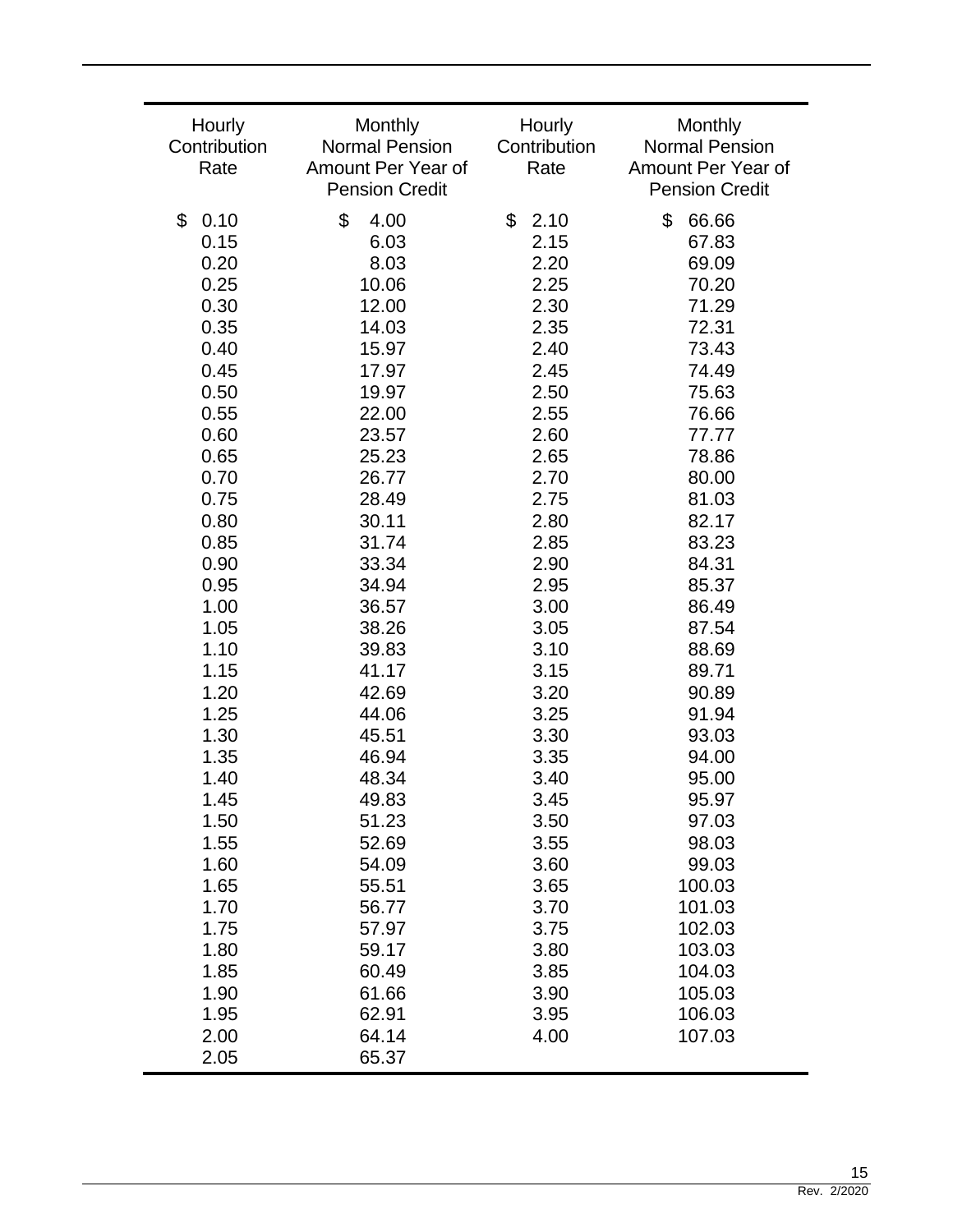The monthly Normal Pension Payable at or over age 65 for years of Pension Credit earned prior to 2005 shall be the greater of the two following calculated amounts based upon the above schedule:

- (i) Contribution Rates from \$.10 per hour through \$4.00 per hour provide the corresponding monthly benefit amount per year of Pension Credit. Contribution Rates greater than \$4.00 per hour produce an additional monthly Normal Pension amount equal to 2.25% of the total payable contributions that exceed \$4.00 per hour for Hours of Work by the Participant prior to January 1, 2005; or
- (ii) Contribution Rates greater than \$1.10 per hour provide the monthly benefit amount payable for the \$1.10 Contribution Rate per year of Pension Credit, plus an additional monthly Normal Pension amount equal to 2.25% of the total payable contributions that exceed \$1.10 per hour for Hours of Work by the Participant prior to January 1, 2005.

## (b) *Special Rules for Contribution Rates and Benefit Levels for Pension Credit Earned before January 1, 2005.*

The following applies to the portion of the benefit attributable to Pension Credit earned prior to January 1, 2005:

- (i) Except as provided in Section 4.20 below and this Section 4.03, the Normal Pension to which a Participant will be entitled at Retirement for Pension Credit earned prior to January 1, 2005 will be based on the highest Contribution Rate under which he worked in the jurisdiction of his home Local Union, provided he has at least 1,500 Hours of Work in Covered Employment after his Contribution Date at that rate, including at least one Hour of Work at that rate before 2006. However, if there was more than one employment category covered under a labor agreement with separate Contribution Rates for the separate employment categories or if there were separate employment categories under separate labor agreements in a Local Union jurisdiction and a Participant had worked under more than one of such separate employment categories or agreements, then Pension Credits earned prior to January 1, 2005 for a Participant under the separate employment categories or labor agreements are treated as if such employment was in other Local Union jurisdictions as set forth in Paragraph (b)(iii) below. In determining the highest Contribution Rate under which the Participant has at least 1,500 Hours of Work in Covered Employment after his Contribution Date in the jurisdiction of his home Local Union, periods of Covered Employment after his Contribution Date for less than 1,500 Hours of Work under an agreement in the jurisdiction of any other participating Local Union or any other separate agreement in his home Local Union are taken into account.
- (ii) If, prior to January 1, 2005, the Participant's home Local Union entered into a Collective Bargaining Agreement requiring a lesser rate of contributions, all subsequent benefits for Future Service Credit earned under that agreement after the reduction in rate are based solely on the rates in effect when that Future Service Credit was earned. However, if the Participant's home Local Union was merged with or consolidated into another Local Union and if the Participant's new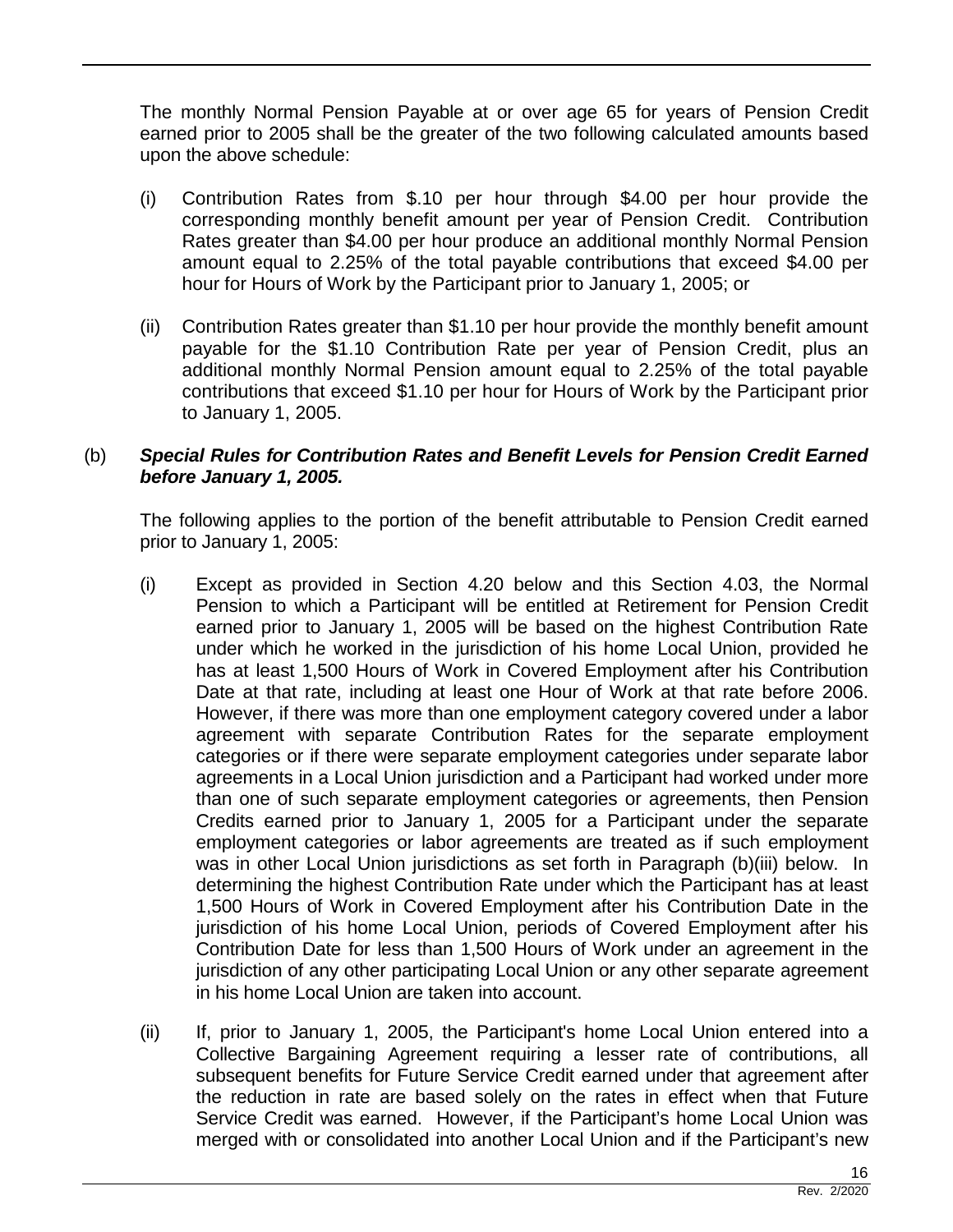Local Union had a lower Contribution Rate than the prior home Local Union, the previous sentence does not apply, but the following Paragraph (b)(iii) does apply, for all those retiring after the merger or consolidation until the new Local Union's Contribution Rate equals or exceeds the Contribution Rate of the prior home Local Union. However, if the merged or consolidated Local Union's Contribution Rate did not yet equal or exceed the Contribution Rate of the prior home Local Union as of December 31, 2004, Paragraph (b)(iii) will continue to apply to accruals earned between when the Contribution Rate was reduced and January 1, 2005 even if the Contribution Rate is subsequently increased.

- (iii) If, prior to January 1, 2005, a Participant left the jurisdiction of his home Local Union and earned at least one (1) year of Future Service Credit under the agreement of one or more other participating Local Unions or in the jurisdictions covered by other pension plans which have reciprocal agreements with this Plan, then the Normal Pension amount per year of Pension Credit before January 1, 2005 is to be based on a Weighted Average Contribution Rate which is determined as follows:
	- (A) The Participant's Pension Credits under each such agreement where he earned one or more years of Future Service Credit prior to January 1, 2005 are to be determined. Pension Credit earned, prior to January 1, 2005, in a Local Union jurisdiction other than his home local jurisdiction at a Contribution Rate which was equal to or greater than the Contribution Rate in effect in the Employee's home local jurisdiction for the same period shall be counted as earned in the home local jurisdiction unless such Contribution Rate is greater than the approved Contribution Rate in effect on the Participant's Effective Date of Benefits in his home local jurisdiction, or unless the result would be a lower Weighted Average Contribution Rate.
	- (B) The highest Contribution Rate in effect under that agreement before January 1, 2005, at which he has at least 1,500 Hours of Work in Covered Employment after his Contribution Date but before January 1, 2005 shall be determined. In the case of employment subject to a reciprocal agreement, the Contribution Rates to be applied shall be those rates received and retained by this Plan for periods prior to January 1, 2005. The Contribution Rate to be applied to his years of Future Service Credit earned in all Local Union jurisdictions prior to January 1, 2005 shall be the highest rate at which he has at least 1,500 Hours of Work in Covered Employment after his Contribution Date in any Local Union jurisdiction not to exceed the approved Contribution Rate in effect on December 31, 2004 in each such Local Union jurisdiction.
	- (C) Based upon the number of years in (A) above and the Contribution Rate in (B) above, his Weighted Average Contribution Rate shall be determined and then applied to his total years of Future Service Credit earned prior to January 1, 2005.
	- (D) The Contribution Rate to be applied to his years of Past Service Credit shall be the highest rate at which he has at least 1,500 Hours of Work in Covered

17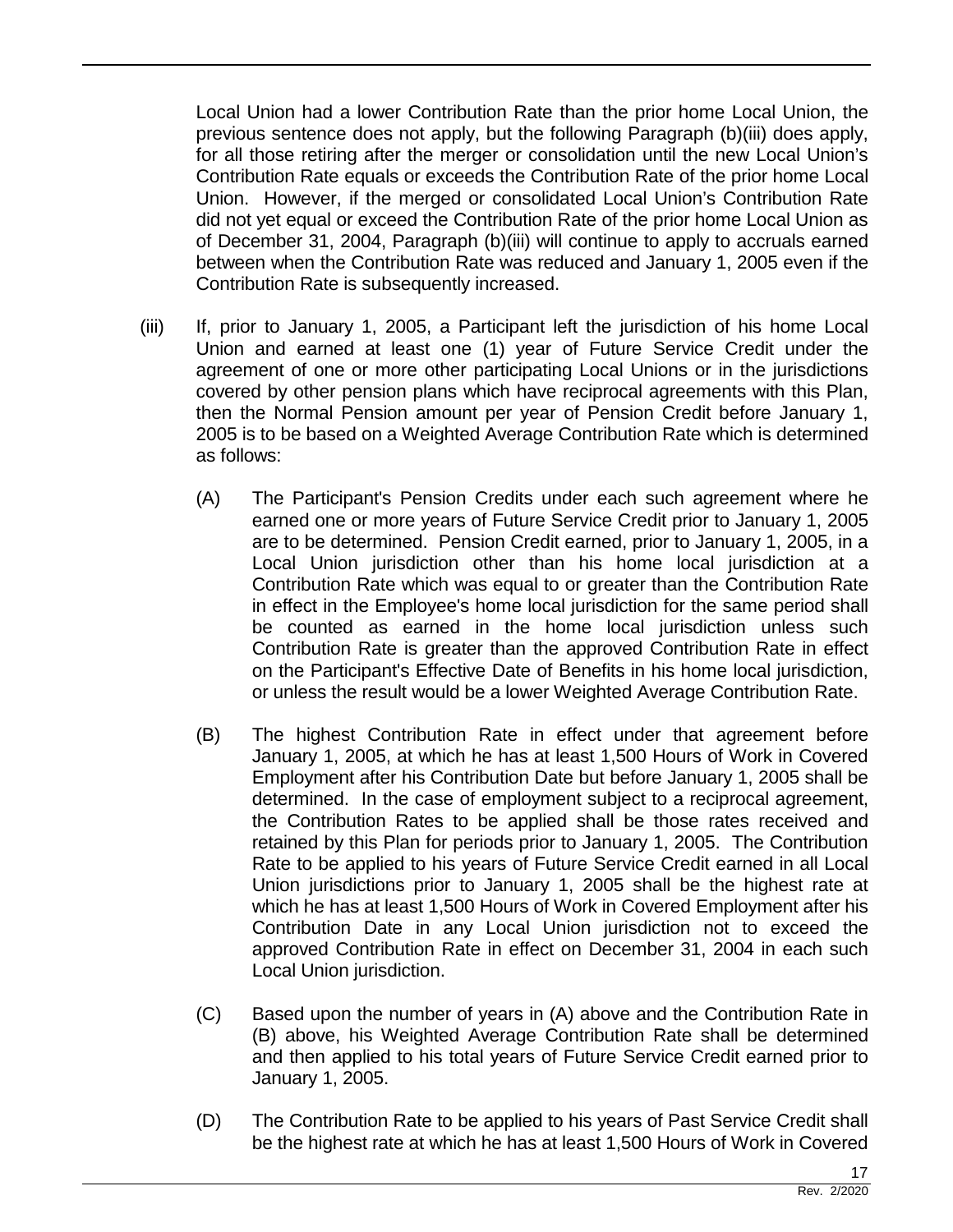Employment after his Contribution Date not to exceed the approved Contribution Rate in effect on December 31, 2004, or at the time immediately preceding any initial reduction in rate governed by Plan Section 10.04, in the Local Union of which he was a member (or if not a union member, the Local Union in whose jurisdiction he was regularly employed) on his Contribution Date, subject to the provisions of this Section 4.03(b).

(E) For the purpose of this Section 4.03(b)(iii), only the most recent 35 years of an Employee's Pension Credit earned prior to January 1, 2005 shall be taken into account, and Pension Credit of less than one year in any Local Union jurisdiction shall be disregarded for the purposes of computing the Weighted Average Contribution Rate.

## **Section 4.04. Normal Pension – Benefit Amounts for Periods During and After 2005.**

## (a) *Schedule of Contribution Rates and Benefit Levels for 2005 for All Participants, and for 2006 and Later Under Agreements Without the 25% Increase in Contributions (Schedule B)***.**

For all Participants, the following schedule sets forth the monthly Normal Pension amount for a year of Pension Credit earned during 2005. The following schedule will continue to apply per year of Pension Credit for Hours of Work earned in 2006 and later under Collective Bargaining Agreements (or other written agreements) without the 25% increase in the Contribution Rate referred to in Section 4.04(b) below:

| Hourly<br>Contribution<br>Rate                                                                                             | <b>Monthly Normal</b><br><b>Pension Amount</b><br>For a Year of<br><b>Pension Credit</b><br>Earned in 2005                 | Hourly<br>Contribution<br>Rate                                                                                             | <b>Monthly Normal</b><br><b>Pension Amount</b><br>For a Year of<br><b>Pension Credit</b><br>Earned in 2005                                |
|----------------------------------------------------------------------------------------------------------------------------|----------------------------------------------------------------------------------------------------------------------------|----------------------------------------------------------------------------------------------------------------------------|-------------------------------------------------------------------------------------------------------------------------------------------|
| \$<br>0.10<br>0.15<br>0.20<br>0.25<br>0.30<br>0.35<br>0.40<br>0.45<br>0.50<br>0.55<br>0.60<br>0.65<br>0.70<br>0.75<br>0.80 | \$<br>1.00<br>1.51<br>2.01<br>2.52<br>3.00<br>3.51<br>3.99<br>4.49<br>4.99<br>5.50<br>5.89<br>6.31<br>6.69<br>7.12<br>7.53 | \$<br>2.10<br>2.15<br>2.20<br>2.25<br>2.30<br>2.35<br>2.40<br>2.45<br>2.50<br>2.55<br>2.60<br>2.65<br>2.70<br>2.75<br>2.80 | \$<br>16.67<br>16.96<br>17.27<br>17.55<br>17.82<br>18.08<br>18.36<br>18.62<br>18.91<br>19.17<br>19.44<br>19.72<br>20.00<br>20.26<br>20.54 |
| 0.85<br>0.90                                                                                                               | 7.94<br>8.34                                                                                                               | 2.85<br>2.90                                                                                                               | 20.81<br>21.08                                                                                                                            |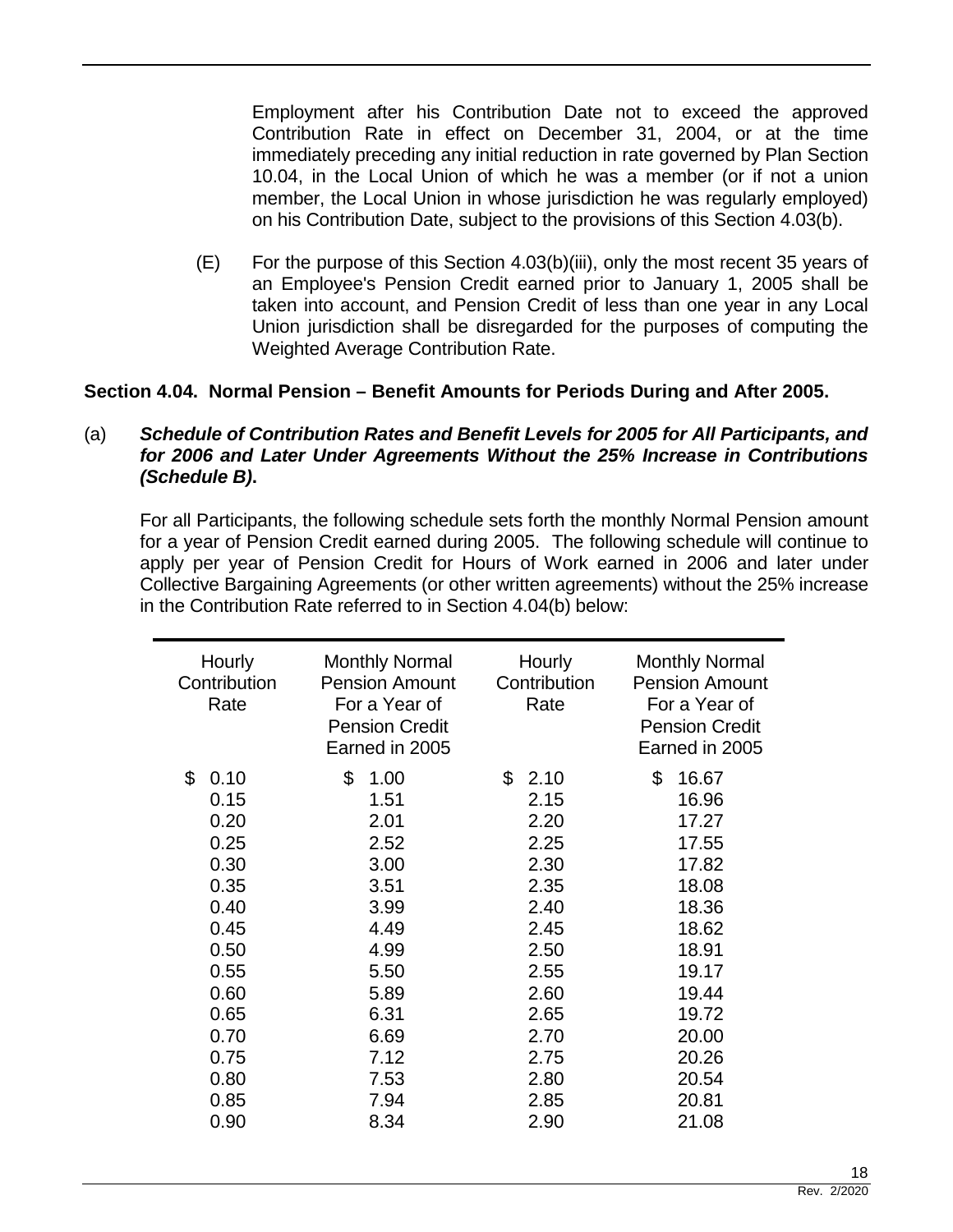| Hourly<br>Contribution<br>Rate                                                                                                                                     | <b>Monthly Normal</b><br><b>Pension Amount</b><br>For a Year of<br><b>Pension Credit</b><br>Earned in 2005                                                                         | Hourly<br>Contribution<br>Rate                                                                                                                                     | <b>Monthly Normal</b><br><b>Pension Amount</b><br>For a Year of<br><b>Pension Credit</b><br>Earned in 2005                                                                             |
|--------------------------------------------------------------------------------------------------------------------------------------------------------------------|------------------------------------------------------------------------------------------------------------------------------------------------------------------------------------|--------------------------------------------------------------------------------------------------------------------------------------------------------------------|----------------------------------------------------------------------------------------------------------------------------------------------------------------------------------------|
| \$<br>0.95<br>1.00<br>1.05<br>1.10<br>1.15<br>1.20<br>1.25<br>1.30<br>1.35<br>1.40<br>1.45<br>1.50<br>1.55<br>1.60<br>1.65<br>1.70<br>1.75<br>1.80<br>1.85<br>1.90 | \$<br>8.74<br>9.14<br>9.57<br>9.96<br>10.29<br>10.67<br>11.02<br>11.38<br>11.74<br>12.09<br>12.46<br>12.81<br>13.17<br>13.52<br>13.88<br>14.19<br>14.49<br>14.79<br>15.12<br>15.42 | \$<br>2.95<br>3.00<br>3.05<br>3.10<br>3.15<br>3.20<br>3.25<br>3.30<br>3.35<br>3.40<br>3.45<br>3.50<br>3.55<br>3.60<br>3.65<br>3.70<br>3.75<br>3.80<br>3.85<br>3.90 | \$<br>21.34<br>21.62<br>21.89<br>22.17<br>22.43<br>22.72<br>22.99<br>23.26<br>23.50<br>23.75<br>23.99<br>24.26<br>24.51<br>24.76<br>25.01<br>25.26<br>25.51<br>25.76<br>26.01<br>26.26 |
| 1.95<br>2.00<br>2.05                                                                                                                                               | 15.73<br>16.04<br>16.34                                                                                                                                                            | 3.95<br>4.00                                                                                                                                                       | 26.51<br>26.76                                                                                                                                                                         |

The monthly Normal Pension payable at or over age 65 for Pension Credit earned during 2005, and under this schedule of benefits after 2005, shall be the following calculated amount based upon the above schedule: Contribution Rates from \$.10 per hour through \$4.00 per hour provide the corresponding monthly benefit amount for a year of Pension Credit; and Contribution Rates greater than \$4.00 per hour produce an additional monthly Normal Pension amount equal to .375% of the total payable contributions that exceed \$4.00 per hour for Hours of Work by the Participant during 2005 (as well as Hours of Work after 2005 under this schedule of benefits).

## (b) (i) *Schedule of Contribution Rates and Benefit Levels for 2006 and Later Under Agreements with 25% Increase in Contributions (Schedule C)***.**

The following schedule sets forth the monthly Normal Pension amount per year of Pension Credit for Hours of Work in 2006 and later under a Collective Bargaining Agreement (or other written agreement) with a Contribution Rate that is 25% or greater than the Contribution Rate in effect on December 31, 2004. The amount representing this 25% increase is included in the applicable Contribution Rate under this schedule: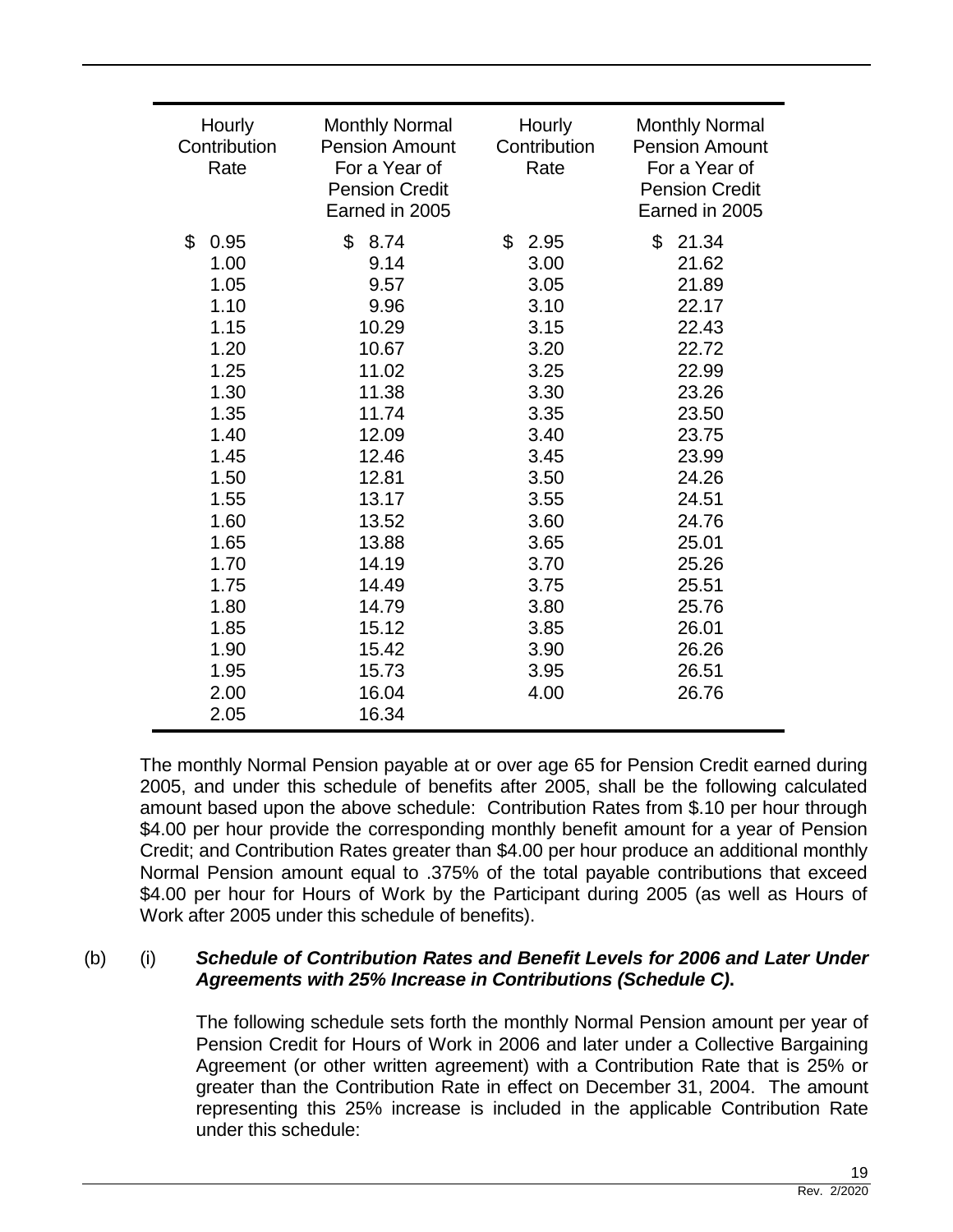| Hourly               | <b>Monthly Normal</b>                | Hourly               | <b>Monthly Normal</b>                |
|----------------------|--------------------------------------|----------------------|--------------------------------------|
| Contribution<br>Rate | <b>Pension Amount</b><br>Per Year of | Contribution<br>Rate | <b>Pension Amount</b><br>Per Year of |
|                      | <b>Pension Credit</b>                |                      | <b>Pension Credit</b>                |
| \$<br>0.13           | \$<br>2.08                           | \$<br>2.60           | \$<br>33.07                          |
| 0.15                 | 2.41                                 | 2.65                 | 33.56                                |
| 0.20                 | 3.21                                 | 2.70                 | 34.04                                |
| 0.25                 | 4.01                                 | 2.75                 | 34.54                                |
| 0.30                 | 4.83                                 | 2.80                 | 34.99                                |
| 0.35                 | 5.61                                 | 2.85                 | 35.43                                |
| 0.40                 | 6.41                                 | 2.90                 | 35.85                                |
| 0.45                 | 7.21                                 | 2.95                 | 36.27                                |
| 0.50                 | 7.99                                 | 3.00                 | 36.71                                |
| 0.55                 | 8.79                                 | 3.05                 | 37.14                                |
| 0.60                 | 9.59                                 | 3.10                 | 37.59                                |
| 0.65                 | 10.39                                | 3.15                 | 38.02                                |
| 0.70                 | 11.03                                | 3.20                 | 38.44                                |
| 0.75                 | 11.66                                | 3.25                 | 38.89                                |
| 0.80                 | 12.32                                | 3.30                 | 39.32                                |
| 0.85                 | 12.95                                | 3.35                 | 39.77                                |
| 0.90                 | 13.59                                | 3.40                 | 40.21                                |
| 0.95                 | 14.28                                | 3.45                 | 40.63                                |
| 1.00                 | 15.06                                | 3.50                 | 41.09                                |
| 1.05                 | 15.71                                | 3.55                 | 41.51                                |
| 1.10                 | 16.35                                | 3.60                 | 41.94                                |
| 1.15<br>1.20         | 16.99<br>17.63                       | 3.65<br>3.70         | 42.37<br>42.80                       |
| 1.25                 | 18.29                                | 3.75                 | 43.24                                |
| 1.30                 | 18.96                                | 3.80                 | 43.67                                |
| 1.35                 | 19.60                                | 3.85                 | 44.11                                |
| 1.40                 | 20.18                                | 3.90                 | 44.55                                |
| 1.45                 | 20.74                                | 3.95                 | 44.97                                |
| 1.50                 | 21.34                                | 4.00                 | 45.44                                |
| 1.55                 | 21.89                                | 4.05                 | 45.87                                |
| 1.60                 | 22.47                                | 4.10                 | 46.30                                |
| 1.65                 | 23.04                                | 4.15                 | 46.71                                |
| 1.70                 | 23.61                                | 4.20                 | 47.10                                |
| 1.75                 | 24.17                                | 4.25                 | 47.50                                |
| 1.80                 | 24.77                                | 4.30                 | 47.89                                |
| 1.85                 | 25.33                                | 4.35                 | 48.30                                |
| 1.90                 | 25.91                                | 4.40                 | 48.71                                |
| 1.95                 | 26.48                                | 4.45                 | 49.11                                |
| 2.00                 | 27.04                                | 4.50                 | 49.51                                |
| 2.05                 | 27.61                                | 4.55                 | 49.91                                |
| 2.10                 | 28.13                                | 4.60                 | 50.31                                |
| 2.15                 | 28.63                                | 4.65                 | 50.71                                |
| 2.20                 | 29.11                                | 4.70                 | 51.11                                |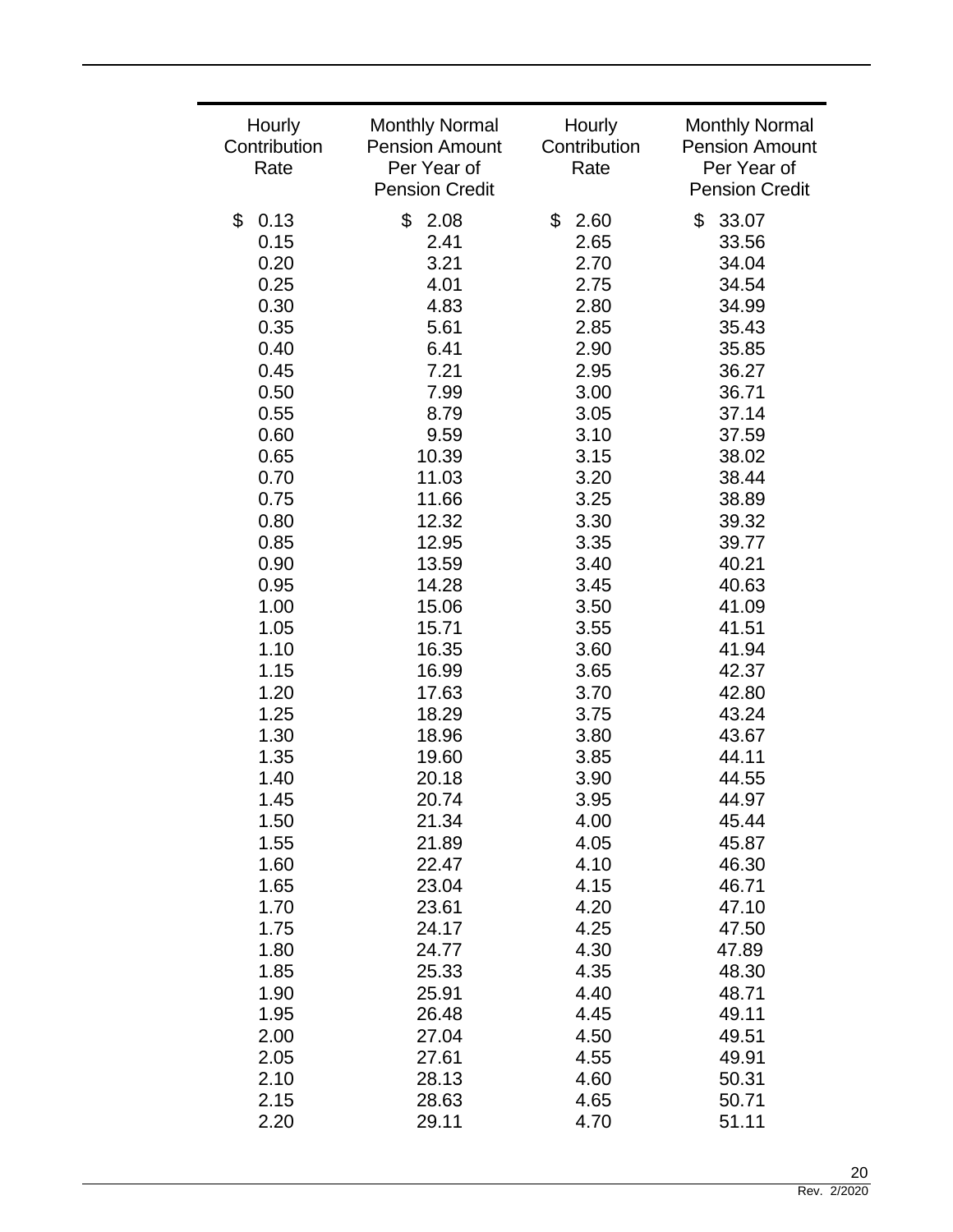| Hourly<br>Contribution<br>Rate                         | <b>Monthly Normal</b><br><b>Pension Amount</b><br>Per Year of<br><b>Pension Credit</b> | Hourly<br>Contribution<br>Rate               | <b>Monthly Normal</b><br><b>Pension Amount</b><br>Per Year of<br><b>Pension Credit</b> |
|--------------------------------------------------------|----------------------------------------------------------------------------------------|----------------------------------------------|----------------------------------------------------------------------------------------|
| \$2.25<br>2.30<br>2.35<br>2.40<br>2.45<br>2.50<br>2.55 | \$29.59<br>30.11<br>30.59<br>31.08<br>31.58<br>32.07<br>32.56                          | 4.75<br>4.80<br>4.85<br>4.90<br>4.95<br>5.00 | \$51.51<br>51.91<br>52.31<br>52.71<br>53.11<br>53.51                                   |

The monthly Normal Pension payable at or over age 65 for Pension Credit earned on or after January 1, 2006 earned under this schedule of benefits shall be the following calculated amount: Contribution Rates from \$.13 per hour through \$5.00 per hour provide the corresponding monthly benefit amount per year of Pension Credit; and Contribution Rates greater than \$5.00 per hour produce an additional monthly Normal Pension amount equal to .75% of the total payable contributions that exceed \$5.00 per hour for Hours of Work by the Participant. In calculating this benefit amount, Hours of Work earned before the 25% increase in the Contribution Rate or before 2006 are not included.

## (ii) *Schedule of Contribution Rates and Benefit Levels for 2007 and Later Under Agreements with 25% Increase in Contributions (Schedule D).*

The following schedule sets forth the monthly Normal Pension amount per year of Pension Credit for Hours of Work in 2007 and later under a Collective Bargaining Agreement (or other written agreement) with a Contribution Rate that is 25% or greater than the Contribution Rate in effect on December 31, 2004 (provided such 25% Contribution Rate increase is effective on or before January 1, 2007). The amount representing this 25% increase is included in the applicable Contribution Rate under this schedule:

If the Contribution Rate increase is first effective during the period after January 1, 2007 through January 1, 2008, the above Schedule D will apply, but only to Pension Credit and Hours of Work earned on and after January 1, 2008. If the 25% Contribution Rate increase is adopted later, Schedule D will not apply, and Schedule C will apply to Pension Credit and Hours of Work earned after the increase is adopted. If the 25% Contribution Rate increase is never adopted, Schedule B will apply to all Pension Credit and Hours of Work earned after December 31, 2004.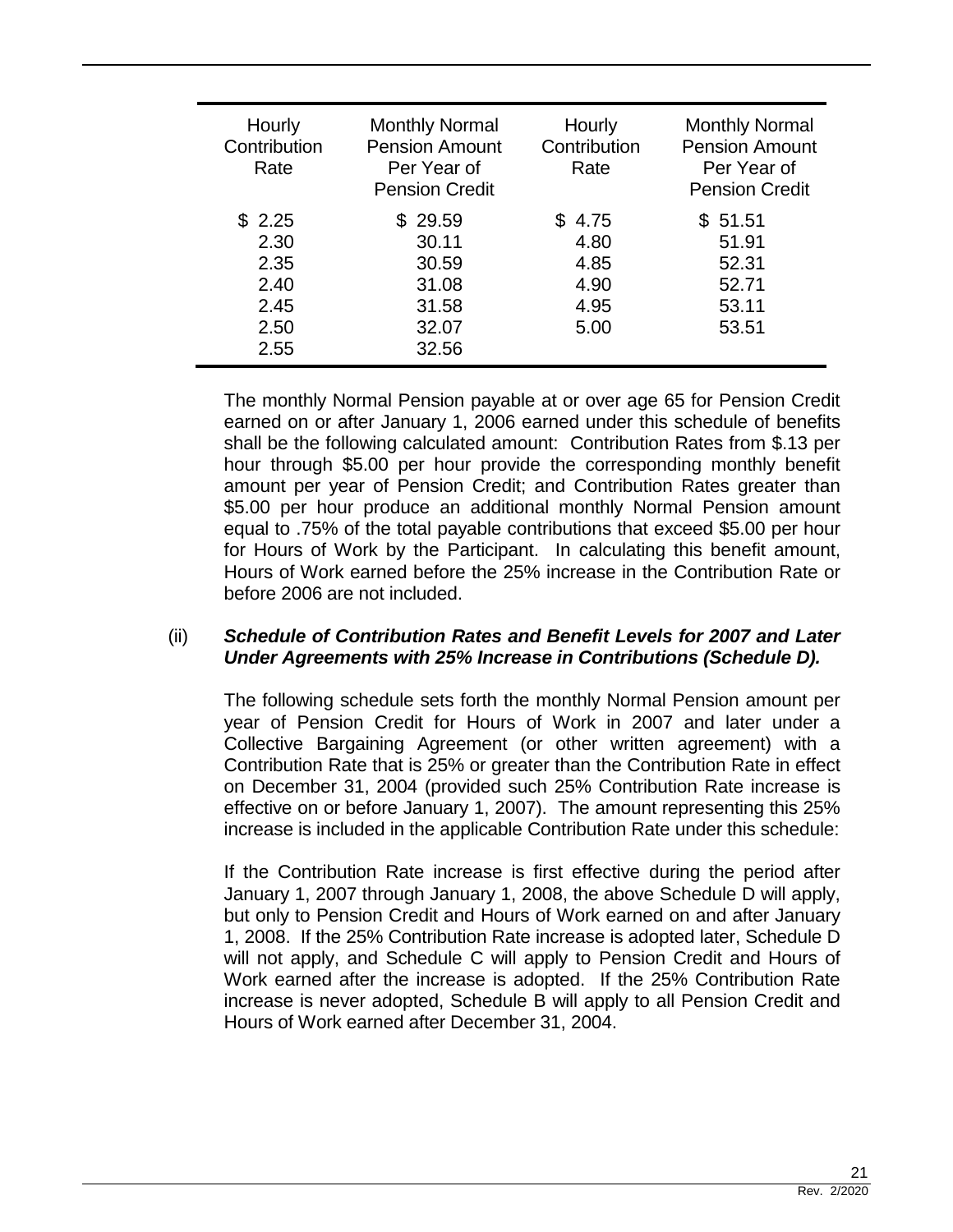| Hourly<br>Contribution<br>Rate | Monthly Normal<br><b>Pension Amount</b><br>Per Year of<br><b>Pension Credit</b> | Hourly<br>Contribution<br>Rate | <b>Monthly Normal</b><br><b>Pension Amount</b><br>Per Year of<br><b>Pension Credit</b> |
|--------------------------------|---------------------------------------------------------------------------------|--------------------------------|----------------------------------------------------------------------------------------|
| \$                             | \$                                                                              | \$                             | \$                                                                                     |
| 0.13                           | 3.12                                                                            | 2.60                           | 49.61                                                                                  |
| 0.15                           | 3.62                                                                            | 2.65                           | 50.34                                                                                  |
| 0.20                           | 4.82                                                                            | 2.70                           | 51.06                                                                                  |
| 0.25                           | 6.02                                                                            | 2.75                           | 51.81                                                                                  |
| 0.30                           | 7.25                                                                            | 2.80                           | 52.49                                                                                  |
| 0.35                           | 8.42                                                                            | 2.85                           | 53.15                                                                                  |
| 0.40                           | 9.62                                                                            | 2.90                           | 53.78                                                                                  |
| 0.45                           | 10.82                                                                           | 2.95                           | 54.41                                                                                  |
| 0.50                           | 11.99                                                                           | 3.00                           | 55.07                                                                                  |
| 0.55                           | 13.19                                                                           | 3.05                           | 55.71                                                                                  |
| 0.60                           | 14.39                                                                           | 3.10                           | 56.39                                                                                  |
| 0.65                           | 15.59                                                                           | 3.15                           | 57.03                                                                                  |
| 0.70                           | 16.55                                                                           | 3.20                           | 57.66                                                                                  |
| 0.75                           | 17.49                                                                           | 3.25                           | 58.34                                                                                  |
| 0.80                           | 18.48                                                                           | 3.30                           | 58.98                                                                                  |
| 0.85                           | 19.43                                                                           | 3.35                           | 59.66                                                                                  |
| 0.90                           | 20.39                                                                           | 3.40                           | 60.32                                                                                  |
| 0.95                           | 21.42                                                                           | 3.45                           | 60.95                                                                                  |
| 1.00                           | 22.59                                                                           | 3.50                           | 61.64                                                                                  |
| 1.05                           | 23.57                                                                           | 3.55                           | 62.27                                                                                  |
| 1.10                           | 24.53                                                                           | 3.60                           | 62.91                                                                                  |
| 1.15                           | 25.49                                                                           | 3.65                           | 63.56                                                                                  |
| 1.20                           | 26.45                                                                           | 3.70                           | 64.20                                                                                  |
| 1.25                           | 27.44                                                                           | 3.75                           | 64.86                                                                                  |
| 1.30                           | 28.44                                                                           | 3.80                           | 65.51                                                                                  |
| 1.35                           | 29.40                                                                           | 3.85                           | 66.17                                                                                  |
| 1.40                           | 30.27                                                                           | 3.90                           | 66.83                                                                                  |
| 1.45                           | 31.11                                                                           | 3.95                           | 67.46                                                                                  |
| 1.50                           | 32.01                                                                           | 4.00                           | 68.16                                                                                  |
| 1.55                           | 32.84                                                                           | 4.05                           | 68.81                                                                                  |
| 1.60                           | 33.71                                                                           | 4.10                           | 69.45                                                                                  |
| 1.65                           | 34.56                                                                           | 4.15                           | 70.07                                                                                  |
| 1.70                           | 35.42                                                                           | 4.20                           | 70.65                                                                                  |
| 1.75                           | 36.26                                                                           | 4.25                           | 71.25                                                                                  |
| 1.80                           | 37.16                                                                           | 4.30                           | 71.84                                                                                  |
| 1.85                           | 38.00                                                                           | 4.35                           | 72.45                                                                                  |
| 1.90                           | 38.87                                                                           | 4.40                           | 73.07                                                                                  |
| 1.95                           | 39.72                                                                           | 4.45                           | 73.67                                                                                  |
| 2.00                           | 40.56                                                                           | 4.50                           | 74.27                                                                                  |
| 2.05                           | 41.42                                                                           | 4.55                           | 74.87                                                                                  |
| 2.10                           | 42.20                                                                           | 4.60                           | 75.47                                                                                  |

۰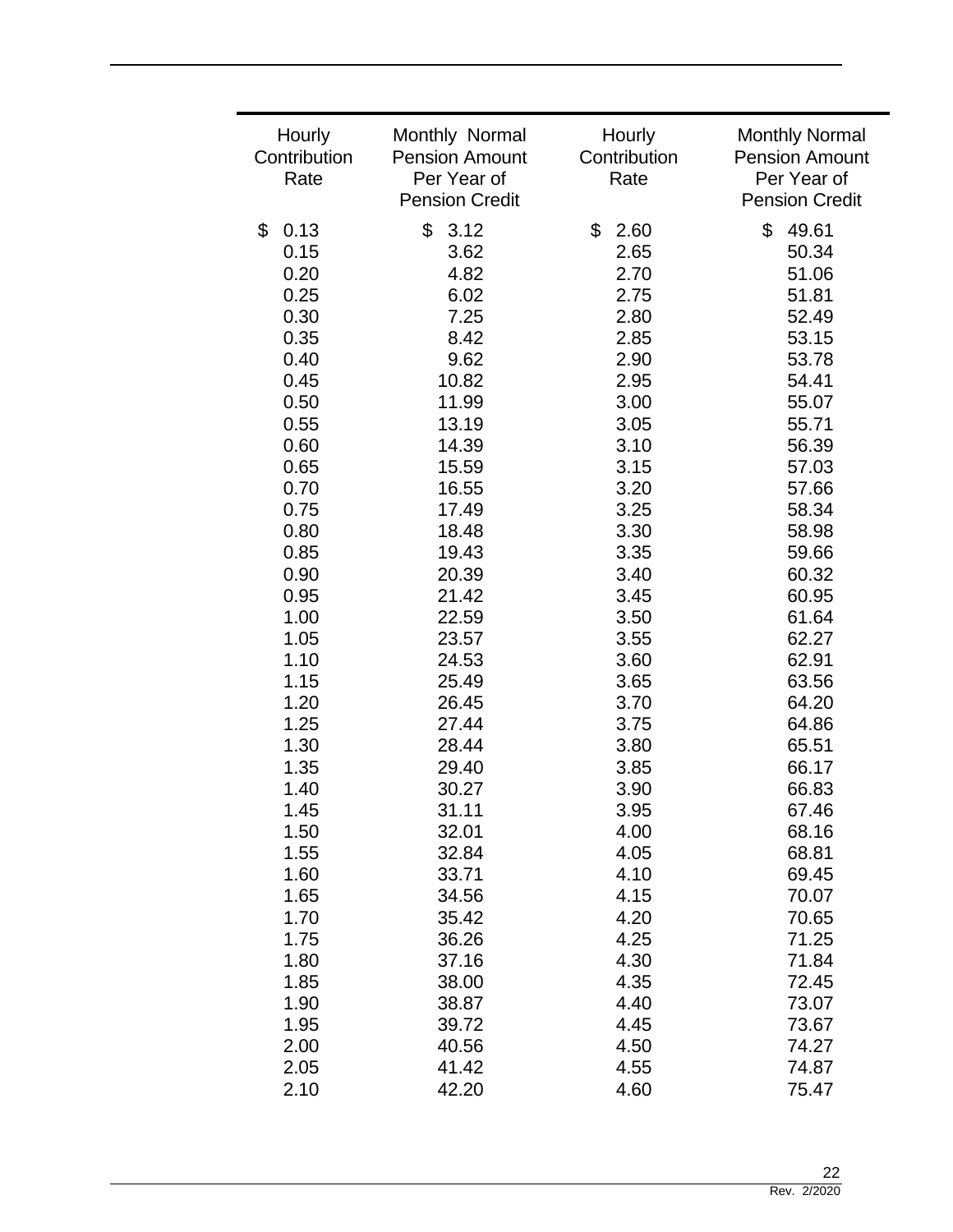| Hourly<br>Contribution<br>Rate       | Monthly Normal<br><b>Pension Amount</b><br>Per Year of<br><b>Pension Credit</b> | Hourly<br>Contribution<br>Rate | <b>Monthly Normal</b><br><b>Pension Amount</b><br>Per Year of<br><b>Pension Credit</b> |
|--------------------------------------|---------------------------------------------------------------------------------|--------------------------------|----------------------------------------------------------------------------------------|
| \$2.15<br>2.20<br>2.25<br>2.30       | \$42.95<br>43.67<br>44.39<br>45.17                                              | \$4.65<br>4.70<br>4.75<br>4.80 | \$76.07<br>76.67<br>77.27<br>77.87                                                     |
| 2.35<br>2.40<br>2.45<br>2.50<br>2.55 | 45.89<br>46.62<br>47.37<br>48.11<br>48.84                                       | 4.85<br>4.90<br>4.95<br>5.00   | 78.47<br>79.07<br>79.67<br>80.27                                                       |

The monthly Normal Pension payable at or over age 65 for Pension Credit earned on or after January 1, 2007 under this schedule of benefits shall be the following calculated amount: Contribution Rates from \$.13 per hour through \$5.00 per hour provide the corresponding monthly benefit amount per year of Pension Credit; and Contribution Rates greater than \$5.00 per hour produce an additional monthly Normal Pension amount equal to 1.125% of the total payable contributions that exceed \$5.00 per hour for Hours of Work by the Participant. In calculating this benefit amount, Hours of Work earned before 2007 are not included.

## (c) *Special Rules for Contribution Rates and Benefit Levels for Pension Credit Earned On and After January 1, 2005*

The following applies to the portion of the benefit attributable to all Pension Credit earned on and after January 1, 2005:

(i) Except as provided in Plan Sections 4.20 and 4.03, the Normal Pension to which a Participant will be entitled at Retirement for Pension Credit earned on and after January 1, 2005 will based solely on each Contribution Rate in effect when the Pension Credit is earned. For each one-tenth of a Pension Credit, the Participant will be entitled to a prorated amount, under the applicable schedule of benefits above, for the specific Contribution Rate at which the credit was earned. In order for a specific Contribution Rate to apply, the Participant must have at least one-tenth of a Pension Credit at that rate. The schedule of benefits applicable to Pension Credit under a reciprocal agreement, where the work in the visited local union/group does not include direct participation in the National Pension Fund, shall be the schedule applicable to the Participant's then current home Local Union group.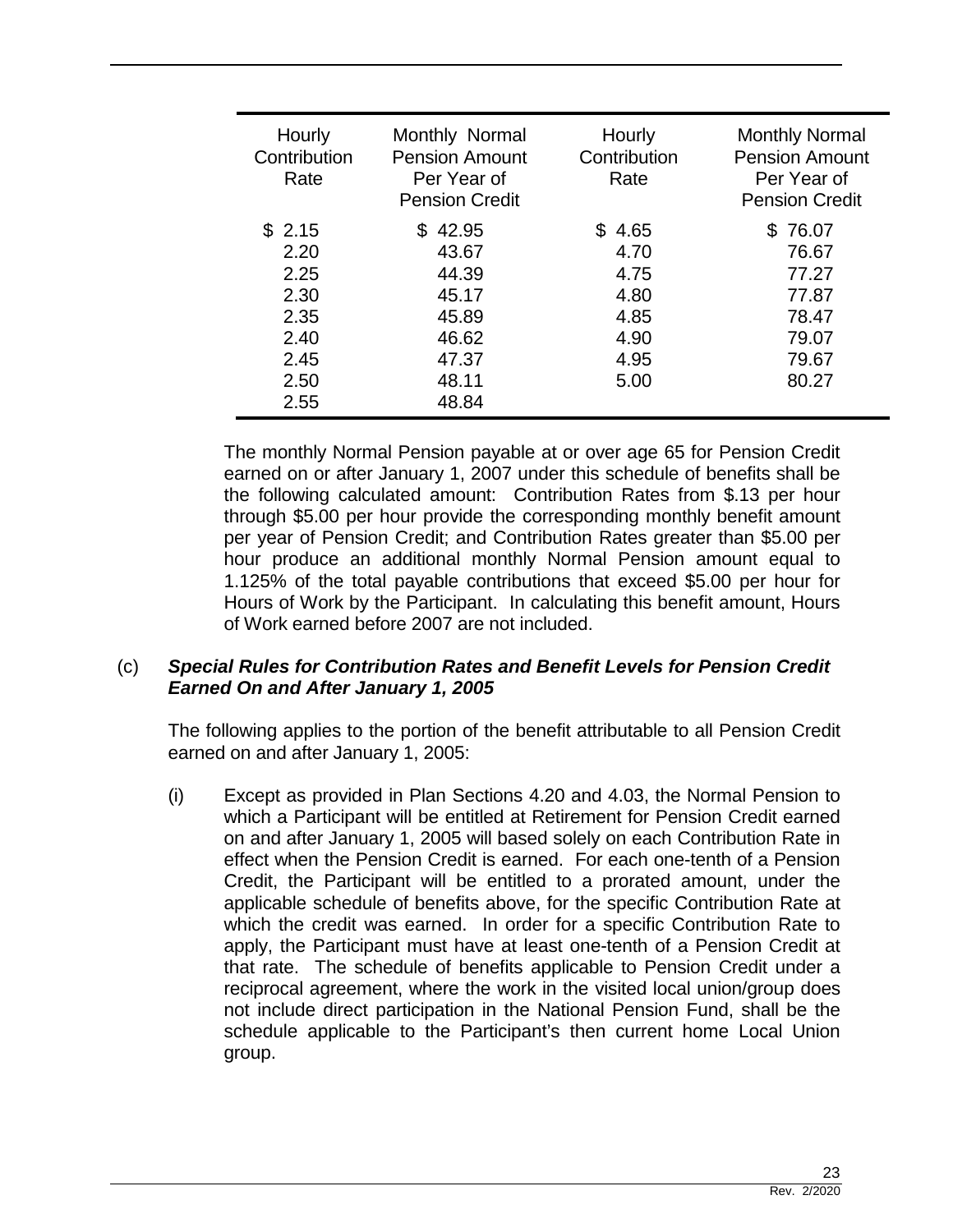- (ii) Periods of Past Service Credit under Plan Section 5.02 for a Participant with an initial Contribution Date on and after January 1, 2005 will be valued at the Contribution Rate, on his Contribution Date, of his first Contributing Employer on or after that date in the jurisdiction of his then home Local Union group. Any other periods of Past Service Credit under Section 5.02 attributable to Employers or groups of employers that first begin participation in the Fund after 2004 will be valued at the first Contribution Rate of the applicable Employer or group of Employers in effect after the end of the applicable period of Past Service Credit. Periods of Past Service Credit in the Future Service period after 2004 under Plan Section 5.03 will be valued at the first Contribution Rate at which the Participant accrues Future Service Credit after the end of each applicable period of Past Service Credit in the Future Service period. Notwithstanding any other provisions herein, the level of benefit for the Contribution Rate applicable to any Past Service Credit described in this paragraph (ii) will be set at and remain at the level in effect when the applicable Employer or group first began participation hereunder.
- (iii) All increases in Contribution Rates must be approved by the Trustees in order to be effective under this Plan. Increases in Contribution Rates that are effective January 1, 2005 and later may be accepted by the Trustees, but will not be applied to increase the level of benefits for the affected Participants, except as determined by the Trustees. Under no circumstances may benefits be increased under the schedule of benefits in Plan Section 4.04(a) through an increase in the Contribution Rate under the applicable Collective Bargaining Agreement (or other written agreement).
- (iv) The parties to a Collective Bargaining Agreement (or other written agreement) must increase the Contribution Rate under that Agreement to a level that is at least 25% greater than the Contribution Rate in effect on December 31, 2004, in order for benefits for Employees under that Agreement to be increased to any schedule of benefits in Plan Subsection 4.04(b). If the 25% increase in Contribution Rate is effective on or before January 1, 2006, the schedule of benefits in Paragraph 4.04(b)(i) will apply to periods of Covered Employment under the Agreement on or after January 1, 2006. If the 25% increase in Contribution Rate is not effective until after January 1, 2006 the schedule of benefits in Paragraph 4.04(b)(i) will apply to periods of Covered Employment under the Agreement on or after the effective date of the 25% increase in the Contribution Rate. Regardless, if the 25% increase in the Contribution Rate is effective on or before January 1, 2007, the schedule of benefits in Paragraph 4.04(b)(ii) will apply to periods of Covered Employment under the Agreement on or after January 1, 2007.
- (v) (A) The Employees of a new Contributing Employer, that effective on or after January 1, 2005 becomes bound to an existing Collective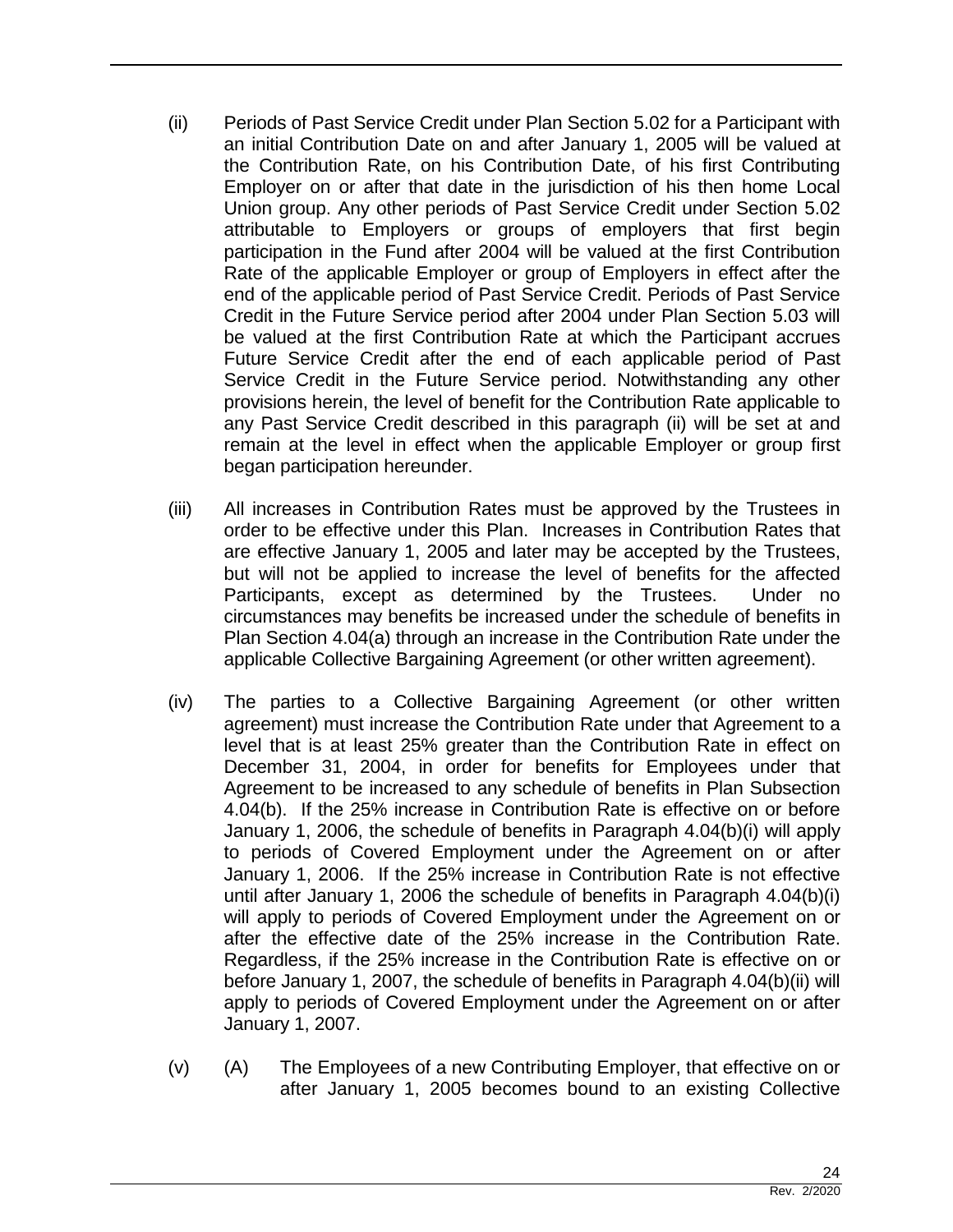Bargaining Agreement that provided for contributions to the Fund prior to January 1, 2005, will be subject to the same schedule(s) of benefits, including the conditions for those schedules, as apply to the existing Employees working under that Collective Bargaining Agreement.

- (B) The Employees of a new Contributing Employer, that effective on or after January 1, 2005 becomes bound to a Collective Bargaining Agreement that did not provide contributions to the Fund prior to January 1, 2005, but is with a Local Union that has a separate primary (master) Agreement requiring contributions to the Fund, will be subject to the same schedule of benefits, including the conditions for those schedules, as apply to the existing Employees working under the primary (master) Agreement. If the Employees of such a new Contributing Employer commence participation under the schedule of benefits in Plan Subsection 4.04(a) in 2006 or later, the Contribution Rate in their applicable Collective Bargaining Agreement must be increased by 25% over its initial level for the schedule of benefits in Paragraph 4.04(b)(i) to apply (and such increase must be made effective on or before January 1, 2007 in order for the schedule of benefits in Paragraph 4.04(b)(ii) to apply). If the Employees of such a new Contributing Employer commence participation in 2006 and later under the schedule of benefits in Paragraph 4.04(b)(i), the 25% Contribution Rate increase in the applicable Collective Bargaining Agreement must have been made effective no later than January 1, 2007 in order for the schedule of benefits in Paragraph 4.04(b)(ii) to apply.
- (vi) The employees of all other new Contributing Employers that become signatory to a Collective Bargaining Agreement that did not provide for participation in the National Pension Fund before January 1, 2005, will be subject to the schedule of benefits in Plan Paragraph 4.04(b)(i) for periods of Covered Employment in 2006 and will be subject to the schedule of benefits in Paragraph 4.04(b)(ii) for periods of Covered Employment on and after January 1, 2007.
- (vii) If a Contribution Rate is reduced on and after January 1, 2005, the schedule of benefits for Hours of Work earned under the applicable Collective Bargaining Agreement (or other written agreement) shall not thereafter be increased, and such Hours of Work will not count in determining the eligibility for and the amount of any other Plan improvements adopted by the Trustees. If the Contribution Rate is reduced after any schedule of benefits under Plan Subsection 4.04(b) is in effect, the schedule of benefits under Subsection 4.04(a) will apply to all Hours of Work under the applicable Collective Bargaining Agreement (or other written agreement) earned after the reduction in the Contribution Rate is effective. Benefit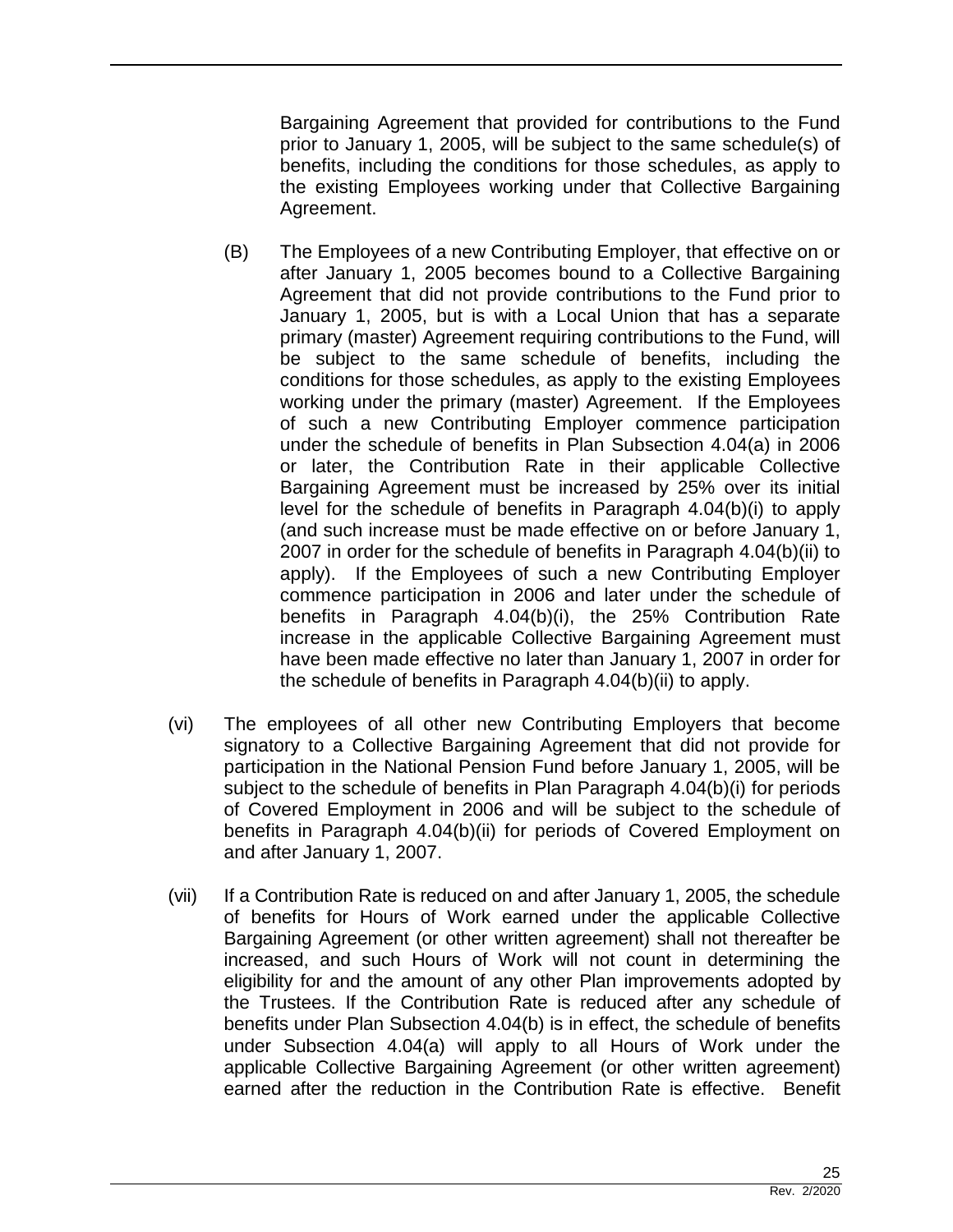levels for any reductions in Contribution Rates on or after January 1, 2005 will also be subject to further adjustment, and the Employers' status will be subject to termination, in accordance with the provisions of Sections 4.05 and 10.04 below.

## (d) *Special Rules Under Funding Improvement Plan*

- (i) On April 5, 2010, the Trustees adopted a Funding Improvement Plan (FIP) as required by the Pension Protection Act. Under the FIP, to maintain the applicable benefit level as set forth in Subsections 4.04(a) and (b) of the Plan, the applicable Contribution Rate in the applicable Collective Bargaining Agreement or Participation Agreement must have been increased as follows:
	- (A) a 15% increase implemented by January 1, 2011, followed by a 5% increase that must be implemented by January 1, 2012; or
	- (B) a 20% increase implemented on or before January 1, 2011.

If one of these increases was not implemented under the applicable Collective Bargaining Agreement on or before January 1, 2012, one of the following levels must have been reached under the Collective Bargaining Agreement:

- (C) a 23% increase must be implemented on or before January 2, 2012; or
- (D) a 25% increase must be implemented on or before July 1, 2012.

However, the additional 3% or 5% over 20% as provided in (C) or (D) above will not count towards benefit accruals.

The base for this Contribution Rate increase is the rate in effect on July 1, 2009; however, if the applicable Contribution Rate was previously increased as provided in Paragraph 4.04(c)(iv), the base is set at the Contribution Rate in effect on January 1, 2008 and increases after that date are counted for purposes of this paragraph.

(ii) The dates set forth in (i) above are the dates as of which the applicable Contribution Rate increase must have been implemented under the applicable Collective Bargaining Agreement or Participation Agreement. However, in order to avoid the default schedule set forth in (iii) below, one of the above increases in Contribution Rates must have been adopted under the applicable Collective Bargaining Agreement or Participation Agreement within 180 days of receipt by the bargaining parties of the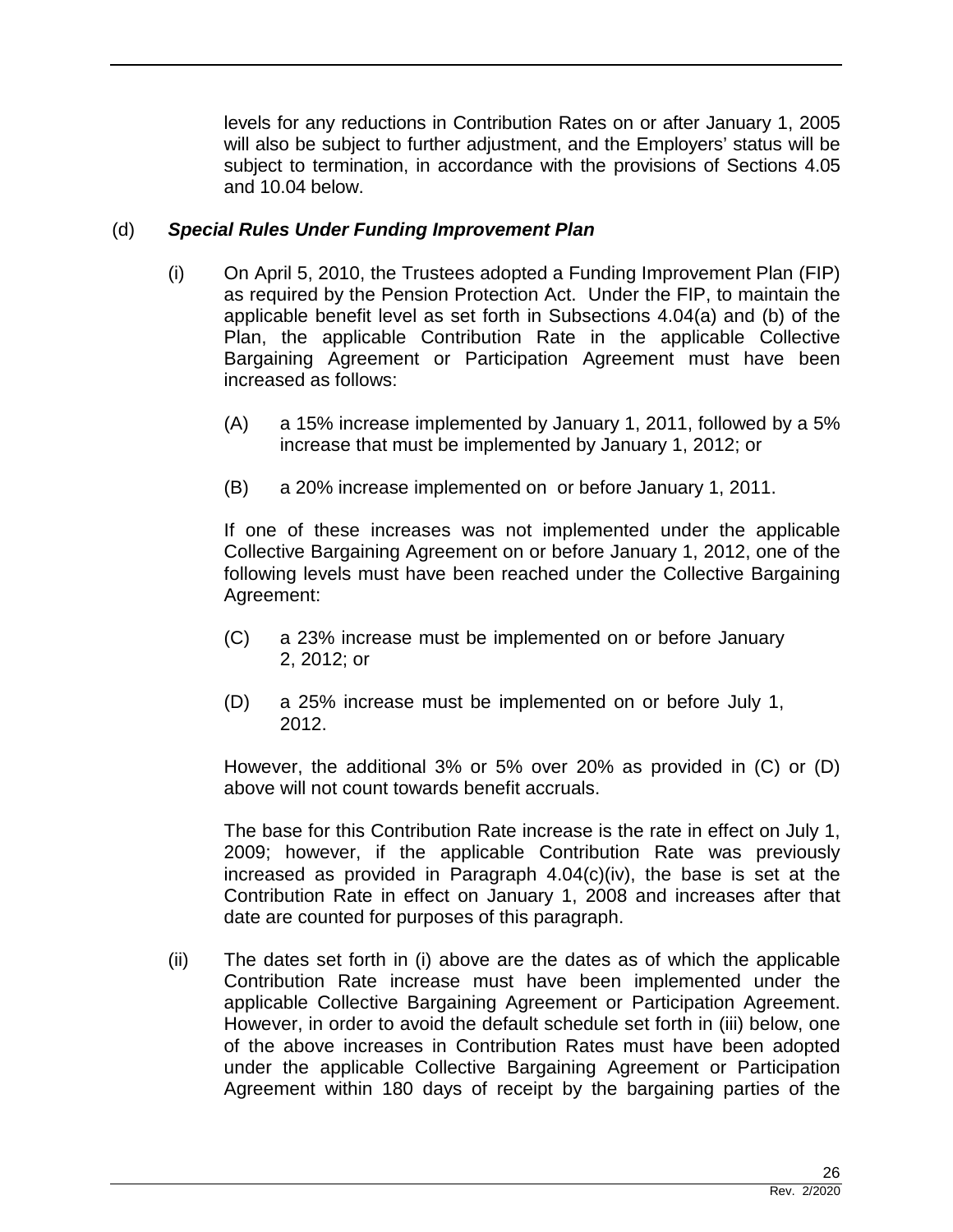availability of (A)-(D) above, or if later, 180 days after expiration of the applicable Collective Bargaining Agreement in effect on July 1, 2009. Under no circumstances, however, could this adoption date have been later than July 1, 2012.

(iii) If a sufficient increase in the applicable Contribution Rate was not adopted and implemented under the applicable Collective Bargaining or Participation Agreement within the applicable time frames as set forth in (i) and (ii) above, the benefits accrued for Hours of Work under that Agreement after July 1, 2012 are reduced to the applicable default level (25% of the applicable level in effect as of June 30, 2012). In determining benefit levels, such Hours of Work are treated hereunder as having been earned at a separate Contribution Rate under a separate Collective Bargaining Agreement or Participation Agreement.

The following Schedule E sets forth the FIP default monthly Normal Pension amounts for the schedule set forth in Subsection 4.04(a) (Schedule B).

#### **SCHEDULE E SCHEDULE OF BENEFITS FOR CREDIT EARNED 7/1/2012 AND LATER UNDER AGREEMENTS THAT WERE PREVIOUSLY UNDER SCHEDULE B.**

|              | Monthly               |              | <b>Monthly Normal</b> |
|--------------|-----------------------|--------------|-----------------------|
| Hourly       | <b>Normal Pension</b> | Hourly       | Pension               |
| Contribution | Amount Per Year of    | Contribution | Amount Per Year of    |
| Rate         | <b>Pension Credit</b> | Rate         | <b>Pension Credit</b> |
|              |                       |              |                       |
| \$0.10       | \$0.25                | \$2.10       | \$4.17                |
| 0.15         | 0.38                  | 2.15         | 4.24                  |
| 0.20         | 0.50                  | 2.20         | 4.32                  |
| 0.25         | 0.63                  | 2.25         | 4.39                  |
| 0.30         | 0.75                  | 2.30         | 4.46                  |
| 0.35         | 0.88                  | 2.35         | 4.52                  |
| 0.40         | 1.00                  | 2.40         | 4.59                  |
| 0.45         | 1.12                  | 2.45         | 4.66                  |
| 0.50         | 1.25                  | 2.50         | 4.73                  |
| 0.55         | 1.38                  | 2.55         | 4.79                  |
| 0.60         | 1.47                  | 2.60         | 4.86                  |
| 0.65         | 1.58                  | 2.65         | 4.93                  |
| 0.70         | 1.67                  | 2.70         | 5.00                  |
| 0.75         | 1.78                  | 2.75         | 5.07                  |
| 0.80         | 1.88                  | 2.80         | 5.14                  |
| 0.85         | 1.99                  | 2.85         | 5.20                  |
| 0.90         | 2.09                  | 2.90         | 5.27                  |
| 0.95         | 2.19                  | 2.95         | 5.34                  |
|              |                       |              |                       |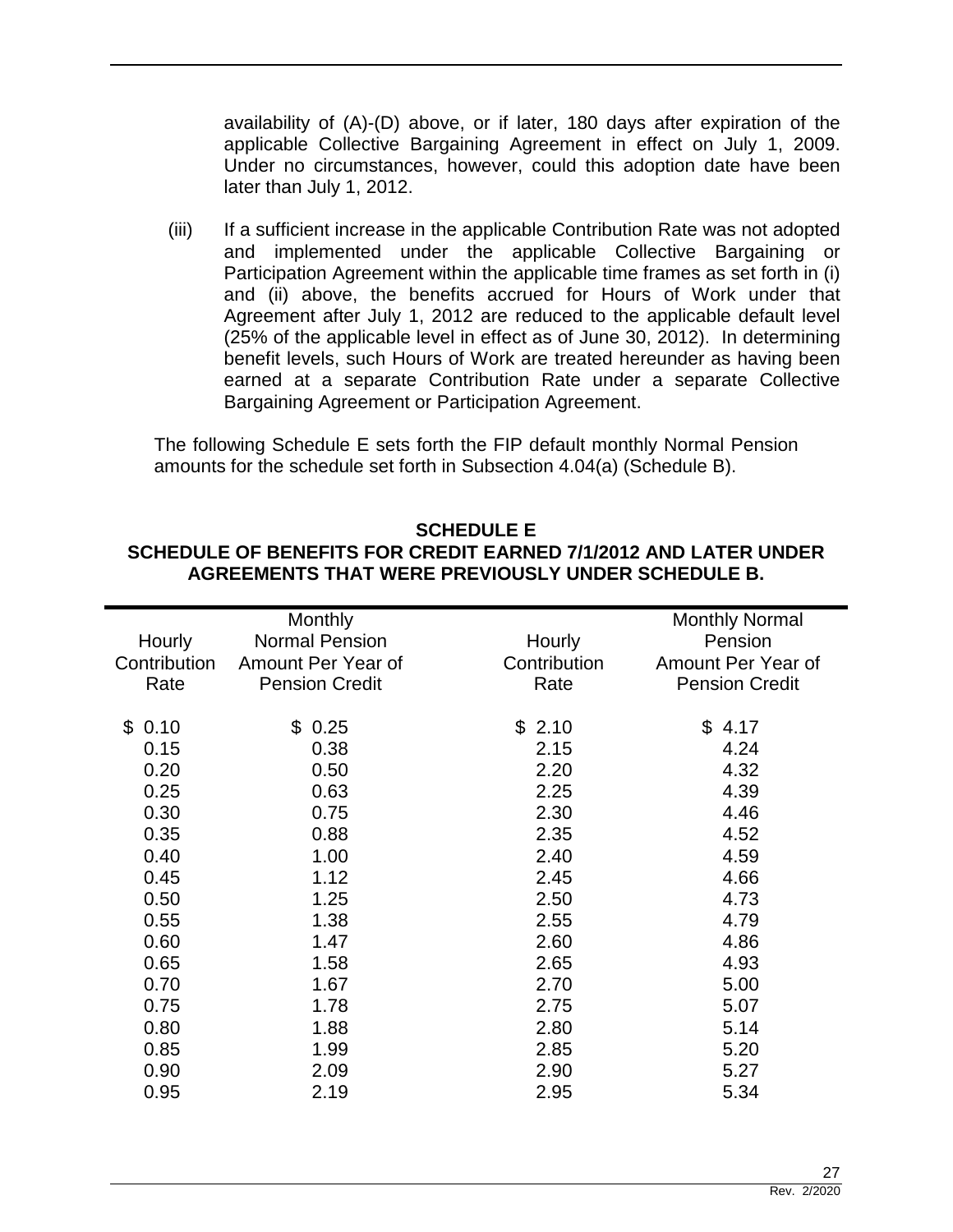|              | Monthly               |              | <b>Monthly Normal</b> |
|--------------|-----------------------|--------------|-----------------------|
| Hourly       | <b>Normal Pension</b> | Hourly       | Pension               |
| Contribution | Amount Per Year of    | Contribution | Amount Per Year of    |
| Rate         | <b>Pension Credit</b> | Rate         | <b>Pension Credit</b> |
|              |                       |              |                       |
| \$<br>1.00   | \$2.29                | \$3.00       | \$5.41                |
| 1.05         | 2.39                  | 3.05         | 5.47                  |
| 1.10         | 2.49                  | 3.10         | 5.54                  |
| 1.15         | 2.57                  | 3.15         | 5.61                  |
| 1.20         | 2.67                  | 3.20         | 5.68                  |
| 1.25         | 2.76                  | 3.25         | 5.75                  |
| 1.30         | 2.85                  | 3.30         | 5.82                  |
| 1.35         | 2.94                  | 3.35         | 5.88                  |
| 1.40         | 3.02                  | 3.40         | 5.94                  |
| 1.45         | 3.12                  | 3.45         | 6.00                  |
| 1.50         | 3.20                  | 3.50         | 6.07                  |
| 1.55         | 3.29                  | 3.55         | 6.13                  |
| 1.60         | 3.38                  | 3.60         | 6.19                  |
| 1.65         | 3.47                  | 3.65         | 6.25                  |
| 1.70         | 3.55                  | 3.70         | 6.32                  |
| 1.75         | 3.62                  | 3.75         | 6.38                  |
| 1.80         | 3.70                  | 3.80         | 6.44                  |
| 1.85         | 3.78                  | 3.85         | 6.50                  |
| 1.90         | 3.86                  | 3.90         | 6.57                  |
| 1.95         | 3.93                  | 3.95         | 6.63                  |
| 2.00         | 4.01                  | 4.00         | 6.69                  |
| 2.05         | 4.09                  |              |                       |

The monthly Normal Pension payable at or over age 65 for Pension Credit earned on or after July 1, 2012 under this schedule of benefits shall be the following calculated amount: Contribution Rates from \$.10 per hour through \$4.00 per hour provide the corresponding monthly benefit amount per year of Pension Credit; and Contribution Rates greater than \$4.00 per hour produce an additional monthly Normal Pension amount equal to 0.09375% of the total payable contributions that exceed \$4.00 per hour for Hours of Work by the Participant. In calculating this benefit amount, Hours of Work earned before July 1, 2012 are not included.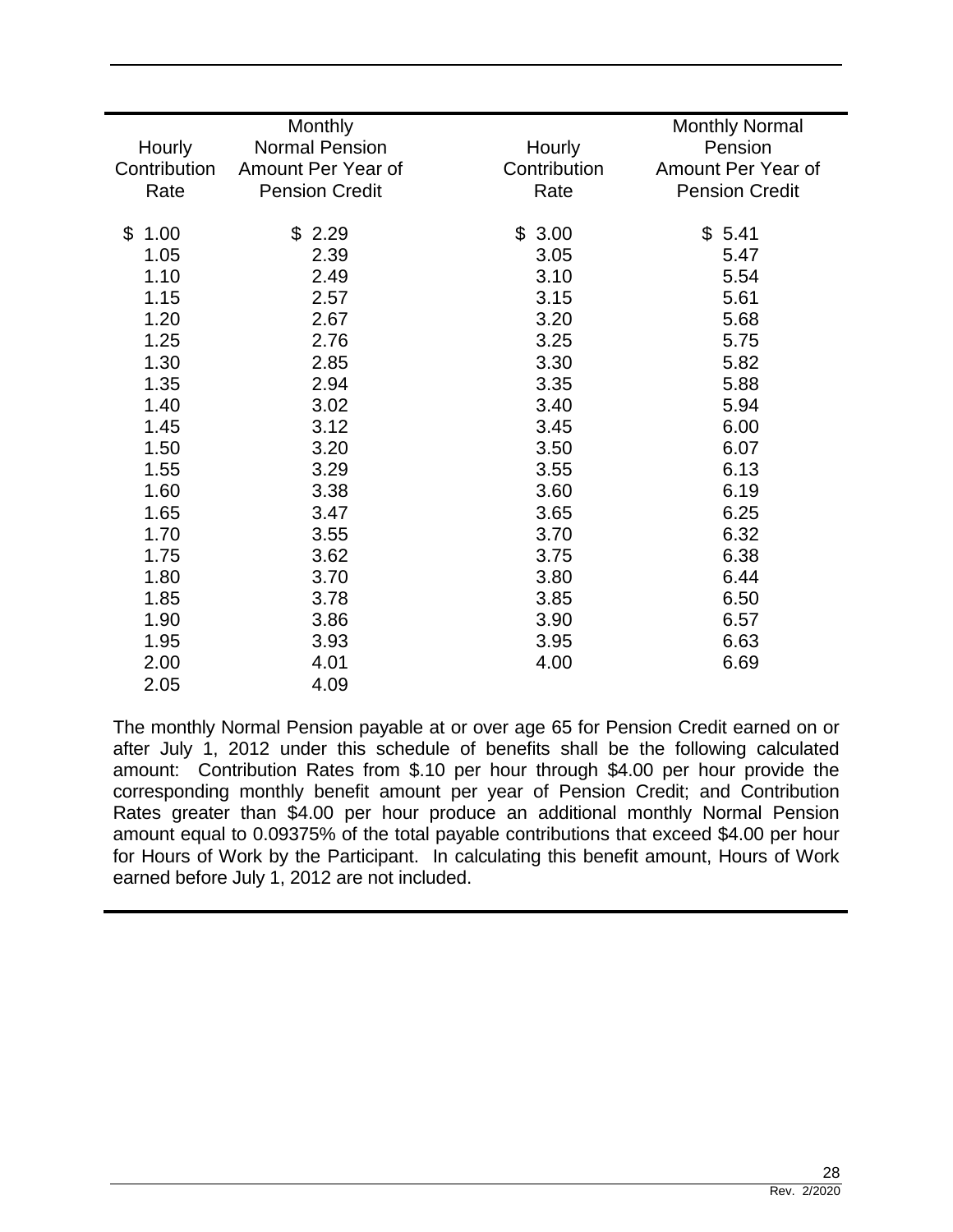The following Schedule F sets forth the FIP default monthly Normal Pension amounts for the schedule set forth in Paragraph 4.04(b)(i) (Schedule C).

## **SCHEDULE F SCHEDULE OF BENEFITS FOR CREDIT EARNED 7/1/2012 AND LATER UNDER AGREEMENTS THAT WERE PREVIOUSLY UNDER SCHEDULE C**

|              | Monthly               |              | <b>Monthly Normal</b> |
|--------------|-----------------------|--------------|-----------------------|
| Hourly       | <b>Normal Pension</b> | Hourly       | Pension               |
| Contribution | Amount Per Year of    | Contribution | Amount Per Year of    |
| Rate         | <b>Pension Credit</b> | Rate         | <b>Pension Credit</b> |
|              |                       |              |                       |
| \$0.13       | \$0.52                | \$2.60       | \$8.27                |
| 0.15         | 0.60                  | 2.65         | 8.32                  |
| 0.20         | 0.80                  | 2.70         | 8.51                  |
| 0.25         | 1.00                  | 2.75         | 8.64                  |
| 0.30         | 1.21                  | 2.80         | 8.75                  |
| 0.35         | 1.40                  | 2.85         | 8.86                  |
| 0.40         | 1.60                  | 2.90         | 8.96                  |
| 0.45         | 1.80                  | 2.95         | 9.07                  |
| 0.50         | 2.00                  | 3.00         | 9.18                  |
| 0.55         | 2.20                  | 3.05         | 9.29                  |
| 0.60         | 2.40                  | 3.10         | 9.40                  |
| 0.65         | 2.60                  | 3.15         | 9.51                  |
| 0.70         | 2.76                  | 3.20         | 9.61                  |
| 0.75         | 2.92                  | 3.25         | 9.72                  |
| 0.80         | 3.08                  | 3.30         | 9.83                  |
| 0.85         | 3.24                  | 3.35         | 9.94                  |
| 0.90         | 3.40                  | 3.40         | 10.05                 |
| 0.95         | 3.57                  | 3.45         | 10.16                 |
| 1.00         | 3.77                  | 3.50         | 10.27                 |
| 1.05         | 3.93                  | 3.55         | 10.38                 |
| 1.10         | 4.09                  | 3.60         | 10.49                 |
| 1.15         | 4.25                  | 3.65         | 10.59                 |
| 1.20         | 4.41                  | 3.70         | 10.70                 |
| 1.25         | 4.57                  | 3.75         | 10.81                 |
| 1.30         | 4.74                  | 3.80         | 10.92                 |
| 1.35         | 4.90                  | 3.85         | 11.03                 |
| 1.40         | 5.05                  | 3.90         | 11.14                 |
| 1.45         | 5.19                  | 3.95         | 11.24                 |
| 1.50         | 5.34                  | 4.00         | 11.36                 |
| 1.55         | 5.47                  | 4.05         | 11.47                 |
| 1.60         | 5.62                  | 4.10         | 11.58                 |
| 1.65         | 5.76                  | 4.15         | 11.68                 |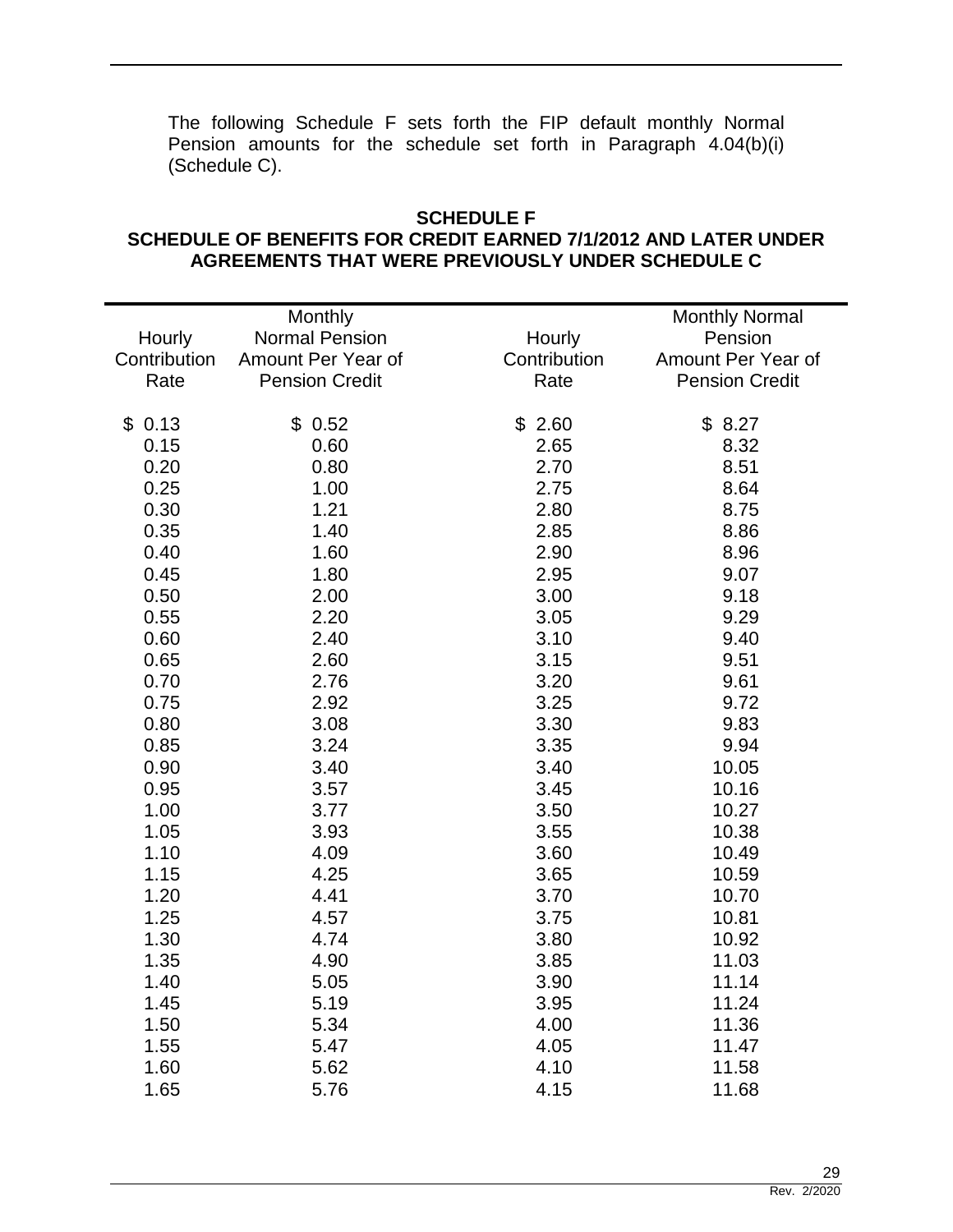| Hourly       | <b>Monthly</b><br><b>Normal Pension</b> | Hourly       | <b>Monthly Normal</b><br>Pension |
|--------------|-----------------------------------------|--------------|----------------------------------|
| Contribution | Amount Per Year of                      | Contribution | Amount Per Year of               |
| Rate         | <b>Pension Credit</b>                   | Rate         | <b>Pension Credit</b>            |
|              |                                         |              |                                  |
| \$1.70       | \$5.90                                  | \$4.20       | $\mathfrak{S}$<br>11.78          |
| 1.75         | 6.04                                    | 4.25         | 11.88                            |
| 1.80         | 6.19                                    | 4.30         | 11.97                            |
| 1.85         | 6.33                                    | 4.35         | 12.08                            |
| 1.90         | 6.48                                    | 4.40         | 12.18                            |
| 1.95         | 6.62                                    | 4.45         | 12.28                            |
| 2.00         | 6.76                                    | 4.50         | 12.38                            |
| 2.05         | 6.90                                    | 4.55         | 12.48                            |
| 2.10         | 7.03                                    | 4.60         | 12.58                            |
| 2.15         | 7.16                                    | 4.65         | 12.68                            |
| 2.20         | 7.28                                    | 4.70         | 12.78                            |
| 2.25         | 7.40                                    | 4.75         | 12.88                            |
| 2.30         | 7.53                                    | 4.80         | 12.98                            |
| 2.35         | 7.65                                    | 4.85         | 13.08                            |
| 2.40         | 7.77                                    | 4.90         | 13.18                            |
| 2.45         | 7.90                                    | 4.95         | 13.28                            |
| 2.50         | 8.02                                    | 5.00         | 13.38                            |
| 2.55         | 8.14                                    |              |                                  |
|              |                                         |              |                                  |

The monthly Normal Pension payable at or over age 65 for Pension Credit earned on or after July 1, 2012 under this schedule of benefits shall be the following calculated amount: Contribution Rates from \$.13 per hour through \$5.00 per hour provide the corresponding monthly benefit amount per year of Pension Credit; and Contribution Rates greater than \$5.00 per hour produce an additional monthly Normal Pension amount equal to 0.1875% of the total payable contributions that exceed \$5.00 per hour for Hours of Work by the Participant. In calculating this benefit amount, Hours of Work earned before July 1, 2012 are not included.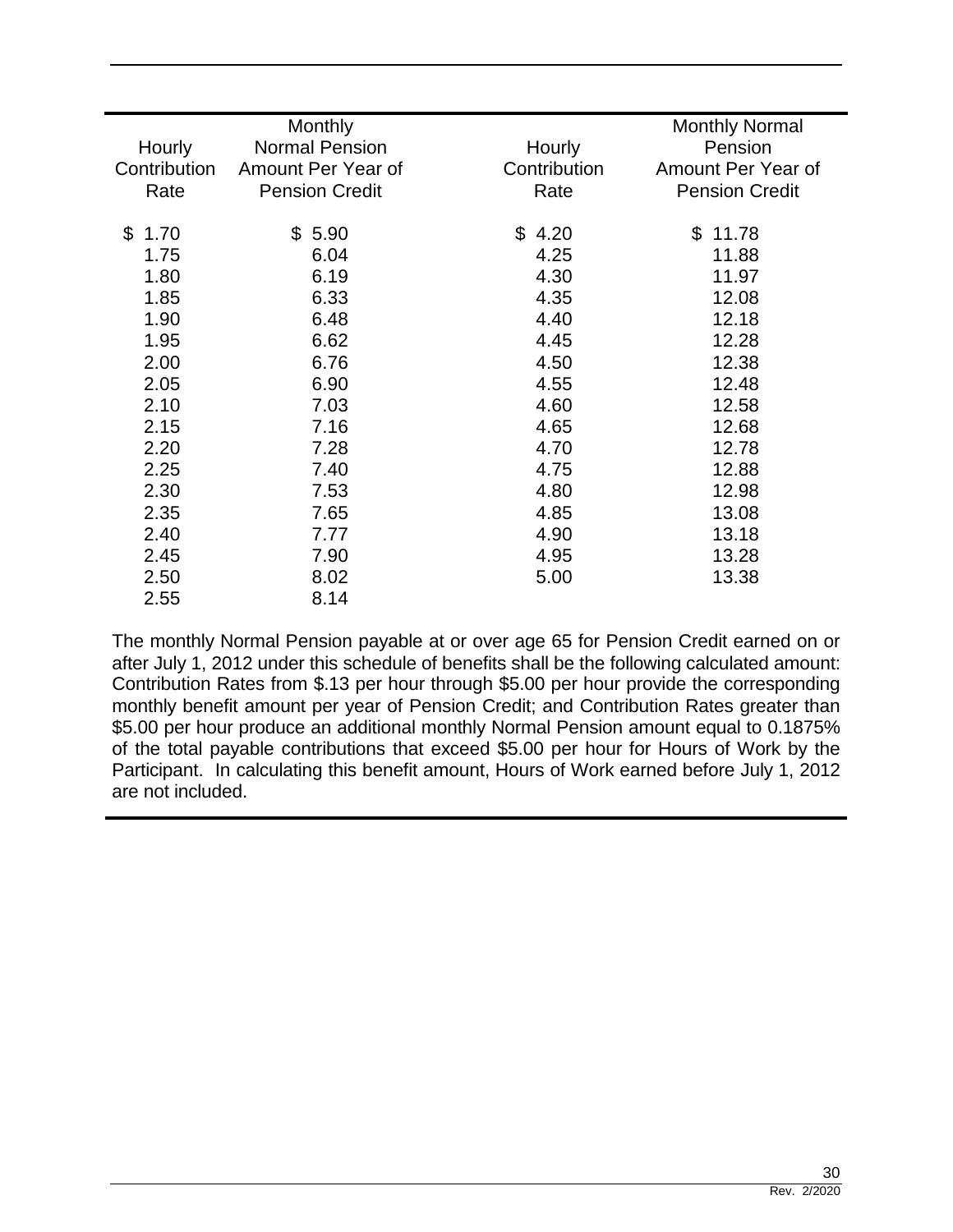The following Schedule G sets forth the FIP default monthly Normal Pension amounts for the schedule set forth in Paragraph 4.04(b)(ii) (Schedule D).

#### **SCHEDULE G SCHEDULE OF BENEFITS FOR CREDIT EARNED 7/1/2012 AND LATER UNDER AGREEMENTS THAT WERE PREVIOUSLY UNDER SCHEDULE D**

|              | Monthly               |              | <b>Monthly Normal</b> |
|--------------|-----------------------|--------------|-----------------------|
| Hourly       | <b>Normal Pension</b> | Hourly       | Pension               |
| Contribution | Amount Per Year of    | Contribution | Amount Per Year of    |
| Rate         | <b>Pension Credit</b> | Rate         | <b>Pension Credit</b> |
|              |                       |              |                       |
| \$0.13       | \$0.78                | \$2.60       | \$12.40               |
| 0.15         | 0.91                  | 2.65         | 12.59                 |
| 0.20         | 1.21                  | 2.70         | 12.77                 |
| 0.25         | 1.51                  | 2.75         | 12.95                 |
| 0.30         | 1.81                  | 2.80         | 13.12                 |
| 0.35         | 2.11                  | 2.85         | 13.29                 |
| 0.40         | 2.41                  | 2.90         | 13.45                 |
| 0.45         | 2.71                  | 2.95         | 13.60                 |
| 0.50         | 3.00                  | 3.00         | 13.77                 |
| 0.55         | 3.30                  | 3.05         | 13.93                 |
| 0.60         | 3.60                  | 3.10         | 14.10                 |
| 0.65         | 3.90                  | 3.15         | 14.26                 |
| 0.70         | 4.14                  | 3.20         | 14.42                 |
| 0.75         | 4.37                  | 3.25         | 14.59                 |
| 0.80         | 4.62                  | 3.30         | 14.75                 |
| 0.85         | 4.86                  | 3.35         | 14.92                 |
| 0.90         | 5.10                  | 3.40         | 15.08                 |
| 0.95         | 5.36                  | 3.45         | 15.24                 |
| 1.00         | 5.65                  | 3.50         | 15.41                 |
| 1.05         | 5.89                  | 3.55         | 15.57                 |
| 1.10         | 6.13                  | 3.60         | 15.73                 |
| 1.15         | 6.37                  | 3.65         | 15.89                 |
| 1.20         | 6.61                  | 3.70         | 16.05                 |
| 1.25         | 6.86                  | 3.75         | 16.22                 |
| 1.30         | 7.11                  | 3.80         | 16.38                 |
| 1.35         | 7.35                  | 3.85         | 16.54                 |
| 1.40         | 7.57                  | 3.90         | 16.71                 |
| 1.45         | 7.78                  | 3.95         | 16.87                 |
| 1.50         | 8.00                  | 4.00         | 17.04                 |
| 1.55         | 8.21                  | 4.05         | 17.20                 |
| 1.60         | 8.43                  | 4.10         | 17.36                 |
| 1.65         | 8.64                  | 4.15         | 17.52                 |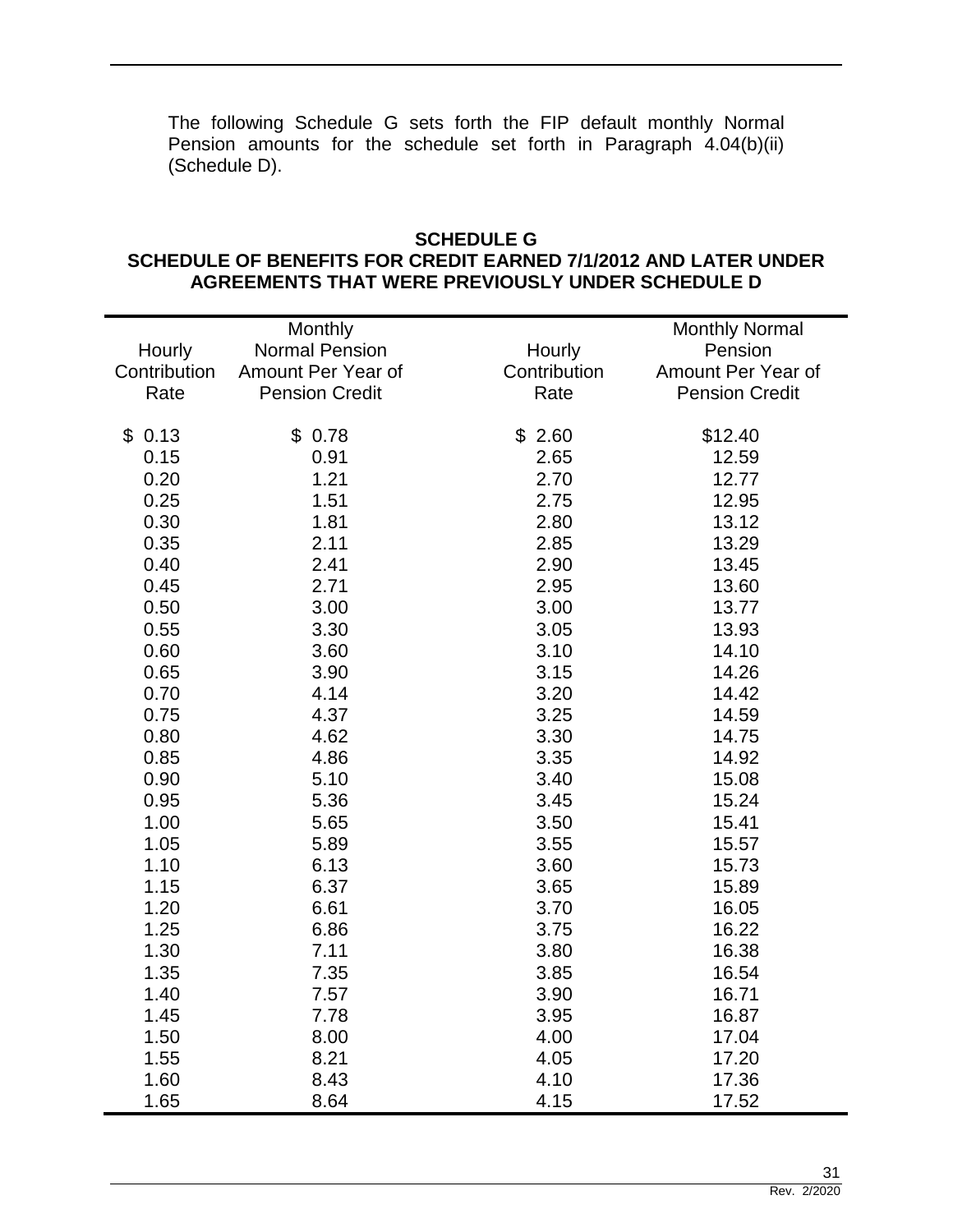| <b>Monthly</b> |                                                                      | <b>Monthly Normal</b><br>Pension |
|----------------|----------------------------------------------------------------------|----------------------------------|
|                |                                                                      | Amount Per Year of               |
|                |                                                                      | <b>Pension Credit</b>            |
|                |                                                                      |                                  |
| \$8.86         | \$4.20                                                               | 17.66<br>\$                      |
| 9.07           | 4.25                                                                 | 17.81                            |
| 9.29           | 4.30                                                                 | 17.96                            |
| 9.50           | 4.35                                                                 | 18.11                            |
| 9.72           | 4.40                                                                 | 18.27                            |
| 9.93           | 4.45                                                                 | 18.42                            |
| 10.14          | 4.50                                                                 | 18.57                            |
| 10.36          | 4.55                                                                 | 18.72                            |
| 10.55          | 4.60                                                                 | 18.87                            |
| 10.74          | 4.65                                                                 | 19.02                            |
| 10.92          | 4.70                                                                 | 19.17                            |
| 11.10          | 4.75                                                                 | 19.32                            |
| 11.29          | 4.80                                                                 | 19.47                            |
| 11.47          | 4.85                                                                 | 19.62                            |
| 11.66          | 4.90                                                                 | 19.77                            |
| 11.84          | 4.95                                                                 | 19.92                            |
| 12.03          | 5.00                                                                 | 20.07                            |
| 12.21          |                                                                      |                                  |
|                | <b>Normal Pension</b><br>Amount Per Year of<br><b>Pension Credit</b> | Hourly<br>Contribution<br>Rate   |

The monthly Normal Pension payable at or over age 65 for Pension Credit earned on or after July 1, 2012 under this schedule of benefits shall be the following calculated amount: Contribution Rates from \$.13 per hour through \$5.00 per hour provide the corresponding monthly benefit amount per year of Pension Credit; and Contribution Rates greater than \$5.00 per hour produce an additional monthly Normal Pension amount equal to 0.28125% of the total payable contributions that exceed \$5.00 per hour for Hours of Work by the Participant. In calculating this benefit amount, Hours of Work earned before July 1, 2012 are not included.

In addition, effective July 2, 2012, all accruals for all increases in Contribution Rates under Schedules E, F, and G will be set under those schedules.

(iv) This Subsection 4.04(d) shall not apply to Hours of Work with a new Contributing Employer to which Paragraph 4.04(c)(vi) applies and who first becomes a Contributing Employer on or after July 1, 2009. However, this Subsection 4.04(d) does apply to Hours of Work with a new Contributing Employer to which Paragraph 4.04(c)(v) applies, and this Subsection 4.04(d) also applies to Hours of Work with Contributing Employers to which Paragraph 4.04(c)(iv) applies and who first became a Contributing Employer before July 1, 2009.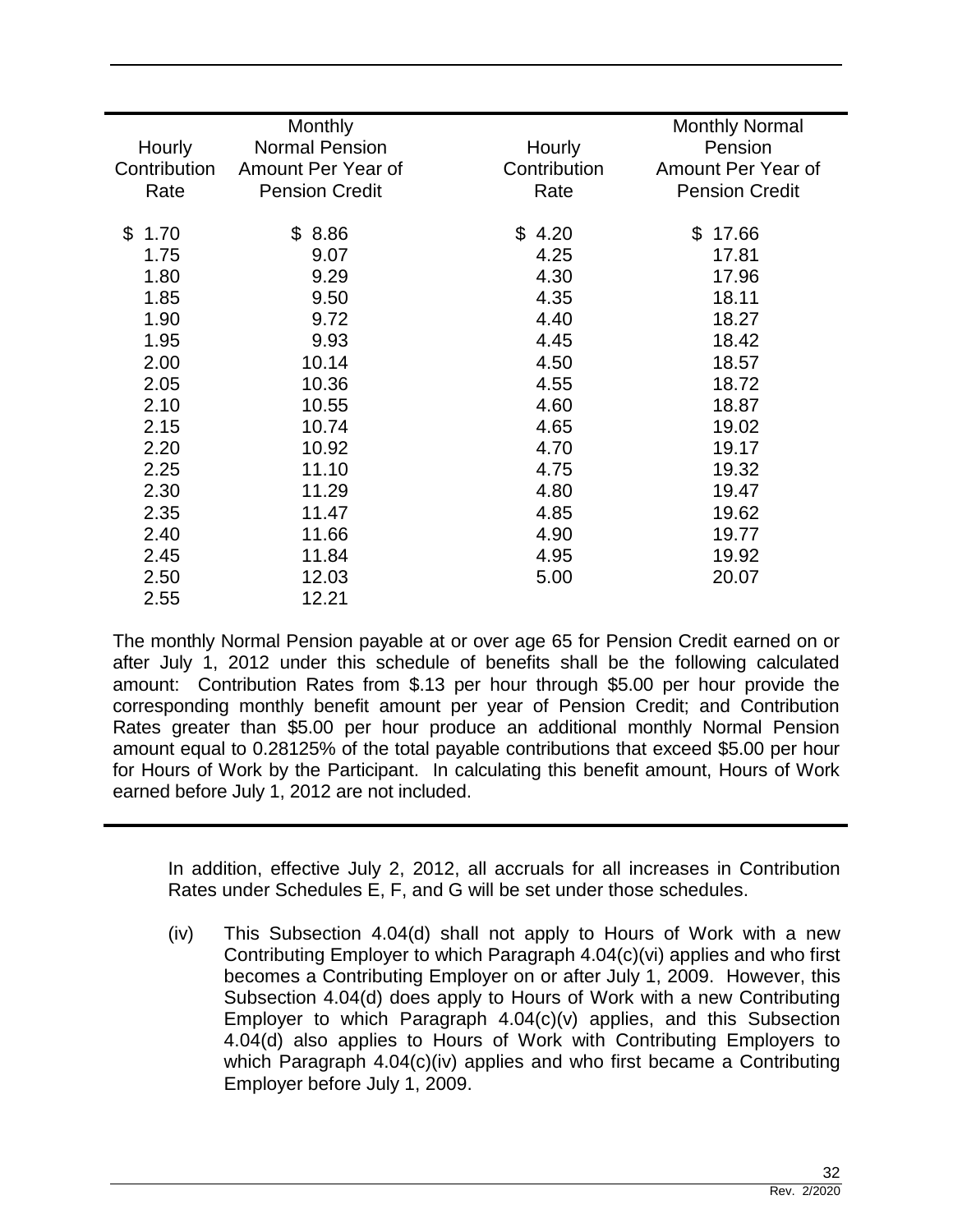- (v) Notwithstanding the provisions of Paragraph 4.04(c)(vii) above, the Trustees shall not accept a Collective Bargaining Agreement or Participation Agreement that reduces the level of contributions for any Participants during the Funding Improvement Plan Adoption Period or during the Funding Improvement Period as set forth in Internal Revenue Code Section 432(d) as adopted in the Pension Protection Act of 2006.
- (vi) In determining a Participant's accrued benefit for the period starting July 1, 2012 until the end of the Funding Improvement Period under Internal Revenue Code Section 432(d), Hours of Work accrued under Schedules E, F, or G will be prorated with other Hours of Work in the same manner as is set forth in Paragraph 4.04(c)(i) above as if each type of Hour of Work were at a different Contribution Rate. The schedule of benefits applicable to Pension Credit under a reciprocal agreement, where the work in the visited local union/group does not include direct participation in the National Pension Fund, shall be the schedule applicable to the Participant's then current home Local Union group.

## **Section 4.05. Additional Limitations on Pension Amounts.**

The total monthly amount of the Normal Pension is the sum of the amounts under Sections 4.03 and 4.04 above. In determining the total monthly amount of a pension, the applicable maximum number of years of Pension Credit as set forth in Section 4.01 above shall be used. If the Participant has more than the applicable maximum number of years of Pension Credit, the combination of years of Pension Credit that produces the highest pension amount will be used. The minimum Contribution Rate applicable to Subsections 4.03(a) and 4.04(a) above is \$.10 per hour and to Subsection 4.04(b) above is \$.13 per hour.

The Trustees will have the Fund's actuary review the age and service characteristics of every new group before it is accepted for participation in the Fund, and may impose special provisions or provide reduced benefits for that group of Employees. The Trustees may have the Fund's actuary review the age and service characteristics of any group when such group changes Contribution Rates and may impose special provisions or provide reduced benefits for that group of Employees.

The Trustees reserve the right to provide a lower level of pension benefits for the employees of new Contributing Employers or of Contributing Employers who change their Contribution Rate to the Pension Fund during or after the term of any Collective Bargaining Agreement (or other written agreement providing for contributions to the Pension Fund). This right will be exercised when it is necessary, in the opinion of the Trustees, to preserve an actuarially sound relationship between the projected benefits to be provided and the contributions anticipated from a new Contributing Employer or a new Contribution Rate for a previously accepted Contributing Employer. In the event the Trustees amend the Plan to effect their rights under this paragraph, such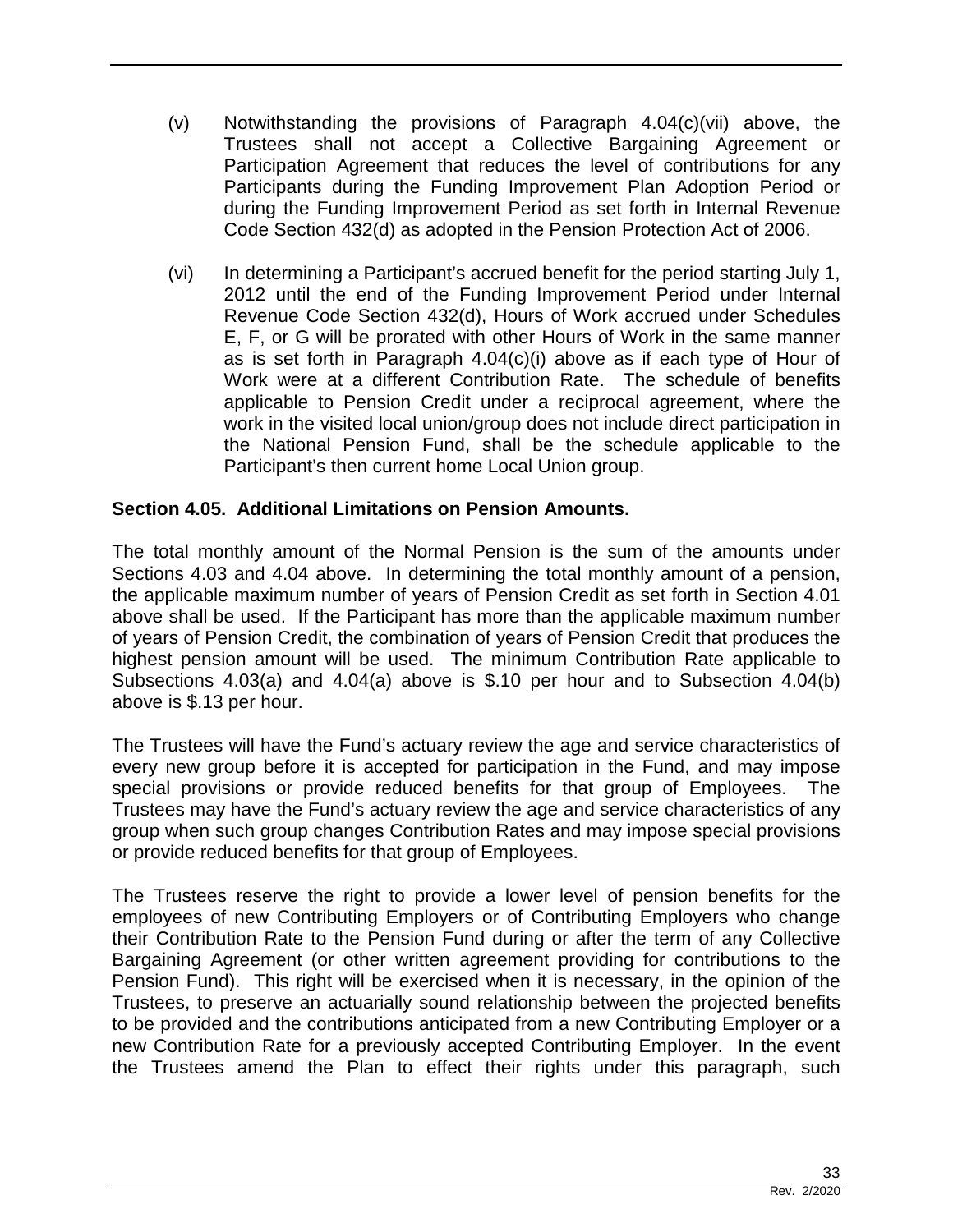amendment shall be in accordance with Internal Revenue Code Section 411(d)(6) and Plan Section 11.01.

In addition, Plan Section 10.04 shall apply if a Union and an Employer enter into a Collective Bargaining Agreement requiring contributions to the Fund and then fail to renew such agreement, or enter into an agreement which does not require the continuation of contributions, or requires a lesser rate of contributions. Plan Section 10.04 shall also apply in such circumstances even if the agreement requiring contributions to the Fund is not a Collective Bargaining Agreement.

## **Section 4.06. Early Retirement Pension – Eligibility.**

A Participant shall be entitled to retire on an Early Retirement Pension if he meets these requirements:

- (a) he has attained age 55 but not yet attained age 65;
- (b) he has at least 5 years of Pension Credit; and
- (c) he has at least 1,500 Hours of Work in Covered Employment after his Contribution Date.

#### **Section 4.07. Early Retirement Pension – Amount.**

The Early Retirement Pension shall be a monthly amount determined as follows:

- (a) The first step is to determine the amount of the Normal Pension to which the Participant would be entitled if he was 65 years of age at the time his Early Retirement Plan is to be effective.
- (b) The second step, to take into account the fact that the Participant retires earlier than 65, is to reduce the first amount by 1/8 of 1% for each month that the Participant is younger than 62 (to age 60) and by 1/2 of 1% for each month that the Participant is younger than 60 on the Effective Date of Benefits of his Early Retirement Pension.

## **Section 4.08. Deferred Pension – Eligibility.**

A Participant shall be eligible to retire on a Deferred Pension if he meets both of the following requirements:

- (a) he has at least 15 years of Pension Credit; and
- (b) he has at least 5 years of Future Service Credit and has attained age 40.

The Deferred Pension shall be payable at age 55 or later.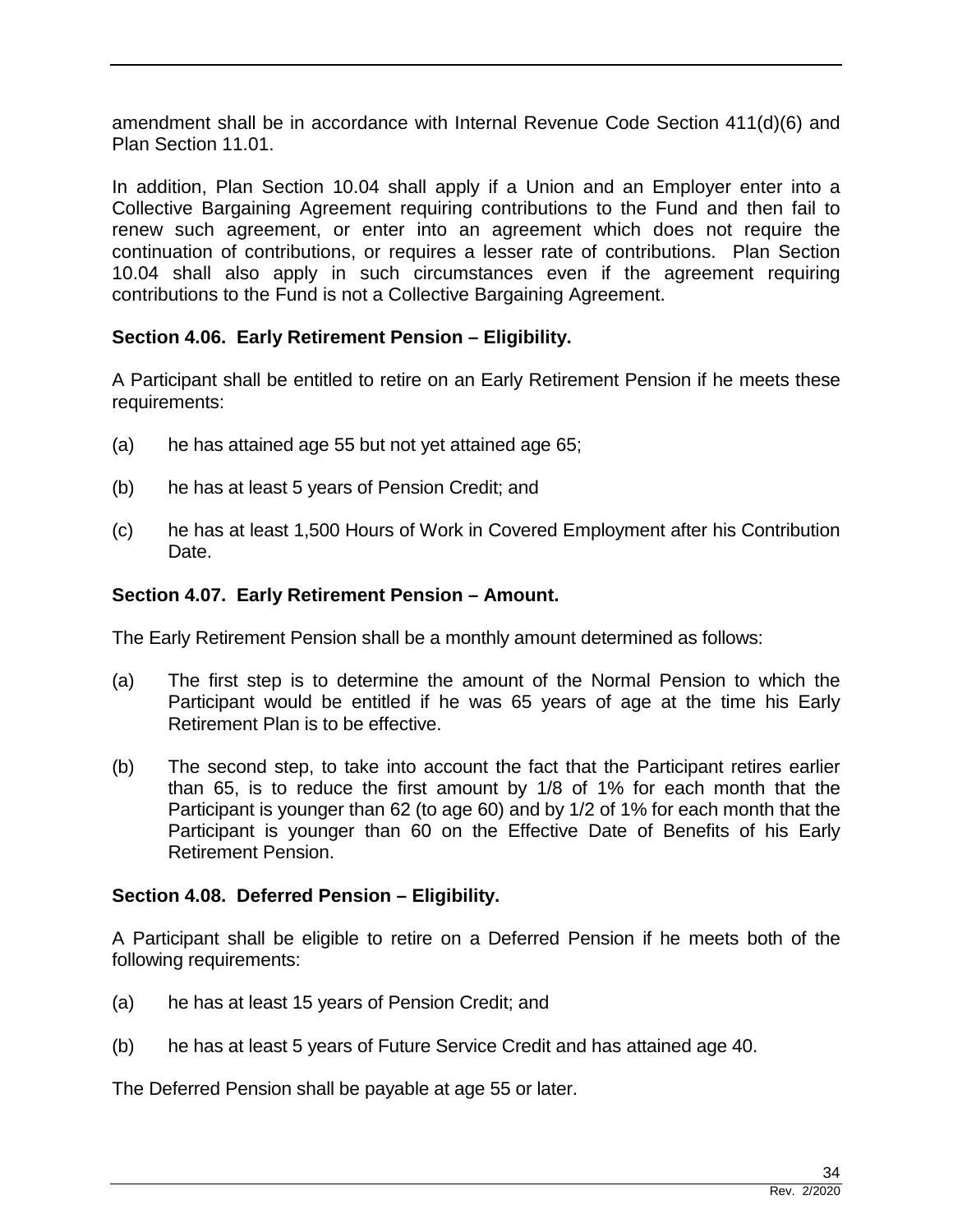#### **Section 4.09. Deferred Pension – Amount.**

If payment of the Deferred Pension begins after the Participant has attained age 65, the monthly amount shall be the same as the Normal Pension to which the Participant would be entitled under Plan Sections 4.03 and 4.04. If payment of the Deferred Pension begins at age 55 or later, but before age 65, the monthly amount shall be the same as the Early Retirement Pension to which the Participant would be entitled under Section 4.07.

#### **Section 4.10. Vested Pension – Eligibility.**

A Participant shall be eligible to retire on a Vested Pension if he has attained Vested Status. The Vested Pension shall be payable at Normal Retirement Age.

#### **Section 4.11. Vested Pension – Amount.**

The monthly amount of the Vested Pension shall be the Normal Pension to which the Participant would be entitled under Plan Sections 4.03 and 4.04 based only on the Participant's Future Service Credit.

#### **Section 4.12. Disability Pension – Eligibility.**

A Participant shall be entitled to receive a Disability Pension if he becomes permanently and totally disabled and applies for the benefit at a time when:

- (a) he has not yet attained age 65;
- (b) he has at least 5 years of Pension Credit;
- (c) he has at least 1,500 Hours of Work in Covered Employment after his Contribution Date; and
- (d) he worked in Covered Employment or in other employment under a United Association collective bargaining agreement, or in other employment for the Union, a Local Union or other Union-affiliated organizations, for at least 500 hours in the 24-month period that immediately preceded the date that he became Permanently and Totally Disabled.

For purposes of determining whether a Participant satisfies the Disability Pension eligibility requirement of the prior paragraph *(i.e.,* 500 hours of Covered Employment or other employment under a United Association collective bargaining agreement, or in other employment for the Union, a Local Union or other Union-affiliated organizations in the 24-month period immediately preceding the date he became Permanently and Totally Disabled), the Plan shall treat a Participant who became Totally and Permanently Disabled while performing Qualified Military Service as if the Participant resumed employment with an Employer in accordance with the Participant's reemployment rights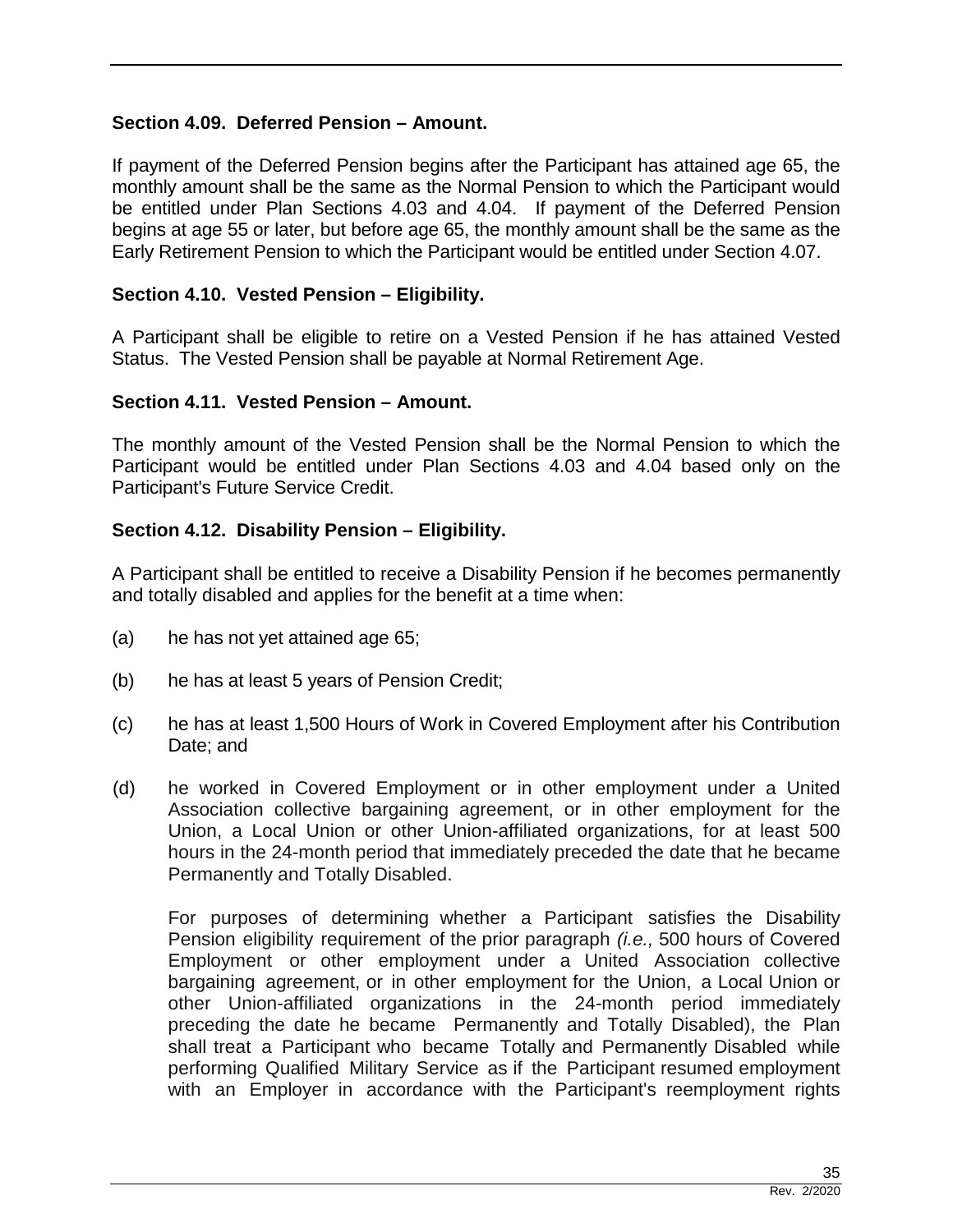under Chapter 43 of Title 38 of the United States Code, on the day preceding the date he became Totally and Permanently Disabled.

If the Participant had any Hours of Work in Covered Employment, or any hours in other employment under a United Association collective bargaining agreement or in other employment for the Union, during the 48-month period before the date that he became Permanently and Totally Disabled or, if earlier, the date he submitted his application to the Social Security Administration for the Social Security Disability Award that deemed him Permanently and Totally Disabled, the Trustees have the authority to waive this subsection (d) if, during the 24-month period before his designation as Permanently and Totally Disabled, the Participant was unable to perform the normal duties of his craft as a result of disability, as determined by the Board of Trustees in its sole and absolute judgment, based upon the submission of medical evidence of such disability.

## **Section 4.13. Disability Pension – Amount.**

The amount of the Disability Pension shall be the same as the amount of the Normal Pension. However, for purposes of determining the amount of a Participant's Disability Pension, the Plan shall treat a Participant who became Totally and Permanently Disabled while performing Qualified Military Service as if the Participant resumed employment with an Employer in accordance with the Participant's reemployment rights under Chapter 43 of Title 38 of the United States Code, on the day preceding the date he became Totally and Permanently Disabled.

## **Section 4.14. Permanent and Total Disability Defined.**

A Participant shall be deemed "Permanently and Totally Disabled" upon determination by the Social Security Administration that he is entitled to a Social Security Disability Benefit in connection with his Old Age Survivors and Disability Insurance coverage. The Trustees may, at any time or from time to time, require evidence of continued entitlement to such Social Security Disability Benefit.

# **Section 4.15. Disability Pension Payments.**

Payment of the Disability Pension shall commence as provided in Plan Section 9.05, but no sooner than the first day of the month after the month in which the disability begins as determined by the Social Security Administration, and shall continue thereafter for so long as the recipient of the Disability Pension remains Permanently and Totally Disabled as herein defined. Upon attainment of age 65 the recipient of a Disability Pension shall have benefits continued regardless of whether or not he remains Permanently or Totally Disabled, provided, however, that he remains Retired as defined in Plan Section 9.06.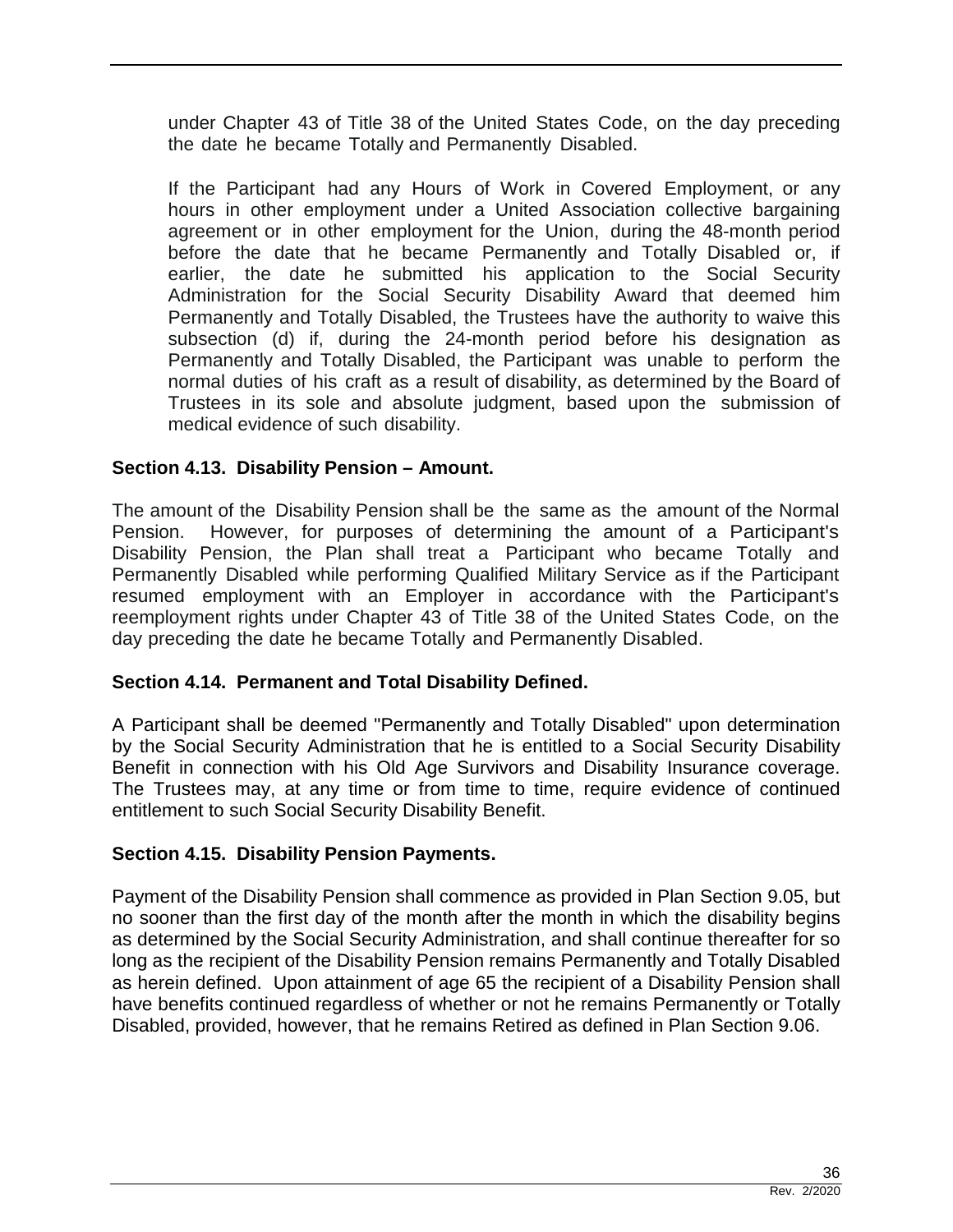# **Section 4.16. Contingent Early Retirement Pension Pending Disability Determination.**

- (a) A Participant who is applying for a Disability Pension may, if eligible, elect on his application to begin receiving a Contingent Early Retirement Pension. To be eligible for a Contingent Early Retirement Pension, the applicant must have applied for and be awaiting a determination by the Social Security Administration on his eligibility for a Social Security Disability Award, or must have a pending appeal of an unfavorable determination by the Social Security Administration on his eligibility for a Social Security Disability Award. In addition, the applicant must be eligible for an Early Retirement Pension. The amount of the Contingent Early Retirement Pension shall be calculated as an Early Retirement Pension in accordance with Plan Section 4.07, but any adjustments for the form of benefit shall be made as if the benefit is a Disability Pension.
- (b) (i) Upon determination of eligibility for a Disability Pension, the Participant shall thereafter receive the amount of the Disability Pension and be considered a Disability Pensioner. If the date of disability as determined in accordance with Plan Paragraph 9.05(b)(iii) is later than the Effective Date of Benefits of the initial Early Retirement Pension, the amount of the benefit shall be adjusted to the Disability Pension amount from the date of disability and the payments prior to that date shall remain the same. If the date of disability as determined in accordance with Paragraph 9.05(b)(iii) is earlier than the Effective Date of Benefits of the initial Early Retirement Pension, an additional payment will be made in accordance with Paragraph 9.05(b)(iii) using the Effective Date of Benefits of the initial Early Retirement Pension, and the payments after that date will be adjusted to the amount of the Disability Pension.
	- (ii) Upon determination of ineligibility for a Disability Pension, the Participant shall thereafter receive the amount of the Early Retirement Pension and be considered an Early Retirement Pensioner. The amount of the Early Retirement Pension shall be adjusted back to the Effective Date of Benefits of the Contingent Early Retirement Pension as if the benefit had always been an Early Retirement Pension.
	- (iii) Such adjustments in benefits shall be made automatically and the Participant shall not otherwise be entitled to change the form of benefit. Notwithstanding any adjustments in benefits, the Effective Date of Benefits shall remain the Effective Date of Benefits [as established under Plan Paragraph 9.05(b)(i)] of the Contingent Early Retirement Pension.
- (c) Notwithstanding the above, the pension of a Participant who is receiving an Early Retirement Pension may be adjusted to a Disability Pension as follows: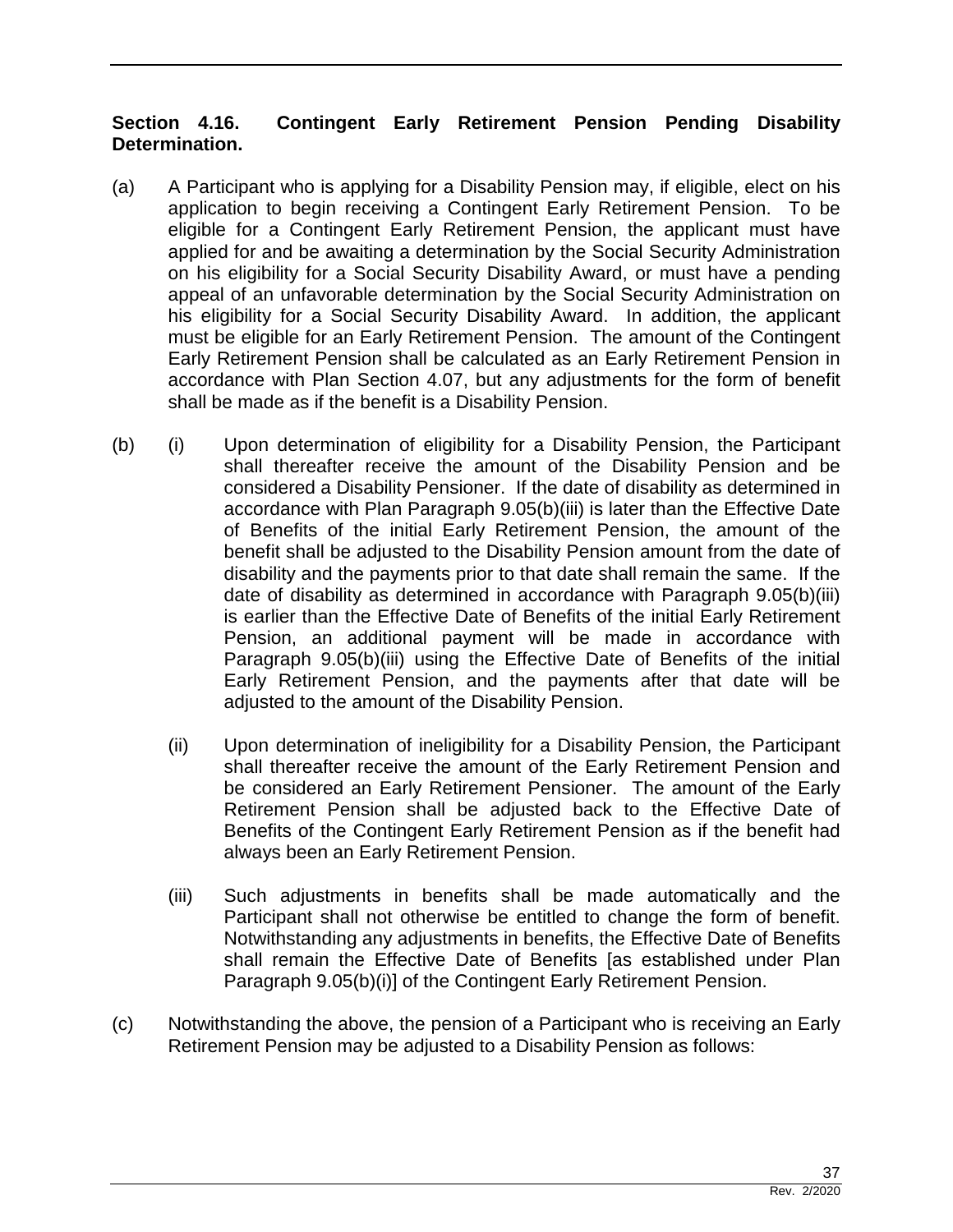- (i) If the Participant failed to elect the Contingent Early Retirement Pension on his application as required by Plan Subsection 4.16(a), but otherwise met the requirements of this Section 4.16 at the time of his application, his pension will be adjusted as set forth above in Paragraph 4.16(b)(i).
- (ii) If the Participant had not applied for a Social Security Disability Award at the time of his initial application, but subsequently submits a favorable determination by the Social Security Administration on his eligibility for a Disability Award and otherwise meets the requirements of Plan Section 4.12, his pension may be adjusted if the date of disability as determined in accordance with Paragraph 9.05(b)(iii) is on or before the Effective Date of Benefits of the initial Early Retirement Pension.

Notwithstanding any adjustment under this subsection, the Participant's Effective Date of Benefits and form of benefit payment will remain the same.

(d) If the Pensioner dies prior to the date a notice of eligibility for a Social Security Disability Benefit is received by the Fund, he shall be treated as an Early Retirement Pensioner regardless of whether he has received a Disability Award from the Social Security Administration.

## **Section 4.17. Effect of Recovery by a Disability Pension Recipient.**

- (a) If a Disability Pension recipient loses entitlement to his Social Security Benefit prior to attaining age 65, such fact shall be reported to the Board of Trustees within twenty-one (21) days of the date he received notice from the Social Security Administration of such loss.
- (b) Payment of Disability Pensions shall be discontinued to any recipient who receives notice from the Social Security Administration that he has lost entitlement to his Social Security Benefit, except when the recipient has formally appealed the determination by the Social Security Administration that he is no longer disabled and provides medical proof satisfactory to the Trustees that such an appeal is being made in good faith. Disability Pensions shall not continue for any such recipient who has returned to work.

Disability Pensions that continue to be paid under this Subsection will cease upon the passage of an 18-month period, the recipient's return to work in gainful employment, the recipient's withdrawal of his appeal of the determination by the Social Security Administration, or a decision of his appeal upholding the decision to discontinue eligibility for Social Security benefits by an Administrative Law Judge of the Social Security Administration. The recipient must notify the Trustees in writing within 21 days of his return to work, the withdrawal of his appeal, or of notice of an unfavorable decision by an Administrative Law Judge.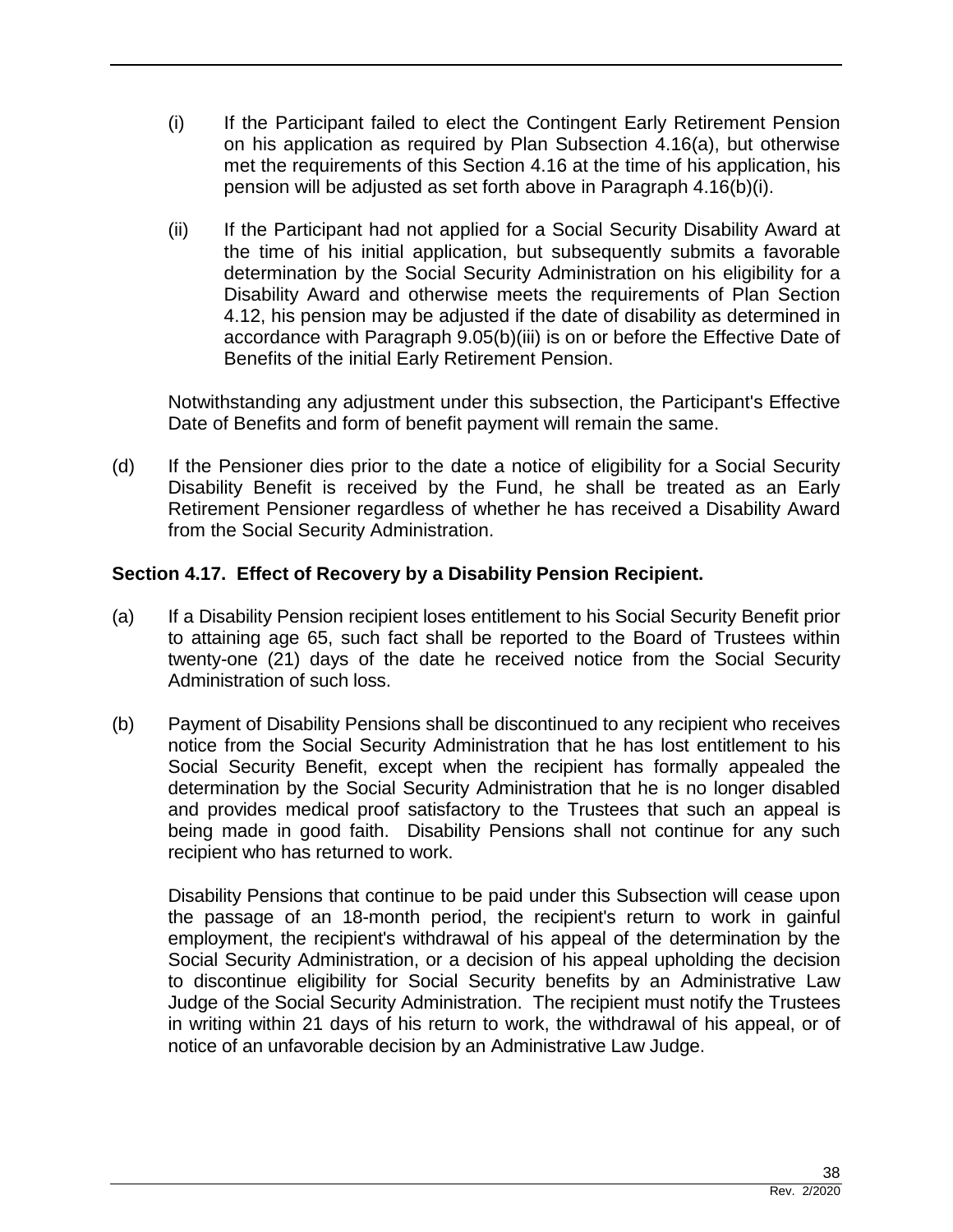(c) If the written notices of loss of eligibility referred to in Subsections (a) and (b) are not provided to the Trustees within 21 days, the recipient will, upon his subsequent Retirement, not be eligible for benefits for a period of six months following the date of his Retirement in addition to the months which may have elapsed since he received the notice and during which he received a Disability Pension under this Plan. The six-month loss of eligibility under this Subsection shall not result in the withholding of benefits for any month after the recipient has attained Normal Retirement Age.

# **Section 4.18. Re-Employment of a Disability Pension Recipient.**

A Disability Pension recipient who is no longer entitled to a Social Security Benefit may again return to Covered Employment and resume the accrual of Pension Credit and be entitled to a Normal, Early Retirement, Deferred or Vested Pension which will be determined in accordance with Section 4.20 below, but otherwise will not be reduced by the prior receipt of a Disability Pension.

## **Section 4.19. Non-Duplication of Pensions.**

A person shall be entitled to only one type of pension benefit under the rules of the Plan, except that (a) a Disability Pension recipient who recovers may be entitled to a different type of pension; (b) a Contingent Early Retirement Pension or an Early Retirement Pension may be adjusted in accordance with Section 4.16 above.

#### **Section 4.20. Amount of Benefits after Separation from Covered Employment.**

Notwithstanding the provisions of Section 4.03 above, the accrued benefit to which a Participant is entitled shall be fixed under the terms of the Plan as in effect at the time the Participant separates from Covered Employment and the Contribution Rate at which he worked prior to such separation. A Participant shall be deemed to have separated from Covered Employment on the last day of work which is followed by five consecutive Calendar Years in which the employee fails to earn at least one-tenth (1/10th) of a year of Future Service Credit. If a Participant returns to Covered Employment after five consecutive One-Year Breaks in Service, he may accrue additional benefits under the terms of the Plan then in effect and the Contribution Rates at which he subsequently works. Such additional accrued benefits shall be added to his previously accrued benefits to determine his total accrued benefits.

The five year period needed to incur a separation under this Section 4.20 will be extended up to two additional years for a period with absolutely no gainful employment immediately following an on-the-job injury while in Covered Employment, provided the Participant was unable to work because of the on-the-job injury and provided the Participant subsequently returned to Covered Employment and earned at least one year of Future Service Credit.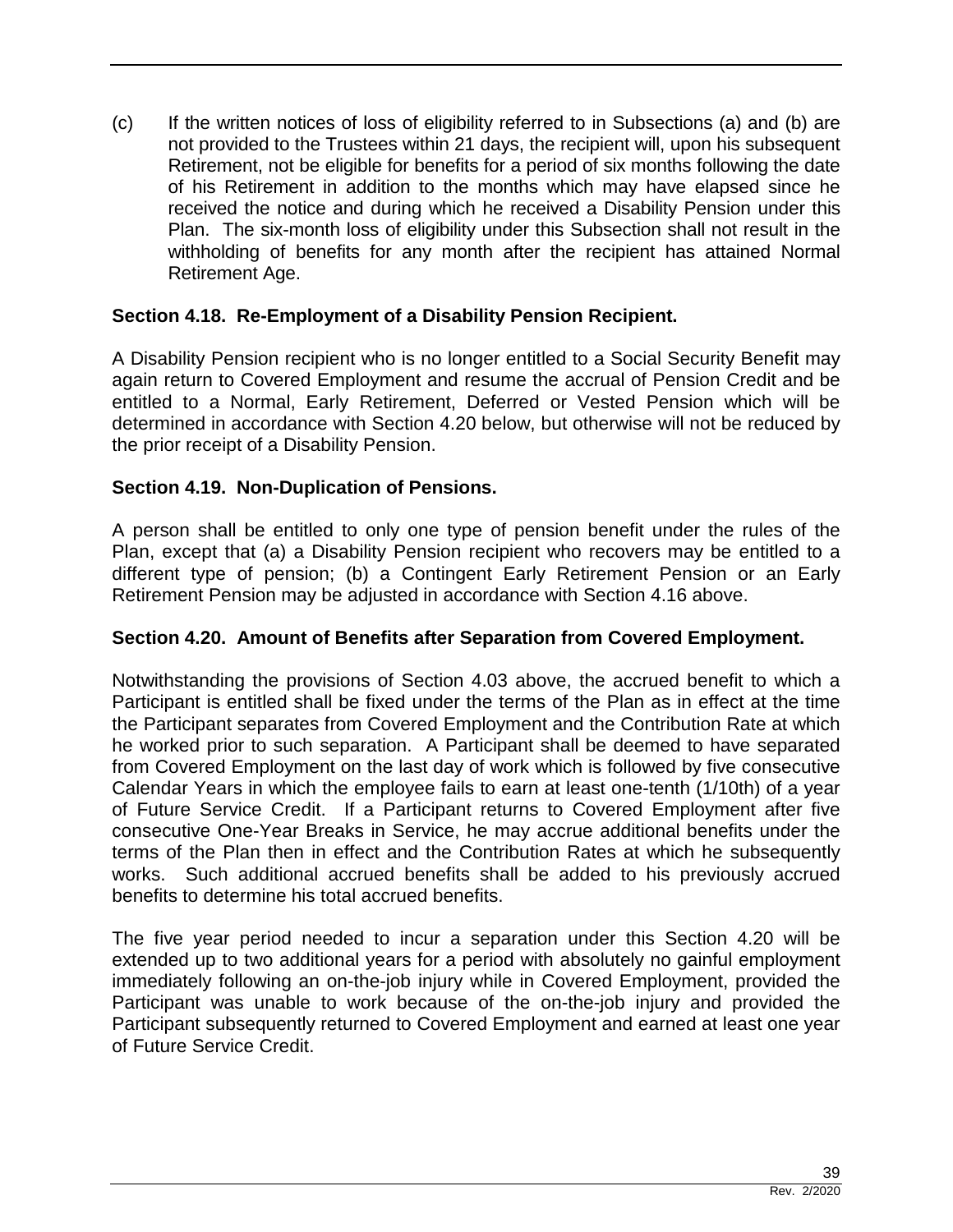#### **Section 4.21. Pro Rata/Partial Pension.**

- (a) Partial pension benefits are provided under this Plan to certain Employees who would otherwise lack sufficient service credit to be eligible for pension benefits because their years of employment have been divided between pension plans. If another pension plan has been recognized by the Trustees of this Plan as a Related Plan, an Employee will receive a Pro Rata/Partial Pension under this Plan and/or the Related Plan based on his service under both Plans, if he meets the requirements of this Section and/or the corresponding requirements for a Pro Rata/Partial Pension of the Related Plan.
- (b) "Related Plan" means a pension plan in the United States or Canada, duly recognized by the Trustees as such, with which the Trustees have entered into an agreement for Pro Rata/Partial Pensions. This Section 4.21 shall apply only to pensions that are first effective on or after the effective date of said Agreement with the Related Plan. This Section shall not apply to anyone already receiving a pension from this Plan or from the Related Plan on or before the effective date of said Agreement with the Related Plan. This Section shall also not apply to any service under a Related Plan after the termination of said Agreement with the Related Plan.
- (c) For purposes of this Section 4.21, an Employee's Hours of Future (Contributory) Service under the Related Plan, excluding any Hours of Service as may be recognized by the Related Plan under one or more other similar but separate agreements, shall be recognized under this Plan but only for the purposes of vesting and determining eligibility for the Pro Rata/Partial Pension provided for in this Section. Such Hours of Future Service shall be only those hours remaining after the completion by both Plans of money-follows-the-man reciprocity. Hours of Past (Noncontributory) Service under the Related Plan shall not count for any purpose under this Section 4.21. Hours of Service under the Related Plan that are duplicative of Hours of Service earned under this Plan and Hours of Service under the Related Plan after the termination of said Agreement with that Plan shall also not count for any purpose under this Section 4.21.
- (d) Such Hours of Future Service under the Related Plan shall not count for the purpose of accruals in determining the amount of benefits under this Plan, nor shall such Hours count for avoiding the provisions of Plan Section 4.20 with regard to the effect of separations from Covered Employment, but such Hours shall be counted as Covered Employment for avoiding the provisions of Plan Section 5.06 with regard to the effect of a Break in Service.
- (e) An Employee shall be eligible for a Pro Rata/Partial Pension under this Plan if he satisfies all of the following requirements:
	- (i) he is not otherwise eligible for a pension under this Plan,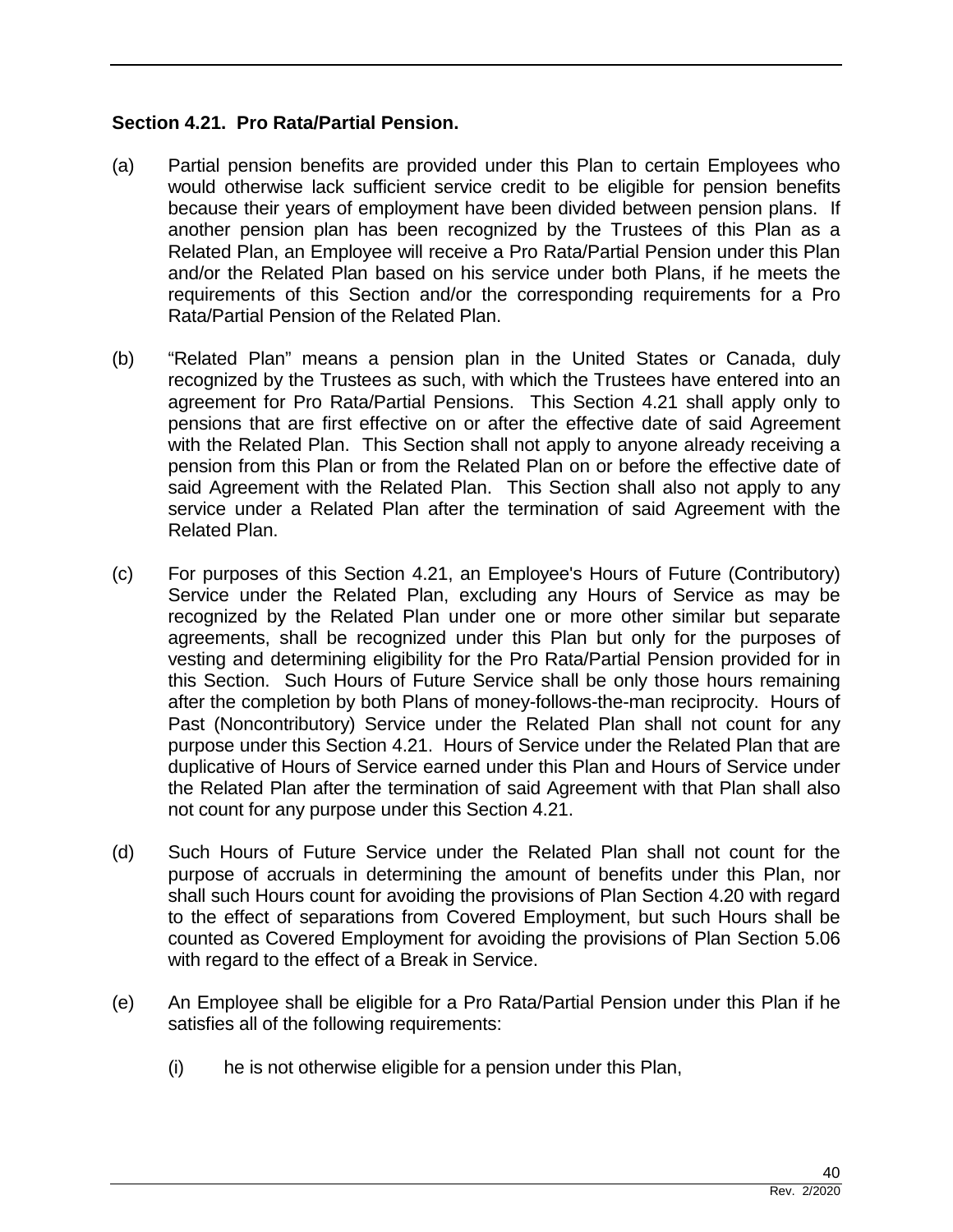- (ii) he had earned, after the completion of money-follows-the-man reciprocity, at least 1,500 Hours of Work in Covered Employment after his Contribution Date under this Plan without counting any Service under a Related Plan and without regard to any Breaks in Service,
- (iii) he would be eligible for any type of pension under this Plan if the Hours of Future Service recognized under this Section 4.21 are treated as Hours of Work under this Plan; provided, however, that no more than one year of Pension Credit shall be granted for any Calendar Year prior to 1999, no more than 1.1 years of Pension Credit shall be granted for Calendar Year 1999, and no more than 1.2 years of Pension Credit shall be granted in any Calendar Year commencing with 2000; but no additional Pension Credit shall be granted for the same hours recognized by both Plans,
- (iv) he had earned, after the completion of money-follows-the-man reciprocity, at least a partial year of Future Service Credit in at least one of the Funds signatory to the National Pension Fund's standard money-follows-the-man reciprocal agreement during at least one of the five Calendar Years prior to his Effective Date of Benefits. However, if the Employee did not have the requisite Future Service Credit during this five-year period because he was unable to perform the normal duties of his craft as a result of a disability as established to the satisfaction of the Trustees in their sole and absolute judgment (based on the submission of medical evidence of such disability), then he will satisfy this paragraph (iv) if the required Future Service Credit is earned during at least one of the five Calendar Years prior to such disability.
- (f) For periods on and after October 1, 2004, if any of the Related Plans under which the Employee has earned Hours of Future Service is in Canada and provided the Employee's home local union was in Canada while he was working under the Related Plan(s), the 1,500 Hours of Work requirement in Plan Subsection 4.21(e) shall be 150 Hours of Work.
- (g) The amount of the Pro Rata/Partial Pension under this Plan shall be determined solely on the basis of the Employee's Future Service Credit under this Plan without regard to any Hours of Service under a Related Plan and without regard to any Past Service Credit under this Plan. Payment of a Pro Rata/Partial Pension shall be subject to all conditions applicable to other types of pensions under this Plan, including, but not limited to, Retirement as defined herein and timely application.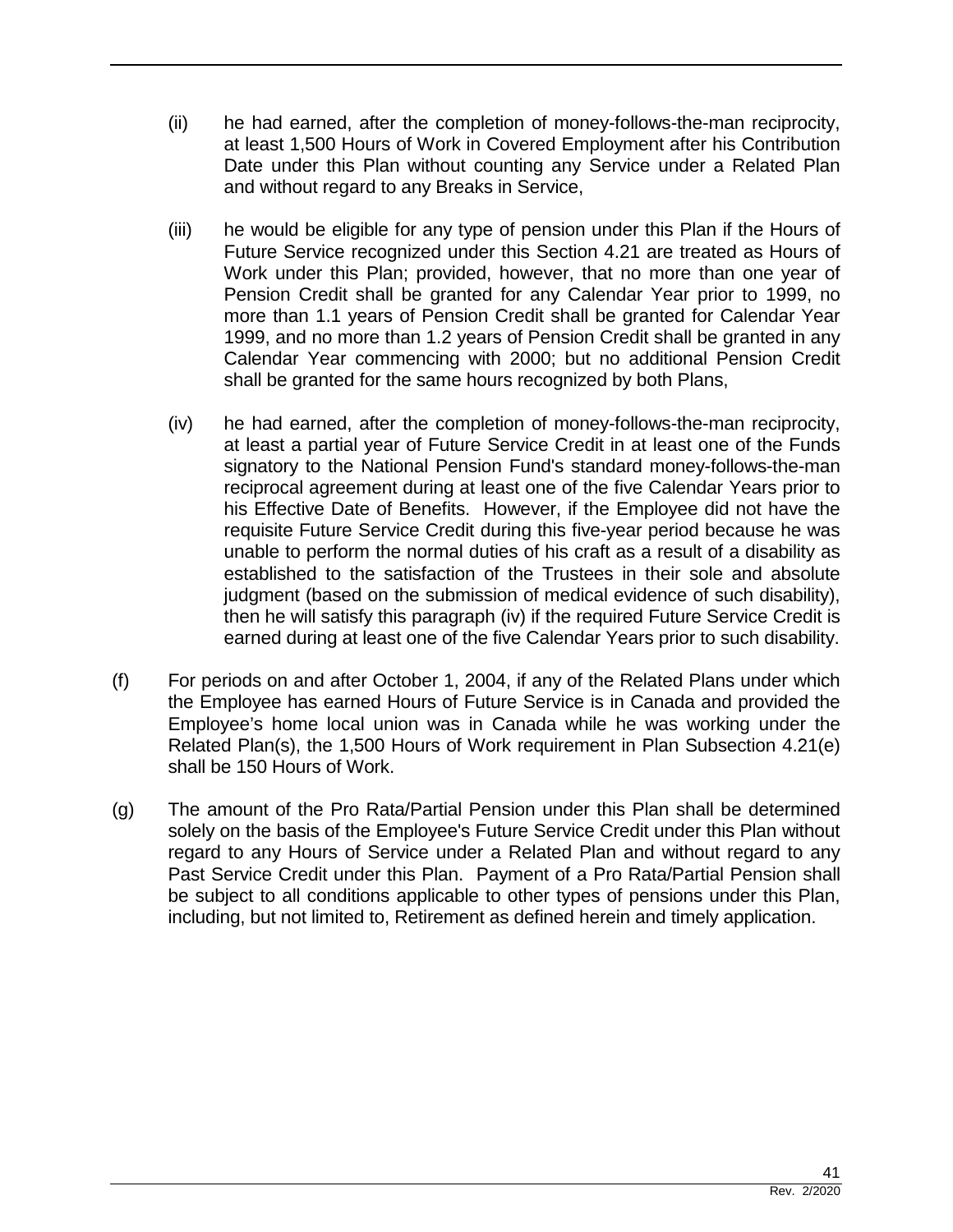# **ARTICLE 5**

# **Pension Credits and Years of Vesting Service**

#### **Section 5.01. Outline.**

The purpose of this Article is to define the basis on which Participants accumulate Pension Credit toward eligibility for a regular pension as well as the basis on which Participants accumulate Years of Vesting Service toward eligibility for a Vested Pension. This Article also defines the basis on which Pension Credit and Years of Vesting Service, once accumulated, may be canceled.

#### **Section 5.02. Pension Credit for Service Prior to the Contribution Date (Past Service Credit).**

(a) (i) In order to qualify for Past Service Credit for years of employment prior to the Participant's Contribution Date, a Participant must have worked at least 2,250 hours during the period consisting of the five Calendar Years immediately prior to the year of his Contribution Date in the jurisdiction of any local union affiliated with the United Association in work covered by agreements of such local unions.

> One exception to this rule shall be granted to a Participant who proves on the basis of medical evidence satisfactory to the Trustees that his failure to meet the work requirements of the preceding paragraph was due to one or more periods of total disability, provided, however, that such Participant worked at least 1,000 hours during the five-year period in the jurisdiction of any local union affiliated with the United Association in work covered by agreements of such local unions with Employers. A second exception to this rule shall be granted to a Participant who left employment to enter military service and was prevented from meeting the requirements of this rule solely as the result of his actually serving in the military during the years specified.

> A third exception to this rule shall be granted to a Participant who shall qualify for five years of Future Service Credit at any time after his Contribution Date.

- (ii) Paragraph 5.02(a)(i) above notwithstanding, Participants with a Contribution Date on or after January 1, 2000 shall qualify for Past Service Credit only if they attain five years of Future Service Credit or five years of Vesting Service after their Contribution Date.
- (b) Any Participant who qualifies for Past Service Credit by having met the requirements of Subsection (a) above shall, subject to the limitations set forth in Subsection (f) of this Section, and in Plan Sections 10.03 and 10.04, be entitled to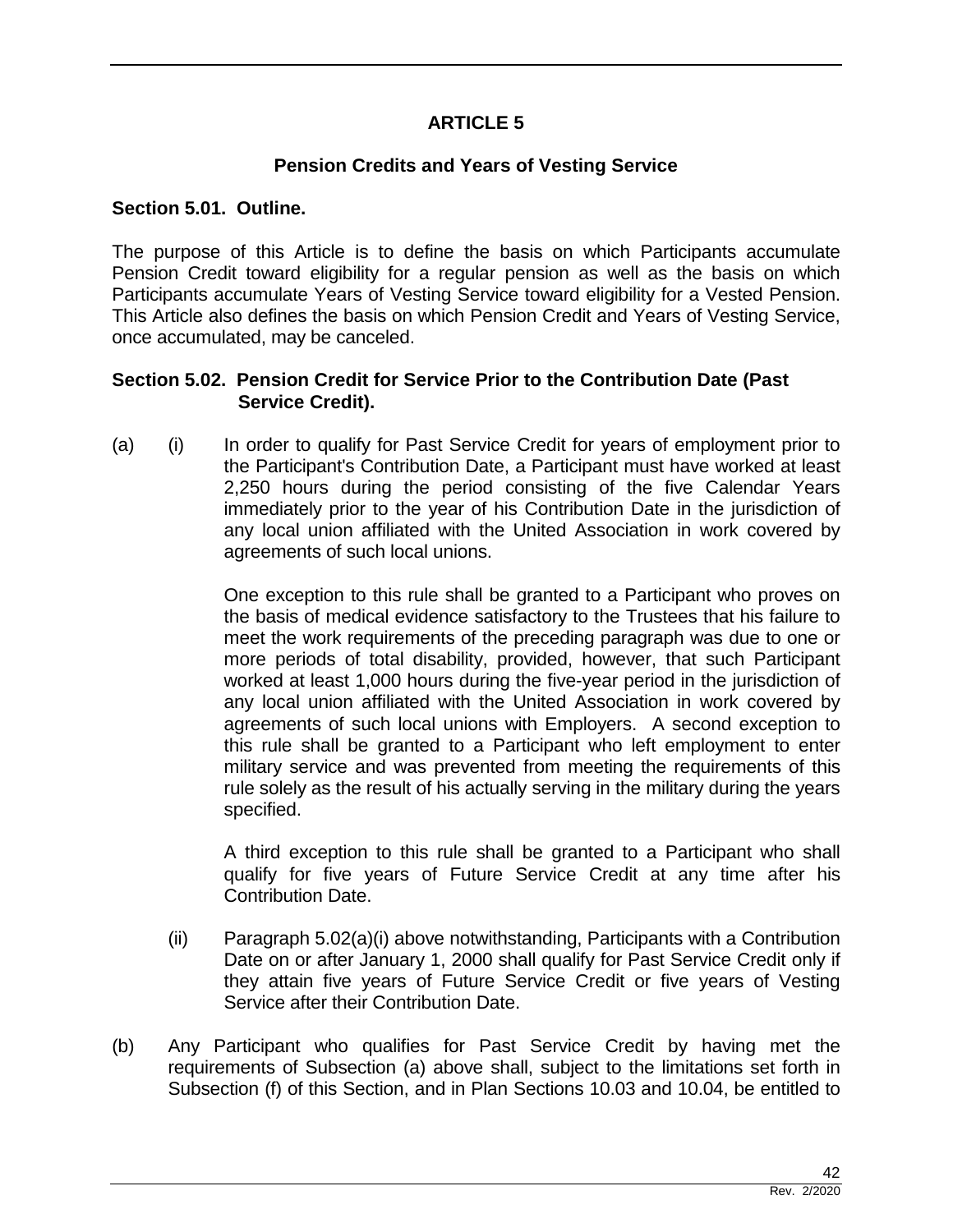Past Service Credit for each Calendar Year he was regularly employed prior to his Contribution Date by one or more Contributing Employers, provided that (1) such employment was in a job classification and at a place of business covered by a Collective Bargaining Agreement then in effect between the Union and an Employer who subsequently became a Contributing Employer or (2) if such employment was prior to the time the first Collective Bargaining Agreement was signed by the Contributing Employer and the Union, the Participant's job classification during such period was included in the said first Collective Bargaining Agreement. The Trustees shall have the sole discretion to determine whether the said prior employment comes within a classification included in the first Collective Bargaining Agreement. One year of Past Service Credit is based on 750 hours or more in a Calendar Year and one-half year Past Service Credit is based on 375 but less than 750 hours of employment. (Credit is not granted for fewer than 375 hours.) When evidence of hours worked is not available, the Trustees may accept evidence of dollar earnings, adjusted for basic hourly wage rates then in effect in the type of work described above.

- (c) (i) If a Participant worked for an Employer who went out of business, or who does not regularly employ men in the area, credit for periods of employment with the Employer that went out of business or who no longer employs men in the area may be granted if the Trustees, in their sole discretion, are satisfied on the basis of evidence submitted to them, that such employment was covered by a Collective Bargaining Agreement of a Local Union that has negotiated contributions to the Fund.
	- (ii) If a nonparticipating employer went out of business before signing a Collective Bargaining Agreement with the Local Union, credit for periods of service with that employer may be granted if the Trustees, in their sole discretion, are satisfied on the basis of evidence submitted to them, that the employer went out of business while a participating Local Union was actively pursuing a Collective Bargaining Agreement with the employer that would have included contributions to the Fund.
	- (iii) If a Contributing Employer replaces a nonparticipating employer for work on a federal government contract, and if that work is being performed by the same workforce, credit for periods of service with the previous nonparticipating employer may be granted if the Trustees, in their sole discretion, are satisfied on the basis of evidence submitted to them, that such employment was in a covered job classification under the replacement Contributing Employer's Collective Bargaining Agreement.
- (d) Service Credit shall be granted for employment as a full-time salaried officer or employee of a Local Union, District Council, or Pension, Welfare or Apprenticeship Training Fund provided that such Local Union, District Council, or Pension, Welfare, or Apprenticeship Training Fund subsequently becomes a Contributing Employer.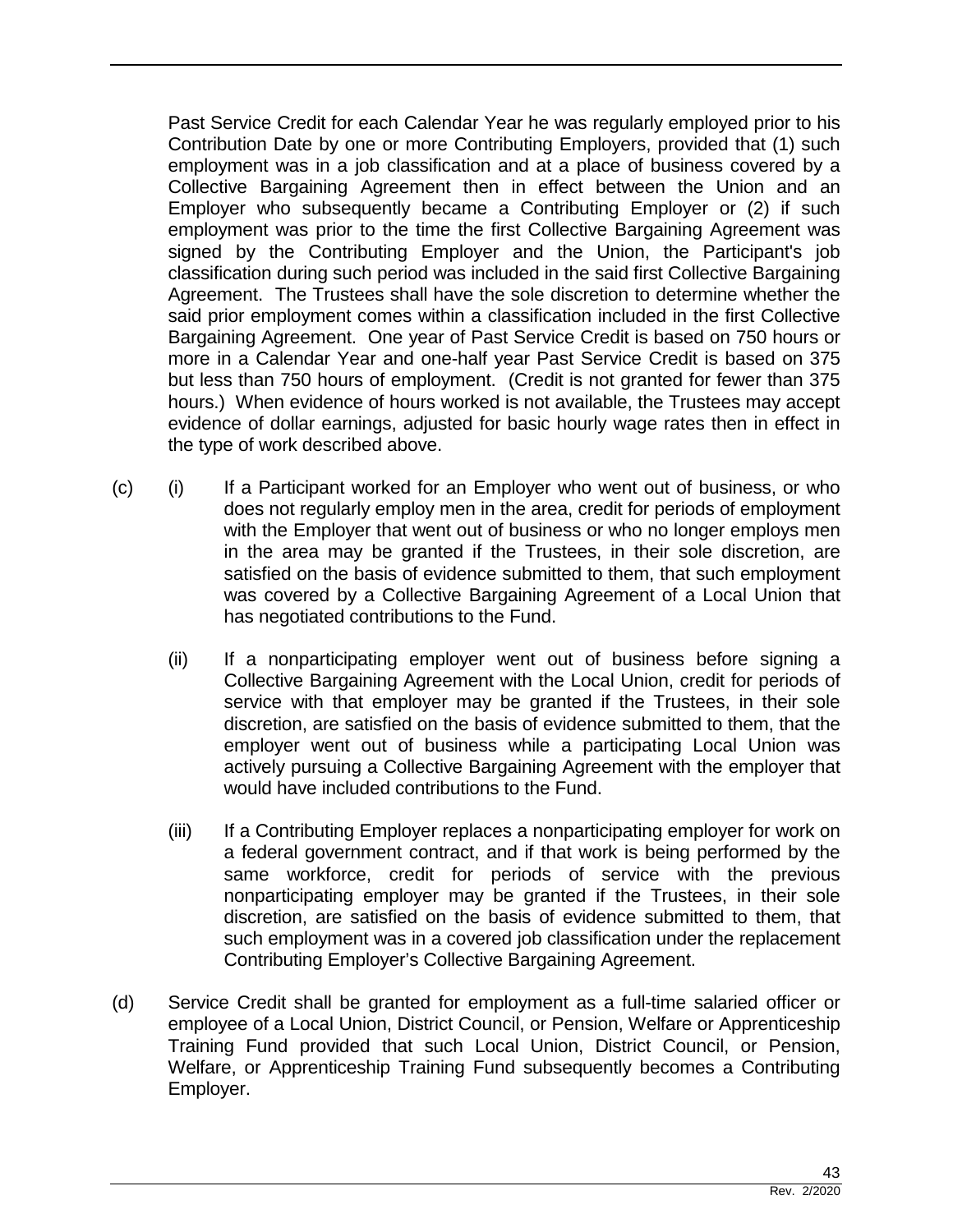- (e) It is recognized that, for the period prior to the Contribution Date, it may be difficult to establish with certainty the Past Service of a Participant in the type of employment referred to above. In making the necessary determinations of Past Service Credit, the Board of Trustees, in its sole and absolute discretion, may consider and rely upon any relevant and material evidence, including but not limited to, any or all of the following:
	- (i) Records and/or statements of employers.
	- (ii) Records of the federal Social Security Administration.
	- (iii) Records of the Unions having or having had jurisdiction over what is now Covered Employment, including records of periods of union membership in good standing.
- (f) Past Service Credit granted in accordance with this Section and Section 5.03 below shall be subject to the following maximum limitations:

| <b>Contribution Date</b>                      | <b>Maximum Years of Past</b><br><b>Service Credit</b> |
|-----------------------------------------------|-------------------------------------------------------|
| Prior to January 1, 1980                      | 24                                                    |
| January 1, 1980, through<br>December 31, 1982 | 20                                                    |
| January 1, 1983, through<br>December 31, 1985 | 15                                                    |
| January 1, 1986, through<br>December 31, 1999 | 10                                                    |
| On or after January 1, 2000                   | 5                                                     |

## **Section 5.03. Past Service in the Future Service Period.**

- (a) (i) Past Service Credit shall also be granted for periods of employment after the Participant's Contribution Date in accordance with all of the terms set forth in this Section, provided that such employment was covered by a Collective Bargaining Agreement of a Local Union that has negotiated contributions to the Fund before the Participant's Effective Date of Benefits.
	- (ii) Past Service Credit shall be granted for periods of employment within the jurisdiction of the Participant's home Local Union after his Contribution Date if such employment was with an employer that had never previously been a Contributing Employer in that Local Union's jurisdiction for the job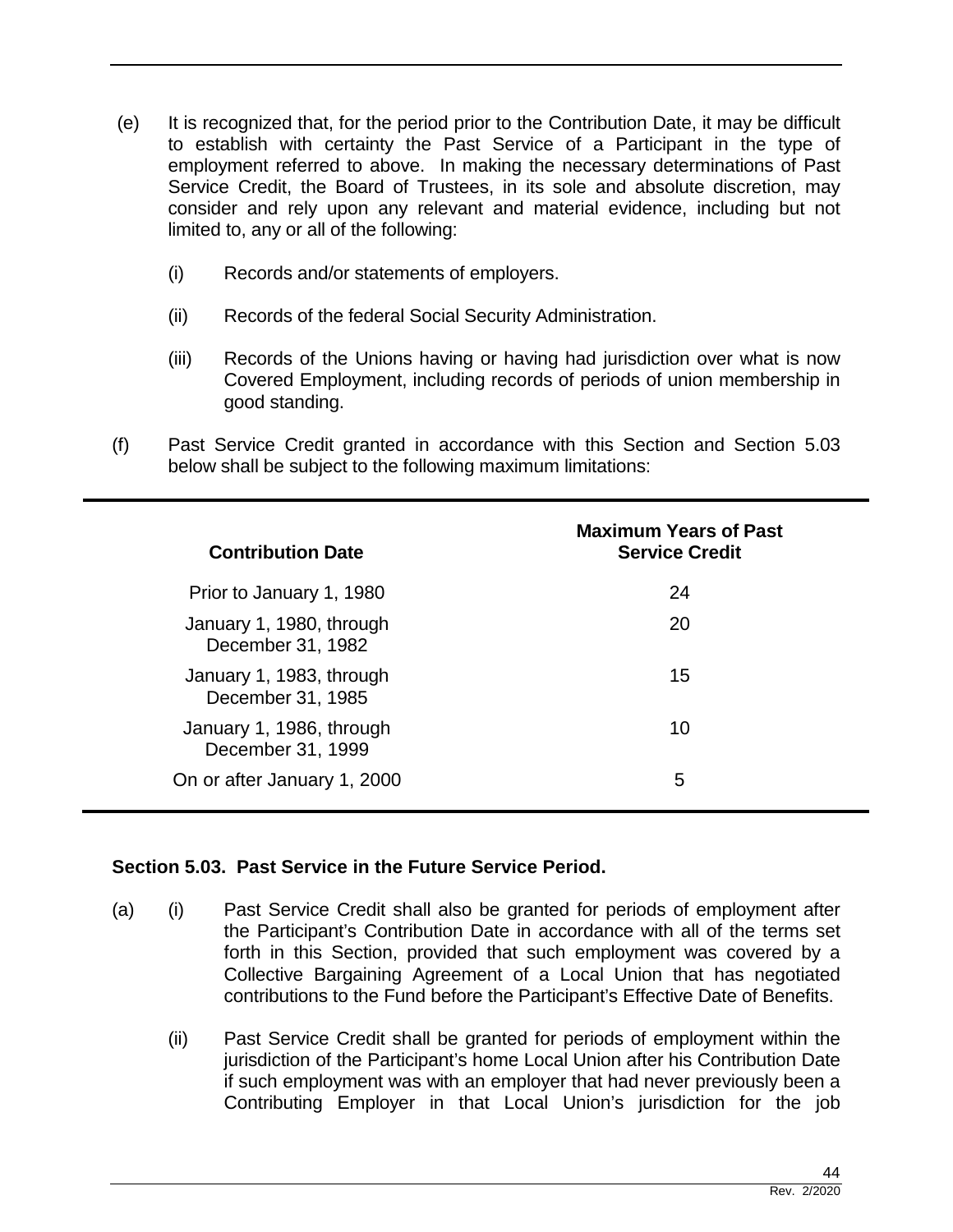classification. Such Past Service Credit under the preceding paragraph shall be granted even if the Employer had previously been a Contributing Employer in that Local Union's jurisdiction for the job classification.

- (b) (i) If the Participant's Contribution Date preceded the date that contributions were first required to be made by the Contributing Employer for the classification for which the Past Service Credit in the Future Service Period is being granted, the Participant's maximum years of Past Service Credit for the new Contributing Employer shall be subject to the maximum limitations set forth in Subsection 5.02(f) above based on the Contribution Date of that Employer for that classification; however, the Participant's total Past Service Credit shall continue to be limited to the amount set forth in Subsection 5.02(f) for his original Contribution Date.
	- (ii) If the Contributing Employer is a re-participating Contributing Employer, the Participant's Past Service Credit for that Employer for the period after the Employer's original Contribution Date shall be limited to a maximum of five years; however, the Participant's total Past Service Credit shall continue to be limited to the amount set forth in Subsection 5.02(f) above for his original Contribution Date.
- (c) Such Past Service Credit in the Future Service Period may serve to repair Breaks in Service during the period following the Participant's Contribution Date.
- (d) A Participant may earn Past and Future Service Credit in the same year. However, no more than one year of Pension Credit may be earned in any Calendar Year prior to 1999, no more than 1.1 years of Pension Credit may be earned in Calendar Year 1999, and no more than 1.2 years of Pension Credit may be earned in any Calendar Year commencing with 2000.

#### **Section 5.04. Pension Credit for Periods On and After the Contribution Date (Future Service Credit).**

For the period commencing on his Contribution Date, a Participant shall receive one full year of Future Service Credit during each Calendar Year in which he completes 1,500 or more Hours of Work in Covered Employment. Proportionately less than one full year of credit shall be granted in accordance with the schedule below. In addition, a Participant who completes 1,800 or more Hours of Work in any Calendar Year 1999 or later will receive an extra one-tenth of a year of Pension Credit for that year as noted below; and a Participant who completes 2,100 or more Hours of Work in any Calendar Year 2000 or later will receive another extra one-tenth of a year of Pension Credit for that year as noted below.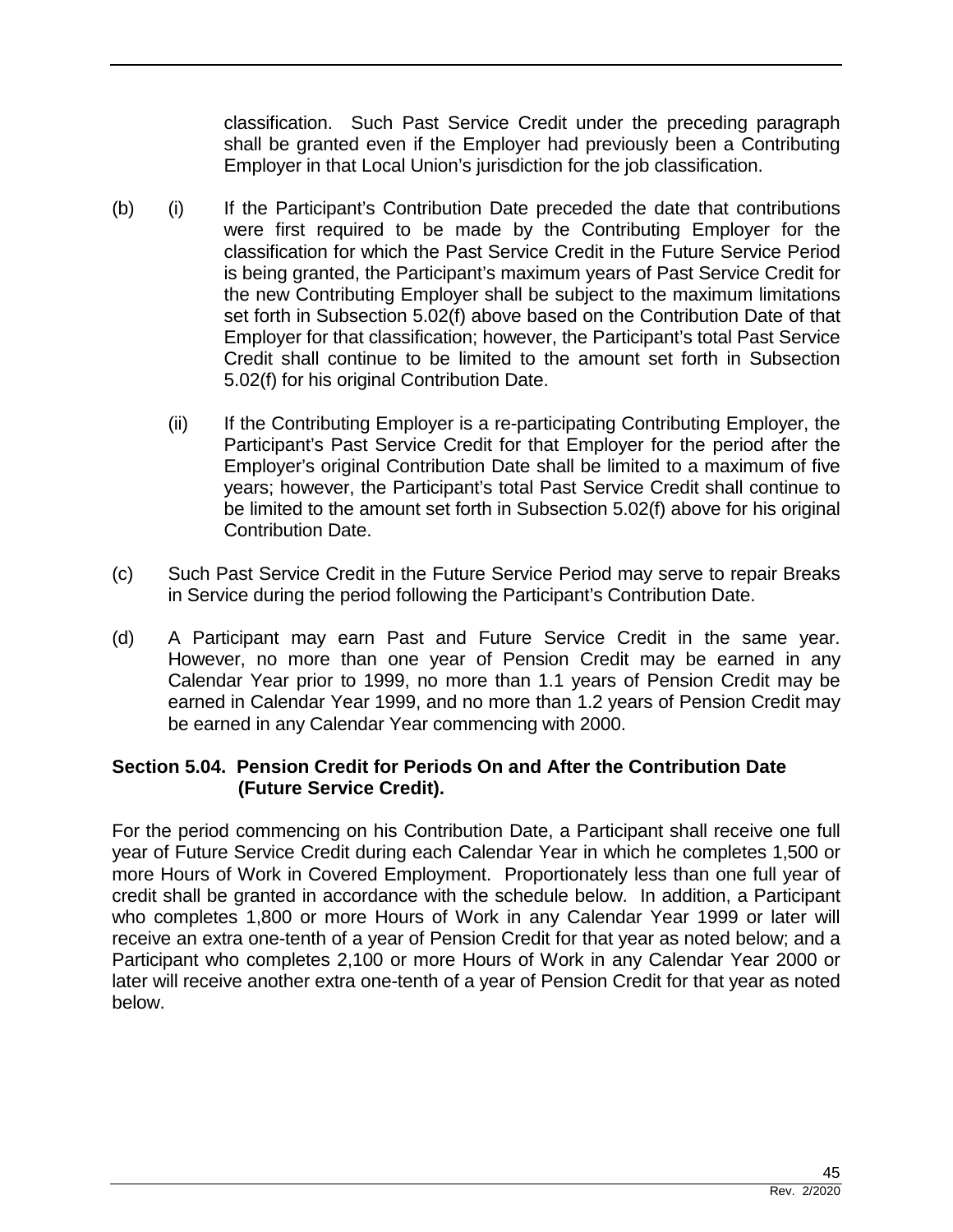| <b>Hours of Work in</b><br><b>Covered Employment</b><br><b>During Calendar Year</b> | <b>Years of</b><br><b>Future Service Credit</b> |
|-------------------------------------------------------------------------------------|-------------------------------------------------|
| 2,100 Hours or more                                                                 | 12/10                                           |
| $1,800 - 2,099$                                                                     | 11/10                                           |
| $1,500 - 1,799$                                                                     | 1                                               |
| $1,350 - 1,499$                                                                     | 9/10                                            |
| $1,200 - 1,349$                                                                     | 8/10                                            |
| $1,050 - 1,199$                                                                     | 7/10                                            |
| $900 - 1,049$                                                                       | 6/10                                            |
| $750 - 899$                                                                         | 5/10                                            |
| $600 - 749$                                                                         | 4/10                                            |
| $450 - 599$                                                                         | 3/10                                            |
| $300 - 449$                                                                         | 2/10                                            |
| $150 - 299$                                                                         | 1/10                                            |
| Less than 150                                                                       | 0                                               |

If in a Calendar Year a Participant completes a Year of Vesting Service but less than 150 Hours of Work in Covered Employment, he shall be credited with a prorated portion of a full year of Pension Credit in the ratio that his Hours of Work in Covered Employment has to 1,800.

## **Section 5.05. Years of Vesting Service.**

#### (a) *General Rule.*

A Participant shall be credited with one Year of Vesting Service for each Calendar Year beginning with his Contribution Date in which he worked in Covered Employment for 870 hours or more. This rule is subject to the provision of the following Subsections.

#### (b) *Additions.*

If a Participant works for a Contributing Employer in a job classification not covered by this Plan and such work is Continuous Employment with his Covered Employment with that Employer, his Hours of Work in such non-covered job during the Contribution Period and after January 1, 1976, shall be counted toward a Year of Vesting Service.

#### (c) *Exceptions.*

A Participant shall not be entitled to credit toward a Year of Vesting Service for the following periods: Years preceding a Permanent Break in Service as defined in Subsections 5.06 (c), (d), (e), and (f).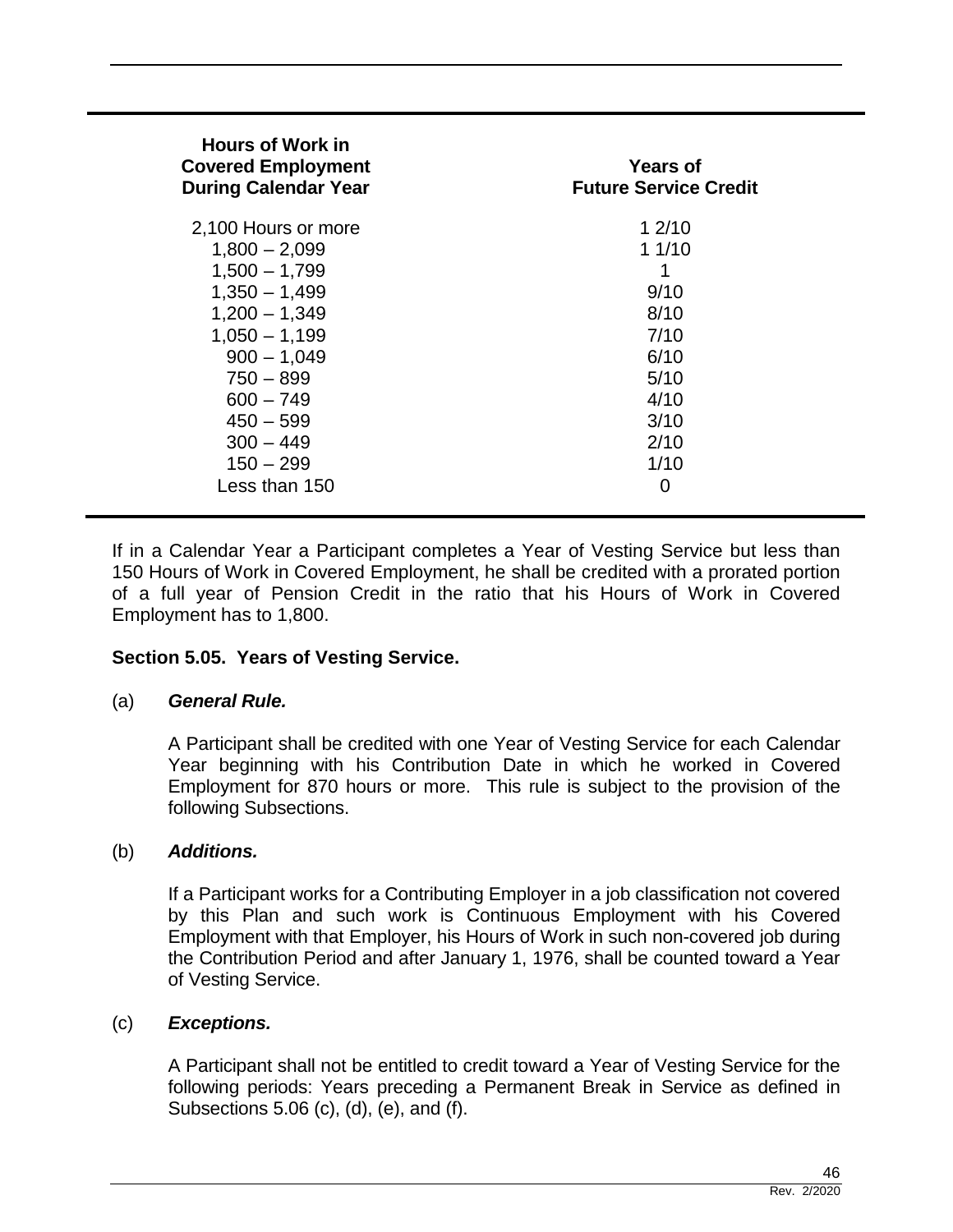#### **Section 5.06. Breaks in Service.**

#### (a) *General.*

If a person has a Break in Service before he has attained Vested Status, it has the effect of canceling his standing under this Plan; that is, his participation, his previously credited Years of Vesting Service, and his previous Pension Credits. However, a Break may be temporary, subject to repair by a sufficient amount of subsequent service. A longer Break may be permanent, as described below.

#### . (b) *One-Year Break in Service.*

- (i) A person has a One-Year Break in Service in any Calendar Year after 1975 or after his Contribution Date, if later, in which he fails to complete 150 Hours of Work.
- (ii) Hours of Work in non-covered employment with a Contributing Employer creditable under Subsection 5.05(b) above is to be counted as an Hour of Work for the purpose of this Subsection (b).
- (iii) Total disability, as established to the satisfaction of the Trustees, shall not be counted as a Break in Service. The Trustees, in their sole and absolute judgment, shall determine whether a period of disability should be counted as Hours of Work for the sole and exclusive purpose of determining whether there has been a One-Year Break in Service. Such periods of disability shall not be added to an Employee's Pension Credit or Vesting Service.
- (iv) Periods of military service in any of the Armed Forces of the United States shall be counted as Hours of Work for the purpose of determining whether there has been a One-Year Break in Service, provided the Employee was actively engaged in Covered Employment at the time he entered military service and made himself available for Covered Employment within ninety (90) days after release from active duty. Such periods of military service shall be added to an Employee's Pension Credit and Vesting Service if required under Internal Revenue Code Section 414(u).
- (v) Past Service Credit earned during the Future Service period in accordance with Section 5.03 above shall have the effect of repairing any One-Year Break in Service which occurred during such period.
- (vi) Solely for the purpose of determining whether a One-Year Break in Service has occurred, the absence of an Employee from Covered Employment by reason of (a) her pregnancy, (b) birth of a child of the Employee, (c) placement of a child with the Employee in connection with his or her adoption of the child, or (d) care for such child for a period beginning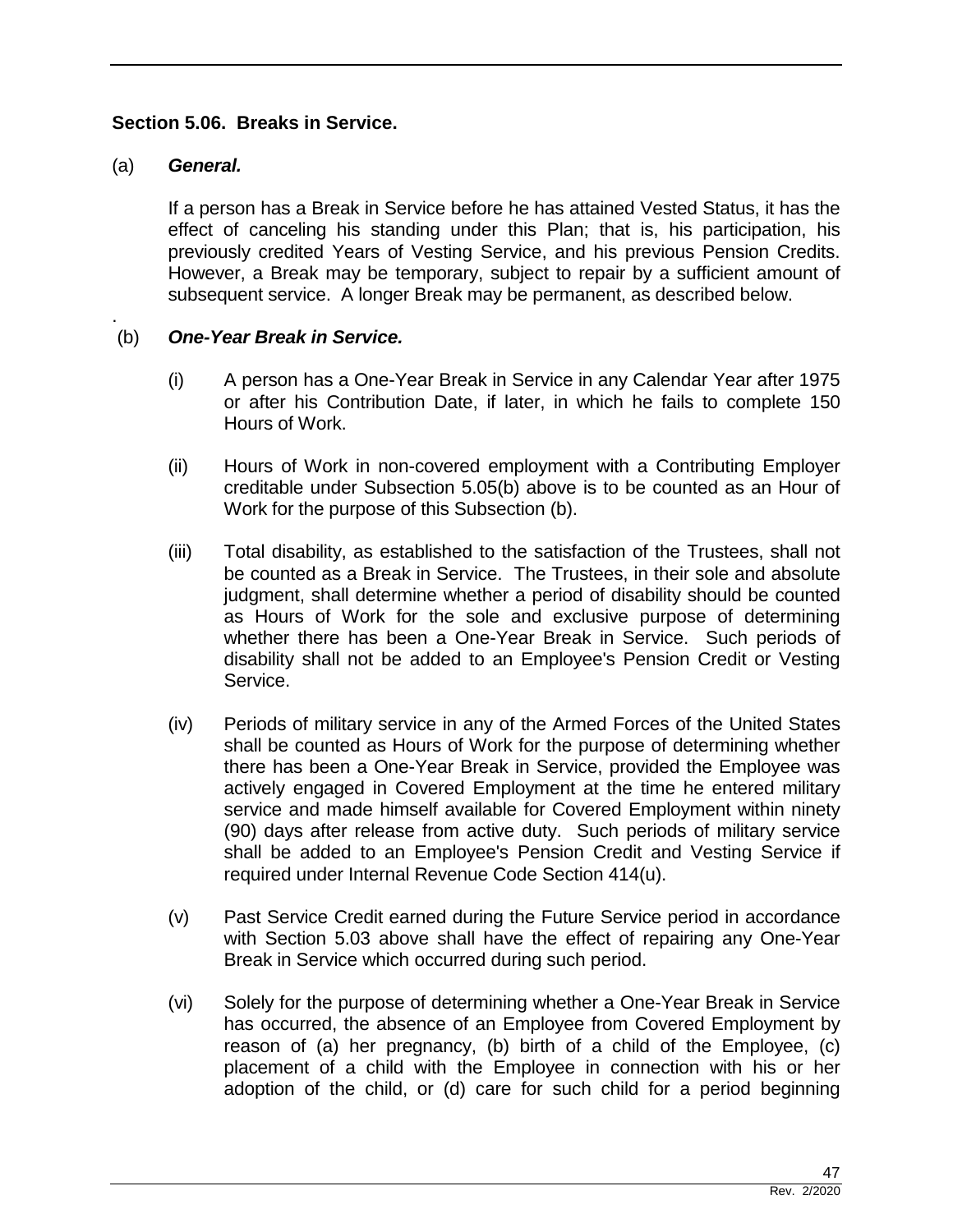immediately after such birth or placement shall be credited as Hours of Work to the extent that Hours of Work would have been credited but for such absence (or, where that cannot be determined, eight Hours of Work per day of absence) to a maximum of 501 hours for each such pregnancy, childbirth, or placement. The hours so credited shall be applied to the Calendar Year in which such absence begins, if doing so will prevent the employee from incurring a One-Year Break in Service in that Calendar Year; otherwise, they shall be applied to the next Calendar Year. The Trustees may require, as a condition for granting such credit, that the Employee establish in timely fashion and to the satisfaction of the Trustees that the Employee is entitled to such credit. This paragraph (vi) shall apply only to absences that begin after December 31, 1984.

- (vii) A One-Year Break in Service is repairable, in the sense that its effects are eliminated if, before incurring a Permanent Break in Service, the Employee subsequently earns a Year of Vesting Service (870 hours). More specifically,
	- (A) Participation is restored in accordance with the provisions of Plan Section 3.04; and
	- (B) Previously earned Years of Vesting Service and Pension Credits are restored.

Nothing in this paragraph (vii) shall change the effect of a Permanent Break in Service.

## (c) *Permanent Break in Service After June 1998.*

A person who is not Vested, who has not incurred a Permanent Break in Service prior to January 1, 1998, and who has at least one Hour of Service on or after July 1, 1998, shall have a Permanent Break in Service only if he has five consecutive One-Year Breaks in Service. A person who is not Vested, who has not incurred a Permanent Break in Service prior to January 1, 1998, and who does not have at least one Hour of Service on or after July 1**,** 1998, shall incur a Permanent Break in Service if he has at least five consecutive One-Year Breaks in Service and if the number of consecutive One-Year Breaks in Service equals or exceeds the number of Years of Vesting Service with which he has been credited.

#### (d) *Permanent Break in Service After 1984 and Before July 1998.*

A person who has not incurred a Permanent Break in Service prior to January 1, 1985, and who has earned five or fewer Years of Vesting Service shall have a Permanent Break in Service if he has five consecutive One-Year Breaks in Service. A person who has earned six but less than ten Years of Vesting Service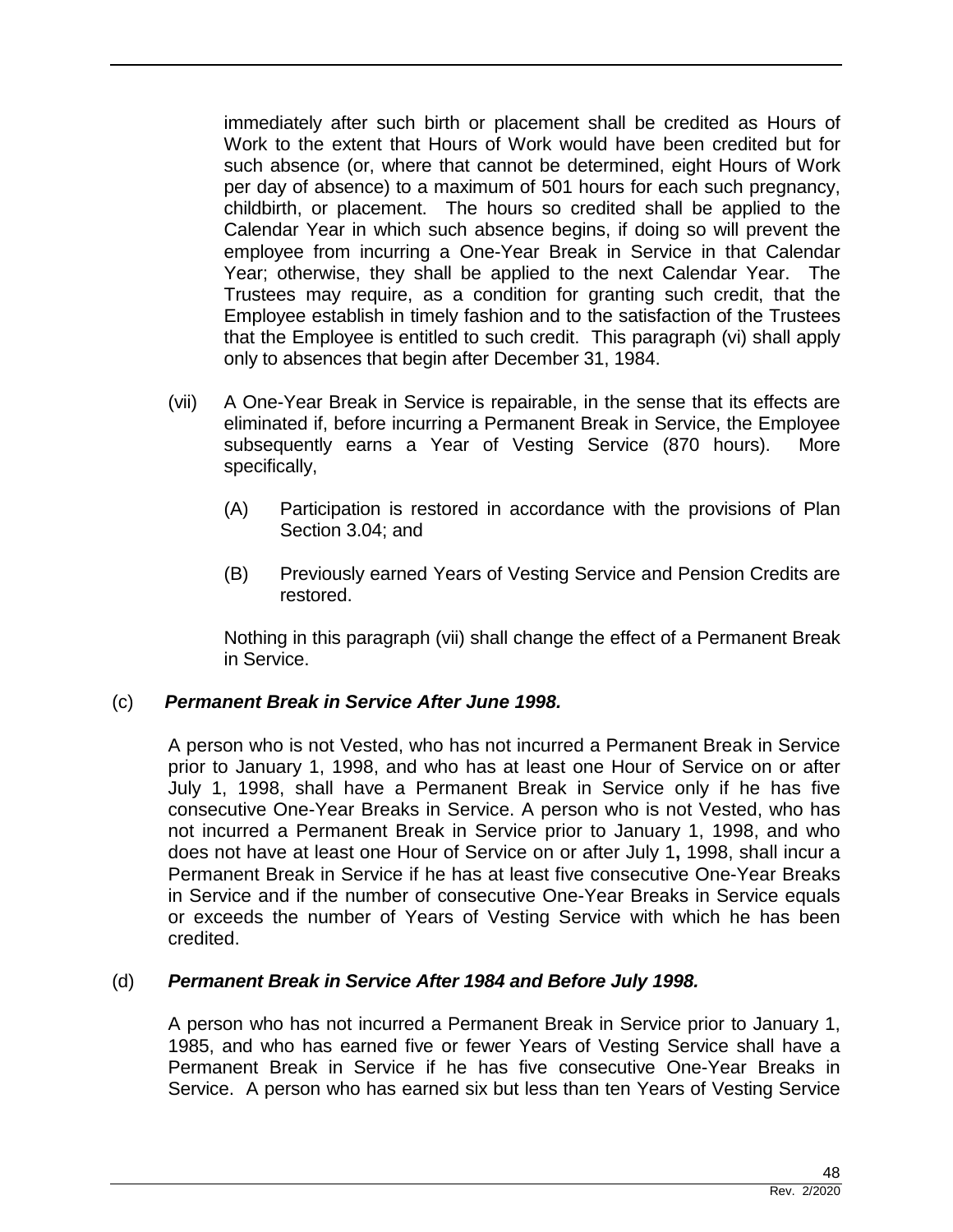shall incur a Permanent Break in Service when his number of consecutive One-Year Breaks in Service equals or exceeds the number of Years of Vesting Service with which he has been credited.

#### (e) *Permanent Break in Service After 1975 and Before 1985.*

A person who has less than four Years of Vesting Service shall incur a Permanent Break in Service prior to January 1, 1985, if he has at least three consecutive One-Year Breaks in Service after his Contribution Date, including at least one after 1975. A person who has four or more Years of Vesting Service shall incur a Permanent Break in Service when his number of consecutive One-Year Breaks in Service equals or exceeds the number of Years of Vesting Service with which he has been credited.

#### (f) *Permanent Break in Service Before 1976 but After the Contribution Date.*

#### (i) *General Rule.*

It shall be considered a Permanent Break in Service and all of a Participant's previously accumulated Pension Credit and Years of Vesting Service shall be canceled, if, after the January 1 coincident with or next following his Contribution Date, he fails to earn three-tenths (3/10ths) of a year of Future Service Credit in a period of three consecutive Calendar Years.

## (ii) *Exception on Account of Military Service or Disability.*

- (A) An Employee can be allowed a grace period if his failure to earn Pension Credit or Vesting Service is due solely to his total disability as established to the satisfaction of the Trustees, or to military service in any of the Armed Forces of the United States, provided the Employee was actively engaged in Covered Employment at the time he entered military service and made himself available for Covered Employment within ninety (90) days after release from active duty.
- (B) This grace period is not intended to add to the Pension Credit or Vesting Service of the Employee. Rather, it is a period which is to be disregarded in determining whether there has been a period of three consecutive Calendar Years during which the Employee has failed to earn at least three-tenths (3/10ths) of a year of Future Service Credit. However, this grace period will count toward Pension Credit or Vesting Service for periods of military service if required under the Military Selective Service Act, as amended.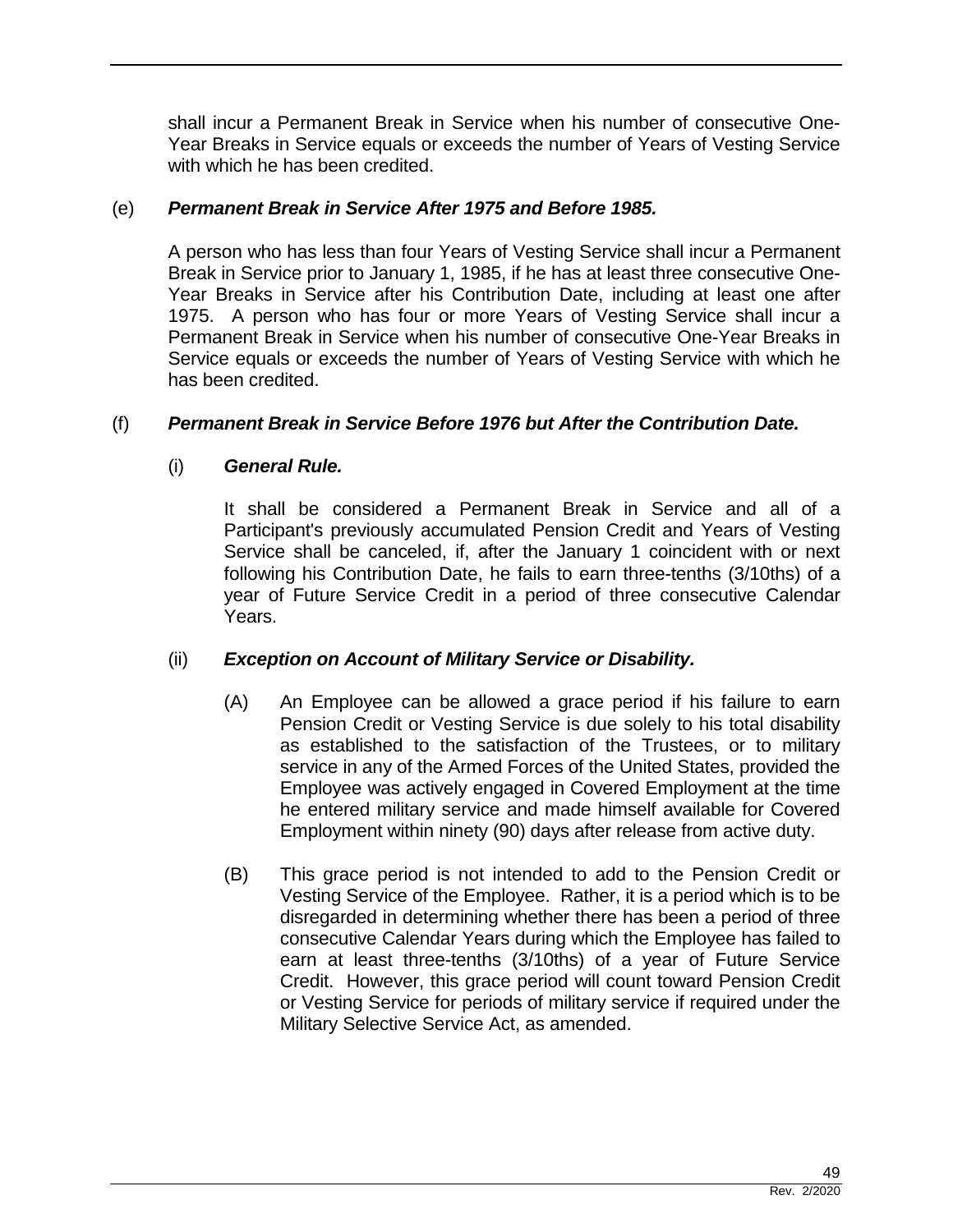(C) The Board of Trustees, in its sole and absolute judgment, shall determine whether periods of military service and disability claimed as grace periods hereunder should be granted.

#### (g) *Effect of a Permanent Break in Service.*

If a person who has not attained Vested Status has a Permanent Break in Service:

- (i) his previous Pension Credits and Years of Vesting Service are canceled, and
- (ii) his participation is canceled, new participation being subject to the provisions of Plan Section 3.04.

#### (h) *Exception to Break in Service Rules*.

- (i) A Participant who has met the requirements for a Normal or Early Retirement Pension shall not thereafter incur a Permanent Break in Service unless he engages in employment of the type described in Plan Section 9.07 in which case the Break in Service rules of the Plan shall be applicable.
- (ii) Employment in the jurisdiction of a local union in which the local pension fund subsequently enters into and remains signatory to a reciprocal agreement causing contributions to be made into the National Pension Fund may be used to waive a Break in Service. Such waiver shall be granted provided the individual, subsequent to the Break in Service, re-establishes his participation in the National Pension Plan as a result of contributions for work in jurisdictions covered by the National Pension Plan or reciprocal contributions received for work in jurisdictions covered by reciprocating pension plans. Such employment shall be counted as Hours of Work for the sole purpose of determining whether there has been a Permanent Break in Service, but shall not be used to add to the Vesting Service or Pension Credit of the Employee.
- (iii) Employment by a non-participating public or quasi-public employer in a job that is covered by a collective bargaining agreement between such employer and a local union participating in this Fund may be used to waive a One-Year Break in Service, provided that such governmental employment is for an employer that contributes only to a government pension plan. Such employment shall be counted as Hours of Work for the sole purpose of determining whether there has been a Permanent Break in Service, but shall not be used to add to the Vesting Service or Pension Credit of the Employee.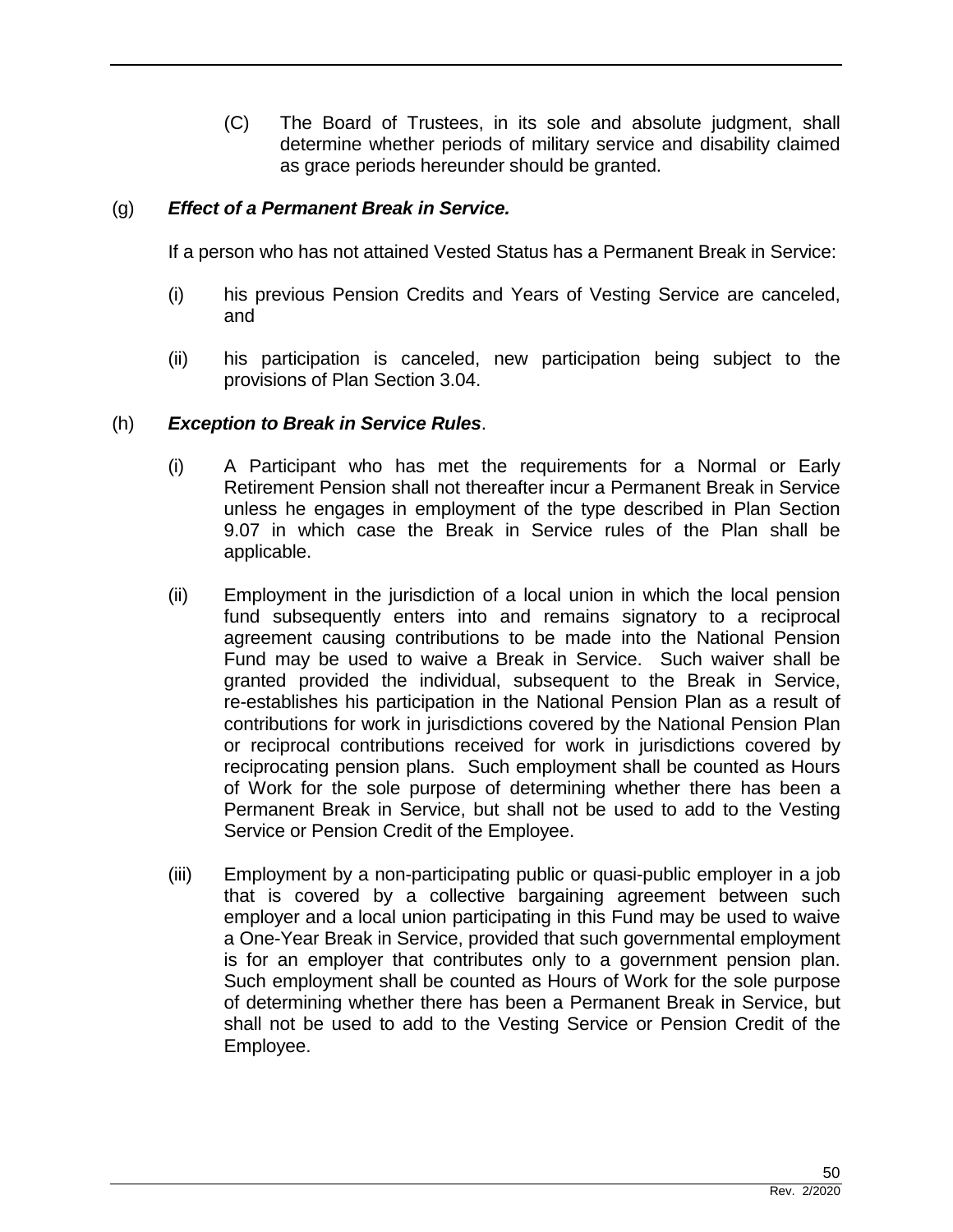- (iv) Employment by the United Association of Journeymen and Apprentices of the Plumbing and Pipefitting Industry of the United States and Canada may be used to waive a One-Year Break in Service. Such employment shall be counted as Hours of Work for the sole purpose of determining whether there has been a Permanent Break in Service, but shall not be used to add to the Vesting Service or Pension Credit of the Employee. Additionally, such employment shall count to avoid any separations under Plan Section 4.20; and such employment shall also be counted as Hours of Work at the respective Contribution Rates in the jurisdiction of the Participant's home Local Union for purpose of determining the highest Contribution Rate prior to 2005 under Subsection 4.03(b).
- (v) The effects of any unrepaired One-Year Break in Service will be waived for any applicant who, at the time of his application for benefits, has Pension Credit which has not been canceled by a Permanent Break in Service.
- (vi) Periods of leave provided under the Family and Medical Leave Act will not be counted towards a Break in Service.
- (vii) A person's most recent Permanent Break in Service will be waived if he returns to Covered Employment and thereafter accumulates, prior to incurring another Permanent Break in Service, five years of Vesting Service or five years of Future Service Credit.

# **Section 5.07. Pension Credit for Reciprocal Contributions.**

When Employees covered by this Plan are working in jurisdictions covered by other pension plans which have reciprocal agreements with this Plan, and pension contributions received by the other plans from Employers are reciprocated to this Plan, Future Service Credit will be granted to those Employees in accordance with the rules and regulations of this Plan based on the amount of hourly contributions reciprocated to this Plan. Future Service Credit will not be granted to Employees for hourly contributions that are reciprocated by this Plan to other pension plans under such reciprocal agreements. Future Service Credit under this Plan will not be granted for hours worked by an Employee whenever the Employer Contributions for those hours are reciprocated on the Employee's behalf by this Plan to other pension plans under a reciprocal agreement.

## **Section 5.08. Qualified Military Service.**

Notwithstanding any provision of this Plan to the contrary, contributions, benefits, and service credit with respect to qualified military service will be provided in accordance with Internal Revenue Code Section 414(u).

No Employer shall be required to make any contributions to the Fund for hours that are credited under this Plan for periods of qualified military service in accordance with this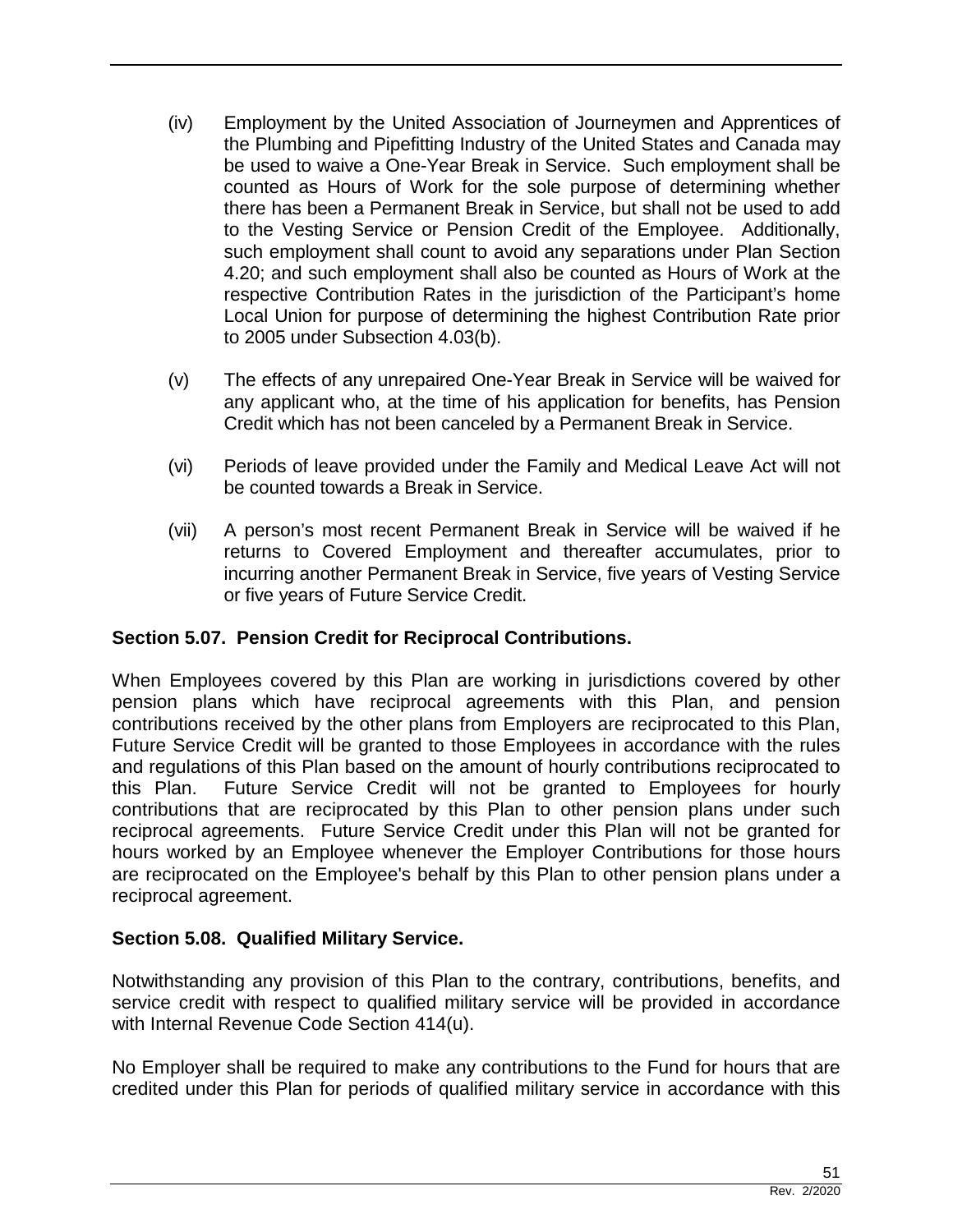Section. Any liability of the Plan described in this Section 5.08 shall be allocated to the Plan.

# **ARTICLE 6**

## **Normal Forms of Pension**

#### **Section 6.01. General.**

- (a) For a married Participant the benefit is to be paid as a 50% Joint and Surviving Spouse Pension unless:
	- (i) the Participant and Spouse elect otherwise in accordance with Subsection 6.02(e) below; or
	- (ii) the Spouse is not a Qualified Spouse as defined below; or
	- (iii) the benefit is payable only in a single sum, under Plan Subsection 9.05(e).
- (b) A Preretirement Surviving Spouse Pension shall be payable as described in this Article when a married Participant dies before his pension payments have started and he was Vested or otherwise could have established entitlement to a pension.
- (c) For purposes of this Plan, effective June 26, 2013, "Spouse" means the person to whom a Participant is Married (as defined herein), and, if and to the extent provided in a Qualified Domestic Relations Order (as defined in ERISA § 206(d)(3) and Code § 414(p)), a Participant's former Spouse. "Marriage" and "Married" refer to a legal marital relationship between two individuals, whether of the same or opposite sex. Consistent with IRS Rev. Rul. 2013-17 and IRS Notice 2014-19, whether individuals are Married will be determined pursuant to the law of the state in which the marriage occurred (without regard to the law of the state in which the individuals are currently domiciled). Marriage does not include civil unions, domestic partnerships, or any other formal relationship recognized under state law that is not denominated as a marriage under the laws of the state in which the relationship was formally entered regardless of whether the individuals who have entered into such relationships are of the same or opposite sex. For purposes of this subsection, the term "state" shall mean any domestic or foreign jurisdiction having the legal authority to sanction marriages.
- (d) To be eligible to receive the survivor's pension in accordance with a 50% Joint and Surviving Spouse Pension or a Preretirement Surviving Spouse Pension, the Spouse must be a Qualified Spouse. A Spouse is a "Qualified Spouse" if the Participant and Spouse were married throughout the twelve months ending with the date the Participant's pension payments start or, if earlier, the date of death. A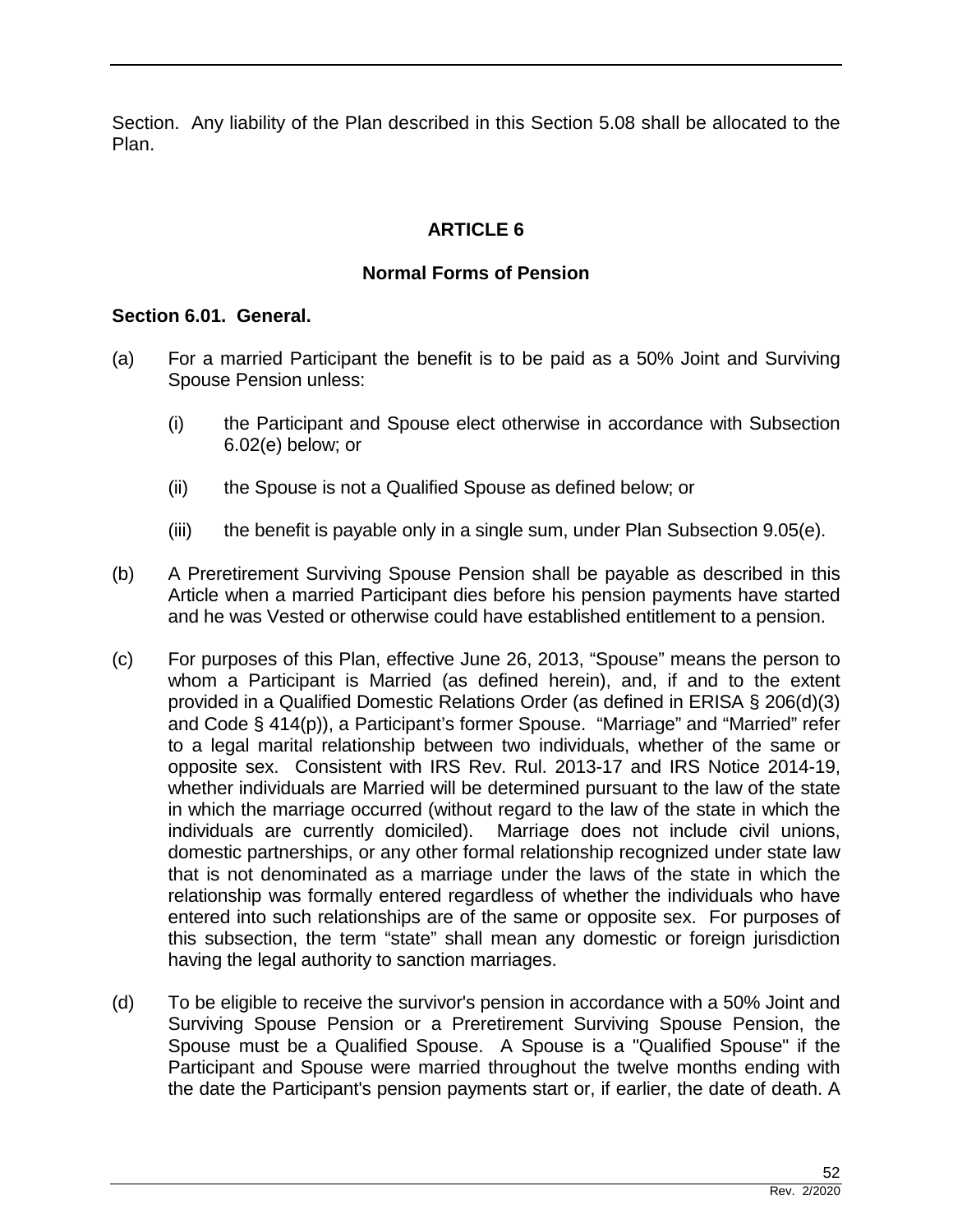Spouse is also a "Qualified Spouse" if the Participant and Spouse became married within the twelve months immediately preceding the date the Participant's pension payments start and they were married for at least a twelve-month period on or before the Participant's date of death. A former Spouse is a "Qualified Spouse" if the couple were divorced after being married for at least twelve months and the former Spouse is required to be treated as a Spouse or Surviving Spouse under a Qualified Domestic Relations Order.

## **Section 6.02. 50% Joint and Surviving Spouse Pension at Retirement.**

- (a) Pensions and Disability Pensions shall be paid in the form of a 50% Joint and Surviving Spouse Pension, unless the Participant and Spouse have filed with the Trustees in writing a timely rejection of that form of pension, subject to the conditions of this Section.
- (b) A 50% Joint and Surviving Spouse Pension means that the Participant will receive an adjusted monthly amount for life and, if the Participant dies before his Qualified Spouse, the latter will receive a monthly benefit for her lifetime of 50% of the Participant's adjusted monthly amount. The Participant's monthly amount shall be a percentage of the full monthly amount otherwise payable as a single life pension (after adjustment, if any, for early retirement) as follows:
	- (i) If the Participant's pension is not a Disability Pension, the percentage shall be 90% plus 0.4% for each full year that the Spouse is older than the Participant (to a maximum of 99%) and minus 0.4% for each full year that the Spouse is younger than the Participant.
	- (ii) If the Participant's pension is a Disability Pension, the percentage shall be 82% plus 0.4% for each full year that the Spouse is older than the Participant (to a maximum of 93%) and minus 0.4% for each full year that the Spouse is younger than the Participant.
- (c) In the event that the Qualified Spouse on the Effective Date of Benefits predeceases the Pensioner, the monthly amount payable to the Pensioner shall be increased to the full monthly amount that would have been payable if the 50% Joint and Surviving Spouse Pension had not been in effect. The increased monthly amount shall be paid as of the first of the month following the month in which the Spouse died. The increased monthly amount shall be paid for the remainder of the Pensioner's life, without further survivor benefits payable on his behalf. In no event will the Pensioner's benefit be increased because of a divorce after the Effective Date of Benefits.
- (d) A retiring Participant shall be advised by the Trustees of the effect of payment on the basis of the 50% Joint and Surviving Spouse Pension, including a comparison of the full single life pension amount and of the adjusted amount.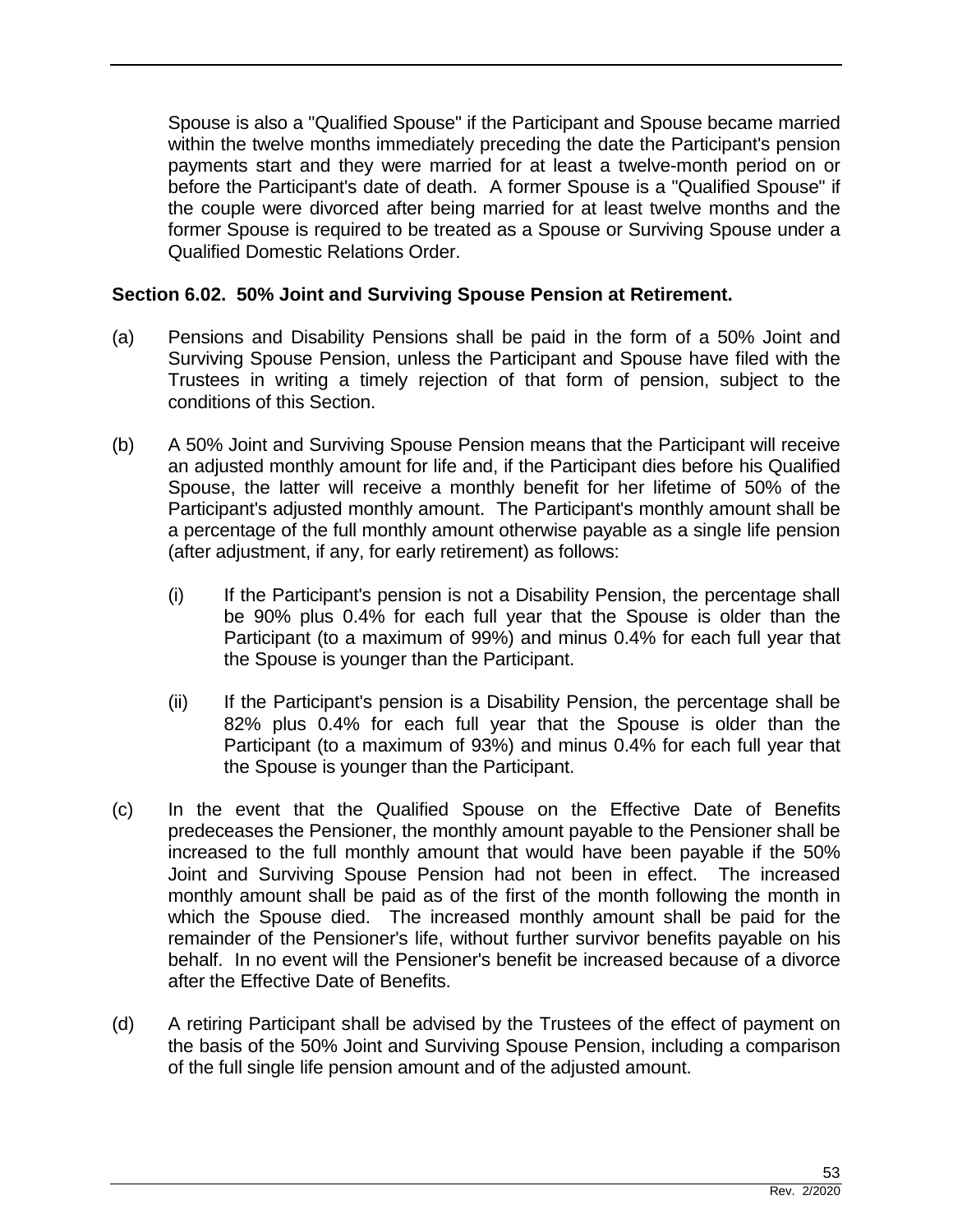- (e) The 50% Joint and Surviving Spouse Pension may be rejected in favor of another form of distribution (or a previous rejection may be revoked) only as follows:
	- (i) (A) The Participant must file the rejection in writing in such form as the Trustees may prescribe. The Participant's Spouse must acknowledge the effect of the rejection and must consent to it in writing. The Spouse must also consent to a specified Beneficiary or Beneficiaries and to a specified optional benefit form. The Spouse's consent must be witnessed by a Notary Public. The Participant may not subsequently change the designated Beneficiary or Beneficiaries or the optional benefit form without the consent of the Spouse, or
		- (B) The Participant must establish to the satisfaction of the Trustees that a consent to a rejection is not required because:
			- (I) the Participant is not married;
			- (II) the Spouse whose consent would be required cannot be located; or
			- (III) consent of the Spouse cannot be obtained because of extenuating circumstances, as provided in IRS regulations.
	- (ii) Except as provided in Plan Subsection 9.05(b), a rejection of the 50% Joint and Surviving Spouse Pension and any required consent must be filed within the 180-day period ending on the Effective Date of Benefits of the Participant's benefit. To be valid, such a rejection must be made after the Participant and Spouse have been provided with information which includes a general explanation of the 50% Joint and Surviving Spouse Pension, the circumstances in which it will be provided unless the Participant and Spouse elect otherwise, the availability of such an election, the estimated effect of the 50% Joint and Surviving Spouse Pension and the eligibility conditions and other material features of the optional forms of benefits provided under the Plan including the relative values of the optional forms. The Participant and Spouse may revoke a previous rejection or file a new rejection after the receipt of the information referred to in this subsection but only during the applicable 180-day period.
	- (iii) A Spouse's consent to a rejection shall be effective only with respect to that Spouse.
	- (iv) A recipient of a Disability Pension who recovers and returns to work may reject the 50% Joint and Surviving Spouse Pension, in the manner set forth above, upon his subsequent Retirement.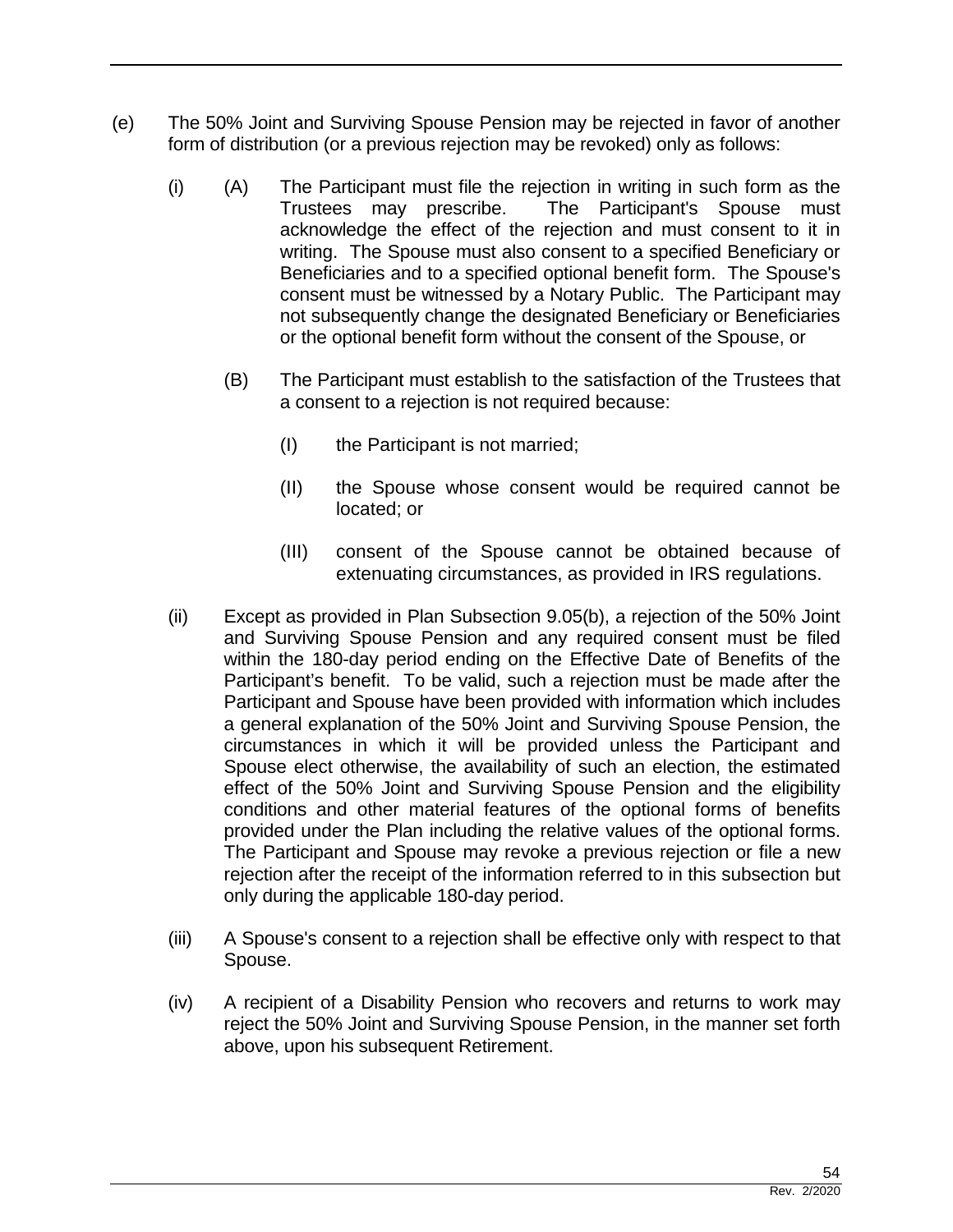(f) If the 50% Joint and Surviving Spouse Pension would be payable except for the fact that the Spouse is not a Qualified Spouse on the date the Participant's pension payments start because the Participant and Spouse have not been married for at least a year at that time, pension payments to the Participant shall be made in the amount adjusted for the 50% Joint and Surviving Spouse Pension, and if the Participant and Spouse have not been married to each other for at least a year before the death of the Participant, the surviving spouse will receive for her lifetime the Beneficiary portion of the 50% Joint and Survivor Pension set forth in Plan Section 8.04.

## **Section 6.03. Preretirement Surviving Spouse Pension.**

- (a) If a Participant who has a Qualified Spouse dies before his Effective Date of Benefits, and if at the time of his death the Participant was Vested or otherwise could have established entitlement to a pension, a Preretirement Surviving Spouse Pension shall be paid to his surviving Spouse. A Participant who dies while performing qualified military service (as defined in Section 414(u)(5) of the Internal Revenue Code) will have the period of qualified military service prior to his death credited as Vesting Service for the purpose of determining his Qualified Spouse's eligibility to receive a Preretirement Surviving Spouse Pension. However, such qualified military service shall not be credited for purposes of benefit accrual when determining the amount of the Qualified Spouse's Preretirement Surviving Spouse Pension.
- (b) If the Participant described in (a) above died on or after age 55, the surviving Qualified Spouse shall be entitled to a lifetime Preretirement Surviving Spouse Pension determined in accordance with the provisions of Plan Section 8.01 under the 100% Joint and Surviving Spouse Pension as if the Participant had Retired the day before he died.
- (c) If the Participant described in (a) above died before age 55, the surviving Qualified Spouse shall be entitled to a Preretirement Surviving Spouse Pension determined as if the Participant had separated from service under the Plan on the earlier of the date he last worked in Covered Employment or the date of his death, had survived to age 55, Retired at that age with an immediate 100% Joint and Surviving Spouse Pension and died the next day. The Preretirement Surviving Spouse Pension begins when the Participant would have attained age 55, and the amount is 100% of what the Participant's pension amount would have been, after adjustment, if any, for the Early Retirement Pension and for the 100% Joint and Surviving Spouse Pension form. The amount shall be determined under the terms of the Plan in effect when the Participant last worked in Covered Employment unless otherwise expressly specified.
- (d) (i) (A) The surviving Spouse of a Participant who is entitled to a Preretirement Surviving Spouse Pension under Subsection 6.03(c) above may waive the Preretirement Surviving Spouse Pension and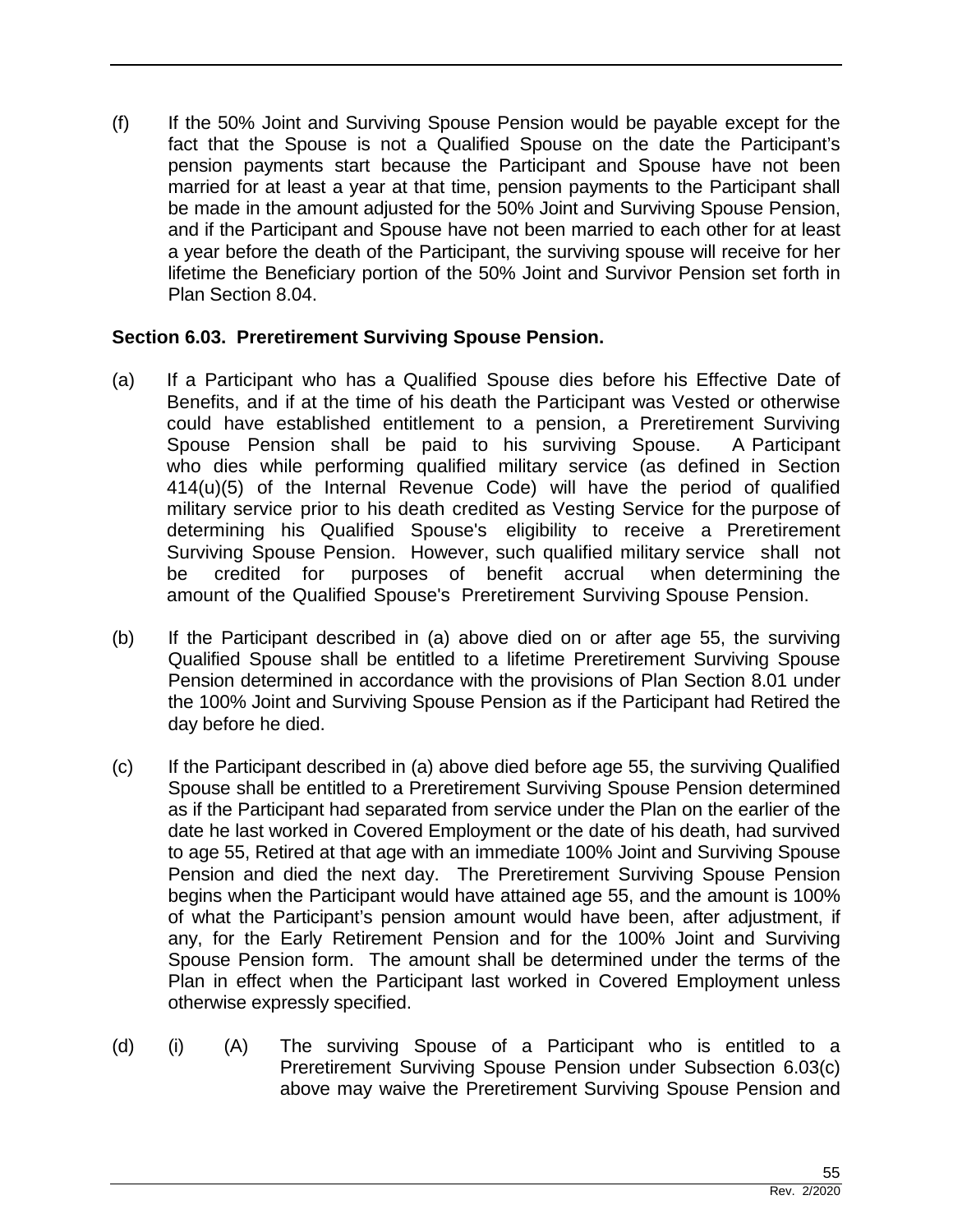elect, in lieu thereof, to receive the Lump Sum Death Benefit provided in Plan Section 7.01. In that case, the actuarial present value of the Preretirement Surviving Spouse Pension under Subsection 6.03(c) shall be reduced (but not below zero) by the amount of the Death Benefit payable under Section 7.01, and any remaining value of the Preretirement Surviving Spouse Pension under Subsection 6.03(c) shall be paid as a monthly benefit commencing on the date the Participant would have reached age 55, in accordance with this subsection.

- (B) If the actuarial present value of the remainder of the survivor's benefit is \$5,000 or less, the Trustees will make a single-sum payment to the Spouse, on the date the Participant would have reached age 55, in an amount equal to the actuarial present value of the survivor's benefit as defined in (D) below, in full discharge of the Preretirement Surviving Spouse Pension.
- (C) The Spouse may elect to receive the remainder of the survivor's benefit in a single sum payment, on the date the Participant would have reached age 55, in an amount equal to the actuarial present value as defined in (D) below, in full discharge of the Preretirement Surviving Spouse Pension. In accordance with Plan Subparagraph 9.05(e)(iii)(C), the lump sum election shall not apply to the portion of the accrued benefit earned on and after January 1, 2005.
- (D) The actuarial present value of the survivor's benefit under this subsection shall be determined based upon (i) the 1971 Group Annuity Mortality Table for Females at 7% interest rate or (ii) the Applicable Interest Rate and the Applicable Mortality Table, whichever set of assumptions would produce the greater benefit.
- (ii) If a Participant dies within the 180-day period before his payments commence or within the 180-day period before his Effective Date of Benefits, and if at the time of his death the Participant had formally applied for a pension and established an Effective Date of Benefits under Plan Subsection 9.05(b), his surviving Spouse may waive the Preretirement Surviving Spouse Pension (and the Lump Sum Death Benefit) and elect to receive, in lieu thereof, the survivor portion, if any, under the form of benefit previously elected by the Participant under Section 6.02 above (but only if the actuarial present value of the survivor portion of the other form of benefit is greater than that of the Preretirement Surviving Spouse Pension). This paragraph will apply even if the Participant, at the time of his death, had not yet established an Effective Date of Benefits or elected a form of benefit, provided the Fund had received his formal application for a pension prior to his death and he would have been eligible to receive a benefit based on that application. The surviving Spouse of such a Participant will have the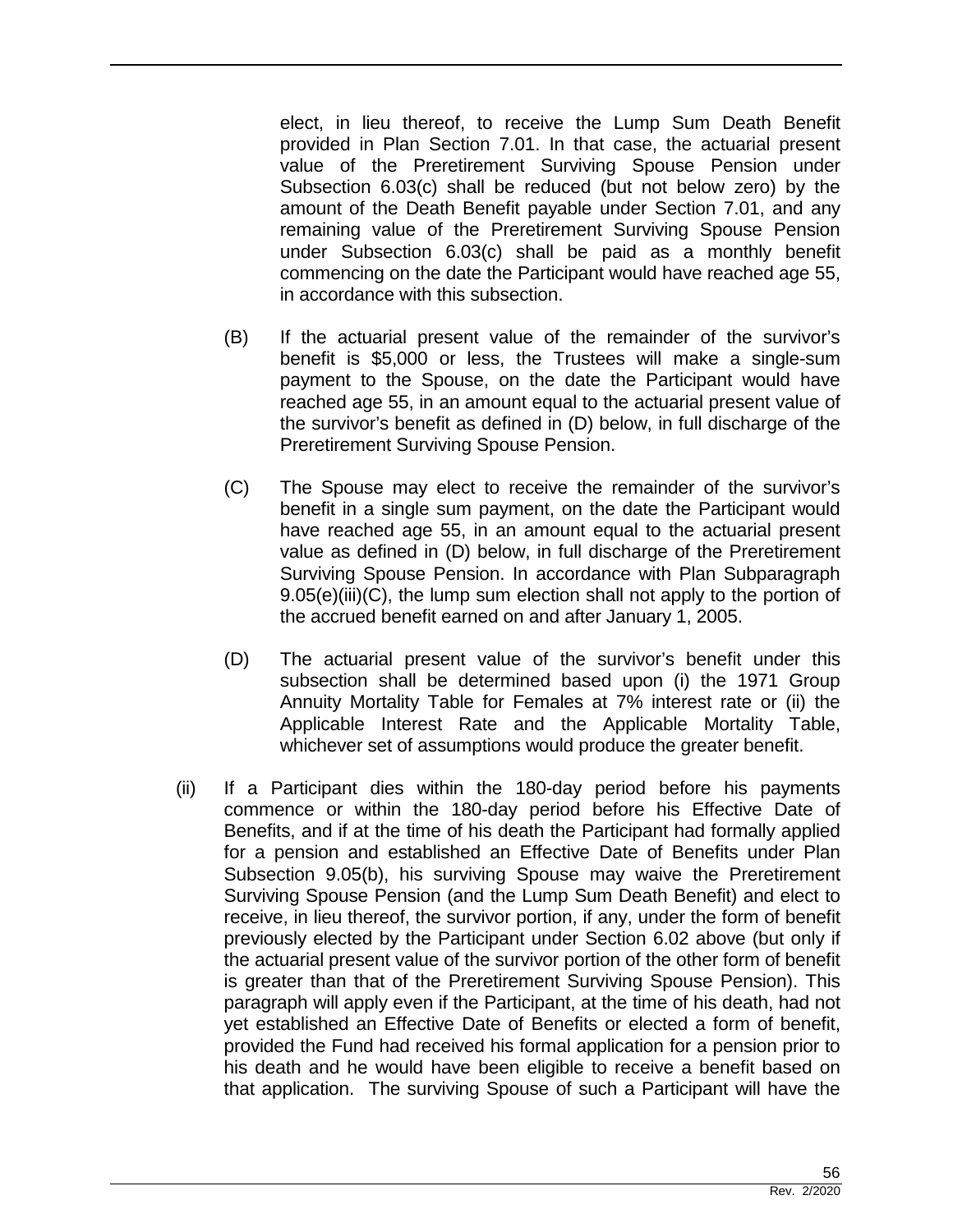option of electing the survivor portion of the 100% Joint and Surviving Spouse Pension (but only if the actuarial present value of the survivor portion is greater than that of the Preretirement Surviving Spouse Pension).

(iii) A Spouse's waiver under this subsection (d) shall be in writing, shall acknowledge the effect of the waiver, and shall be witnessed by a Notary Public.

## **Section 6.04. Relation to Qualified Domestic Relations Order.**

Any rights of a former Spouse, or other alternate payee under a Qualified Domestic Relations Order, with respect to a Participant's pension, shall take precedence over those of any later Spouse of the Participant under this Article.

# **Section 6.05. Trustees' Reliance.**

The Trustees shall be entitled to rely on written representations, consents, and revocations submitted by Participants, Spouses or other parties in making determinations under this Article and, unless such reliance is arbitrary or capricious, the Trustees' determinations shall be final and binding, and shall discharge the Fund and the Trustees from liability to the extent of the payments made. This means that, unless the Plan is administered in a manner determined to be inconsistent with the fiduciary standards of Part 4 of Title I of ERISA, the Fund shall not be liable under this Article for duplicate benefits with respect to the same Participant, or for surviving Spouse benefits in excess of the actuarial present value of the benefits described in this Article, determined as of the Effective Date of Benefits of the Participant's pension or, if earlier, the date of the Participant's death.

## **Section 6.06. Single Life Pension with 5-Years Certain Payments.**

- (a) The normal form of benefit payment for single Pensioners is a monthly amount payable for the remainder of the Pensioner's life (with 5-Years Certain Payments as set forth in Plan Section 7.02). A single Participant who becomes entitled to receive a pension benefit shall receive it in this normal form unless the Participant has filed a timely rejection of that form of payment.
- (b) Except as provided in Plan Subsection 9.05(b), a rejection of the normal form for a single Participant must be filed within the 180-day period ending on the Effective Date of Benefits of the Participant's benefit. To be valid, such a rejection must be made after the Participant has been provided with information which includes a general explanation of the applicable normal form, the circumstances in which it will be provided unless the Participant elects otherwise, the availability of such an election, the estimated effect of the applicable normal form, the eligibility conditions and other material features of the optional forms of benefits provided under the Plan including the relative values of the optional forms. The Participant may revoke a previous waiver or file a new waiver after receipt of the information referred to in this subsection but only during the applicable 180-day period.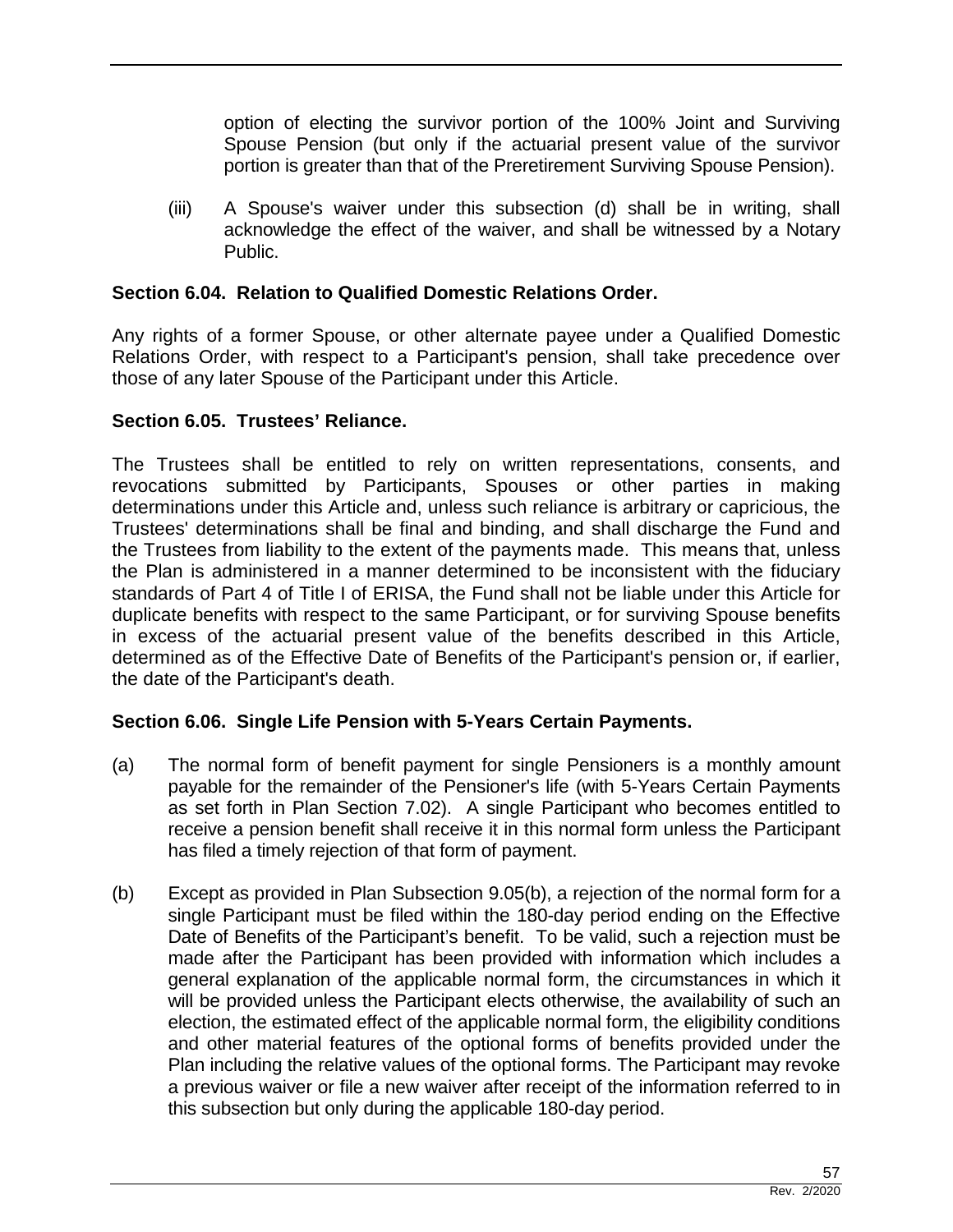- (c) A single Participant who has rejected the normal form in accordance with Subsection (b) above shall be entitled to elect to receive his pension benefit in accordance with the optional forms of benefits provided in Article 8 subject to the limitations of that Article.
- (d) For purposes of this Plan, a single Participant shall be one who does not have a Qualified Spouse under Subsection 6.01(d) above.

# **ARTICLE 7**

#### **Death and Severance Benefits**

#### **Section 7.01. Death Benefit Before Retirement (Lump Sum).**

Effective July 1, 1982, in the event a Participant dies before his Effective Date of Benefits but after he has accrued five (5) years of Future Service Credit, a Lump Sum Death Benefit equal to the contributions made by his Employers on his behalf shall be paid to his designated Beneficiary. In addition, for deaths on or after January 1, 2000, this Lump Sum Death Benefit will be payable on behalf of any other person who dies before his Effective Date of Benefits with an Hour of Work during the Calendar Year of his death or during any of the five previous Calendar Years. However, if a Preretirement Surviving Spouse Pension is payable under Plan Section 6.03, no Death Benefit will be paid under this Section, unless the Participant's surviving Spouse elects to receive it in accordance with Subsection 6.03(d). In any event, no benefits shall otherwise be payable under this Section if a Preretirement Surviving Spouse Pension is payable to the Spouse of the Participant under Section 6.03.

A Participant who dies while performing qualified military service (as defined in Section 414(u)(5) of the Internal Revenue Code) will be considered to have an Hour of Work during the Calendar Year of his death for the purpose of determining whether his designated Beneficiary (or surviving Spouse, if applicable) is eligible to receive a Lump Sum Death Benefit under this Section 7.01. However, such qualified military service shall not be credited for purposes of determining the amount of such Lump Sum Death Benefit.

#### **Section 7.02. Death Benefit After Retirement (5-Years Certain Payments).**

Upon the death of a Pensioner before he has received Pension payments for 60 months, payments will be continued to his designated Beneficiary until a total of 60 payments in all have been paid to the Pensioner and his Beneficiary. However, no benefits shall be payable under this Section if the Pensioner retires under the terms of the 50% Joint and Surviving Spouse Pension in accordance with Plan Section 6.02, the 75% Joint and Surviving Spouse or the 100% Joint and Surviving Spouse Pension in accordance with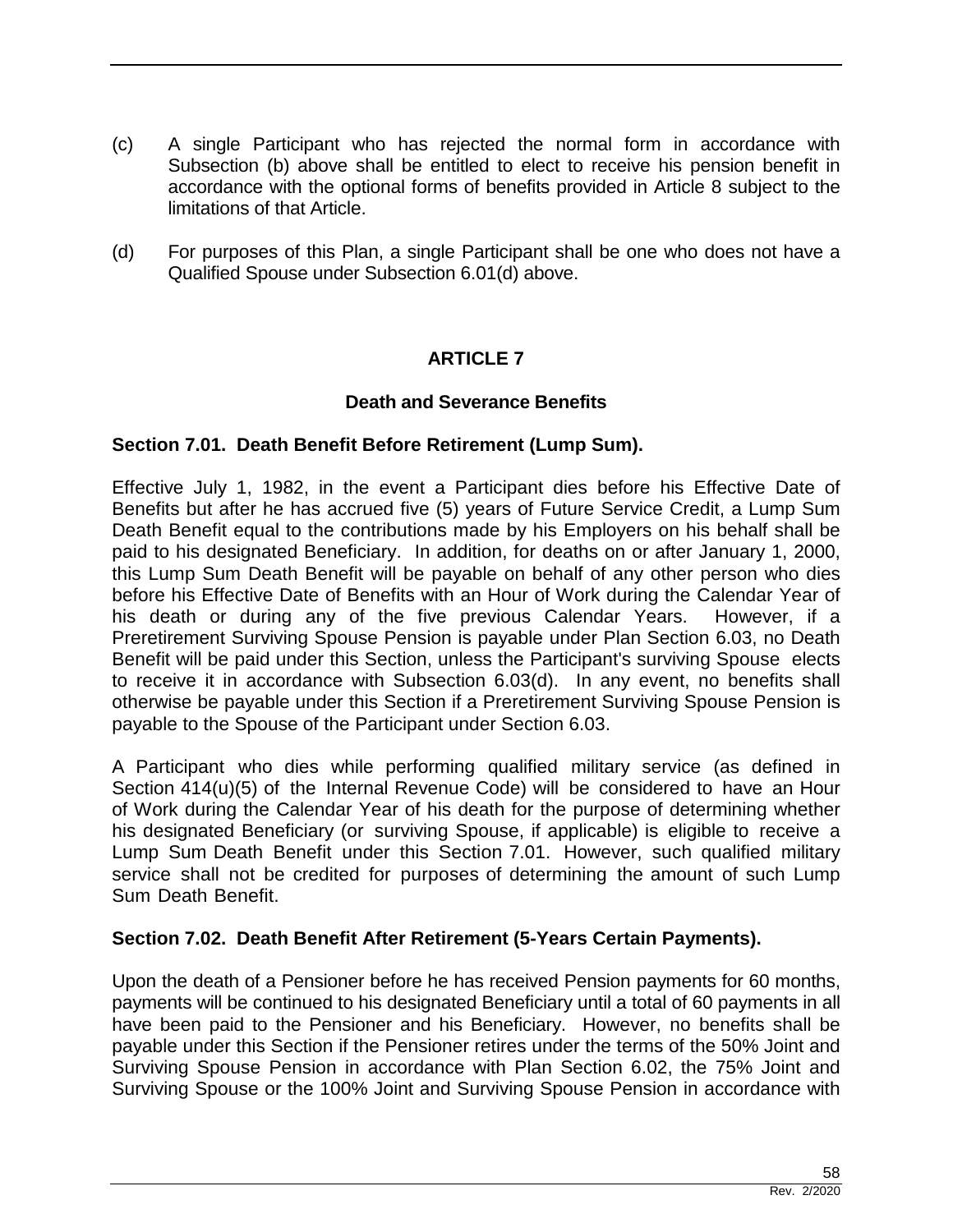Plan Section 8.01 the Single Life Pension with 10-Years Certain Payments in accordance with Plan Section 8.02, or the 50% Joint and Survivor Pension in accordance with Plan Section 8.04, or if payment was made in a single sum in accordance with Plan Subsection 9.05(g)(i)(A).

# **Section 7.03. Re-Employment.**

A former Participant who returns to Covered Employment before incurring a Permanent Break in Service and who did not receive a Severance Benefit under the prior Plan with respect to his previous period of Covered Employment shall resume earning Pension Credit as a Participant which will be aggregated with his previously earned Pension Credit for the purpose of determining any subsequent benefits to which he may be entitled.

In the event a former Participant who received a Severance Benefit under the prior Plan returns to Covered Employment before incurring a Permanent Break in Service, any benefits to which he may subsequently be entitled shall be reduced by the portion thereof which is derived from the Severance Benefit received unless he elects to repay to the Plan the amount of the Severance Benefit received with compounded interest at the rate of 5% per annum from the date of the receipt of the Severance Benefit to the date of repayment to the Plan.

# **Section 7.04. Disability Severance Benefit.**

A Participant may apply for and receive a Disability Severance Benefit if: he becomes "Permanently and Totally Disabled" as defined in Plan Section 4.14; he is not eligible for a Disability Pension but meets the requirements of Subsections 4.12(a), (c), and (d); and he is not otherwise eligible to begin receiving currently any other pension benefits hereunder. The amount of the Disability Severance Benefit will be equal to the amount of the contributions made by the Participant's Employers on his behalf; or, if the Participant has attained Vested Status, the amount will be in lieu of currently accrued pension benefits in the future and will be the greater of the amount of the contributions made by the Participant's Employers on his behalf or the actuarial present value of his accrued benefit (as determined in accordance with Paragraph 9.05(e)(iv)). If the recipient of the Disability Severance Benefit recovers and returns to Covered Employment, he will be subject to the reemployment and repayment provisions of Section 7.03. In addition, the payment of the Disability Severance Benefit will be subject to the consent and election provisions of Plan Articles 6 and 9.

# **ARTICLE 8**

## **Optional Forms of Pension**

#### **Section 8.01. 75% Joint and Surviving Spouse Pension or 100% Joint and Surviving Spouse Pension Options.**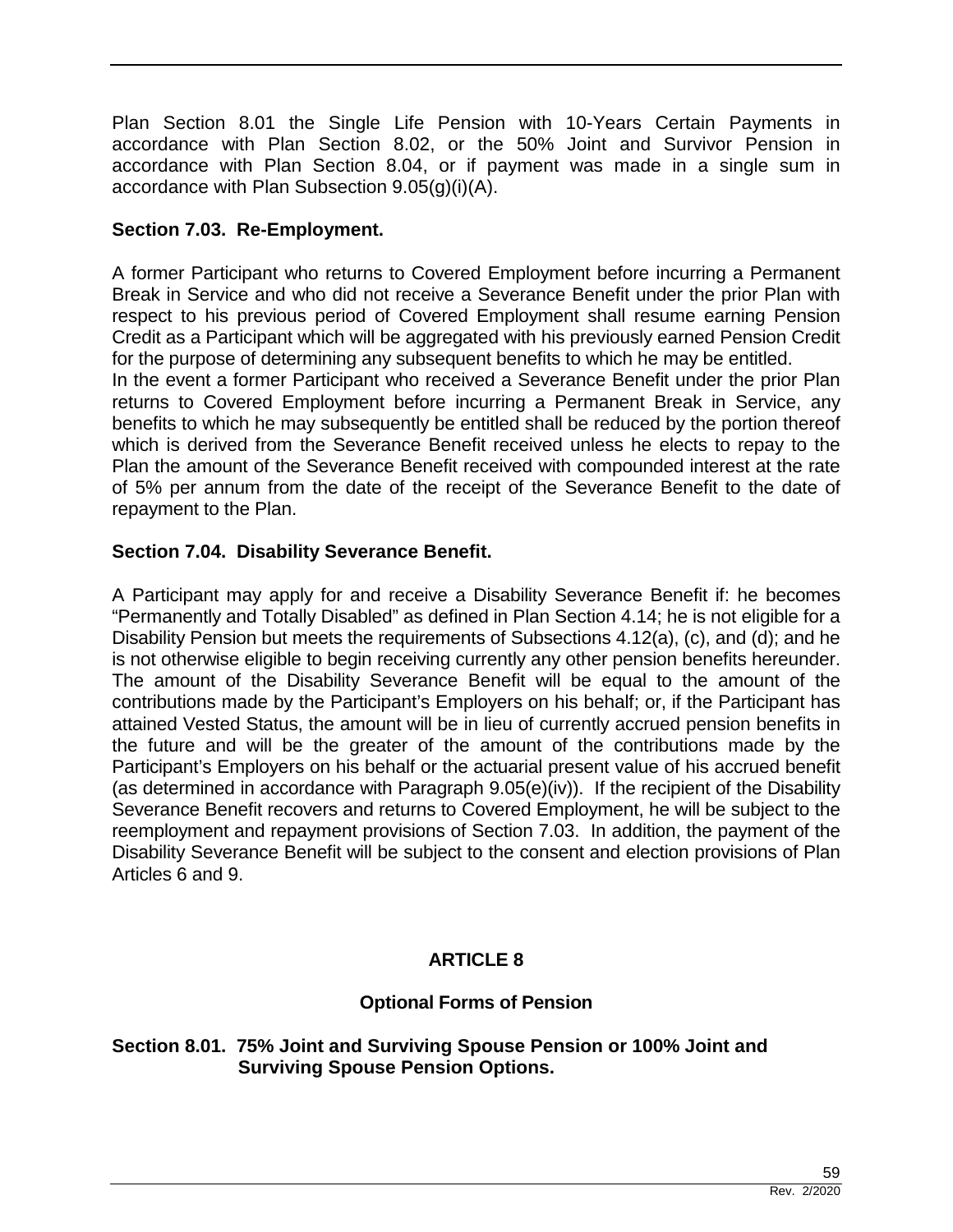Instead of the pension otherwise payable to him, a Participant may elect to receive payment in the form of a 75% Joint and Surviving Spouse Pension or a 100% Joint and Surviving Spouse Pension, in accordance with which he will receive a lower monthly amount than he would otherwise receive under the 50% Joint and Surviving Spouse Pension, but with 75% or 100% (whichever is applicable) of that lower amount continuing after his death for the lifetime of his Spouse. Election of the 75% Joint and Surviving Spouse Pension or the 100% Joint and Surviving Spouse Pension shall be subject to the following conditions:

- (a) The election of either of these options must be made in writing in a form prescribed by the Trustees and filed with the Trustees.
- (b) In order to be eligible for either of these options, the Spouse must be a Qualified Spouse under Plan Subsection 6.01(d). If these options would apply except for the fact that the Spouse is not a Qualified Spouse on the date the Participant's pension payments start because the Participant and Spouse have not been married for at least a year at that time, pension payment shall be made in accordance with these options in the same fashion as made under Plan Subsection 6.02(f).
- (c) Once a Participant elects either a 75% Joint and Surviving Spouse Pension or a 100% Joint and Surviving Spouse Pension option, such option cannot be revoked after payments commence.

Further, in the event that the Spouse predeceases the Pensioner after the Effective Date of Benefits, the monthly amount payable to the Pensioner shall be increased to the full monthly amount that would have been payable if the 75% Joint and Surviving Spouse Pension or 100% Joint and Surviving Spouse Pension had not been in effect, subject to the provisions of Plan Subsection 6.02(c).

- (d) When either option becomes effective, the 5-Years Certain Payments provision of Plan Section 7.02 shall automatically be waived.
- (e) The 100% Joint and Surviving Spouse Pension shall not be payable if it would result in a monthly benefit of less than \$20 to the Pensioner or his Spouse.
- (f) The reduction formula for the 75% Joint and Surviving Spouse Pension shall be based upon the following factors if the pension is not a Disability Pension:
	- (i) The Participant shall receive a base of 85% where he and his Spouse are of equal ages.
	- (ii) For each full year that the Spouse is older than the Participant the amount received by the Participant shall be increased by 0.55% to a maximum of 97%.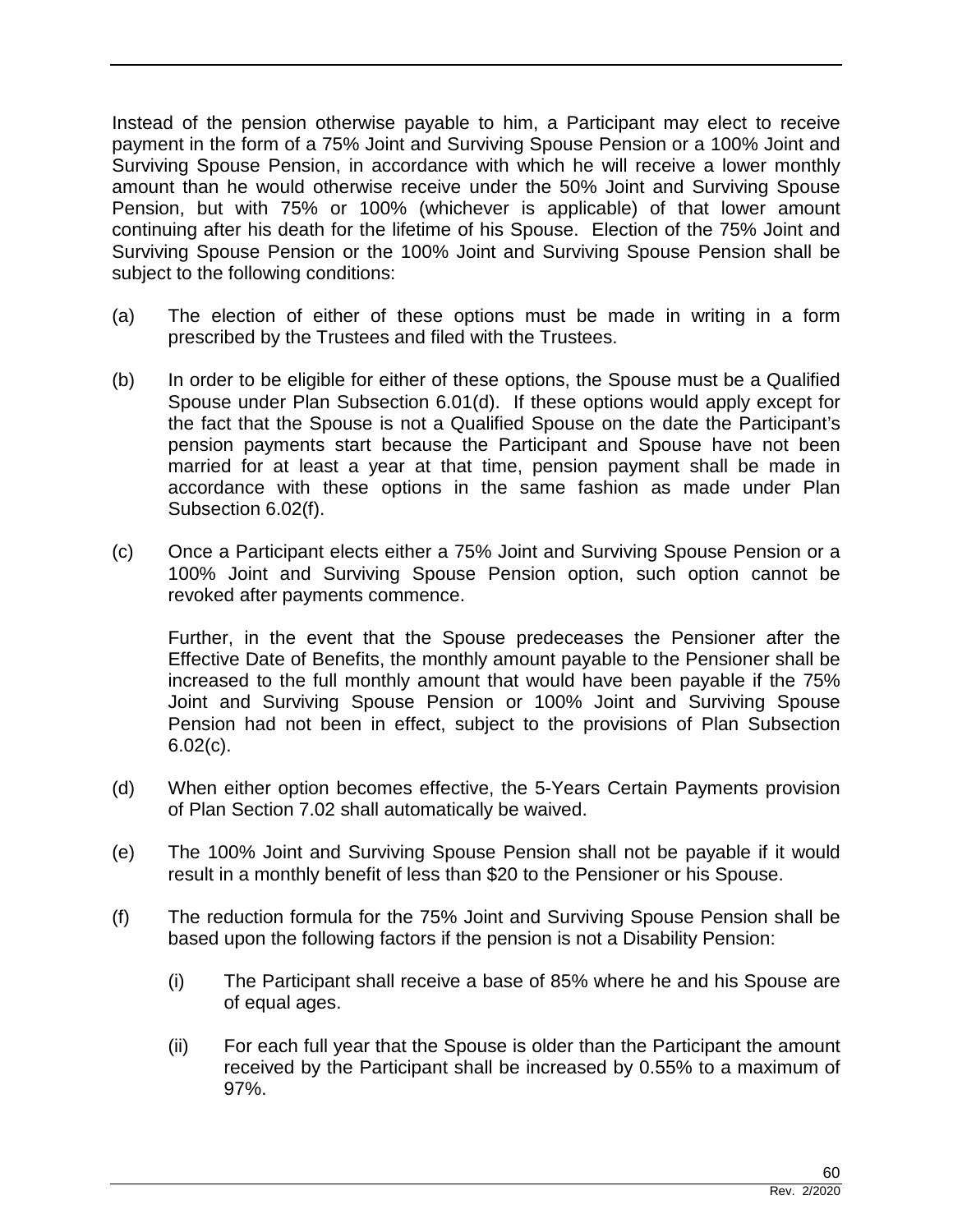- (iii) For each full year that the Spouse is younger than the Participant the amount received by the Participant shall be decreased by 0.55%.
- (g) The reduction formula for the 75% Joint and Surviving Spouse Pension shall be based upon the following factors if the pension is a Disability Pension:
	- (i) The Participant shall receive a base of 73% where he and his Spouse are of equal ages.
	- (ii) For each full year that the Spouse is older than the Participant, the amount received by the Participant shall be increased by 0.45% to a maximum of 85%.
	- (iii) For each full year that the Spouse is younger than the Participant, the amount received by the Participant shall be decreased by 0.45%.
- (h) The reduction formula for the 100% Joint and Surviving Spouse Pension shall be based upon the following factors if the pension is not a Disability Pension:
	- (i) The Participant shall receive a base of 81% where he and his Spouse are of equal ages.
	- (ii) For each full year that the Spouse is older than the Participant the amount received by the Participant shall be increased by 0.7% to a maximum of 96%.
	- (iii) For each full year that the Spouse is younger than the Participant the amount received by the Participant shall be decreased by 0.7%.
- (i) The reduction formula for the 100% Joint and Surviving Spouse Pension shall be based upon the following factors if the pension is a Disability Pension:
	- (i) The Participant shall receive a base of 67% where he and his Spouse are of equal ages.
	- (ii) For each full year that the Spouse is older than the Participant, the amount received by the Participant shall be increased by 0.5% to a maximum of 81%.
	- (iii) For each full year that the Spouse is younger than the Participant, the amount received by the Participant shall be decreased by 0.5%.
- (j) Notwithstanding any other provision of the Plan to the contrary, a participant of a merged fund as described in Plan Section 2.06 who is entitled to a benefit under the terms of the merged plan may elect to receive his pension benefit under a merged fund as a 75% joint and surviving spouse annuity. For purposes of this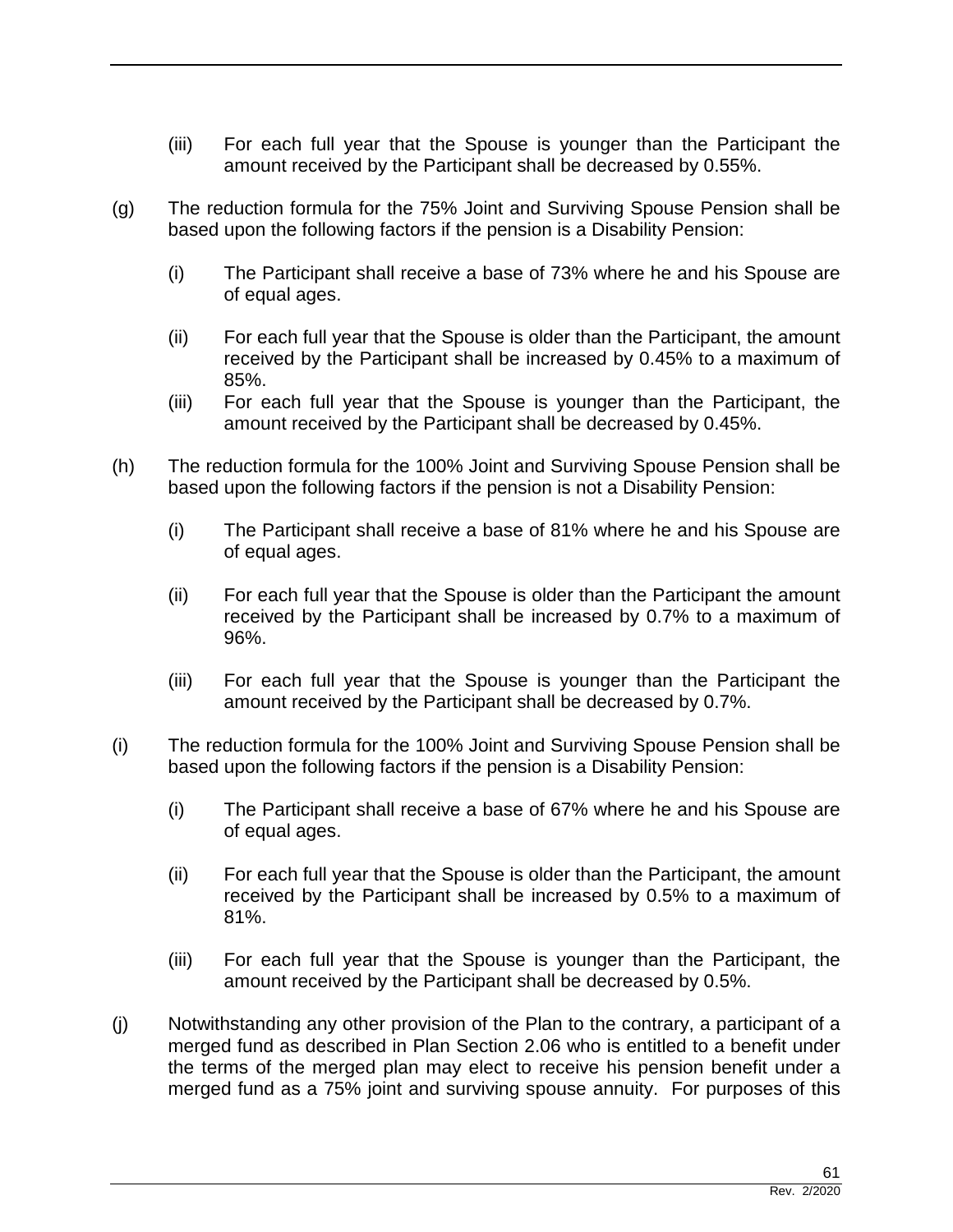subsection (j), the 75% joint and surviving spouse annuity means an annuity for the life of the participant with a survivor annuity for the life of the spouse which is 75% of the annuity which is payable during the joint lives of the participant and the spouse, and which is the actuarial equivalent of a single life annuity for the participant under the terms of the merged plan.

#### **Section 8.02. Single Life Pension with 10-Years Certain Payments.**

Instead of the pension otherwise payable to him, a Participant may elect to receive payment for life in a lower monthly amount, with the provision that if he dies before receiving 120 monthly payments, payments will be continued to his Beneficiary at the same rate until a total of 120 monthly payments in all have been paid. Election of the Single Life Pension with 10-Years Certain Payments shall be subject to the following conditions:

- (a) It must be made in writing on a form prescribed by the Trustees and filed with the Trustees.
- (b) Once this option has been elected, it cannot be revoked after payments commence. However, it is automatically revoked if, as applicable, the rejection of the 50% Joint and Surviving Spouse Pension is revoked in accordance with Plan Subsection 6.02(e) or the rejection of the Single Life Pension is revoked in accordance with Plan Section 6.06.
- (c) Upon election of this option, the 5-Years Certain Payments provision of Plan Section 7.02 shall automatically be waived.
- (d) This option may not be elected if the Pensioner is entitled to the 50% Joint and Surviving Spouse Pension provision of Plan Subsection 6.02(b) unless rejected by the Pensioner in accordance with 6.02(e).
- (e) If the pension is not a Disability Pension, the Participant shall receive a base of ninety-four percent (94%) where he is sixty-five (65) years of age.
	- (i) For each full year that the Participant is older than age sixty-five (65), the amount received shall be decreased by one percent (1%).
	- (ii) For each full year that the Participant is younger than age sixty-five (65), the amount received shall be increased by four-tenths of one percent (0.4%) to a maximum of ninety-nine percent (99%).
- (f) If the pension is a Disability Pension, for each full year the Participant is younger than age sixty-five (65), the amount received shall be increased from eighty-five and four-tenths percent (85.4%) by three-tenths of one percent (0.3%) to a maximum of eighty-nine percent (89%).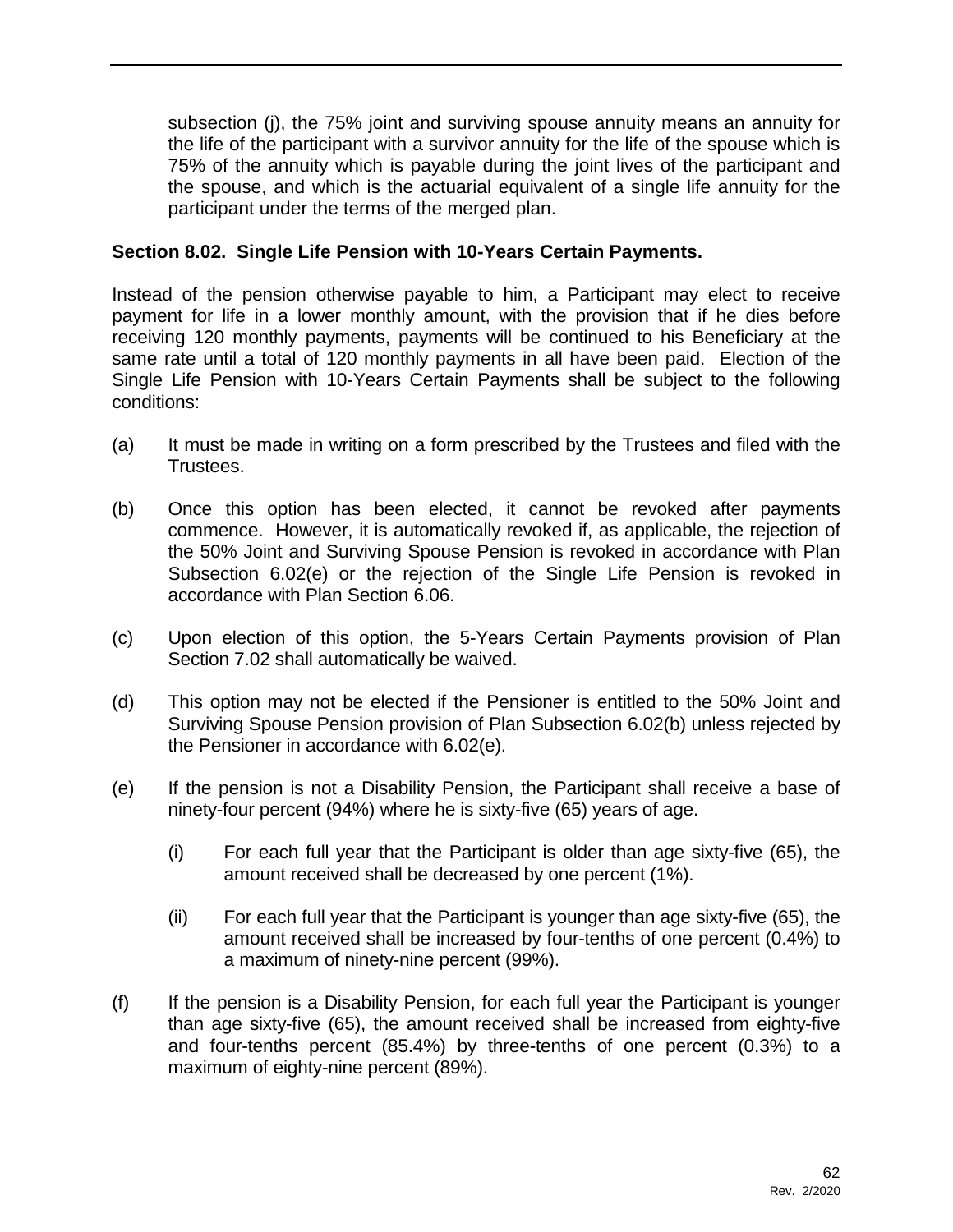(g) The Single Life Pension with 10-Years Certain Payments shall not be payable if it would result in a monthly benefit of less than \$20 to the Pensioner.

## **Section 8.03. Partial Lump-Sum Payment Option.**

A Participant may elect to have the amount of his monthly benefit reduced by not more than 10% in return for the payment to him of a lump sum of money at the time his monthly pension is first payable. This option shall only be available to Pensioners who retire with at least 5 years (50-tenths) of Future Service Credit who elect the Partial Lump-Sum Payment Option in conjunction with the 100% Joint and Surviving Spouse Pension described in Section 8.01 above or the Single Life Pension with Ten Year Certain Benefits described in Section 8.02 above.

This Partial Lump-Sum Payment Option is subject to the following conditions:

- (a) (i) The lump-sum payable as a result of the election must not be less than \$500 or more than \$2,500.
	- (ii) The Participant must elect to have his monthly benefit reduced by an even dollar amount which does not exceed 10% of the monthly benefit.
	- (iii) This option can be elected by the Participant only at the time he files his pension application in the form provided for this purpose by the Trustees.
	- (iv) This option may not be elected if the Pensioner's normal form of benefit is the 50% Joint and Surviving Spouse Pension in accordance with Plan Subsection 6.02(b) unless that pension has been rejected by the Pensioner in accordance with Plan Subsection 6.02(e) or if the Pensioner elects the 75% Joint and Surviving Spouse Pension as described in Section 8.01.
- . (b) Once this option has been elected, it cannot be revoked after payments commence. However, it is automatically revoked if, as applicable, the rejection of the 50% Joint and Surviving Spouse Pension is revoked in accordance with Plan Subsection 6.02(e) or the rejection of the Single Life Pension is revoked in accordance with Plan Section 6.06.
- (c) If the pension is not a Disability Pension, the lump-sum payable shall be based upon the Participant's age on his Effective Date of Benefits and shall be determined as follows:
	- (i) The Participant who is fifty-five (55) years of age shall receive, for each \$1.00 reduction to his monthly pension amount, a lump-sum amount equal to \$130.00.
	- (ii) For each full month that the Participant is older than fifty-five (55), the \$130.00 shall be reduced by \$0.20.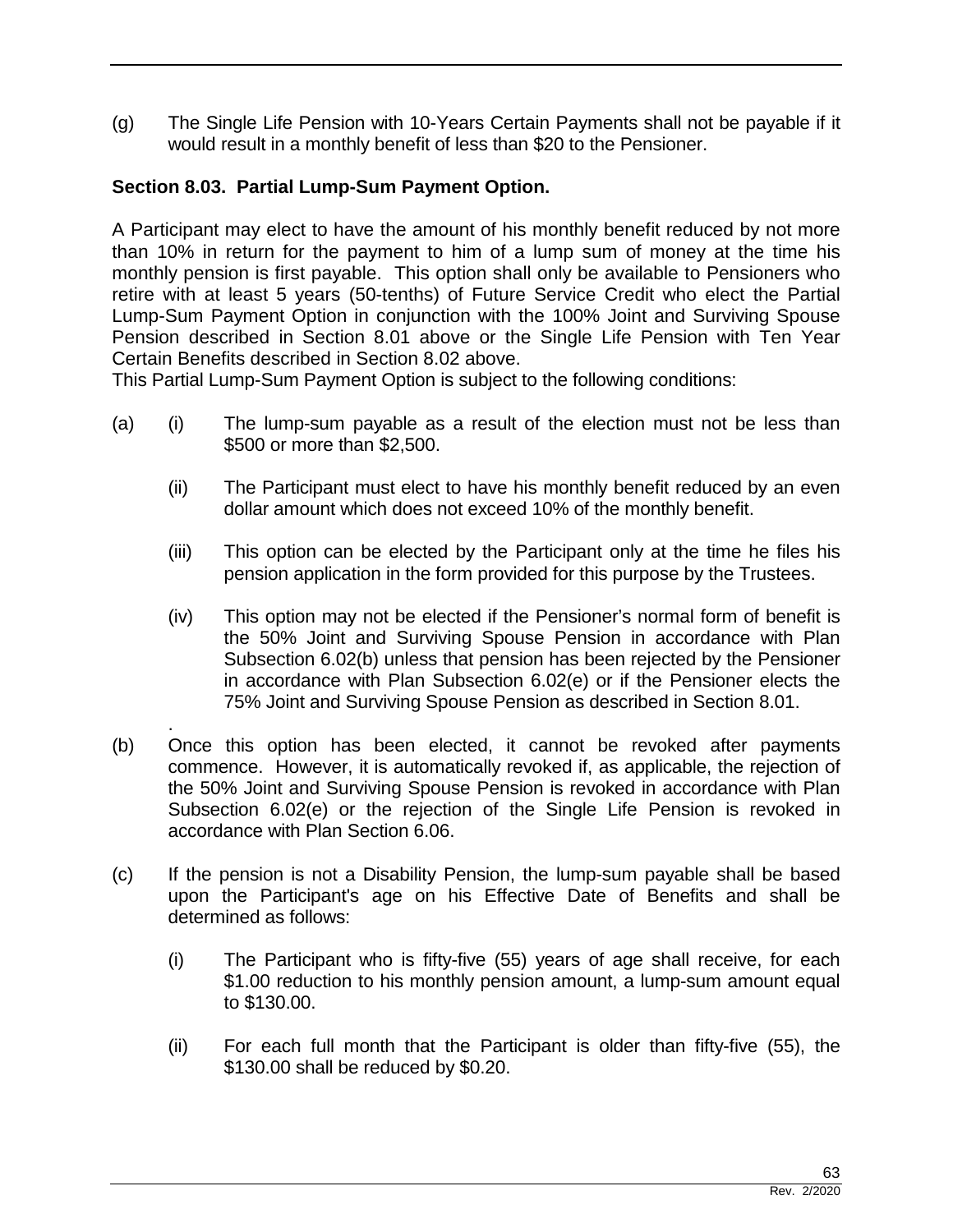- (d) If the pension is a Disability Pension, the lump-sum payable shall be based upon the Participant's age on his Effective Date of Benefits and shall be determined as follows:
	- (i) For each full month that the Participant is younger than sixty-five (65) years of age but older than fifty-one (51) years of age, he shall receive a lumpsum amount of \$87.00 for each \$1.00 reduction in his monthly pension amount, increased by \$0.10 for each month he is younger than age 65.
	- (ii) For each full month that the Participant is younger than fifty-one (51) years of age, he shall receive a lump-sum amount of \$104.00 for each \$1.00 reduction to his monthly pension amount, increased by \$0.04 for each month he is younger than age 51.
- (e) If this option is elected, survivor benefits shall be in the form of the 5-Years Certain Payments Death Benefit in accordance with Plan Section 7.02, unless it is elected in conjunction with either the 100% Joint and Surviving Spouse Pension in accordance with Section 8.01 above or the Single Life Pension with 10-Years Certain Payments in accordance with Section 8.02 above.
- (f) In calculating the value of a Partial Lump-Sum Benefit hereunder, the amount of such partial lump-sum shall not be less than the actuarially equivalent amount that would be produced using the Applicable Interest Rate and the Applicable Mortality Table.

## **Section 8.04. 50% Joint and Survivor Pension.**

Instead of the pension otherwise payable to him, a Participant may elect to receive payment on a 50% Joint and Survivor Pension, in accordance with which he will receive a lower monthly amount, but with 50% of that lower amount continuing after his death for the lifetime of his designated Beneficiary. Election of the 50% Joint and Survivor Pension shall be subject to the following conditions:

- (a) The election of this option must be made in writing in a form prescribed by the Trustees and filed with the Trustees.
- (b) This option may not be elected if the Pensioner is entitled to the 50% Joint and Surviving Spouse Pension provision of Plan Subsection 6.02(b) unless that pension has been rejected in accordance with Subsection 6.02(e).
- (c) Once this option has been elected, it cannot be revoked after payments commence. However, it is automatically revoked if, as applicable, the rejection of the 50% Joint and Surviving Spouse Pension is revoked in accordance with Plan Subsection 6.02(e) or the rejection of the Single Life Pension is revoked in accordance with Plan Section 6.06.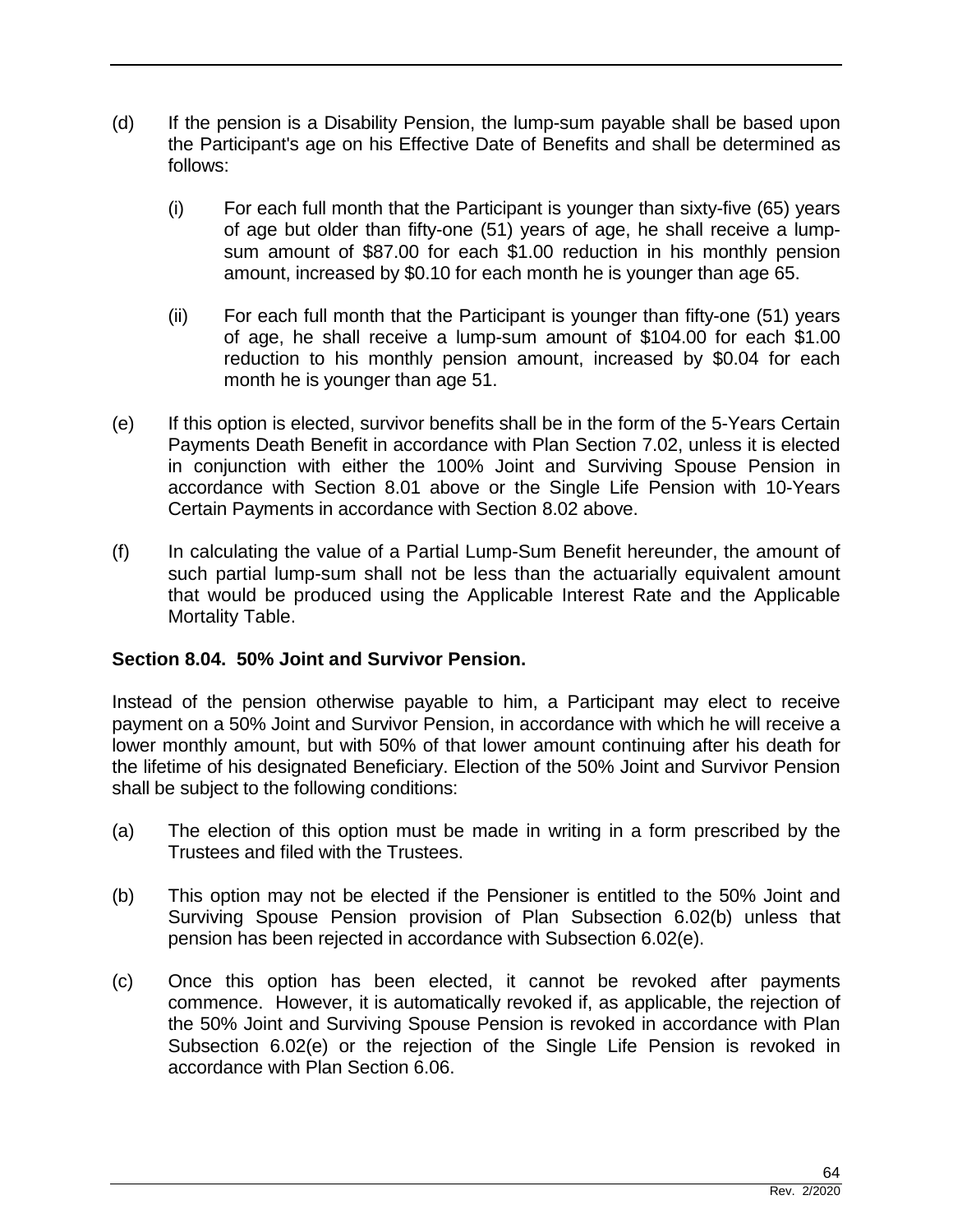- (d) Upon election of this option, the 5-Years Certain Payments provision of Plan Section 7.02 shall be automatically waived.
- (e) Once payments begin under this option, the designated Beneficiary may not be changed. If the designated Beneficiary predeceases the Pensioner, there will be no adjustment in the monthly amount to the Pensioner. If the designated Beneficiary is not living at the death of the Pensioner, no additional benefits shall be payable on behalf of the Pensioner.
- (f) The reduction formula for the 50% Joint and Survivor Pension shall be the same as set forth in Plan Subsection 6.02(b) for the 50% Joint and Surviving Spouse Pension using the ages of the Participant and the designated Beneficiary.

# **ARTICLE 9**

# **Applications, Benefit Payments and Retirement**

## **Section 9.01. Advance Written Application Required.**

An application for a pension shall be made in writing on a form and in the manner prescribed by the Board of Trustees in advance of its Effective Date of Benefits.

## **Section 9.02. Information Required and Recovery of Overpayments.**

- (a) Every claimant for benefits shall furnish the Board of Trustees all information and proof relevant to his eligibility for benefits under this Plan. Each Participant, Pensioner, and Beneficiary shall furnish the Board of Trustees with all information and proof requested by it for the administration of this Plan. If a Participant, Pensioner, Beneficiary, or other claimant for benefits makes a willfully false statement relevant to his claim for benefits, or furnishes fraudulent information or proof relative to his claim for benefits, then benefits not Vested under this Plan (as defined in Section 9.08) may be suspended or discontinued.
- (b) The Trustees shall have the right to recover by all legal and equitable means any amounts paid to anyone in error, plus interest on same, and the right to recover by all legal and equitable means any amounts paid to which the recipient was not rightfully entitled under the terms of this Plan, plus interest on same. This right to recovery shall include, but shall not be limited to, the right to adjust future payments actuarially, or otherwise, to recoup such amounts from any future benefits to be paid to or on behalf of the Participant, Pensioner, or Beneficiary and the right to recoup such amounts from any benefits to be paid to or on behalf of any survivors of the Participant, Pensioner, or Beneficiary. Where benefit payments received by a Pensioner in the form of a joint and survivor annuity are actuarially adjusted to recoup an overpayment, such adjustment shall not extend,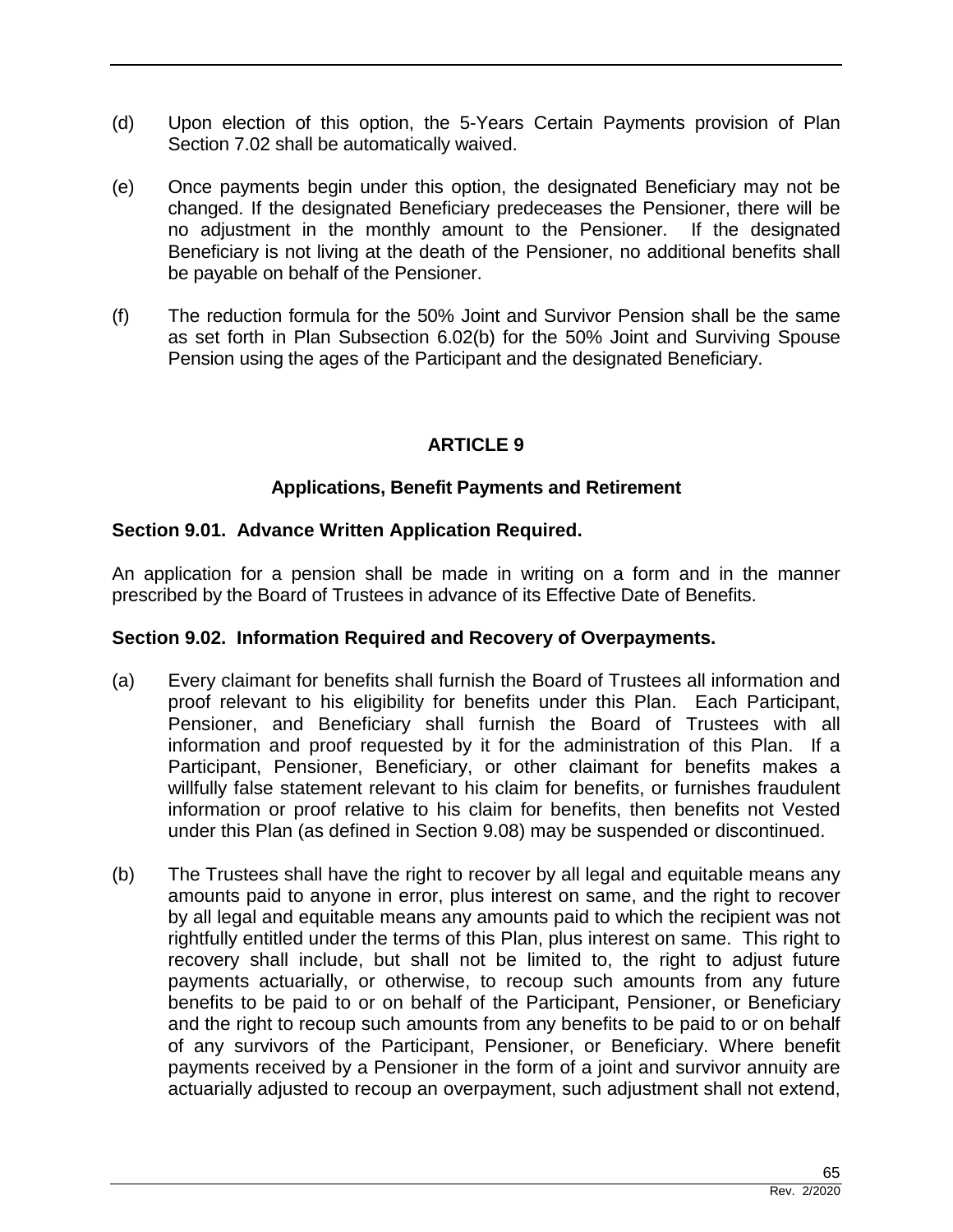and recoupment shall not apply, to benefits paid to the Pensioner's surviving spouse.

#### **Section 9.03. Action of Trustees.**

The Trustees shall, subject to the requirements of the law, be the sole judges of the standard of proof required in any case and the application and interpretation of this Plan, and decisions of the Trustees shall be final and binding on all parties. The Trustees shall have the exclusive right and discretionary authority to construe the terms of the Plan, to resolve any ambiguities, and to determine any questions which may arise with the Plan's application or administration, including but not limited to determination of eligibility for benefits. Wherever in the Plan the Trustees are given discretionary powers, the Trustees shall exercise such powers in a uniform and non-discriminatory manner. The Trustees shall process a claim for benefits as speedily as is feasible, consistent with the need for adequate information and proof necessary to establish the claimant's benefit rights and to commence the payment of benefits.

## **Section 9.04. Right of Appeal.**

- (a) A Participant whose application for benefits under this Plan has been denied, in whole or in part, is to be provided with adequate notice in writing setting forth the specific reasons for such denial, and shall have the right to appeal the decision by written request filed with the Trustees within 180 days after receipt of such notice. The appeal shall be considered by the Trustees or a person or committee designated by the Trustees. The decision shall be final and shall be communicated to the claimant.
- (b) All questions or controversies, of whatsoever character, arising in any manner or between any parties or persons in connection with this Pension Fund or the administration thereof, whether as to any claim for any benefits proffered by an Employee, Beneficiary or any other person, or whether as to the construction of the language or meaning of the Pension Plan or the Trust Agreement, or whether as to any other writing, decision, instrument or accounts in connection with the operation of the Pension Fund or otherwise, shall be submitted to the Trustees, and the decision of the Trustees shall be binding upon all persons dealing with the Pension Fund or claiming benefits under the Pension Plan.

## **Section 9.05. Benefit Payments Generally.**

- (a) A Participant who makes application in accordance with the rules of the Pension Plan and whom the Board of Trustees determines to be eligible, shall be entitled upon Retirement to receive the monthly benefits provided for the remainder of his life, subject to the provisions of this Plan.
- (b) (i) The Effective Date of Benefits (Annuity Starting Date) shall be the date specified by the Participant or, if later, the first of the month after the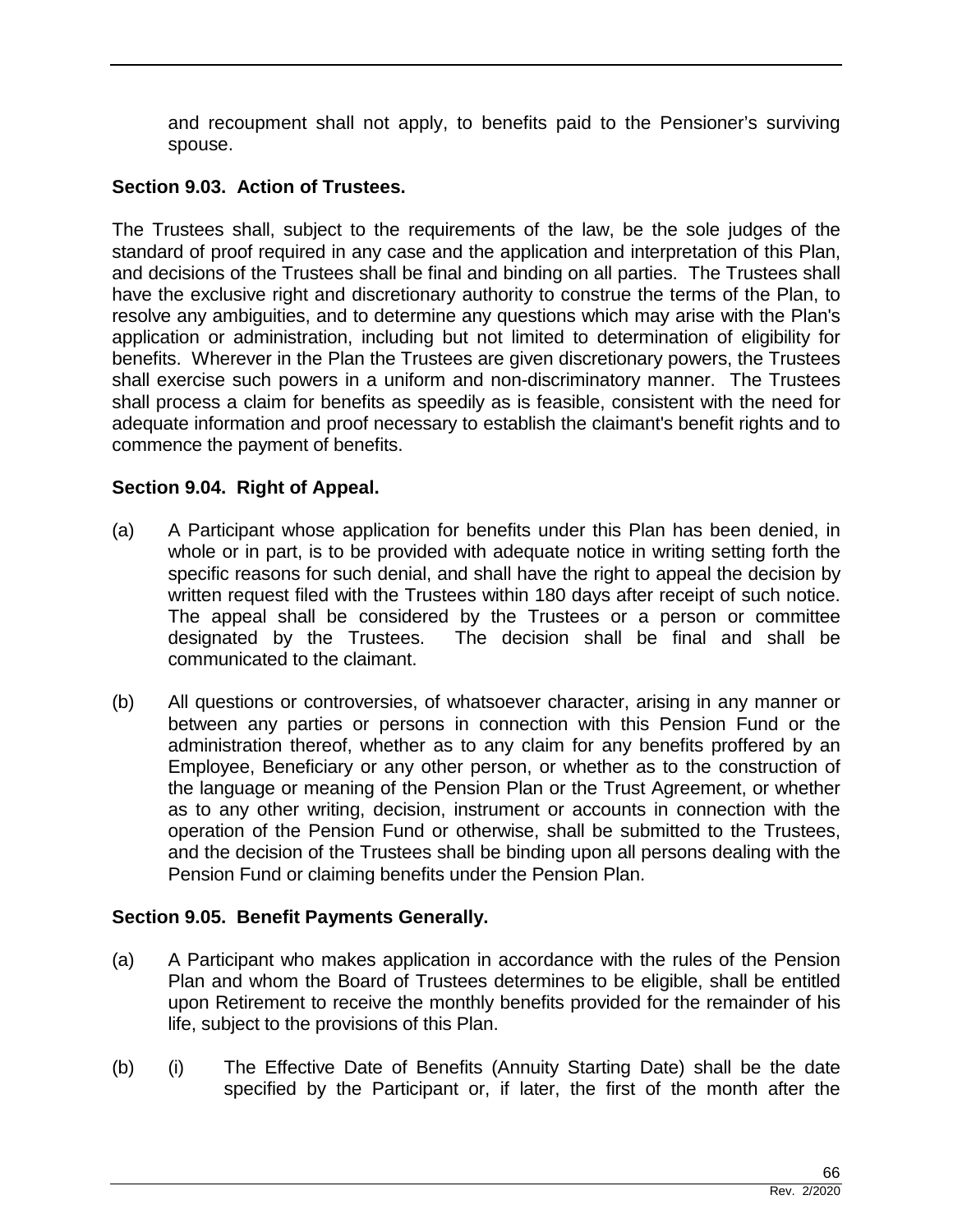Participant has fulfilled all of the conditions for entitlement to benefits including receipt by the Trustees of a written application for benefits in accordance with Section 9.01 above. The Effective Date of Benefits shall be no later than the Required Beginning Date. The actual payment of benefits shall commence no sooner than 30 days after the applicable information under Plan Sections 6.02(e), 6.06, and 9.05(e) is supplied to the Participant and Qualified Spouse, if applicable; and notwithstanding any other provision of this Plan to the contrary, such information may be supplied after the Effective Date of Benefits in which case the applicable election must be made within 180 days after such information is supplied. The actual payment of benefits may commence before the end of the 30-day period after the information is supplied if all of the following requirements are met:

- (A) The Participant and Qualified Spouse, if applicable, are provided with information about the right to at least 30 days to consider the available payment options and whether to consent to payment.
- (B) The Participant and Qualified Spouse, if applicable, are permitted to revoke any election until the Effective Date of Benefits, or if later, at any time prior to the expiration of the seven day period that begins the day after the explanation of available payment options is provided to the Participant, and Qualified Spouse, if applicable.
- (C) The actual payment of benefits does not commence before the expiration of the seven day period that begins the day after the explanation of the available benefit payment options is provided to the Participant and Qualified Spouse, if applicable.
- (D) The Participant and Qualified Spouse, if applicable, consent in writing to the commencement of payment before the end of that 30 day period.
- (ii) Notwithstanding the foregoing, pursuant to Treas. Regulations §§ 1.417(e)- 1(b)(3)(iv)-(v), if the above Effective Date of Benefits is before the applicable information under Plan Sections 6.02(e), 6.06, and 9.05(e) is supplied, the Participant will not be allowed that Effective Date unless he elects that date as a retroactive annuity starting date. Otherwise, the Effective Date of Benefits will be the first of the month following receipt by the Trustees of the completed applicable election. The following additional requirements must be met to use a retroactive annuity starting date:
	- (A) The applicable information must be provided to the Participant and Qualified Spouse, if applicable, no more than 180 days and no less than 30 days before the date payments actually commence. However, the date payments actually commence may be before the end of the 30 day period if all of the conditions above are met by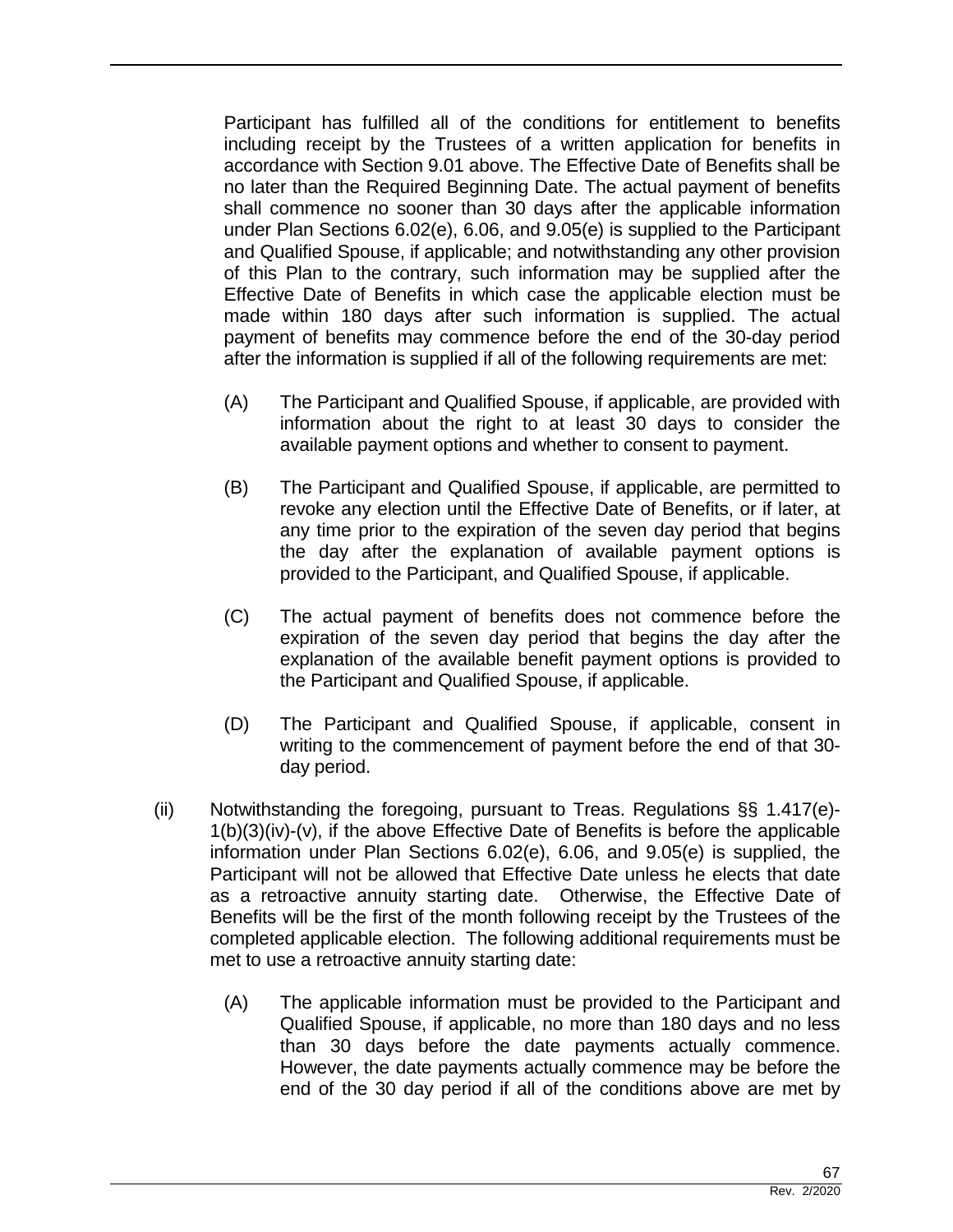treating the date the payments actually commence as if it were the Effective Date there under. Regardless, the payments must actually commence no more than 180 days after the applicable information is provided, unless the payments commence later due to administrative delay;

- (B) The retroactive annuity starting date may not be before the date the Participant retires or could have otherwise started receiving benefits under this Plan;
- (C) The electing Participant must be paid the amounts for all missed months from the retroactive annuity starting date to the date the missed payments are made with interest from the date the missed payments would have been made to the date of the actual make up payment;
- (D) If elected, the retroactive annuity starting date must be treated as the Effective Date of Benefits for all purposes under this Plan;
- (E) The Participant's Qualified Spouse, if applicable, must consent to the Participant's election of the retroactive annuity starting date. The Participant's Qualified Spouse for consent to this election will be the Qualified Spouse on the day payments actually commence. If the Participant's Qualified Spouse as of the retroactive annuity starting date is not the Participant's Qualified Spouse as of the date the payments actually commence, the consent of the former Spouse will not be required unless otherwise provided in a Qualified Domestic Relations Order.
- (iii) The Effective Date of Benefits of a Disability Pension shall be established as set forth in Paragraph (b)(i) above. When the date of disability is prior to the Effective Date of Benefits of the Disability Pension, the benefit payment for the first month shall be equal to the monthly benefit amount under Plan Section 4.13 plus an additional auxiliary amount equal to the monthly benefit amount times the number of months between the Effective Date of Benefits and the date of disability. For this purpose, the date of disability shall be the first day of the month after the month during which the disability begins as determined by the Social Security Administration.
- (iv) The Effective Date of Benefits of the Preretirement Surviving Spouse Pension shall be the first day of the first month after receipt of an application as is set forth in Paragraph (b)(i) above subject to any further limitations under Plan Section 6.03. The surviving Qualified Spouse shall have the right to delay the Effective Date of Benefits to a date not later than the date set forth in Subsection (f) below. In addition, payments to the surviving Qualified Spouse will be subject to the provisions of Subsection 9.05(e)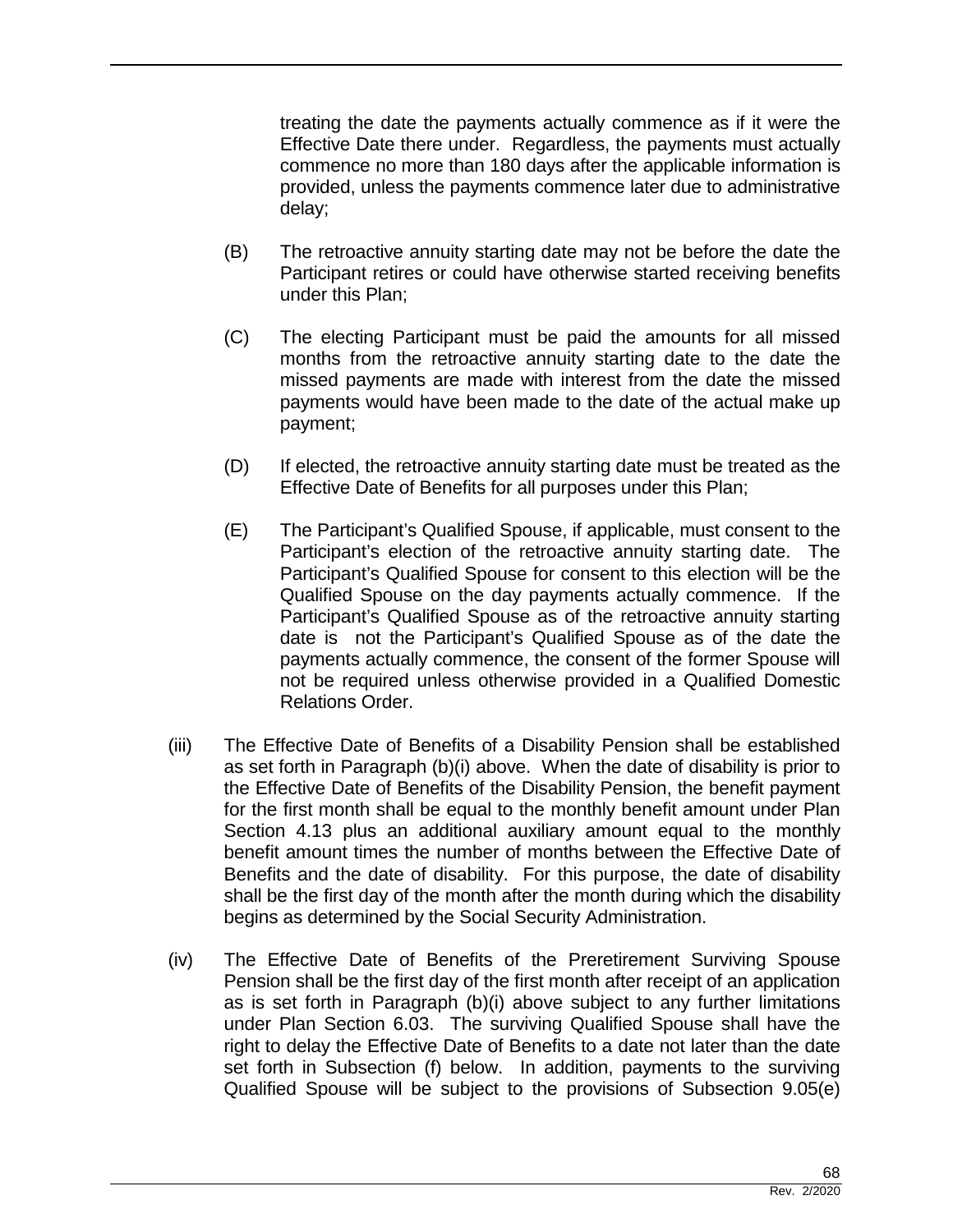below. If the Effective Date of Benefits is within twenty-four months of the Participant's death and is later than any applicable date under Plan Subsection 6.03(b) or (c), the benefit payment for the first month shall include an additional auxiliary amount equal to the monthly benefit amount times the number of months between the Effective Date of Benefits and the applicable date under Subsection 6.03(b) or (c) (to a maximum of twentyfour months). Regardless, if the Effective Date of Benefits is later than any applicable date under Subsection 6.03(b) or (c), the amount of the Preretirement Surviving Spouse Pension shall be based on what the age of the Participant would have been on the Effective Date of Benefits.

- (v) The applicable consent and election provisions of this Plan and the applicable Effective Date of Benefits provisions of this Plan are those in effect on the actual Effective Date of Benefits.
- (c) (i) Benefit payments shall be made as soon as practicable after the Participant's Effective Date of Benefits but, in no event, unless the Participant elects otherwise, shall the payment of benefits begin later than the 60th day after the later of the end of the Calendar Year in which:
	- (A) the Participant attains Normal Retirement Age;
	- (B) the Participant terminates his Covered Employment and Retires as that term is defined in Section 9.06 below;
	- (C) occurs the 5th anniversary of the year in which the Participant commenced participation in the Plan; or
	- (D) the Participant makes a proper application as set forth in Section 9.01 above.
	- (ii) A Participant may postpone the payment of benefits to a date no later than his Required Beginning Date. The Required Beginning Date is the April 1st following the Calendar Year in which the Participant reaches age 70½, without regard to whether the Participant remains in Covered Employment, subject to the rules of Internal Revenue Code Section 401(a)(9) and related regulations. With respect to Participants who attain age 70½ after December 31, 2019, the Required Beginning Date is the April 1st following the Calendar Year in which the Participant reaches age 72, without regard to whether the Participant remains in Covered Employment, subject to the rules of Internal Revenue Code Section 401(a)(9) and related regulations.
- (d) In any event, the Trustees need not make payment before they are first able to ascertain entitlement to, or the amount of, the pension.
- (e) Notwithstanding any other provisions of this Plan (other than the application requirement of section 9.01):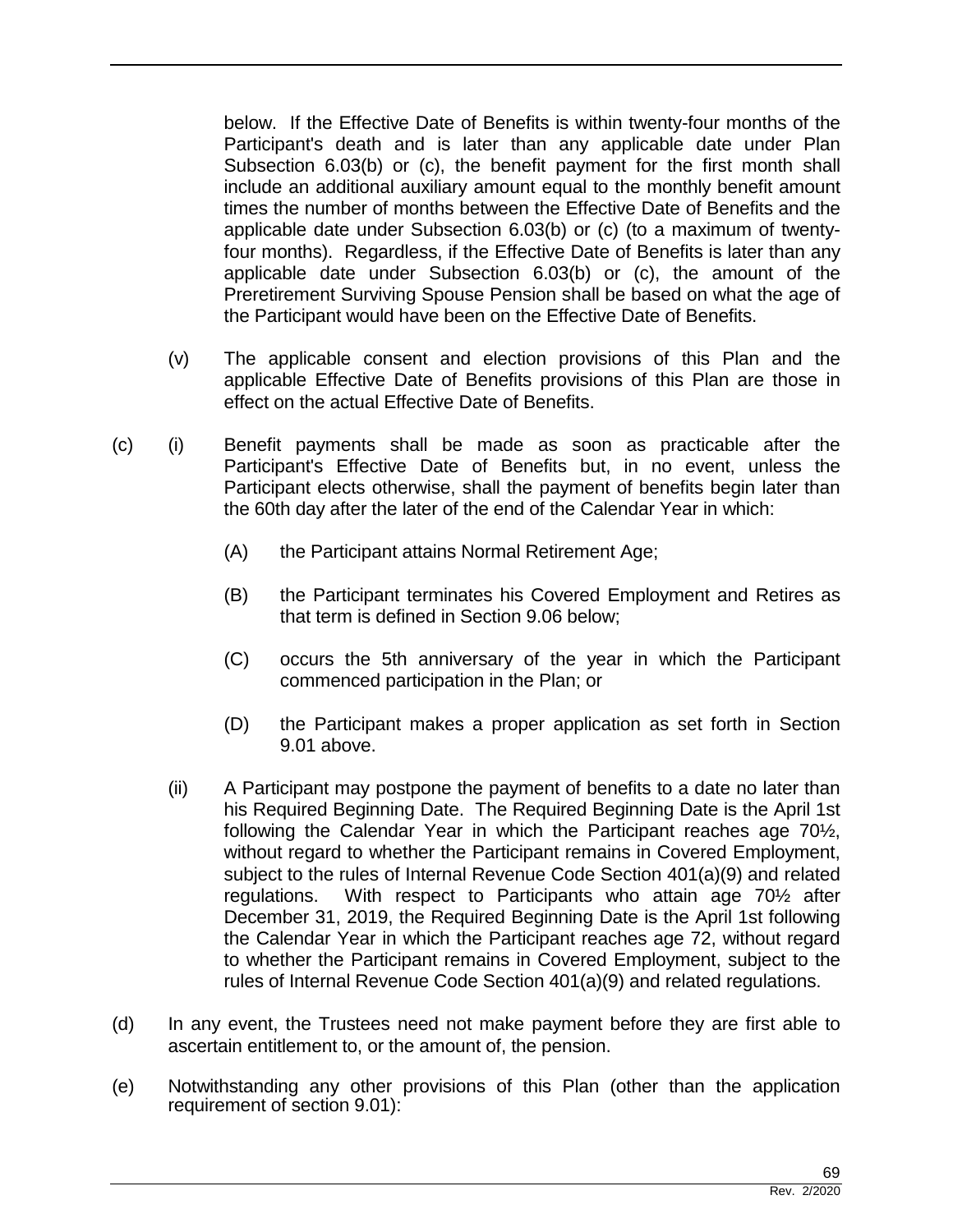- $(i)$  If the actuarial present value of a benefit payable under this Plan is \$5,000 or less as of the initial Effective Date of Benefits, the Trustees will pay it in a single sum equal to that value.
- (ii) If the actuarial present value of the benefit payable under the Plan exceeds \$5,000, benefits may not be paid prior to the date the Participant has attained Normal Retirement Age without the consent of the Participant. The consent of the Participant and the Participant's Qualified Spouse, if applicable, shall be obtained in writing within the 180-day period ending on the Effective Date of Benefits. The Participant's consent shall not be valid unless the Participant has received a general description of the material features and an explanation of the relative values of the optional forms of benefit available under the Plan prior to giving consent.
- (iii) (A) If the actuarial present value of the benefit payable under this Plan as of the initial Effective Date of Benefits exceeds \$5,000 but is not more than \$10,000, the Participant may elect, in accordance with the applicable requirements of Plan Sections 6.02(e), 6.06, and 9.05(e), that the distribution of such benefit be made to him in a single sum equal to that value.
	- (B) The recipient of any monthly survivor benefit may elect, at the time payments are due to commence to the survivor, that the distribution of such benefit be made to him in a single sum equal to its actuarial present value. Information about the availability of this option may be supplied after payments are due to commence in which case the applicable election must be made within 180 days after such information is supplied.
	- (C) Notwithstanding the foregoing, except when a distribution is being made to a decedent's estate, the lump sum election permitted under Subparagraph (e)(iii)(B) above shall not apply to the portion of the accrued benefit earned on and after January 1, 2005. However, if the sum of the portion of such accrued benefit earned on or after January 1, 2005 and the portion earned before that date has an actuarial present value of \$10,000 or less at the time payment of that benefit is due to commence to the survivor, the lump sum election permitted under Subparagraph (e)(iii)(B) above may be made with regard to that total benefit amount.
- (iv) For the purposes of this Subsection, actuarial present value shall be based upon the 1971 Group Annuity Mortality Table for Males at 7% interest rate or the Applicable Interest Rate and the Applicable Mortality Table, whichever assumption would produce the greater benefit.
- (f) All distributions under the Plan will be made in accordance with Internal Revenue Code Section 401(a)(9) and Treas. Regs. §§ 1.401(a)(9)-1 through 1.401(a)(9)-9. The requirements of this Section 9.05(f) will take precedence over any inconsistent provisions of the Plan. Except to the extent inconsistent with this Section 9.05(f), all distribution options under the Plan are preserved. This Section 9.05(f) does not authorize any distribution options not otherwise provided under this Plan.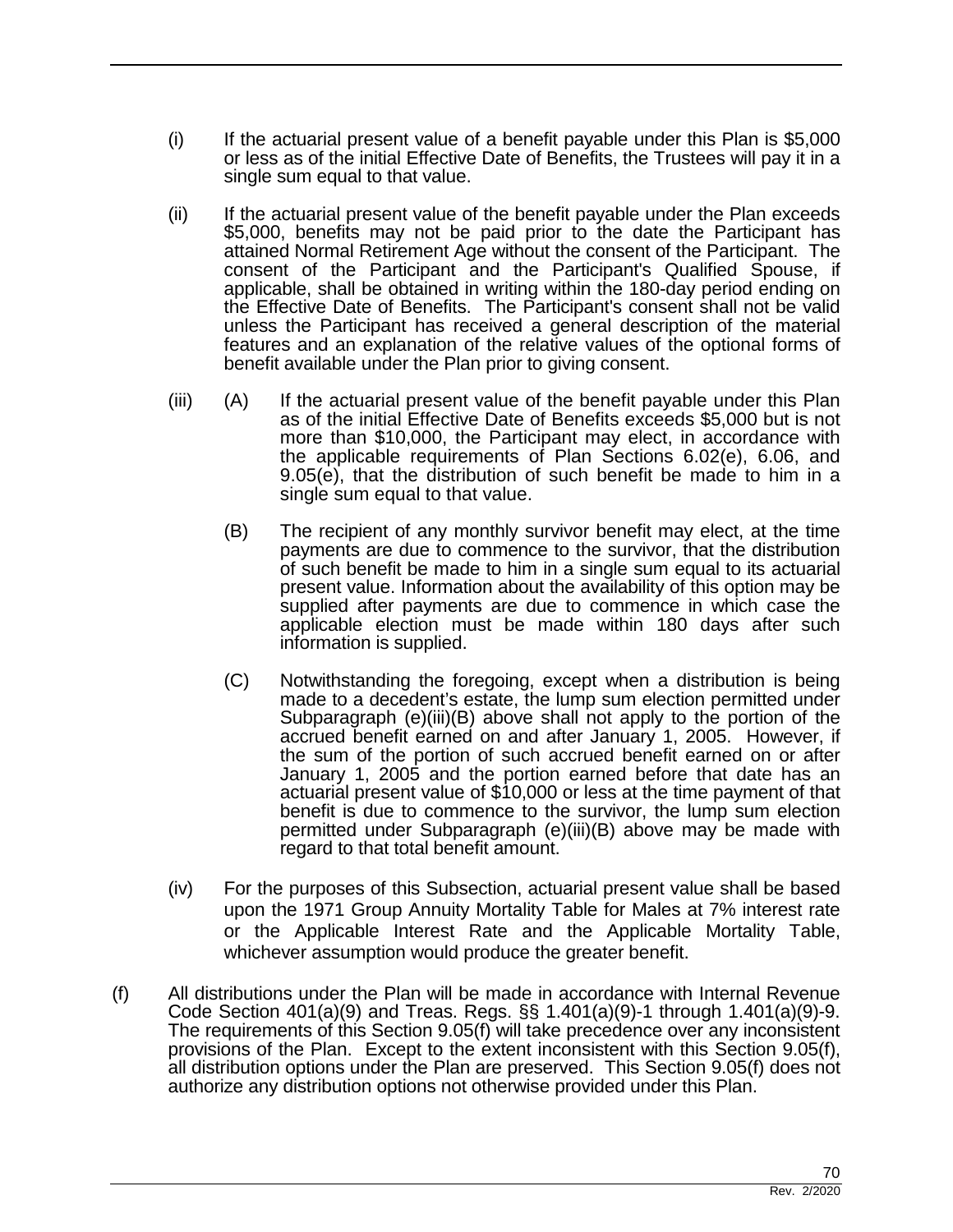- (i) For purposes of this Section 9.05, the following definitions will apply:
	- (A) Designated Beneficiary: The individual who is designated as the Beneficiary under Section 9.14 or 9.15 of the Plan and is the Designated Beneficiary under Internal Revenue Code Section 401(a)(9) and Treas. Reg. § 1.401(a)(9)-4, Q&A-1. If the Beneficiary named under Section 9.14 of the Plan is a trust and the requirements of Treas. Reg. § 1.401(a)(9)-4, Q&A-5 are not satisfied, the Participant will be treated as having no Designated Beneficiary for purposes of this Section 9.05. If the Beneficiary named under Section 9.14 of the Plan is an estate, the Participant will be treated as having no Designated Beneficiary for purposes of this Section 9.05.
	- (B) Distribution Calendar Year: A Calendar Year for which a minimum distribution is required. For distributions beginning before the Participant's death, the first Distribution Calendar Year is the Calendar Year immediately preceding the Calendar Year which contains the Participant's Required Beginning Date. For distributions beginning after the Participant's death, the first Distribution Calendar Year is the Calendar Year in which distributions are required to begin under Section 9.05(f)(ii).
	- (C) Required Beginning Date: The Participant's Required Beginning Date is the date specified in Section 9.05(c)(ii) of the Plan. Required Beginning Dates for a surviving Spouse or a non-Spouse Beneficiary are set forth in Section  $9.05(f)(ii)(B)$ .
- (ii) Time and Manner of Distributions
	- (A) The Participant's entire interest will be distributed, or begin to be distributed, to the Participant no later than the Participant's Required Beginning Date.
	- (B) If the Participant dies before distributions begin, the Participant's entire interest will be distributed, or begin to be distributed, no later than as follows:
		- (I) If the Participant's surviving Spouse is the Participant's sole Designated Beneficiary, then by the Surviving Spouse's Required Beginning Date, which shall be the later of December 31 of the Calendar Year immediately following the Calendar Year in which the Participant died or December 31 of the Calendar Year in which the Participant would have attained age 70½. With respect to the Surviving Spouse of a Participant that would have attained age 70½ after December 31, 2019, the Surviving Spouse's Required Beginning Date is the later of December 31 of the Calendar Year immediately following the Calendar Year in which the Participant died or December 31 of the Calendar Year in which the Participant would have attained age 72.
		- (II) If the Participant has a non-Spouse Designated Beneficiary, then by the Required Beginning Date for non-Spouse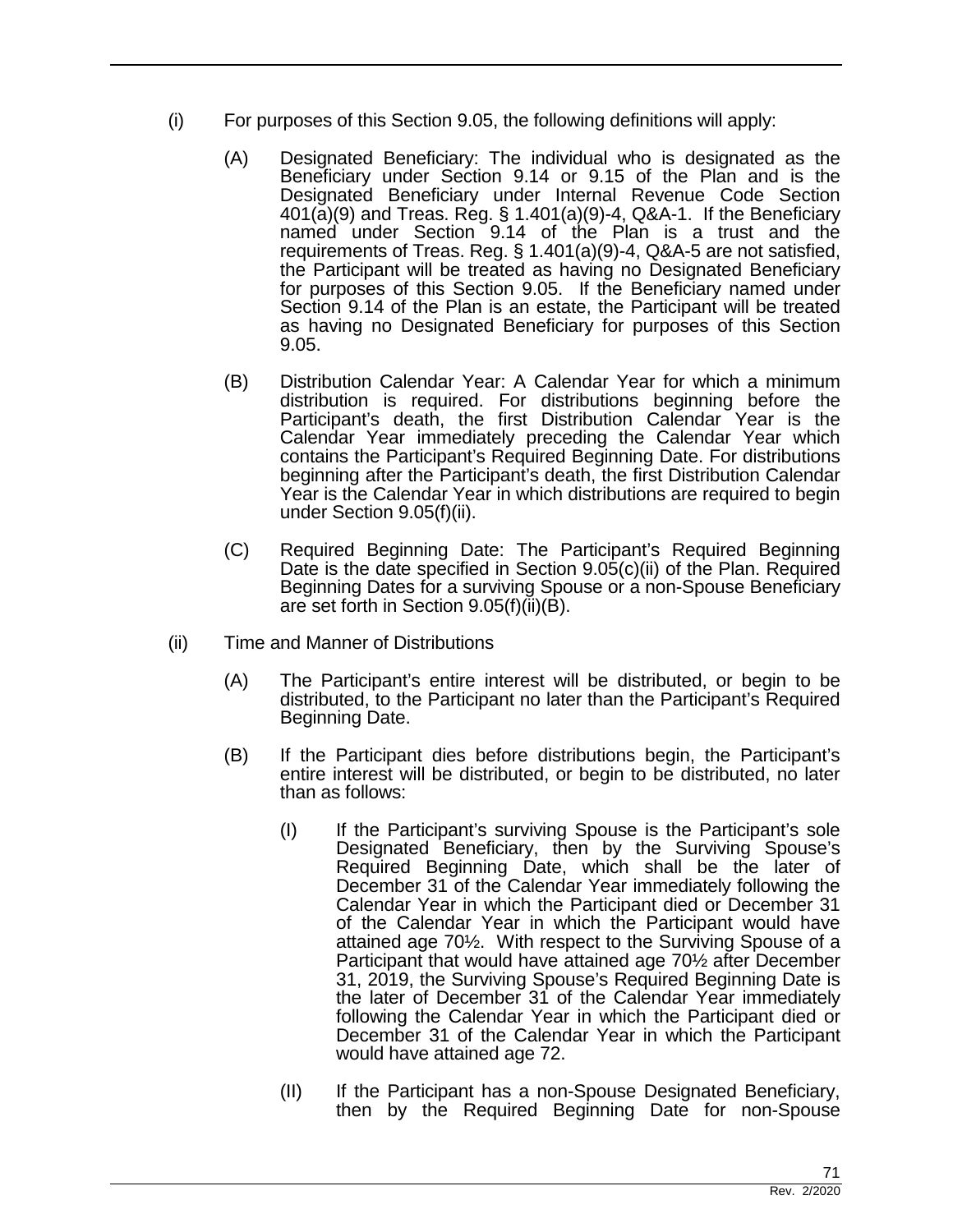Beneficiaries, which is December 31 of the Calendar Year following the Calendar Year in which the Participant died.

- (III) If there is no Designated Beneficiary as of September 30 of the Calendar Year following the Calendar Year of the Participant's death, distribution of the Participant's entire interest will be completed by December 31 of the Calendar Year containing the fifth anniversary of the Participant's death in the manner prescribed by Section 9.15.
- (IV) If the Participant's Spouse is the Participant's sole Designated Beneficiary and the Spouse dies after the Participant dies but before distributions to the Spouse begin, then the provisions of this Section 9.05(f)(ii)(B) shall apply as if the Spouse were the Participant, and the date of the Spouse's death shall be treated as the date of the Participant's death for determining the required distribution time periods. However, this rule shall not apply to any subsequent spouse of the Participant's Spouse.
- (C) Any additional benefits accruing to the Participant in a Calendar Year after the first Distribution Calendar Year will be distributed beginning with the first payment interval ending in the Calendar Year immediately following the Calendar Year in which such amount accrues.
- (D) Benefit payments, which are required to commence in accordance with this Section 9.05(f), shall be made automatically to Participants and Beneficiaries to whom benefits are payable by the Fund but who fail or refuse to apply for benefits. Benefits shall commence on the applicable Required Beginning Date to those who fail or refuse to apply as follows:
	- $\mathbf{I}$ ) In a single sum, if the actuarial present value of the benefit (as determined in accordance with Paragraph 9.05(e)(iv)) is no more than \$5,000.
	- (II) Except as set forth in clause (I), if the Participant is alive:
		- 1. In the form of a 50% Joint and Surviving Spouse Pension calculated on the assumptions that the Participant is and has been married for at least one year by the date payments start and that the participant is 8 years older than the Spouse.
		- 2. Once benefit payments commence, the benefit in the form of the 50% Joint and Surviving Spouse Pension is irrevocable except that it will be changed prospectively to the normal form for a single Participant if the Participant proves that he was not married on the Required Beginning Date, and the amount of future benefit payments will be adjusted prospectively for a married Participant upon a showing that the actual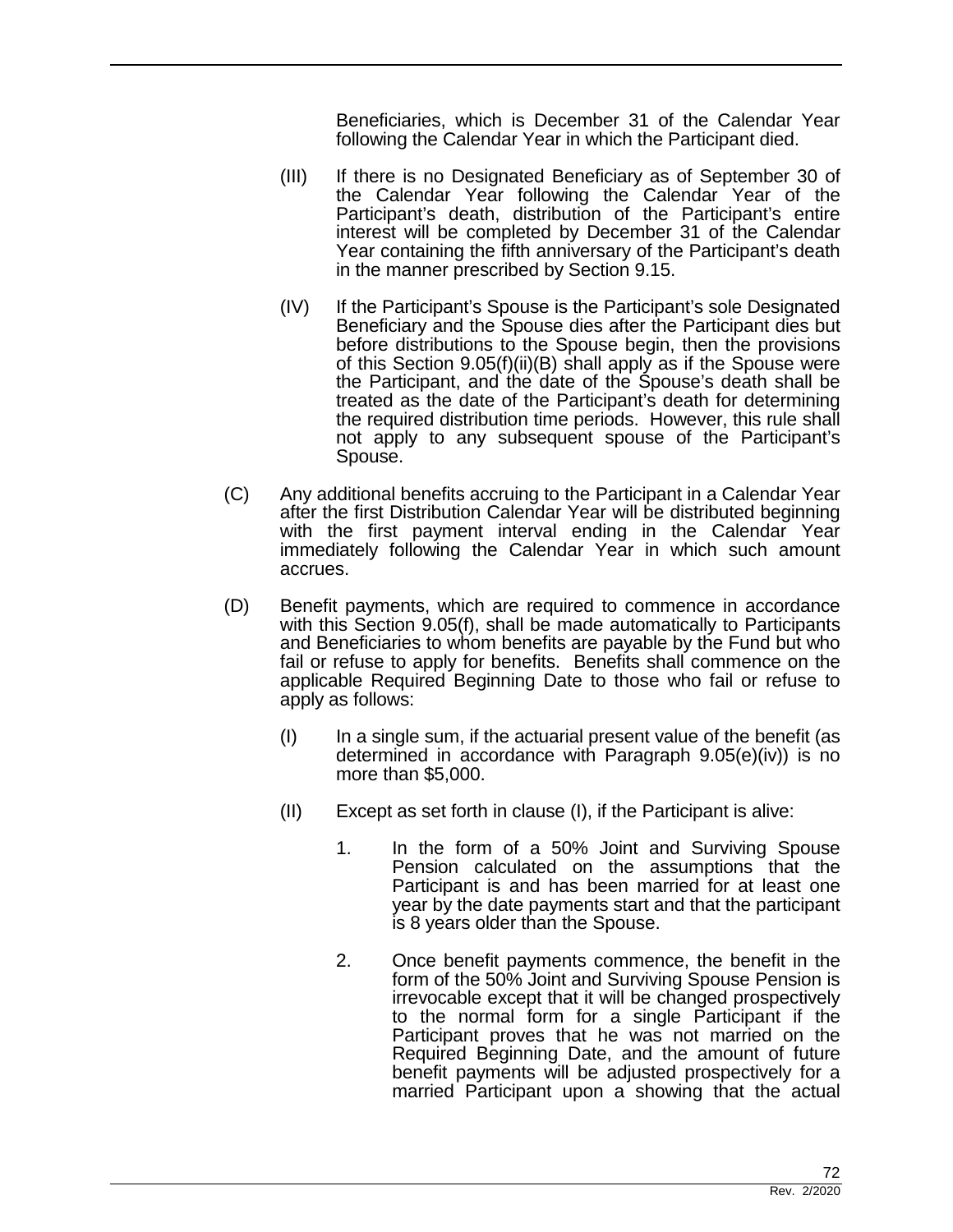ages of the Participant and Spouse are different from the assumption set forth above.

- (III) Except as set forth in clause (I), if the Participant has died, a Surviving Qualified Spouse will be paid the Preretirement Surviving Spouse Pension (if eligible) as set forth in Plan Section 6.03, but only on a prospective basis. Otherwise, Plan Section 7.01 will apply.
- (IV) Participants or Beneficiaries who cannot be located through reasonable efforts shall be presumed dead. If the Participant is presumed dead and there is no Beneficiary that can be located, the benefits shall be forfeited, subject to reinstatement if the Participant or Beneficiary later makes application for benefits.
- (iii) Requirements for Annuity Distributions that Commence During a Participant's Lifetime
	- (A) Once distributions have commenced during the Participant's lifetime, upon the Participant's death, the remainder of the Participant's benefits will be distributed at least as rapidly as such benefits were being distributed to the Participant at the time of his death.
	- (B) If the Participant's interest is being distributed in the form of a joint and survivor annuity for the joint lives of the Participant and a non-Spouse Beneficiary, annuity payments to be made on or after the Participant's Required Beginning Date to the Designated Beneficiary after the Participant's death must not at any time exceed the applicable percentage of the annuity payment for such period that would have been payable to the Participant based on the table set forth in Treas. Reg. § 1.401(a)(9)-6, Q&A-2.
- (g) Notwithstanding any provision of the Plan to the contrary that would otherwise limit a distributee's election under this subsection, a distributee may elect, at the time and in the manner prescribed by the Trustees, to have any portion of an eligible rollover distribution paid directly to an eligible retirement plan specified by the distributee in a direct rollover.

A Participant's non-spouse Beneficiary may elect, at the time and manner prescribed by the Trustees, to have any portion of an otherwise eligible rollover distribution paid directly to an inherited individual retirement plan as prescribed in subparagraph (v) below.

- (i) "Eligible Rollover Distribution":
	- (A) In general, an eligible rollover distribution is any distribution of all or any portion of the benefit of the distributee, except that an eligible rollover distribution does not include any distribution that is one in a series of substantially equal periodic payments (not less frequently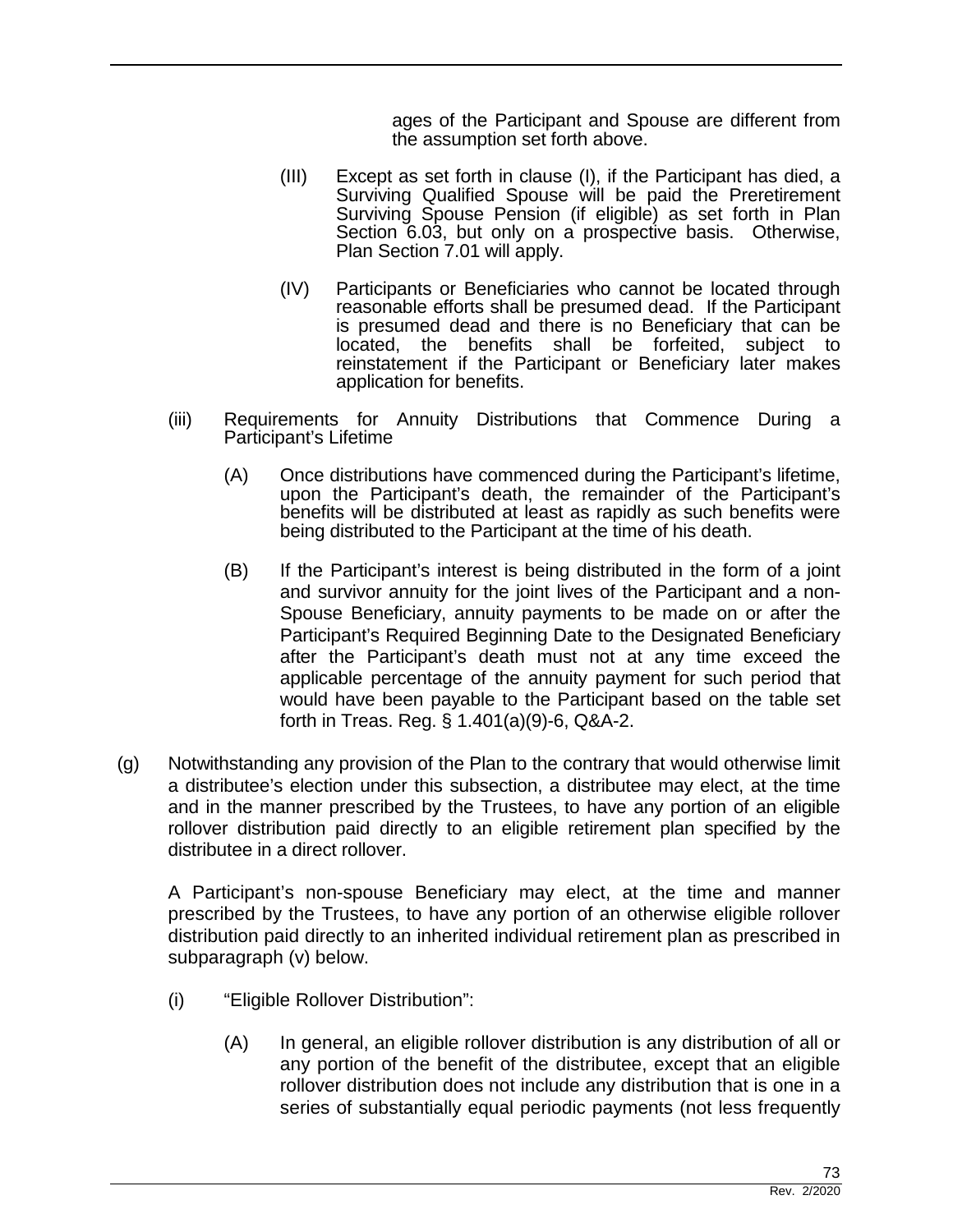than annually) of the distributee or the joint lives of the distributee and the distributee's designated beneficiary, or for a specified period of ten years or more; any distribution to the extent such distribution is required under Internal Revenue Code Section 401(a)(9); and the portion of any distribution that is not includible in gross income.

- (B) Notwithstanding any other provision of this subsection (h), a distribution described in paragraph (v) shall also be treated as an eligible rollover distribution.
- (ii) "Eligible Retirement Plan": An eligible retirement plan is an individual retirement account described in Internal Revenue Code Section 408(a), an individual retirement annuity described in Internal Revenue Code Section 408(b), an annuity plan described in Internal Revenue Code Section 403(a), or a qualified trust described in Internal Revenue Code Section 401(a), that accepts the distributee's eligible rollover distribution. An eligible retirement plan shall also mean an annuity contract described in Internal Revenue Code Section 403(b) and an eligible plan under Internal Revenue Code Section 457(b) which is maintained by a state, political subdivision of a state, or any agency or instrumentality of a state or political subdivision of a state and which agrees to separately account for amounts transferred into such plan from this Plan. This definition of "eligible retirement plan" shall also apply in the case of a distribution to a surviving spouse, or to a spouse or former spouse who is the alternate payee under a Qualified Domestic Relations Order, as defined in Internal Revenue Code Section 414(p).
- (iii) "Distributee": A distributee includes a Participant or former Participant. In addition, the Participant's or former Participant's surviving spouse and the Participant's or former Participant's spouse or former spouse who is the alternate payee under a Qualified Domestic Relations Order, as defined in Internal Revenue Code Section 414(p), are distributees with regard to the interest of the spouse or former spouse.
- (iv) "Direct Rollover": A direct rollover is a payment by the plan to the eligible retirement plan specified by the distributee (or, in the case of a direct rollover to an inherited individual retirement account or annuity, a Participant's non-spouse Beneficiary).
- (v) Distribution to an inherited individual retirement plan of a deceased Participant's non-spouse Beneficiary: If, with respect to any portion of a deceased Participant's distribution from this Plan, a direct trustee-totrustee transfer is made to an individual retirement plan described in Internal Revenue Code Section 408(a) or 408(b) (other than an endowment contract) established for the purposes of receiving the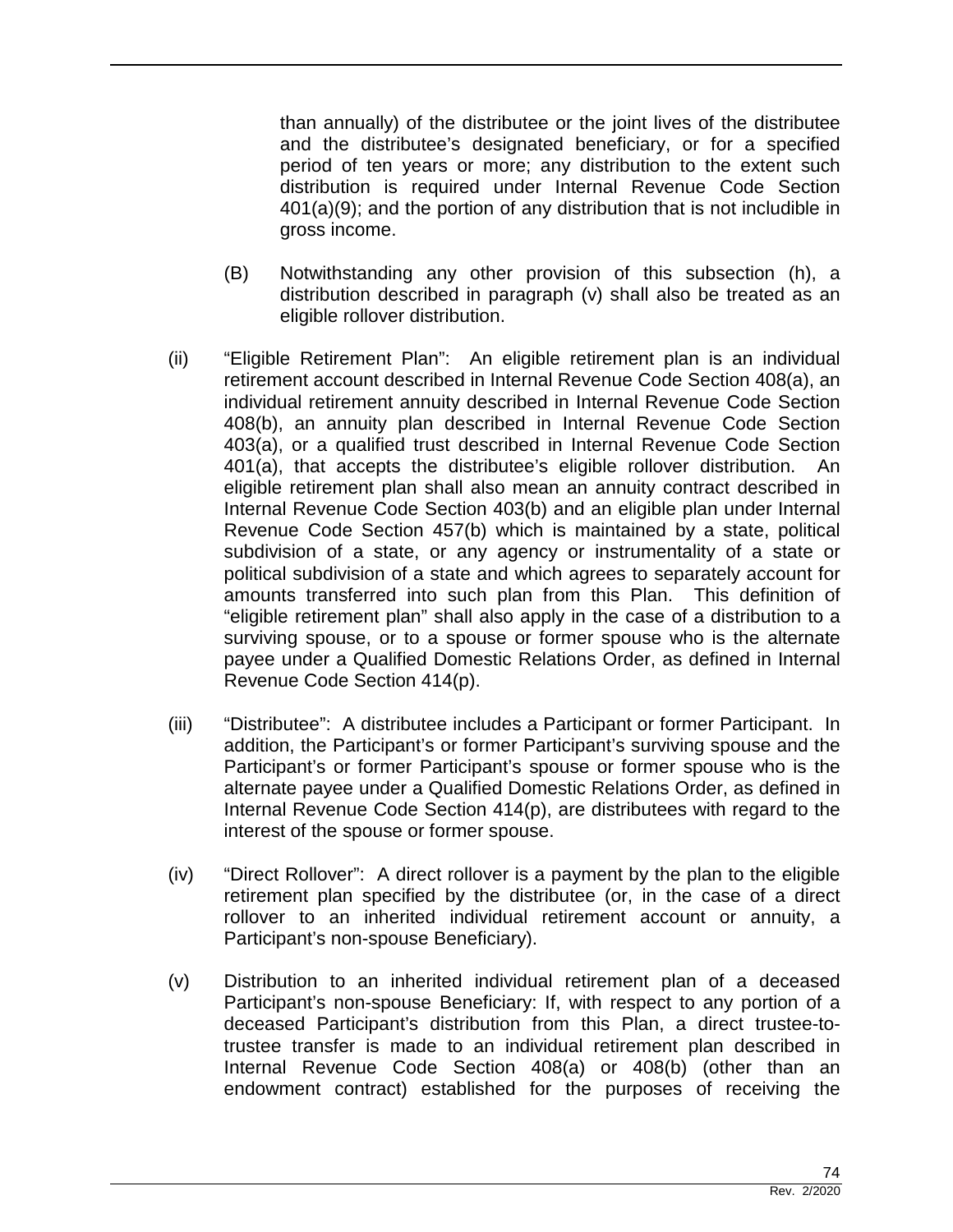distribution on behalf of an individual who is a designated Beneficiary (as defined by Internal Revenue Code Section 401(a)(9)(E)) of the Participant and who is not the surviving Spouse of the Participant—

- (A) the transfer shall be treated as an eligible rollover distribution;
- (B) the individual retirement plan shall be treated as an inherited individual retirement account or individual retirement annuity (within the meaning of Internal Revenue Code Section 408(d)(3)(C)); and
- (C) Internal Revenue Code Section 401(a)(9)(B) (other than clause (iv) thereof) shall apply to such inherited individual retirement plan.

For purposes of this subparagraph (v), to the extent provided in rules prescribed by the Secretary of the Treasury, a trust maintained for the benefit of one or more designated Beneficiaries shall be treated in the same manner as a trust of a designated Beneficiary.

### **Section 9.06. Retirement.**

- (a) Retirement under this Plan shall be voluntary.
- (b) Prior to a Participant's Required Beginning Date, pension benefits provided by this Plan shall commence only if the Participant is "Retired." To be considered "Retired," a Participant must have separated from service with any and all Contributing Employers and from any and all employment that would be considered to be Disqualifying Employment as set forth in Section 9.07 below. A Participant who has so separated from service shall be considered Retired notwithstanding subsequent employment or re-employment with a Covered Employer for less than 40 hours in any month after attaining Normal Retirement Age.

#### **Section 9.07. Suspension of Benefits.**

#### (a) *Before Normal Retirement Age.*

- (i) The monthly benefit shall be suspended for any month in which the Participant is employed in Disqualifying Employment before he has attained Normal Retirement Age. "Disqualifying Employment," for the period before Normal Retirement Age, is:
	- (A) Employment with any Contributing Employer.
	- (B) Employment with any employer in the same or related business as any Contributing Employer.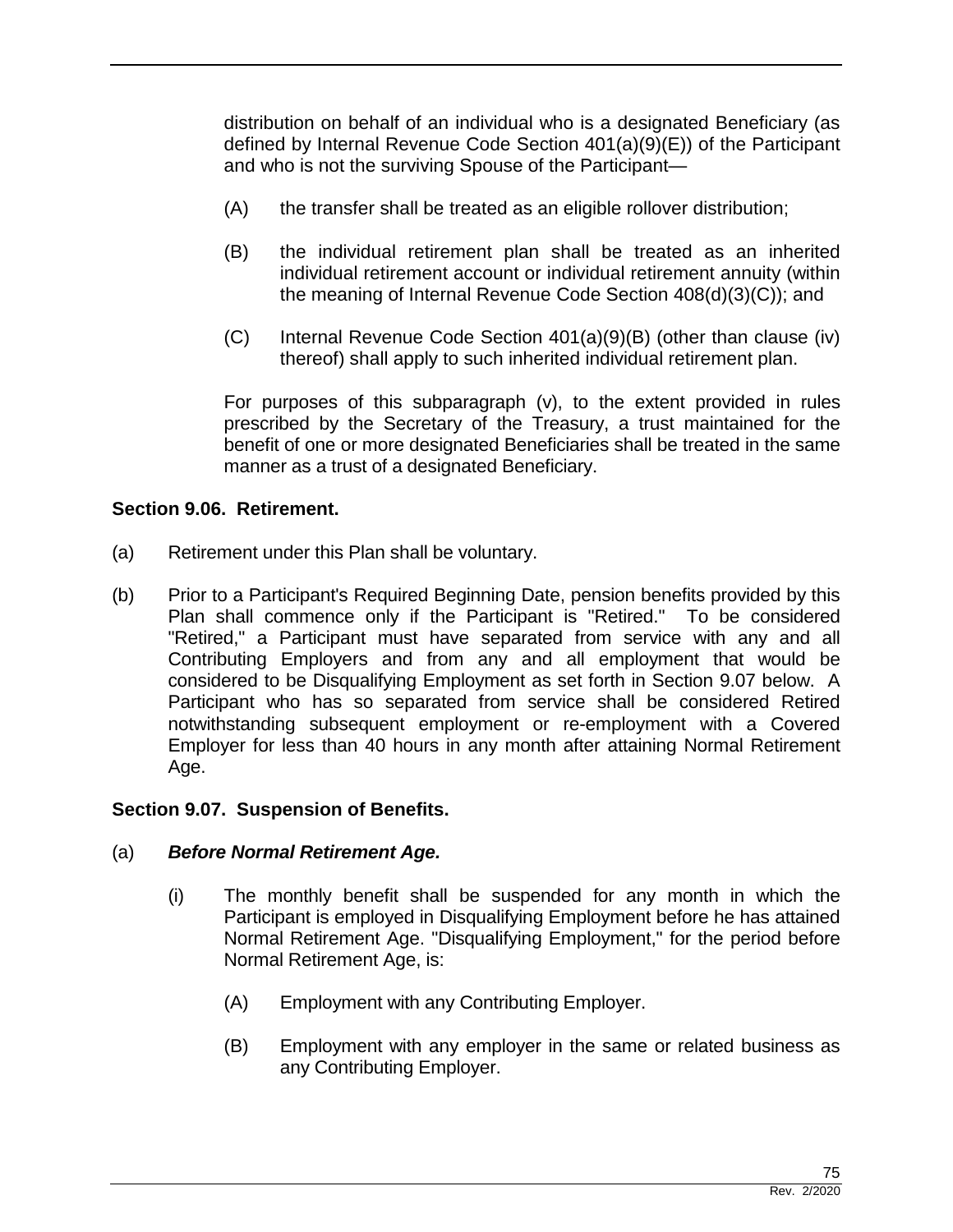- (C) Self-employment in the same or related business as a Contributing Employer.
- (D) Employment or self-employment in any business which is under the jurisdiction of the Union.
- (E) Employment with the Union or any Fund or program to which the Union is a party by virtue of a written document.
- (ii) In addition, the monthly benefit shall be suspended for the six consecutive months after any consecutive period of one or more months during which the Participant was engaged in Disqualifying Employment. The monthly benefit shall be suspended for an additional six months if the Participant has failed to give notice to the Plan, as set forth in Subsection (d) below, of employment that may be the basis for suspension of benefits, or if the Participant has willfully misrepresented to the Plan with respect to Disqualifying Employment. The Trustees may, for good cause, waive either or both of these additional periods of suspension. The provisions of this Paragraph (ii) shall not, however, result in the suspension of the benefit for any month after the Participant has attained Normal Retirement Age.
- (iii) Paid non-work time shall be counted as Disqualifying Employment if paid for vacation, holiday, illness or other incapacity, layoff, jury duty, or other leave of absence.

### (b) *After Normal Retirement Age.*

- (i) If the Participant has attained Normal Retirement Age, his monthly benefit shall be suspended for any month in which he worked or was paid for at least 40 hours in Disqualifying Employment. After attainment of Normal Retirement Age, "Disqualifying Employment" means employment or self-employment that is in an industry covered by the Plan when the Participant's pension payments began, in the geographic area covered by the Plan when the Participant's pension began, and in any occupation in which the Participant worked under the Plan at any time or any occupation covered by the Plan at the time the Participant's pension payments began.
- (ii) The term "industry covered by the Plan," means the plumbing and pipefitting industry and any other industry in which Employees covered by the Plan were employed when the Participant's pension began or, but for suspension under this Article, would have begun.
- (iii) The geographic area covered by the Plan consists of any state of the United States in which contributions were required to be made by or on behalf of any Employer and the remainder of any Standard Metropolitan Statistical Area which falls in part of such state, at the time when the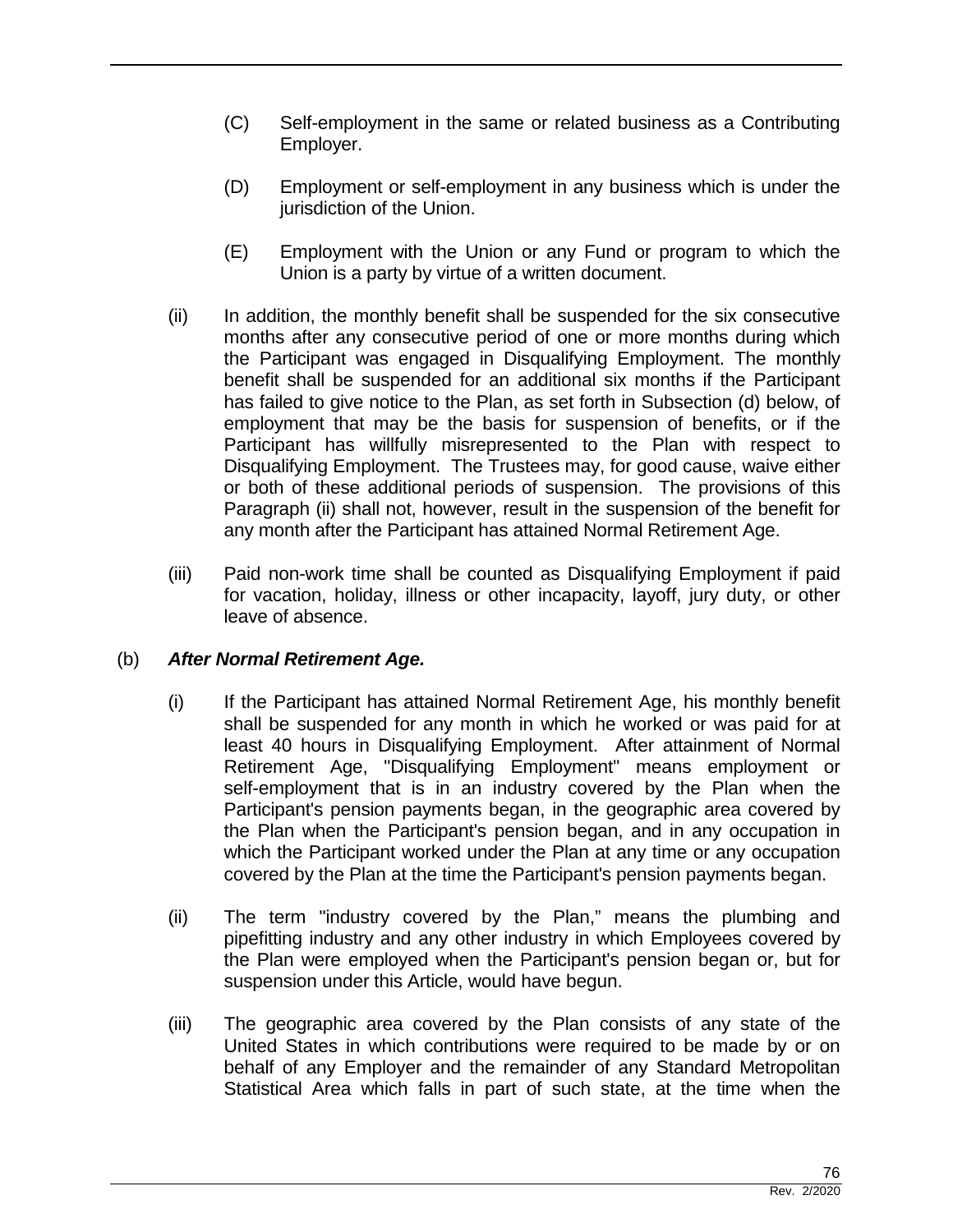Participant's pension began or, but for suspension under this Article, would have begun.

- (iv) If a Retired Participant reenters Covered Employment to an extent sufficient to cause a suspension of benefits, and his pension payments are subsequently resumed, the industry and area covered by the Plan "when the Participant's pension began" shall be the industry and area covered by the Plan when his pension was resumed.
- (v) Paid non-work time shall be counted toward the measure of 40 hours if paid for vacation, holiday, illness or other incapacity, layoff, jury duty, or other leave of absence.
- (vi) Notwithstanding any provision of this Plan to the contrary, a Participant's benefits will be suspended after Normal Retirement Age if he does not retire and continues to work in Covered Employment or Disqualifying Employment. However, when such a Participant does retire his benefit will be calculated without the limitations set forth in Subsection 9.07(h) below. Under no circumstances will benefits be suspended after a Participant's Required Beginning Date, as defined in paragraph 9.05(c)(ii) above.

# (c) *Definition of Suspension*.

"Suspension of benefits" for a month means non-entitlement to benefits for the month. If benefits were paid for a month for which benefits were later determined to be suspended, the overpayment shall be recoverable through deductions from future pension payments, pursuant to Subsection (g) below, and in accordance with Section 9.03 above.

### (d) *Notices.*

- (i) Upon commencement of pension payments, the Trustees shall notify the Pensioner of the Plan rules governing suspension of benefits, including identity of the industries and area covered by the Plan. If benefits have been suspended and payment resumed, new notification shall, upon resumption, be given to the Participant, if there has been any material change in the suspension rules or the identity of the industries or area covered by the Plan.
- (ii) A Pensioner shall notify the Plan in writing within 30 days after starting any work of a type that is or may be Disqualifying Employment under the provisions of the Plan and without regard to the number of hours of such work (that is, whether or not less than 40 hours in a month). If a Pensioner has worked in Disqualifying Employment in any month and has failed to give timely notice to the Plan of such employment, the Trustees shall presume that he worked for at least 40 hours in such month and any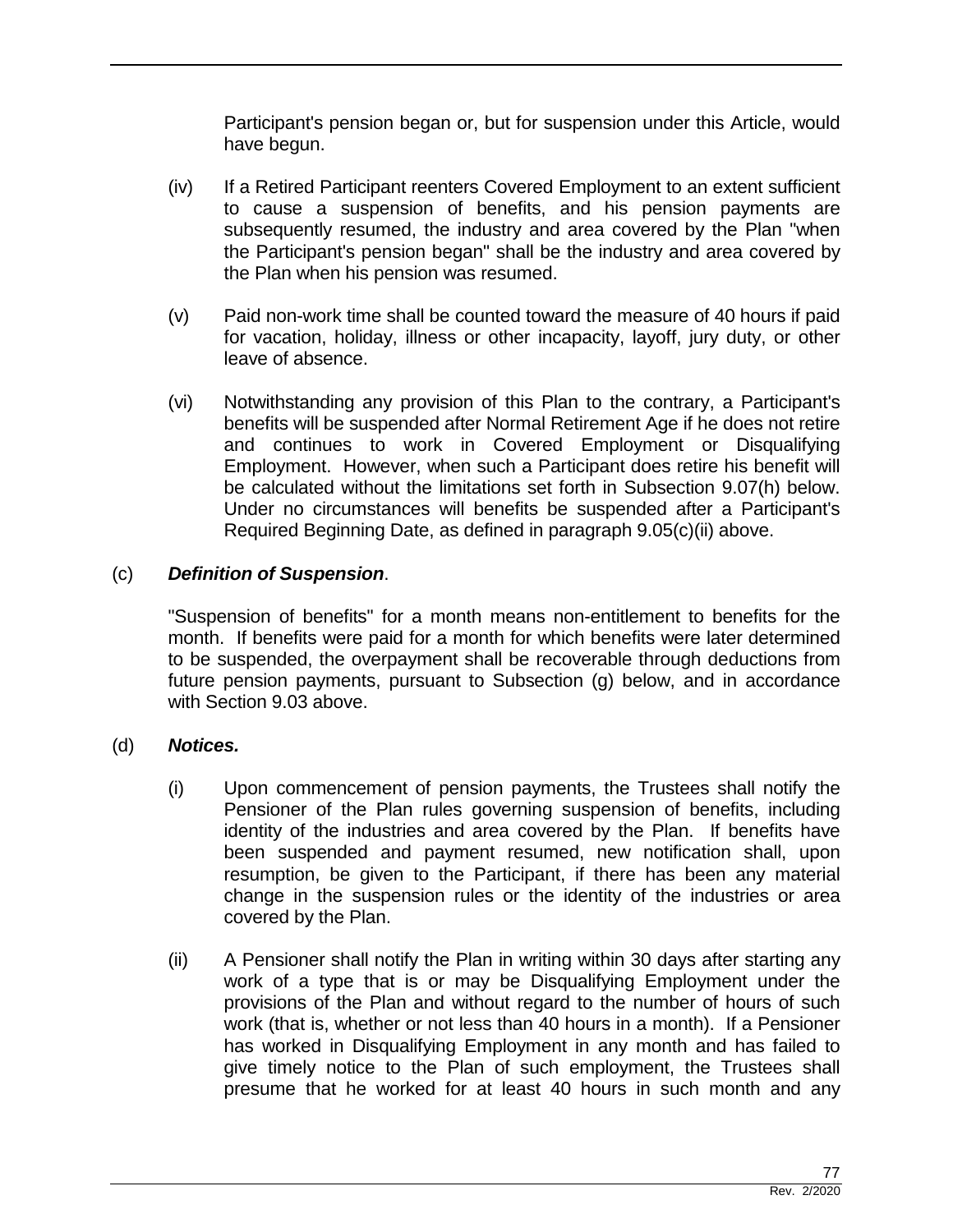subsequent month before the Participant gives notice that he has ceased Disqualifying Employment. The Participant shall have the right to overcome such presumption by establishing that his work was not in fact an appropriate basis, under the Plan, for suspension of his benefits. If a Pensioner has worked in Disqualifying Employment for any number of hours for a contractor at a building or construction site and he has failed to give timely notice to the Plan of such employment, the Trustees shall presume that he has engaged in such work for as long as the contractor has been and remains actively engaged at that site. The Participant shall have the right to overcome such presumption by establishing that his work was not in fact an appropriate basis, under the Plan, for suspension of his benefits. The Trustees shall inform all retirees at least once every 12 months of the re-employment notification requirements and the presumptions set forth in this subsection.

- (iii) A Pensioner whose pension has been suspended shall notify the Plan when Disqualifying Employment has ended. The Trustees shall have the right to hold back benefit payments until such notice is filed with the Plan.
- (iv) A Participant may ask the Plan whether a particular employment will be disqualifying. The Plan shall provide the Participant with its determination.
- (v) The Plan shall inform a Participant of any suspension of his benefits by notice given by personal delivery or first class mail during the first calendar month in which his benefits are withheld. Such notice shall include a description of the specific reasons for the suspension, a general description of the plan provisions relating to suspension of benefits and a copy of such provisions, reference to the applicable regulation of the U.S. Department of Labor, and a statement of the procedure for securing a review of the suspension. In addition, the notice shall describe the procedure for the Participant to notify the Plan when his Disqualifying Employment ends. If the Plan intends to recover prior overpayments by offset under Paragraph (g)(ii) below, the suspension notice shall explain the offset procedure and identify the amount expected to be recovered, and the periods of employment to which they relate.

#### (e) *Review.*

By written request filed with the Trustees within 180 days of the notice of suspension, a Participant shall be entitled to a review of a determination suspending his benefits. The same right of review shall apply, under the same terms, to a determination by or on behalf of the Trustees that contemplated employment will be disqualifying. Such review under this Section shall be in accordance with and pursuant to Section 9.04 above on appeals.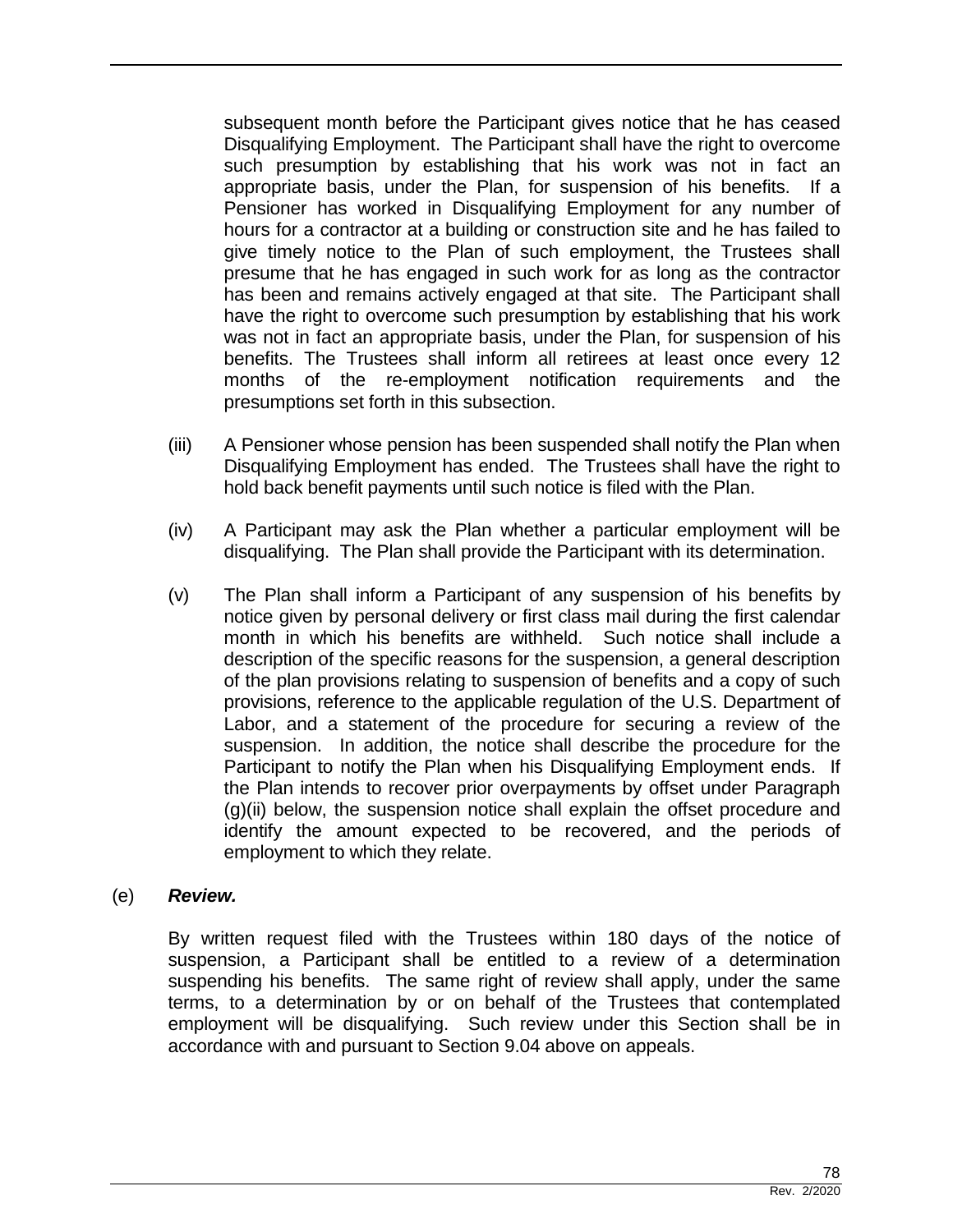### (f) *Waiver of Suspension.*

The Trustees may, from time to time, adopt by written resolution objective standards under which benefits shall not be suspended for engaging in specific types or categories of Disqualifying Employment for the period specified in the resolution granting the waiver.

#### (g) *Resumption of Benefit Payments.*

- (i) Benefits shall be resumed for months after the last month for which benefits were suspended, with payments beginning no later than the third month after the last calendar month for which the Participant's benefit was suspended, provided the Participant has complied with the notification requirements of Paragraph (d)(iii) above.
- (ii) Overpayments attributable to payments made for any month or months for which the Participant had Disqualifying Employment shall be deducted from pension payments otherwise paid or payable subsequent to the period of suspension. Such a deduction after the Participant has attained Normal Retirement Age shall not exceed 100% of the initial payment (for a period not to exceed three months) and 25% of the monthly pension payments thereafter. If a Pensioner dies before recoupment of overpayments has been completed, deductions shall be made from the benefits payable to his Beneficiary or contingent annuitant, subject to the 25% limitation on the rate of deduction. Nothing in this Section shall prohibit the Trustees from taking legal action for overpayments in addition to any offset which is applied.

### (h) *Benefit Payments Following Suspension.*

- (i) The monthly amount of pension when resumed after suspension shall be determined on the basis of an adjusted age, which shall be the age of the Participant at the beginning of the first month for which payment is resumed, reduced by the months for which he previously received benefits to which he was entitled and for the months for which his benefits were suspended for work if that work was disqualifying and would have been disqualifying if he had already attained Normal Retirement Age. Once the Participant's adjusted age is equal to age 65 or age 62, whichever was used to establish his original age reduction factor when he first Retired, the resumed benefits will not be determined on the basis of an adjusted age.
- (ii) If, during the period of work in Disqualifying Employment, the Pensioner earns additional Future Service Credit, he will be entitled to an additional pension amount. The additional pension amount shall be computed solely on the basis of his Future Service Credit earned after his return to Covered Employment and such additional Future Service Credit shall not be used to increase the portion of his pension attributable to his Pension Credit prior to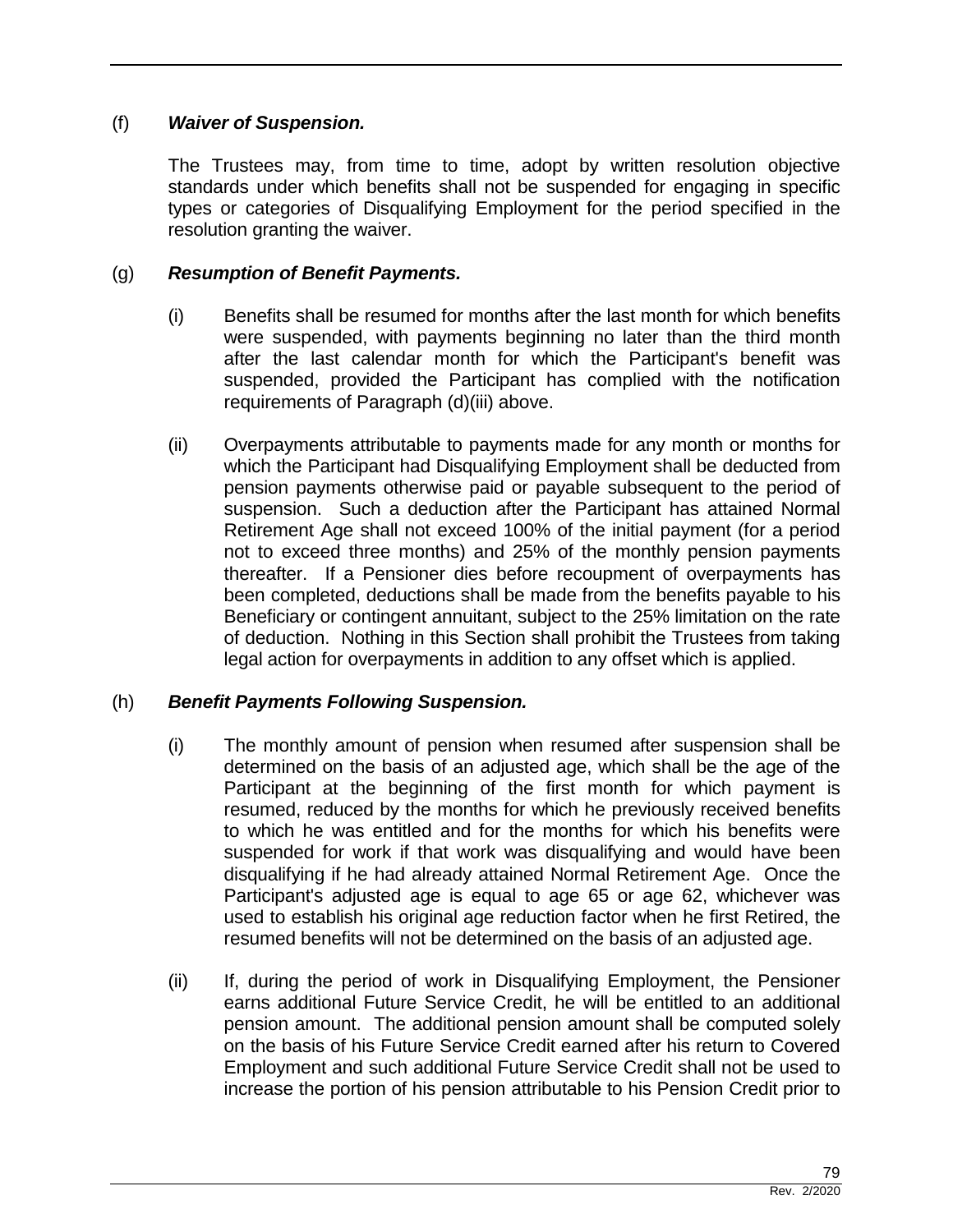the suspension of his benefits. Such additional Future Service Credit shall not, in combination with the Pension Credit previously accumulated, exceed the Plan's maximum number of years of Pension Credit. Upon resumption, there shall be no further adjustments in the amount of the pension except as provided in this Paragraph or in Paragraph (i) above.

- (iii) Any additional pension amount earned by a Pensioner in Covered Employment after his Required Beginning Date, as defined in Subsection 9.05(c)(ii) above, will be determined in accordance with Paragraph (ii) above at the end of each Calendar Year and will be payable as of the beginning of the year following the year in which it was accrued.
- (iv) If a Participant whose original Effective Date of Benefits was on or after Normal Retirement Age returns to Covered Employment, any subsequent benefit accrued under Paragraph (ii) above will be payable in the benefit form originally selected at Retirement.
- (v) If a Participant whose original Effective Date of Benefits was before Normal Retirement Age returns to Covered Employment, any subsequent benefits accrued under Paragraph (ii) above will be payable in the benefit form selected following the resumption of the Participant's benefit payments. The requirements of Section 9.05 above and Plan Article 6 shall apply to such additional benefits.

# **Section 9.08. Vested Status or Nonforfeitability.**

The benefits to which a Participant is entitled under this Plan upon his attainment of Normal Retirement Age (as defined in Plan Section 1.19) are Vested (nonforfeitable), subject, however, to the conditions as to suspension of benefits (Section 9.07 above), application (Section 9.01 above), limitation on retroactivity (Section 9.05 above), limitation of liability (Plan Sections 10.02, 10.03, 10.04), and the effects of retroactive amendment made within the limitations of Internal Revenue Code Section 411(a)(3)(C) and ERISA Section 302(c)(8). The benefits to which a surviving Spouse is entitled shall be nonforfeitable subject to the above limitations. Participants and Beneficiaries shall be entitled to any of the other benefits of this Plan subject to all of the applicable terms and conditions.

"Vested" or "Vested Status" is earned as follows:

- (a) Upon attainment by the Participant of at least five Years of Vesting Service, none of which has been canceled by a Permanent Break in Service; or
- (b) Upon attainment by the Participant of Normal Retirement Age with any Future Service Credit which has not been canceled by a Permanent Break in Service; or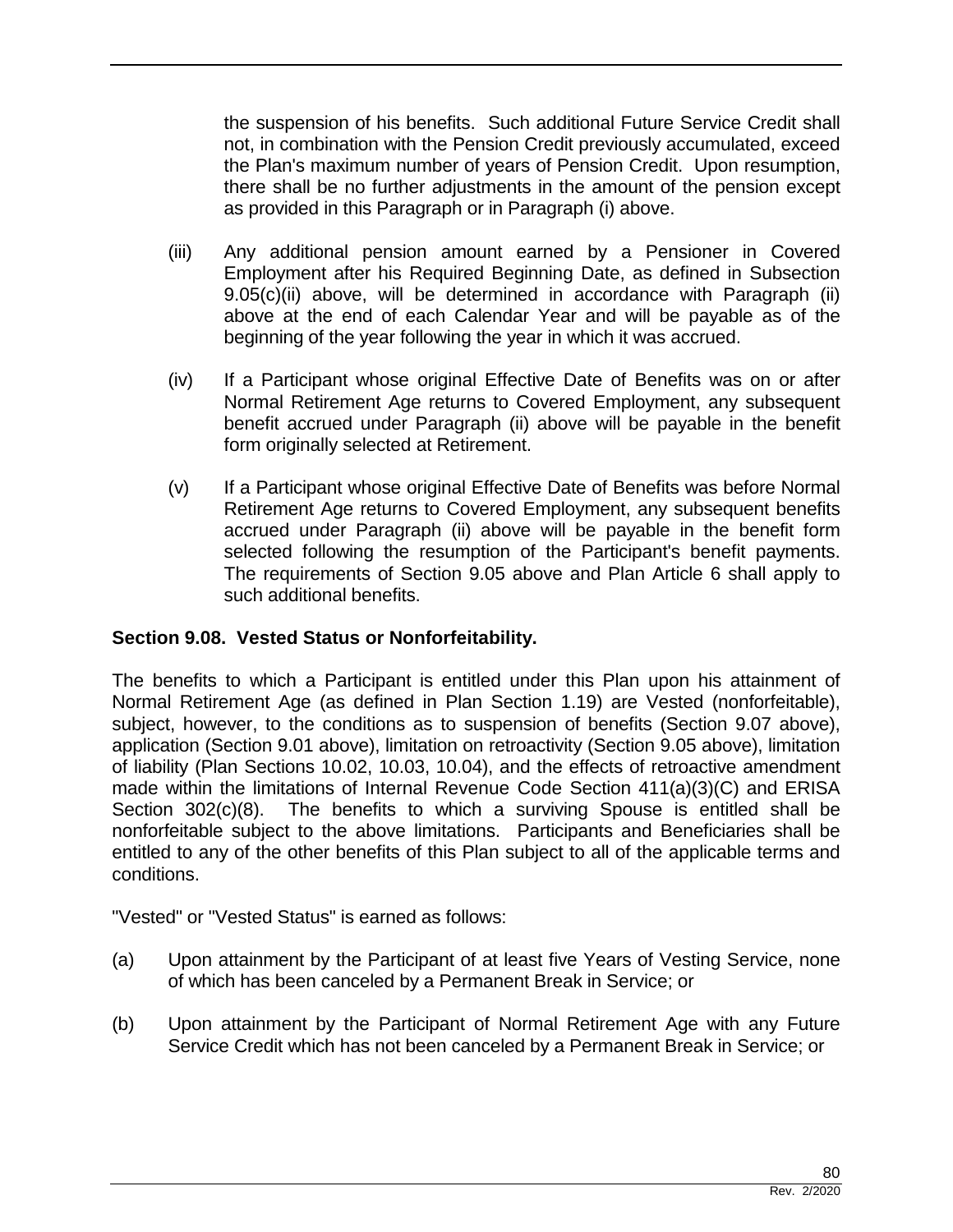(c) Upon fulfillment by the Participant of the eligibility requirements for receipt of a Deferred Pension at Retirement.

## **Section 9.09. Incompetence or Incapacity of a Pensioner.**

In the event it is determined that any Participant or Beneficiary is unable to care for his affairs because of mental or physical incapacity, the Trustees may pay the benefits due to such Participant or Beneficiary to his legal guardian, conservator, committee, or other legal representative, or in the absence of any of them, to any relative by blood or marriage who is deemed by the Trustees, in their sole discretion, to be acting in the interest of the Participant or Beneficiary. If such a Participant or Beneficiary resides in a residential health care facility, is not mentally competent, and lacks both a legal representative and a relative acting in his interest, the Trustees may pay the benefits due to the Participant or Beneficiary to the residential health care facility in which he resides and which is deemed by the Trustees, in their sole discretion, to be acting in the interest of the Participant or Beneficiary. Payment by the Trustees hereunder to a legal representative, relative, or residential health care facility shall operate to discharge the Trustees from any liability to such Participant or Beneficiary or to anyone representing him or his interest. Payments to a legal representative, relative or a residential health care facility hereunder will not be deemed an assignment of benefits; and the relative or residential health care facility must acknowledge in writing that they will apply the amounts paid solely in the interest of the Participant or Beneficiary and that they have no right enforceable against the Pension Fund to any part of the Participant or Beneficiary's pension benefit or any other assets of the Pension Fund. No payment will be made hereunder to a governmental or private agency, institution, or facility if the Participant or Beneficiary is not legally required to pay for his care and maintenance.

### **Section 9.10. Non-Assignment of Benefits.**

- (a) Each Participant under the Pension Plan is hereby restrained from selling, transferring, anticipating, assigning, hypothecating or otherwise disposing of his pension, prospective pension or any other rights or interest under the Plan, and the Board of Trustees shall not recognize, or be required to recognize such sale, transfer, anticipation, assignment, hypothecation or other disposition. Any such pension, prospective pension, right or interest shall not be subject in any manner to voluntary transfer or transfer by operation of law or otherwise, and shall be exempt from the claims of creditors or other proceedings to the fullest extent permitted by law.
- (b) Notwithstanding the foregoing, Subsection (a) above, shall not preclude:
	- (i) Benefits from being paid in accordance with the applicable requirements of any "Qualified Domestic Relations Order" as defined by ERISA Section 206(d)(3); and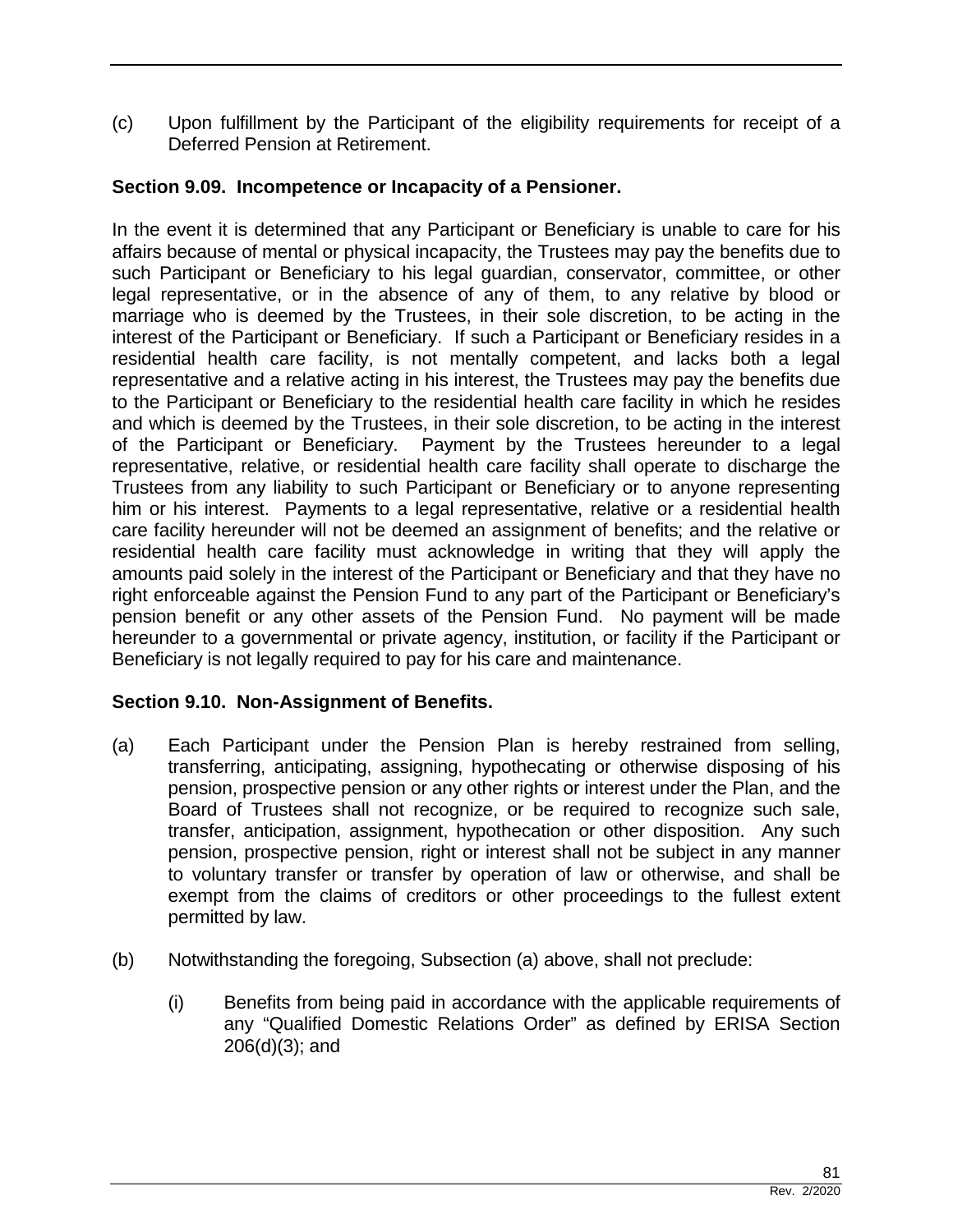- (ii) Any offset of a Participant's benefits as provided under Internal Revenue Code Section 401(a)(13)(C) with respect to:
	- (A) a judgment of conviction for a crime involving the Plan;
	- (B) a civil judgment, consent order or decree in an action for breach or alleged breach of fiduciary duty under ERISA involving the Plan; or
	- (C) a settlement agreement between the Participant and either the Secretary of Labor or the Pension Benefit Guaranty Corporation in connection with a breach of fiduciary duty under ERISA by a fiduciary or any other person, which court order, judgment, decree or agreement is issued or entered into on or after August 5, 1997 and specifically requires the Plan to offset against a Participant's benefits.
- (iii) However, an offset under Internal Revenue Code Section 401(a)(13)(C) against a married Participant's benefits shall be valid only if one of the following conditions is satisfied:
	- (A) written spousal consent is obtained;
	- (B) the Spouse is required by a judgment, order, decree or agreement to pay the Plan an amount; or
	- (C) a judgment, order, decree or agreement provides that the Spouse shall receive a survivor annuity, as required by Internal Revenue Code Section 401(a)(11), determined as if the Participant terminated employment on the offset date (with no offset to his benefits), to begin on or after Normal Retirement Age, and providing a 50% qualified joint and survivor annuity and a qualified pre-retirement survivor annuity.
- (c) A Participant or Beneficiary may authorize in writing the payment of his or her entire monthly pension benefit to a trust fund. Such authorization must be strictly voluntary and may be revoked by the Participant or Beneficiary at any time. Such authorization shall not be an assignment of benefits to the trust fund so designated, and the trust fund designated shall have no right enforceable against the Plan to any part of the Participant or Beneficiary's pension benefit. The trust fund must acknowledge in writing that the payment of benefits creates no enforceable right in or to any benefit payment, or portion thereof, from the Plan. The payment will only be made when or after the benefit would otherwise be payable to the Pensioner or Beneficiary.
- (d) A Participant or Beneficiary may authorize in writing a deduction from his monthly pension benefit for remittance to a health and welfare trust fund to pay for health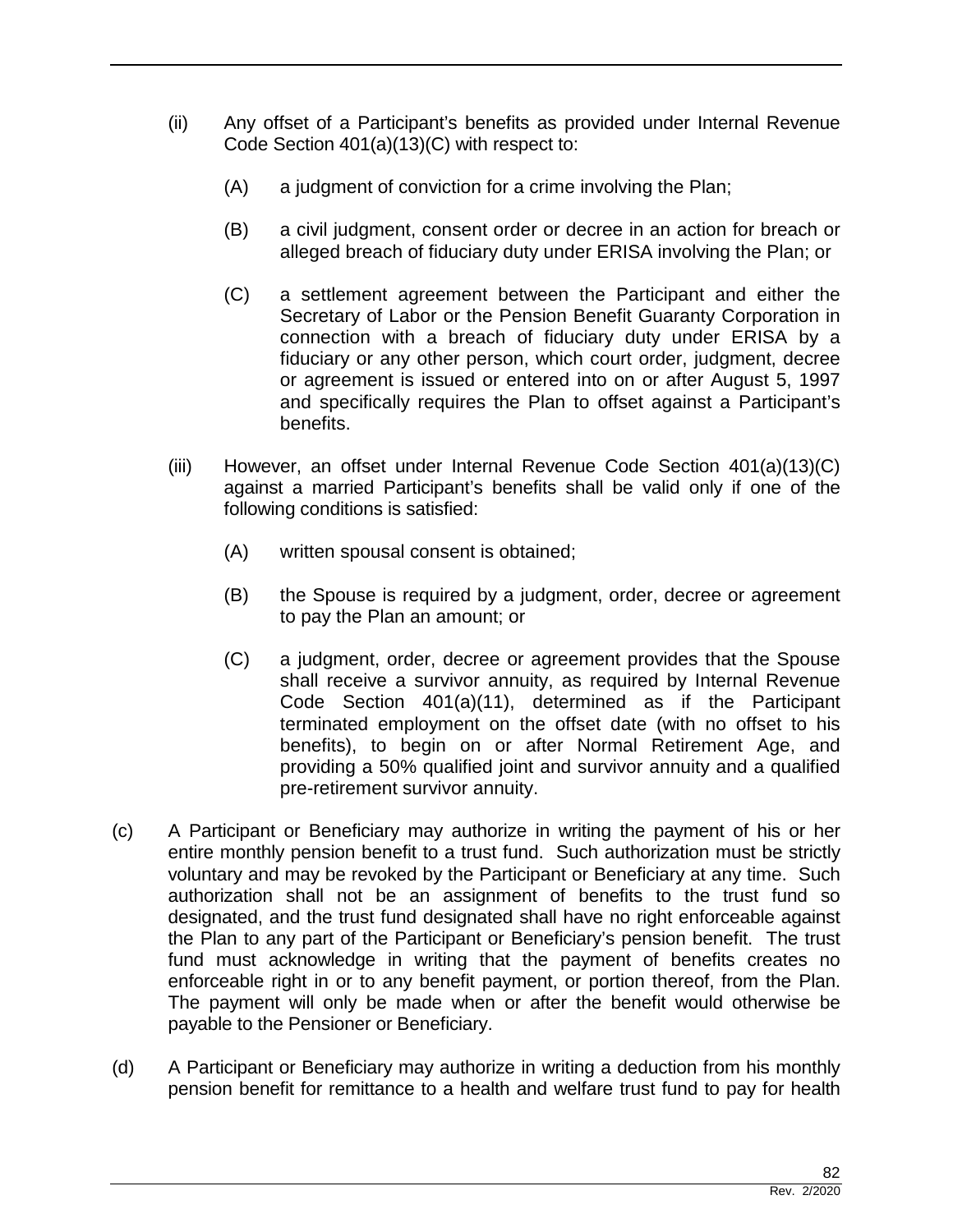and welfare coverage. Such authorization must be strictly voluntary and subject to revocation by the Participant or Beneficiary at any time. Such authorization shall not be an assignment of benefits to the health and welfare fund, and the health and welfare fund must acknowledge in writing that it shall have no right enforceable against the Pension Fund to any part of the Participant's or Beneficiary's pension benefit or to any other assets of the Pension Fund. The payment will be made to the health and welfare fund only when the pension benefit would otherwise be payable to the Participant or Beneficiary. In addition, the health and welfare fund must reimburse the Pension Fund all of its costs for the deduction and transfer. Both the Pension Fund and the health and welfare fund must have the authority to revoke such an arrangement upon reasonable notice to the other.

(e) A Participant or Beneficiary, or their legal representative, may authorize in writing the payment of his entire monthly pension benefit to a residential health care facility in which he resides. Such authorization must be strictly voluntary and may be revoked by the Participant or Beneficiary, or legal representative, at any time. Such authorization shall not be an assignment of benefits to the nursing home or other residential health care facility so designated, and the nursing home or other residential health care facility must acknowledge in writing that it shall have no right enforceable against the Pension Fund to any part of the Participant or Beneficiary's pension benefit or any other assets of the Pension Fund. The payment will be made only when the pension benefit would otherwise be payable to the Participant or Beneficiary.

### **Section 9.11. Trust Assets.**

Neither the Contributing Employers, the Union or any Participant or Pensioner under the Pension Plan, nor any other person shall have any right, title or interest in or to the Fund other than as specifically provided in the Trust Agreement or in the Pension Plan. Neither the Trust nor any contributions to the Trust shall be in any manner liable for or subject to the debts, contracts or liabilities of any of the Contributing Employers, the Union, any Participant or Pensioner.

### **Section 9.12. Rounding up Benefits.**

All benefit payments under this Pension Plan which include a fraction of a dollar shall be rounded up to the next highest whole \$1.00. However, such payments thereafter shared in accordance with a Qualified Domestic Relations Order or divided as a result of an Eligible Rollover Distribution shall not be further rounded up.

### **Section 9.13. Maximum Limitations.**

(a) (i) The limitations of this Section shall apply in Limitation Years beginning on or after July 1, 2007, except as provided herein.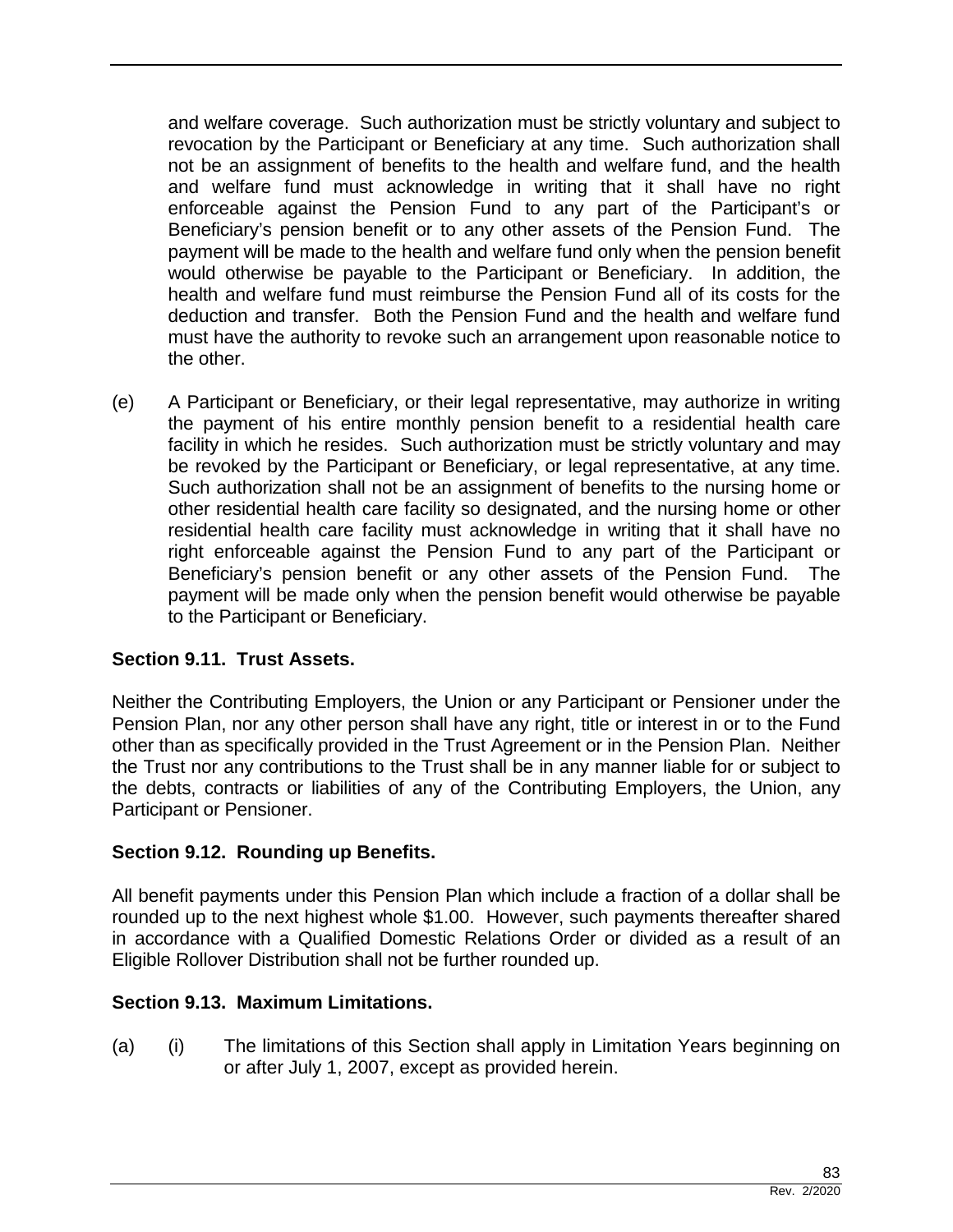- (ii) The application of the provisions of this Section shall not cause the Maximum Permissible Benefit of any Participant to be less than the Participant's accrued benefit under the Plan as of the end of the last Limitation Year beginning before July 1, 2007 under provisions of the Plan that were both adopted and in effect before April 5, 2007. The preceding sentence applies only if the provisions of this Plan that were both adopted and in effect before April 5, 2007 satisfied the applicable requirements of statutory provisions, regulations, and other published guidance relating to Internal Revenue Code Section 415 in effect as of the end of the last Limitation Year beginning before July 1, 2007, as described in Treas. Reg. §1.415(a)-1(g)(4). For purposes of this Section, "Maximum Permissible Benefit" shall be the Defined Benefit Dollar Limitation as defined in subsection (c) below.
- (b) The Annual Benefit otherwise payable to a Participant under the Plan at any time shall not exceed the Maximum Permissible Benefit. If the benefit the Participant would otherwise accrue in a Limitation Year would produce an Annual Benefit in excess of the Maximum Permissible Benefit, the benefit shall be limited (or the rate of accrual reduced) to a benefit that does not exceed the Maximum Permissible Benefit.

# (c) *Annual Benefit*.

- (i) The "Annual Benefit" payable to a Participant under this Plan in any Limitation Year may not exceed the Defined Benefit Dollar Limitation. The Defined Benefit Dollar Limitation is \$205,000 (effective January 1, 2013) and , automatically adjusted under Internal Revenue Code Section 415(d), effective January 1 of each year, as published by the Internal Revenue Bulletin, and payable in the form of a straight life annuity. The new limitation shall apply to Limitation Years ending with the calendar year of the date of the adjustment, but a Participant's benefits shall not reflect the adjusted limit prior to January 1 of that calendar year. The automatic annual adjustment of the Defined Benefit Dollar Limitation shall also apply to Participants who have had a separation from employment.
- (ii) Benefit increases resulting from the increase in the limitation of Internal Revenue Code Section 415(b) made by the Economic Growth and Tax Relief Reconciliation Act of 2001 ("EGTRRA") will be provided to all current and former Participants (with benefits limited by Internal Revenue Code Section 415(b)) who have an Accrued Benefit immediately prior to January 1, 2002 (other than an Accrued Benefit resulting solely from a benefit increase as a result of the increase in limitations under Internal Revenue Code Section 415(b)).
- (d) The Annual Benefit (without regard to the age at which benefits commence) payable with respect to a Participant under any defined benefit plan is not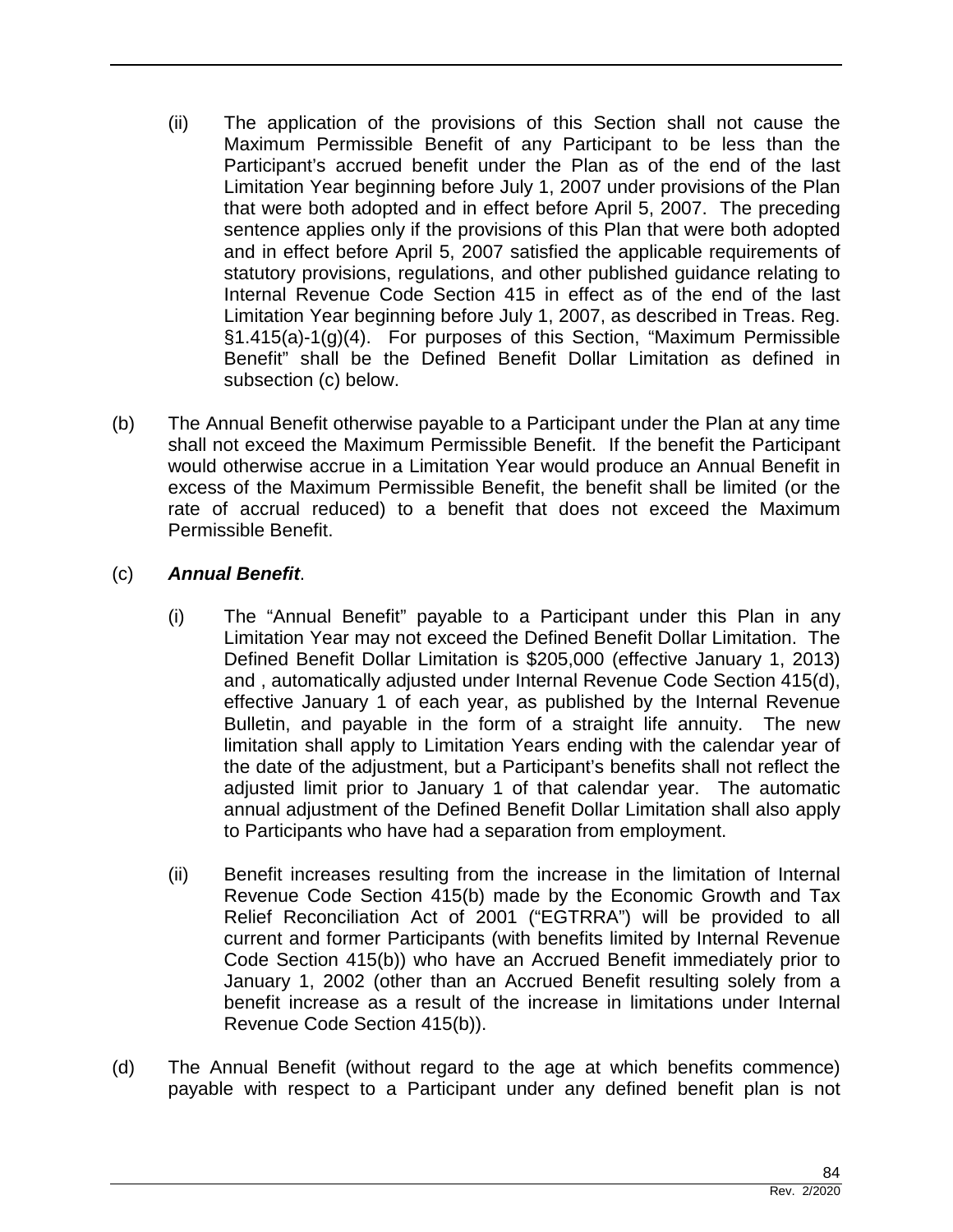considered to exceed the limitations on benefits described in subsection (c) above if the benefits payable with respect to the Participant do not exceed \$10,000 and the Participant was never a Participant in a defined contribution plan of the Employer. In the case of an Employee who has fewer than 10 years of service with the Employer, the \$10,000 amount under the special rule discussed in this subsection (d) shall be reduced by multiplying \$10,000 by a fraction, the numerator of which is the number of years (or part thereof, but not less than one year) of service with the Employer, and the denominator of which is 10. For purposes of this subsection (d), the benefits payable with respect to the Participant for a Limitation Year reflect all amounts payable under the Plan for the Limitation Year, and are not adjusted for form of benefit or commencement date.

(e) Adjustment for fewer than 10 Years of Participation: If the Participant has fewer than 10 years of participation in the Plan, the Defined Benefit Dollar Limitation as defined in paragraph (c)(i) above shall be multiplied by a fraction—(1) the numerator of which is the number of years (or part thereof, but not less than one year) of participation in the Plan, and (2) the denominator of which is 10.

### (f) *Adjustment for Defined Benefit Dollar Limitation for Benefit Commencement before Age 62.*

If the benefit of a Participant begins prior to age 62, the Defined Benefit Dollar Limitation applicable to the Participant at such earlier age is an Annual Benefit payable in the form of a straight life annuity beginning at the earlier age that is the actuarial equivalent of the Defined Benefit Dollar Limitation applicable to the Participant at age 62 (adjusted under subsection (e) above, if required). The Defined Benefit Dollar Limitation applicable at an age prior to age 62 is determined as the lesser of:

- (i) the actuarial equivalent (at such age) of the Defined Benefit Dollar Limitation computed using the Applicable Interest Rate and Applicable Mortality Table specified in Plan Sections 1.24 and 1.25, respectively; or
- (ii) the actuarial equivalent (at such age) of the Defined Benefit Dollar Limitation computed using a 5% Applicable Interest Rate and the Applicable Mortality Table as defined in Plan Section 1.25.

Any decrease in the Defined Benefit Dollar Limitation determined in accordance with the paragraph shall not reflect a mortality decrement if benefits are not forfeited upon the death of the Participant. If any benefits are forfeited upon death, the full mortality decrement is taken into account.

# (g) *Defined Benefit Dollar Limitations after Age 65.*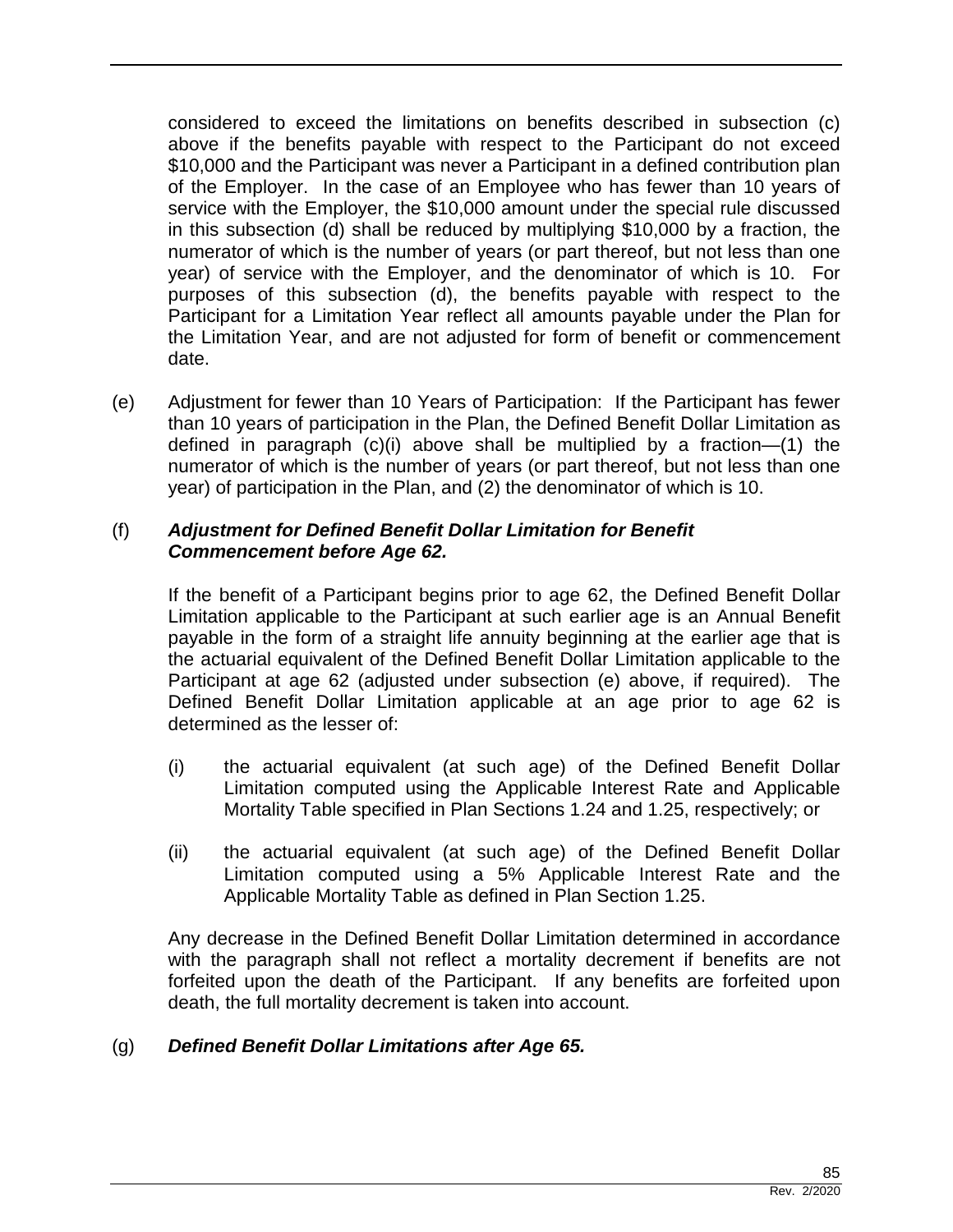If the benefit of a Participant begins after the Participant attains age 65, the Defined Benefit Dollar Limitation applicable to the Participant at the later age is the Annual Benefit payable in the form of a straight life annuity beginning at the later age that is actuarially equivalent to the Defined Benefit Dollar Limitation applicable to the Participant at age 65 (adjusted under subsection (e) above, if required). The actuarial equivalent of the Defined Benefit Dollar Limitation applicable at an age after age 65 is determined as the lesser of:

- (i) The actuarial equivalent (at such age) of the Defined Benefit Dollar Limitation computed using the Applicable Interest Rate and Applicable Mortality Table specified in Plan Sections 1.24 and 1.25, respectively, or
- (ii) The actuarial equivalent (at such age) of the Defined Benefit Dollar Limitation computed using a 5% Applicable Interest Rate assumption and the Applicable Mortality Table specified in Plan Section 1.25.

# (h) *Benefit Forms not Subject to Internal Revenue Code Section 417(e)(3).*

The straight life annuity that is actuarially equivalent to the Participant's form of benefit shall be determined under this subsection (h) if the form of the Participant's benefit is a non-decreasing annuity (other than a straight life annuity) payable for a period of not less than the life of the Participant (or, in the case of a qualified pre-retirement survivor annuity, the life of the surviving spouse).

### (i) **Limitation Years beginning before July 1, 2007.**

For Limitation Years beginning before July 1, 2007, the actuarially equivalent straight life annuity is equal to the annual amount of the straight life annuity commencing at the same Effective Date of Pension that has the same actuarial present value as the Participant's form of benefit computed using whichever the following produces the greater annual amount:

- (A) The Applicable Interest Rate specified in Plan Section 1.24 and the Applicable Mortality Table specified in Plan Section 1.25 for adjusting benefits in the same form; and
- (B) A 5% Applicable Interest Rate assumption and the Applicable Mortality Table specified in Plan Section 1.25 of the Plan for that Effective Date of Pension.

### (ii) **Limitation Years beginning on or after July 1, 2007.**

For Limitation Years beginning on or after July 1, 2007, the actuarially equivalent straight life annuity is equal to the greater of: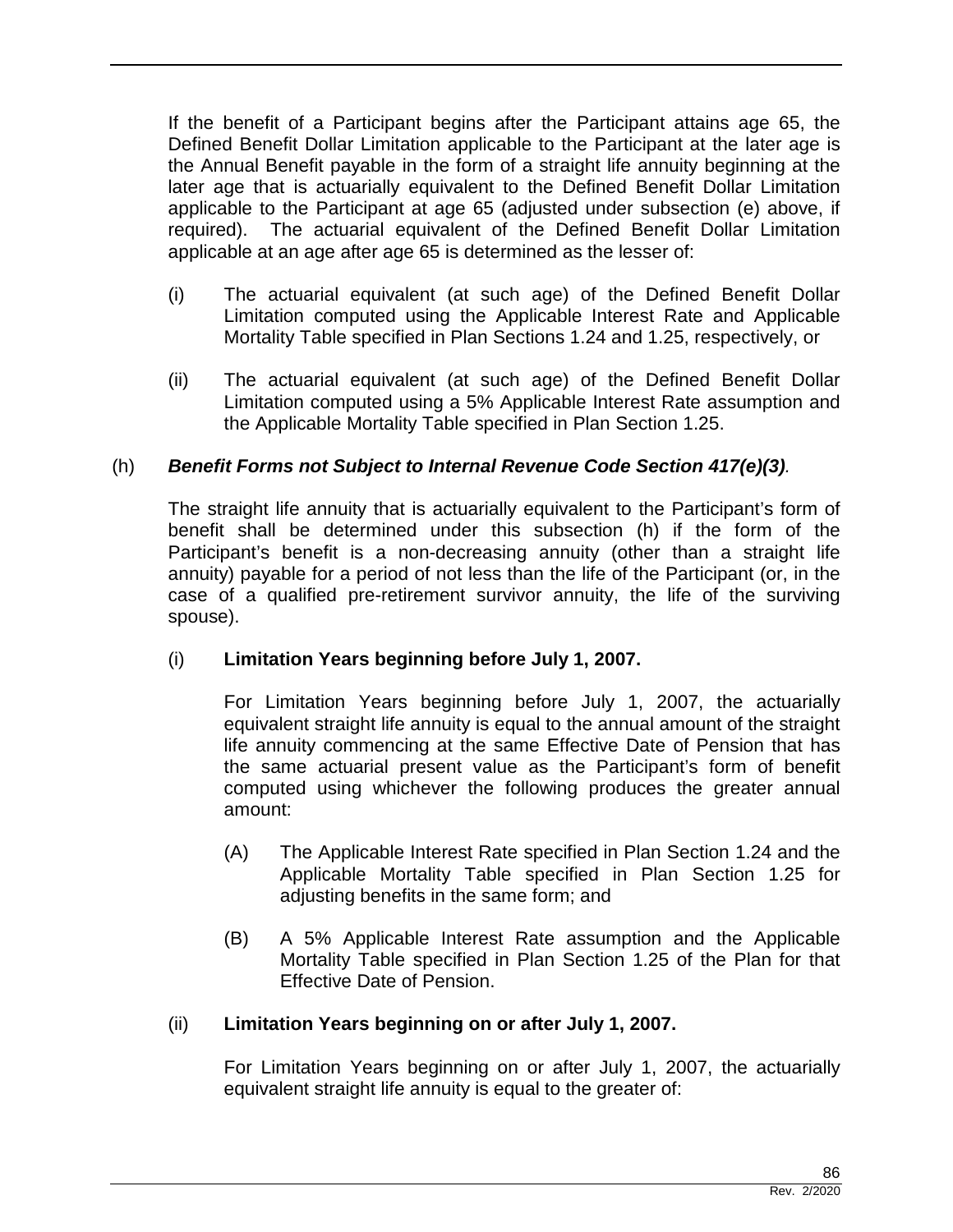- (A) The annual amount of the straight life annuity (if any) payable to the Participant under the Plan commencing at the same Effective Date of Pension as the Participant's form of benefit; and
- (B) The annual amount of the straight life annuity commencing at the same Effective Date of Pension that has the same actuarial present value as the Participant's form of benefit, computed using a 5% Applicable Interest Rate assumption and the Applicable Mortality Table defined in Plan Section 1.25 for that Effective Date of Pension.

# (i) *Benefit Forms Subject to Internal Revenue Code Section 417(e)(3).*

The straight life annuity that is actuarially equivalent to the Participant's form of benefit shall be determined under this subsection if the form of the Participant's benefit is other than a benefit form described in subsection (h) above. In this case, the actuarially equivalent straight life annuity shall be determined as follows:

The actuarially equivalent straight life annuity is equal to the greatest of:

- (A) The annual amount of the straight life annuity commencing at the same Effective Date of Pension that has the same actuarial present value as the Participant's form of benefit, computed using the adjustment factors specified in the Plan for adjusting benefits in the same form;
- (B) The annual amount of the straight life annuity commencing at the same Effective Date of Pension that has the same actuarial present value as the Participant's form of benefit, computed using a 5.5% Applicable Interest Rate assumption and the Applicable Mortality Table defined in Plan Section 1.25; or
- (C) The annual amount of the straight life annuity commencing at the same Effective Date of Pension that has the same actuarial value as the Participant's form of benefit, computed using the Applicable Interest Rate defined in Plan Section 1.24 and the Applicable Mortality Table defined in Plan Section 1.25, divided by 1.05.

### (j) *Aggregation with other Plans.*

(i) Pursuant to Internal Revenue Code Section  $415(f)(3)(B)$ , this Plan shall not be aggregated with any other multiemployer plan for purposes of applying the limits in this Section.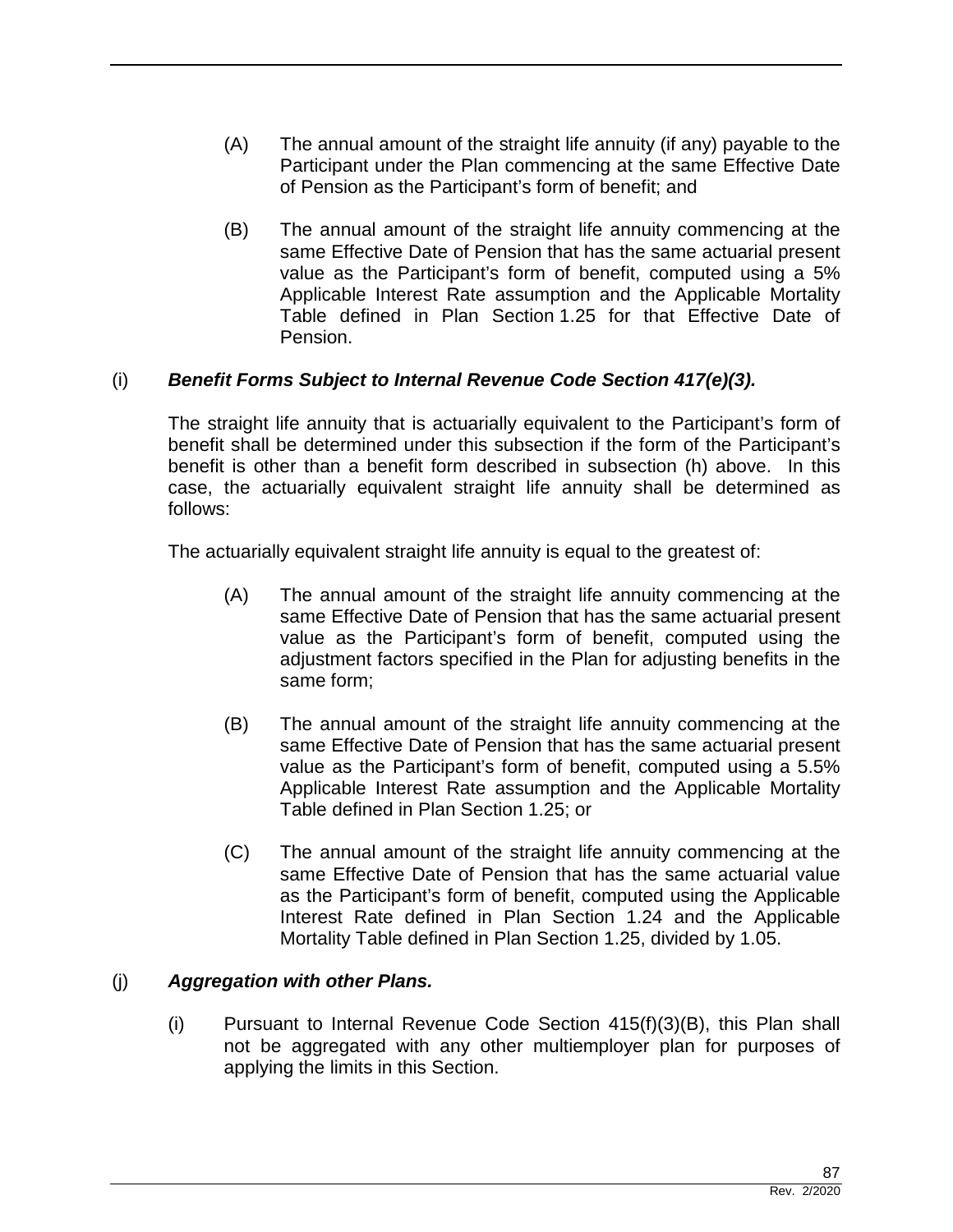- (ii) Where an Employer maintains this Plan and other plans that are not multiemployer plans, only the benefits under this Plan that are provided by the Employer will be aggregated with benefits under the Employer's plans other than multiemployer plans. The Fund may impose a reasonable charge, at the Trustees' discretion, to cover the cost of the actuarial services required to provide the information needed for an Employer to perform the limited aggregation permitted by this paragraph.
- (iii) This Plan shall not be aggregated with any other plan for purposes of applying the Defined Benefit Compensation Limit of Internal Revenue Code Section 415(b)(1)(B) and Treas. Reg. §1.415(b)-1(a)(1)(ii).
- (k) For purposes of this Section, "Limitation Year" means the Calendar Year.
- (l) For purposes of this Section, "Compensation" means:
	- (i) An employee's wages, salaries, fees for professional services, and other amounts received (without regard to whether or not an amount is paid in cash) for personal services actually rendered in the course of employment with an Employer, to the extent that the amounts are includible in gross income (or to the extent amounts would have been received and includible in gross income but for an election under Internal Revenue Code Sections 125(a), 132(f)(4), 402(e)(3), 402(h)(1)(B), 402(k), or 457(b)). These amounts include, but are not limited to, commissions paid to salespersons, compensation for services on the basis of a percentage of profits, commissions on insurance premiums, tips, bonuses, fringe benefits, and reimbursements or other expense allowances under a non-accountable plan as described in Treas. Reg. §1.62-2(c).
	- (ii) For purposes of paragraph (i) above, "wages" includes wages within the meaning of Internal Revenue Code Section 3401(a) (for purposes of income tax withholding at the source), plus amounts that would be included in wages but for an election under Internal Revenue Code Sections 125(a), 132(f)(4), 402(e)(3), 402(h)(1)(B), 402(k), or 457(b). However, any rules that limit the remuneration included in wages based on the nature or location of the employment or the services performed (such as the exception for agricultural labor in Internal Revenue Code Section 3401(a)(2)) are disregarded for this purpose.
	- (iii) Items not included in "Compensation." Compensation does not include:
		- (A) Employer contributions (other than elective contributions described in Internal Revenue Code Sections 402(e)(3), 408(k)(6), 408(p)(2)(A)(i) or 457(b)) to a plan of deferred compensation (including a simplified employee pension described in Internal Revenue Code Section 408(k) or a simple retirement account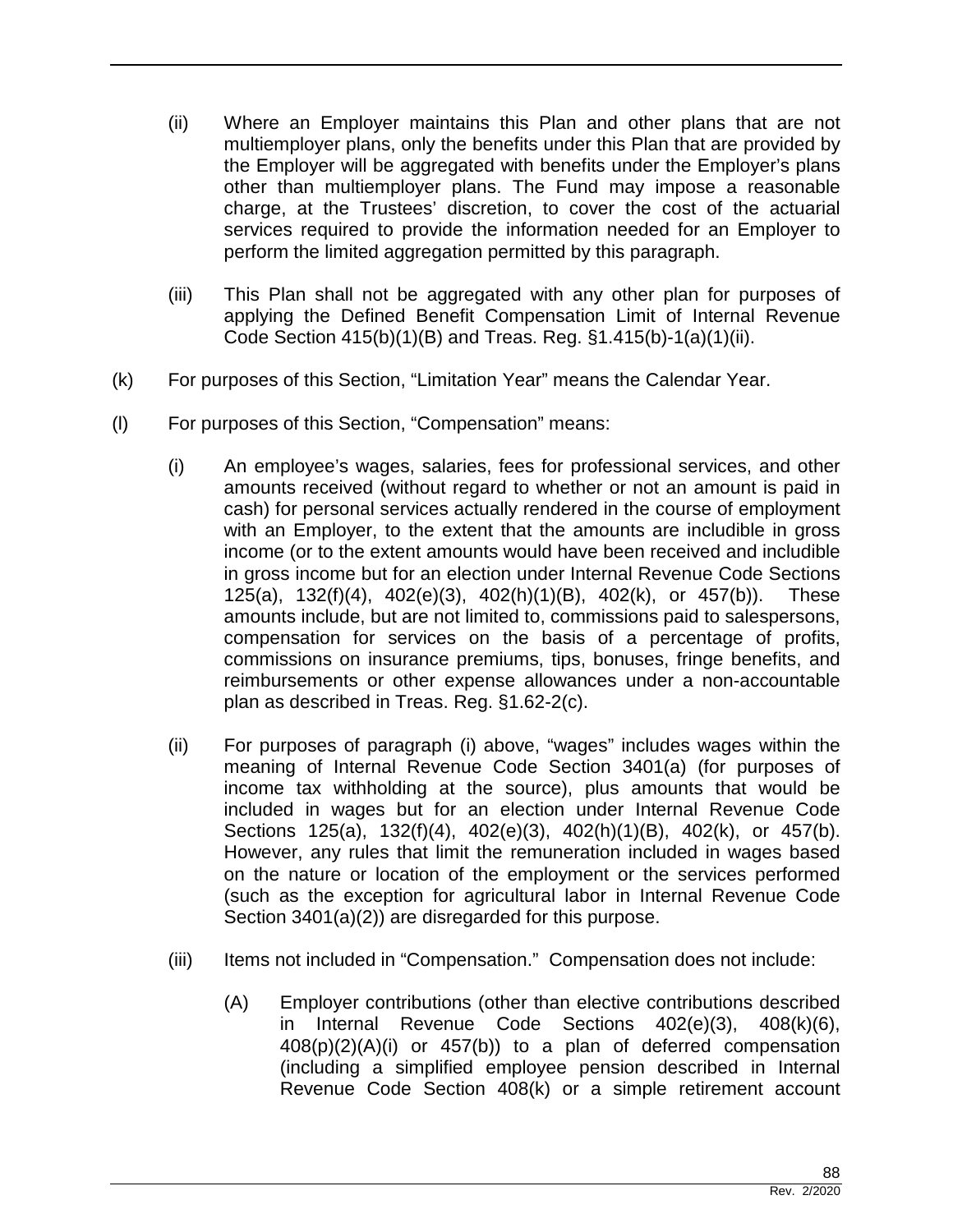described in Internal Revenue Code Section 408(p), and whether or not qualified) to the extent that the contributions are not includible in the gross income of the employee for the taxable year in which contributed. In addition, any distribution from a plan of deferred compensation (whether or not qualified) is not considered as compensation for purposes of this Section, regardless of whether such amounts are includible in the gross income of the employee when distributed.

- (B) Amounts realized from the exercise of a nonstatutory option (which is an option other than a statutory option as defined in Treas. Reg. §1.421-1(b)), or when restricted stock or other property held by an employee either become freely transferable or is no longer subject to a substantial risk of forfeiture;
- (C) Amounts realized from the sale, exchange or other disposition of stock acquired under a statutory stock option;
- (D) Other amounts that receive special tax benefits, such as premiums for group-term life insurance (but only to the extent that the premiums are not includible in the gross income of the employee and are not salary reduction amounts that are described in Internal Revenue Code Section 125);
- (E) Other items of remuneration that are similar to any of the items listed in subparagraphs (A) through (D) above.
- (iv) For any self-employed individual, Compensation shall mean earned income.
- (v) (A) Except as otherwise provided in this paragraph (v), in order to be taken into account for a Limitation Year, Compensation for purposes of this Section must be actually paid or made available to an employee (or, if paid or made available earlier, includible in the gross income of the employee) within the Limitation Year. For this purpose, Compensation is treated as paid on a date if it is actually paid on that date or it would have been paid on that date but for an election under Internal Revenue Code Sections 125, 132(f)(4), 401(k), 403(b), 408(k), 408(p)(2)(A)(i), or 457(b).
	- (B) Except as otherwise provided in this paragraph (v), in order to be taken into account for a Limitation Year, Compensation within the meaning of this Section must be paid or treated as paid to the employee (in accordance with the rules of subparagraph (v)(A) above) prior to the employee's severance from employment with the Employer.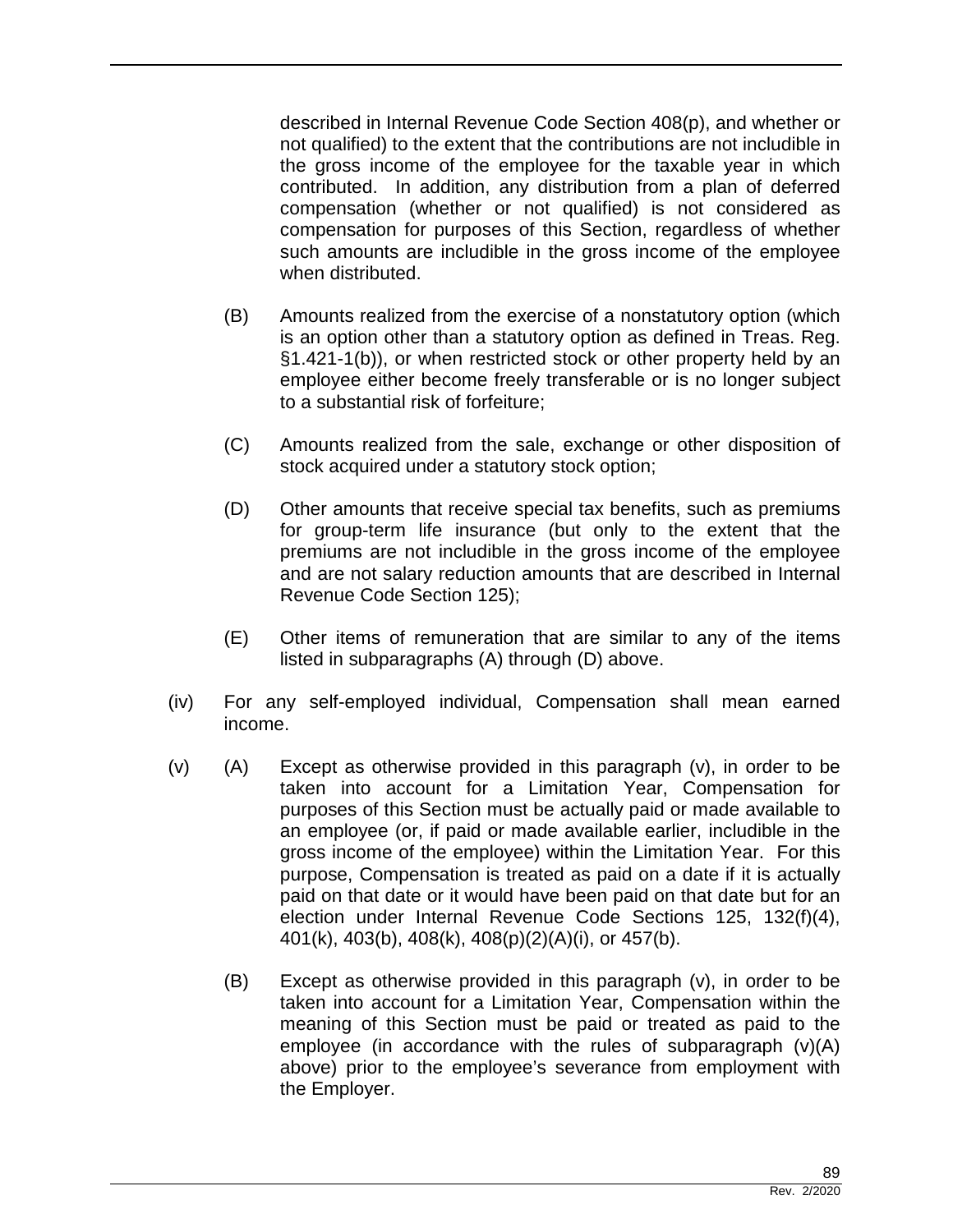(C) Notwithstanding the provisions of subparagraph (v)(D), Compensation for a Limitation Year includes amounts earned during the Limitation Year but not paid during the Limitation Year solely because of the timing of pay periods and pay dates if: (1) these amounts are paid during the first few weeks of the next Limitation Year; (2) the amounts are included on a uniform and consistent basis with respect to all similarly situated employees; and (3) no Compensation is included in more than one Limitation year.

### (D) **Compensation Paid After Severance.**

- (I) Any Compensation described in this subparagraph (v)(D) does not fail to be Compensation within the meaning of this Section pursuant to the rule of subparagraph (v)(B) merely because it is paid after the employee's severance from employment with the Employer, provided the Compensation is paid by the later of 2  $\frac{1}{2}$  months after severance from employment with the Employer or the end of the Limitation Year that includes the date of severance from employment with the Employer.
- (II) Regular Pay after Severance. An amount is described in this clause (D)(II) if:
	- *1.* The payment is regular Compensation for services during the employee's regular working hours, or Compensation for services outside the employee's regular working hours (such as overtime or shift differential), commissions, bonuses, or other similar payments; and
	- *2.* The payment would have been paid to the employee prior to severance from employment if the employee had continued in employment with the Employer.
- (III) Any payment that is not described in clause (D)(II) is not considered Compensation under clause (D)(I) if paid after severance from employment with the Employer, even if it is paid within the time period described in clause (D)(I).
- (IV) Notwithstanding anything to the contrary in this subparagraph (D), a payment after severance from employment from an Employer for whom services were provided is considered to be Compensation as long as the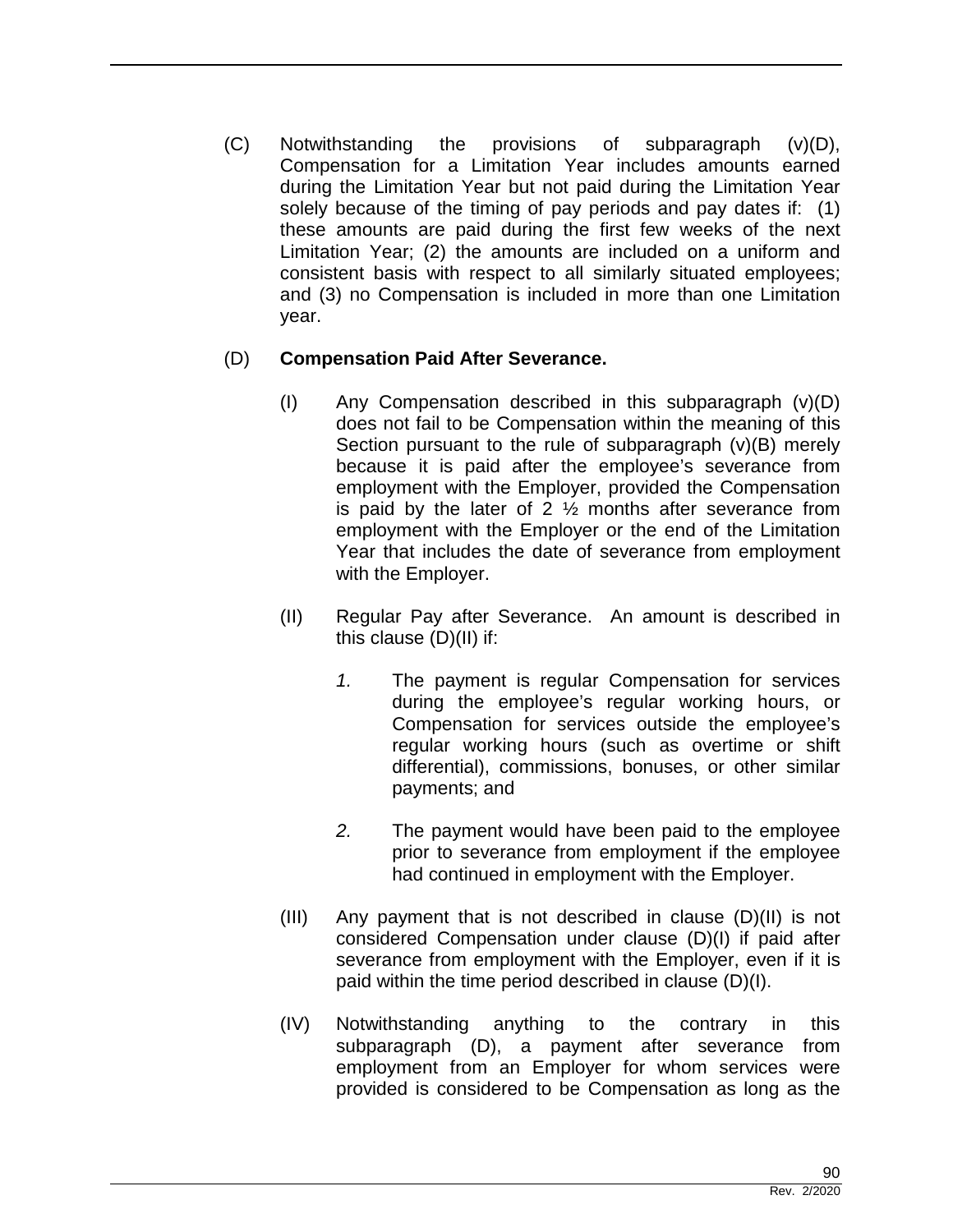individual receiving the payment is employed by any Employer maintaining the Plan. Thus, a Participant is treated as having a severance from employment under this subparagraph (D) only when the Participant is no longer providing services to any Employer maintaining the Plan.

- (vi) Back pay, within the meaning of Treas. Reg.  $§1.415(c)-2(g)(8)$ , shall be treated as Compensation for the Limitation Year to which the back pay relates to the extent the back pay represents wages and compensation that would otherwise be included under this definition.
- (vii) Only compensation considered for purposes of Internal Revenue Code Section 401(a)(17) shall be taken into account for purposes of this Section as follows:

The annual compensation of each Participant taken into account for determining all benefits provided under the Plan shall not exceed \$200,000, as adjusted for cost-of-living increases in accordance with Internal Revenue Code Section 401(a)(17)(B).

- (m) The Trustees are entitled to rely on a representation by an Employer that the pension payable to a Participant under this Plan to the extent attributable to employment with the Employer, does not, together with any other pension payable to him/her under any other plan maintained by the Employer, whether or not terminated, and to the extent attributable to employment with the Employer, exceed the limitations of Internal Revenue Code Section 415.
- (n) The benefits paid under this Plan will not exceed the limitations set forth in this Section. If a Participant on his Effective Date of Pension is not eligible for full monthly benefits under this Plan because of the operation of this Section, his/her monthly benefits will be recalculated annually thereafter until he/she is receiving a full monthly benefit under the Plan's terms without operation of this Section. Each recalculation will be based on this Section with any applicable adjustment to reflect cost of living increases as set forth in paragraph (c)(i).
- (o) In calculating the benefit of a Participant's surviving Spouse or Beneficiary, the benefit of such Spouse or Beneficiary first shall be calculated based on the amount to which the Participant would have been entitled without regard to the limits imposed by this Section. The limits of this Section then will be applied to the resulting benefit amount.

### **Section 9.14. Designation of Beneficiary.**

A Participant or Pensioner may designate a person or persons as a Beneficiary or Beneficiaries to receive the Death Benefits, if any, provided in accordance with Plan Sections 7.01, 7.02 or 8.02, or any benefits due but not yet received by the Pensioner at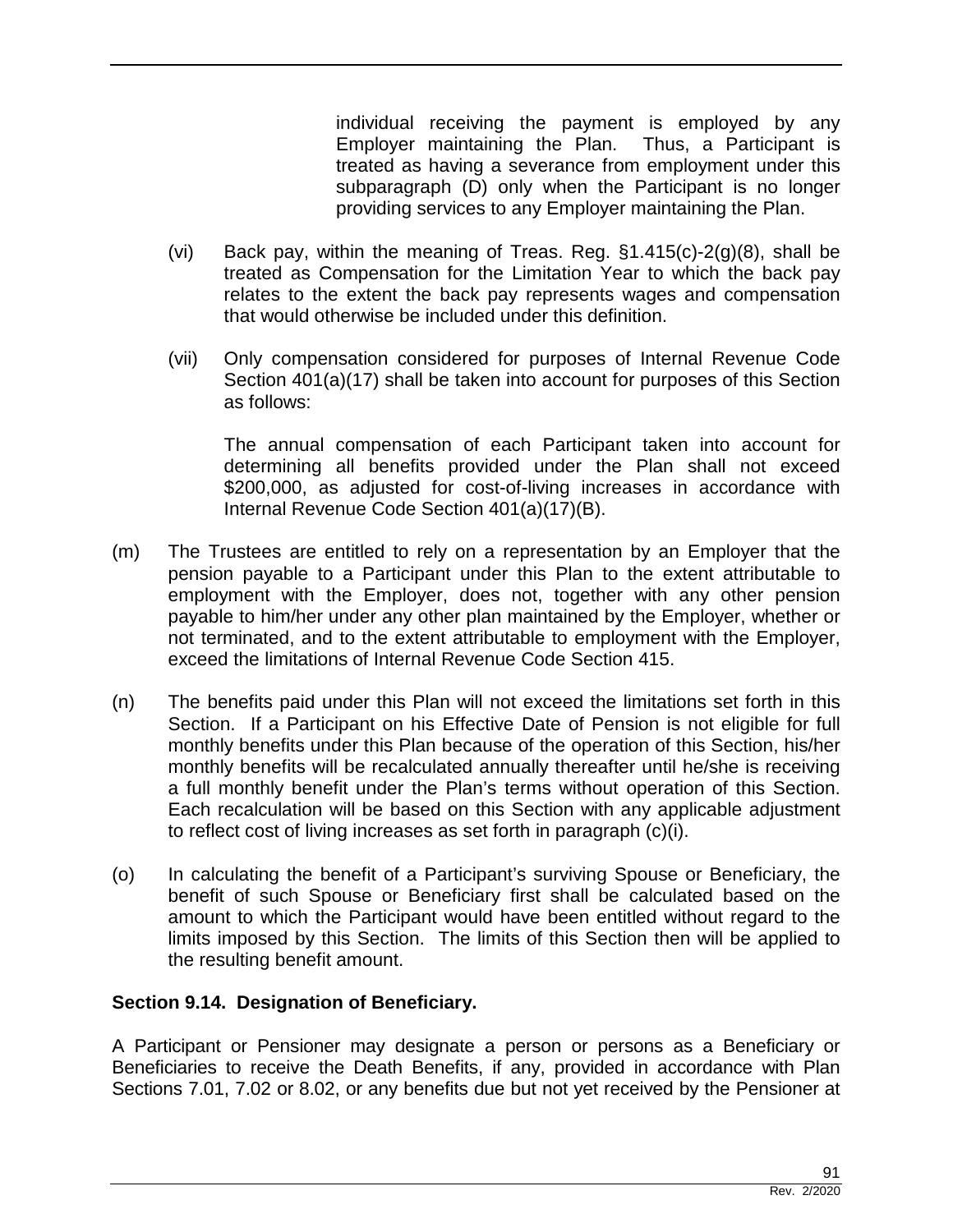the time of his death, by forwarding such designation to the Fund Office in a form acceptable to the Board of Trustees. Designated Beneficiaries other than individual(s) are not acceptable; however, a trust or an estate may be a designated Beneficiary. See also Plan sections 6.02(e)(i)(A) (spousal consent requirement at retirement) and 6.03 (preretirement surviving spouse pension) for limitations on beneficiary designations. A Participant or Pensioner shall have the right to change his designation of Beneficiary without the consent of the Beneficiary, but no change shall be effective or binding on the Trustees unless it is received by the Fund Office prior to the time any payments are made to the Beneficiary whose designation is on file with the Fund Office. Any benefits provided in accordance with Plan Sections 7.01, 7.02 or 8.02, or any benefits due but not yet received by the Pensioner at the time of his death, shall be paid to the most recently designated Beneficiary filed with the Trustees. If such designated Beneficiary, who has survived the Pensioner or Participant, dies, and further payments are due for periods after the death, and if no successor Beneficiary named by the Participant is still then living, such payments shall be made to the designated Beneficiary's survivor(s), as applicable, according to the order listed in Plan Section 9.15.

# **Section 9.15. No Designated Beneficiary.**

If a Participant has not designated a Beneficiary or if there is no designated Beneficiary alive at the death of a Participant, any benefits provided under Plan Sections 7.01, 7.02 or 8.02, or any benefits due but not yet received by the Pensioner at the time of his death, shall be payable to the person listed below in the order listed:

- (a) to the Participant's Spouse;
- (b) if no surviving Spouse, to his surviving children, divided equally between them;
- (c) if no surviving Spouse or surviving children, to his surviving parents, divided equally between them;
- (d) if no surviving Spouse or surviving children or surviving parents, to his surviving siblings, divided equally between them.

If there are no survivors under (a)-(d) above, such benefits will not be paid to anyone, including an estate, and such amounts will be forfeited to the Trust Fund.

This Plan Section 9.15 shall also apply to the survivors of a Beneficiary, if no successor Beneficiary named by the Participant is still living, or to the survivors of a surviving Spouse, and there were benefits due but not yet received by the Beneficiary or surviving Spouse at the time of his or her death.

### **Section 9.16. Minor Beneficiary.**

If benefits from this Fund are payable to a minor, the Trustees may pay the benefits due to the minor to the person having present custody or care of the minor with whom the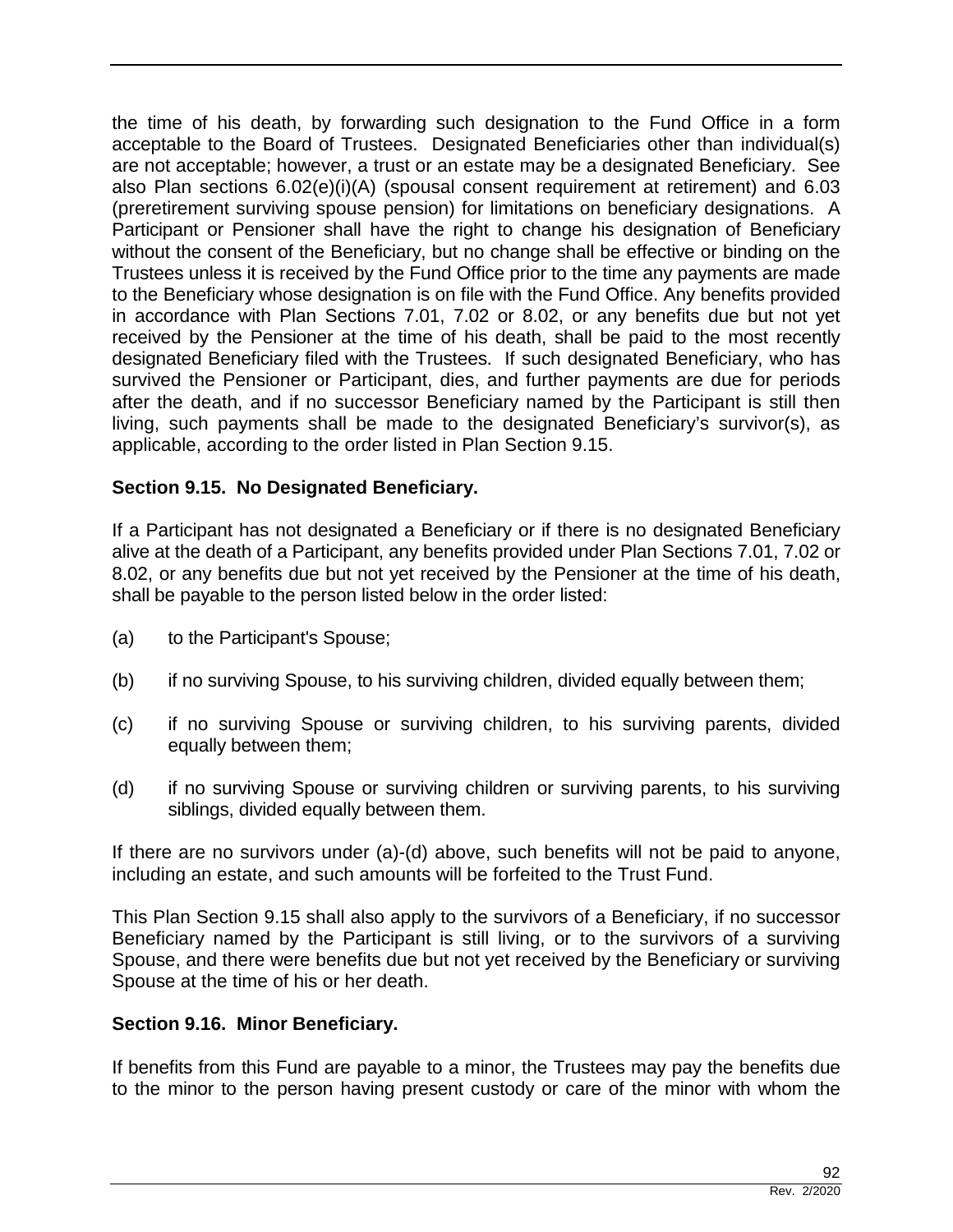minor resides. Such recipient on behalf of the minor must agree in writing to apply the payments solely for the minor's support. The Trustees also have the discretion to make any payments of benefits to a minor by depositing the payments in a federally insured savings account in the sole name of the minor and by giving written notice of such deposit to the minor. Payments made in the manner set forth in this Section shall operate to discharge the Trustees from any liability to the minor or anyone representing his interest. No payment shall be made under this Section to a government agency.

# **Section 9.17. Merger.**

Benefits to persons from other plans which have merged into this Plan shall be subject to the applicable terms of any merger agreements between the plans. In applying an applicable provision of a merged plan under terms of such a merger agreement, the definition of Spouse in Section 6.01(c) shall apply. In the case of any merger or consolidation with or transfer of assets or liabilities to any other plan, each Participant shall be entitled to receive a benefit immediately after the merger, consolidation, or transfer which is equal to or greater than the benefit he would have been entitled to receive immediately before the merger, consolidation, or transfer.

# **Section 9.18. Adjustment for Delayed Initiation of Benefit Payments.**

- (a) In the case of a Participant for whom benefits were not suspended pursuant to Paragraph 9.07(b)(vi) above, if the Effective Date of Benefits is after the Participant's Normal Retirement Age, the benefit accrued at Normal Retirement Age will be actuarially increased for each complete calendar month between Normal Retirement Age and the Effective Date of Benefits.
- (b) If a Participant first becomes entitled to additional benefits after Normal Retirement Age, whether through additional Pension Credit or because of a benefit increase, the actuarial increase in those benefits will start from the date they would have been paid rather than from Normal Retirement Age.
- (c) The actuarial increase will be calculated using the factors set forth in Subsection 9.05(e) above.

#### **Section 9.19. Disclaimer of Benefits.**

If a Beneficiary signs and delivers to the Fund Office a written disclaimer of Plan benefits which satisfies the requirements of Internal Revenue Code Section 2518 and the Regulations thereunder, and the benefits, but for the disclaimer, would otherwise pass to such individual as a result of the death of a Participant or a Beneficiary, the individual executing such disclaimer of benefits shall be deemed to have failed to survive the deceased Participant or Beneficiary. For such a disclaimer to be effective for purposes of the Plan, the following conditions must be satisfied: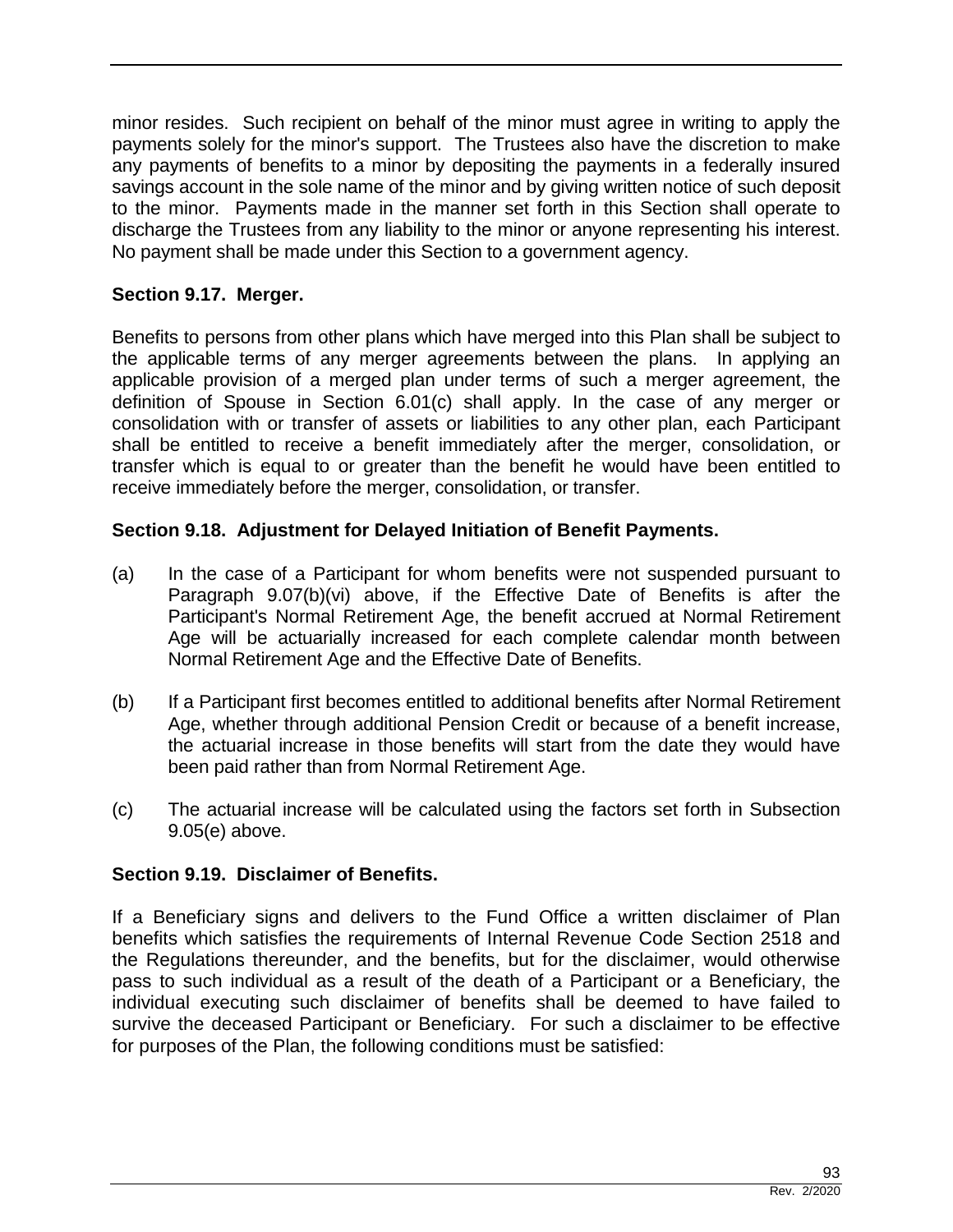- (a) The disclaimer must be an irrevocable and unqualified written refusal by the individual who would otherwise receive Plan benefits as a Beneficiary not to accept such benefits;
- (b) The written disclaimer must be received in the Fund Office no later than the date that is nine (9) months after the date of death of the Participant or Beneficiary by reason of which the disclaiming individual would be entitled to Plan benefits;
- (c) The disclaiming individual has not accepted any portion of the Plan benefits being disclaimed;
- (d) As a result of the disclaimer, the Plan benefits are paid in accordance with the Plan document and without any direction on the part of the individual making the disclaimer to a person other than the individual making the disclaimer, and
- (e) The disclaimer must satisfy the requirements of applicable state law as demonstrated by a legal opinion, acceptable to the Trustees or their designee, from an attorney hired and paid by the Beneficiary.

Disclaimers are only permitted for a Death Benefit to a non-spouse Beneficiary under Sections 7.01 or 7.02.

# **ARTICLE 10**

### **General Provisions**

#### **Section 10.01. Non-Reversion.**

It is expressly understood that in no event shall any of the corpus or assets of the Pension Fund revert to the Contributing Employers or be subject to any claims of any kind or nature by the Contributing Employers, except for the return of an erroneous contribution within the time limits prescribed by law.

#### **Section 10.02. Limitation of Liability.**

This Plan has been adopted by the Trustees on the basis of an actuarial estimate, which has established to the fullest extent possible that the contributions will, if continued, be sufficient to maintain the Plan on a permanent basis, fulfilling the funding requirements of ERISA.

However, it is recognized as possible that, in the future, the income and/or the liabilities of the Fund may be substantially different from those previously anticipated.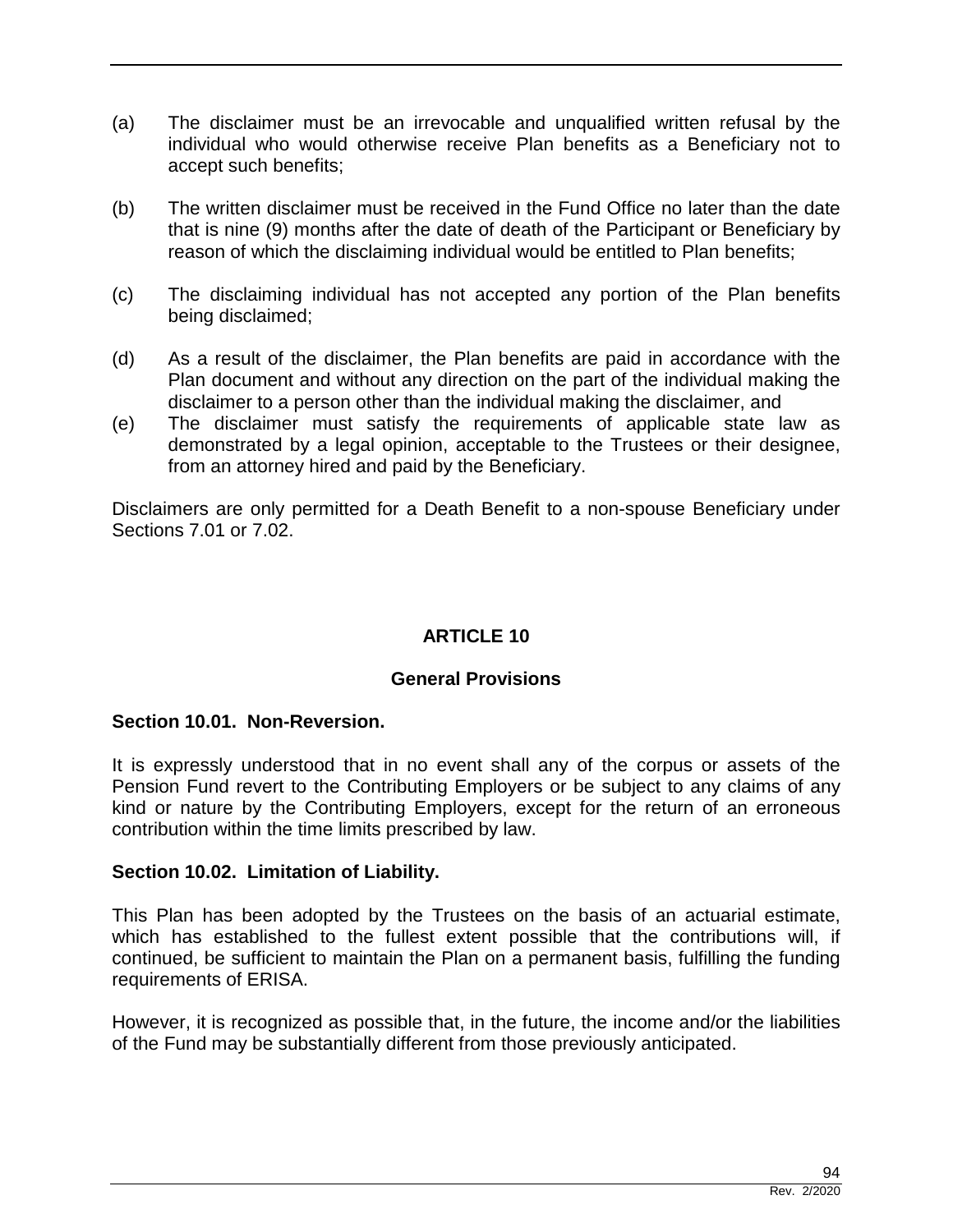It is understood that this Pension Plan can be fulfilled only to the extent that the Fund has assets available from which to make the pension payments. Consequently, the Trustees shall have prepared, annually, an actuarial evaluation of the Fund.

No Employer has any liability, directly or indirectly, to provide the benefits established by this Plan beyond the obligation of the Employer to make contributions as stipulated in his Collective Bargaining Agreement or otherwise as provided by the Trust Agreement, this Plan or by law. In the event that at any time the Pension Fund does not have sufficient assets to permit continued payments on a sound actuarial basis under this Pension Plan, nothing contained in the Pension Plan and the Trust Agreement shall be construed as obligating the Employer to make benefit payments or contributions (other than the contributions for which the Employer may be obligated by his Collective Bargaining Agreement) in order to provide for the benefits established by the Pension Plan.

Likewise, there shall be no liability upon the Board of Trustees, individually or collectively, or upon the Employers, District Council, or Union to provide the benefits established by this Plan if the Pension Fund does not have assets to make such benefit payments.

# **Section 10.03. Delinquent Employers.**

If a Contributing Employer fails to make contributions to the Fund in a timely fashion, the Trustees may assess liquidated damages and interest, and may take whatever actions they deem appropriate to collect all amounts due and enforce the obligation to contribute, in accordance with the terms of the Trust Agreement and ERISA Sections 502(g)(2) and 515. Nothing in this Section shall be construed as a waiver or limitation of the Plan's or the Trustees' right to enforce an Employer's obligation to contribute in any type of proceeding.

# **Section 10.04. Termination or Modification of Obligation to Contribute.**

The financing of benefits provided by the Plan is based on the continued contribution of Employers, as required by the Collective Bargaining Agreement with the Union.

If a Union and an Employer should enter into a Collective Bargaining Agreement requiring contributions to the Fund and then fail to renew such agreement, or enter into an agreement which does not require the continuation of contributions to the Fund, or requires a lesser rate of contributions, to the extent permitted under Internal Revenue Code Section 411(d)(6) and 411(a)(3)(E), and as otherwise authorized under Plan Section 11.01 and the Trust Agreement, the Trustees have the authority to take such action as they deem appropriate in their discretion with respect to all of the Employees of all the Employers in that Local Union jurisdiction including but not limited to the following in order to maintain that group of Employees, or the Fund as a whole, on a sound actuarial basis: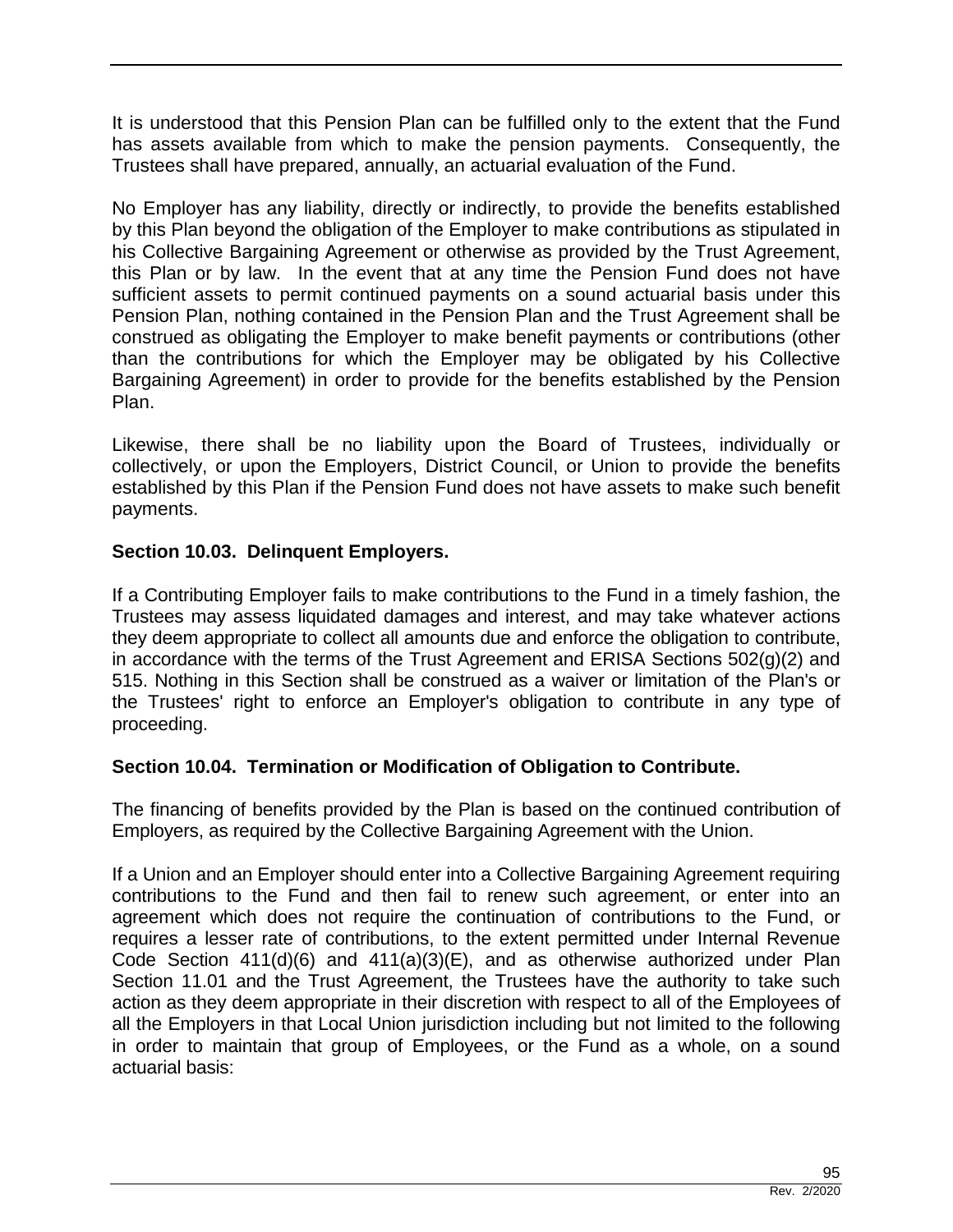- (a) The Trustees shall have the right to terminate the Employers' status as Contributing Employers and to terminate or reduce any pension benefits to former Employees of the Employers if the total amount contributed by said Contributing Employers is less than the actuarially determined value of the pension benefits approved for former Covered Employees of such Contributing Employers.
- (b) The Trustees shall have the right to adjust or cancel the credit of any Employees or former Employees, or modify the conditions for entitlement to any benefits, in order to maintain an actuarially sound relationship between the contributions made on account of such Employees or former Employees and any benefits accrued by them.

However, any cancellation of Pension Credit shall not apply to any periods of employment (or any benefits attributable thereto) for which the Employers were obligated to contribute to the Fund under the terms of a Collective Bargaining Agreement or other written agreement.

# **Section 10.05. Unauthorized Representations.**

The Fund shall not be bound by the representations of any person, other than the Trustees, regarding participation in and eligibility for benefits under this Plan, status of Employees or Employers or any other matter relating to the Pension Plan or Fund.

### **Section 10.06. Authority.**

The Trustees shall have the sole responsibility and the sole control of the operation and administration of the Plan and shall have the full power, discretion, and authority to take all action and to make all decisions and interpretations which may be necessary or appropriate in order to administer and operate the Plan, including, without limiting the generality of the foregoing, the power, duty, discretion and responsibility to:

- (a) Resolve and determine all disputes or questions arising under the Plan, including the power and discretion to determine the rights of Pensioners, Participants and Beneficiaries, and their respective benefits, and to remedy any ambiguities, inconsistencies or omissions;
- (b) Adopt such rules of procedure and regulations as in their opinion may be necessary for the proper and efficient administration of the Plan and as are consistent with the Plan;
- (c) Implement the Plan in accordance with its terms and the rules and regulations adopted as above and with the Trust Agreement;
- (d) Determine the eligibility of any Employee as a Participant and the crediting and distribution of the Trust pursuant to the terms of the Plan and the Trust; and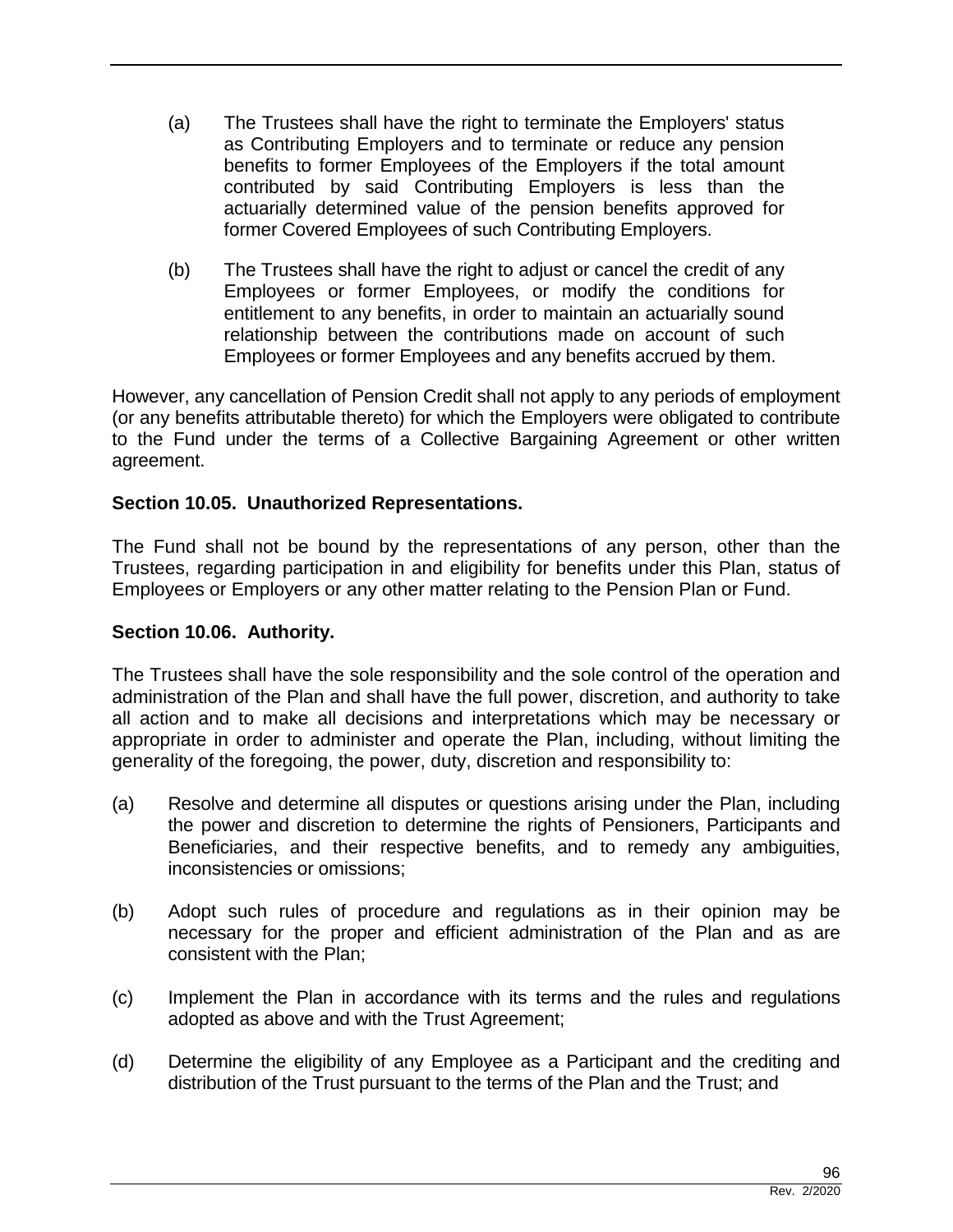(e) Establish and carry out a funding policy and method consistent with the objectives of the Trust, the Plan, and ERISA pursuant to which the Trustees shall determine the Plan's liquidity and financial needs.

#### **Section 10.07. Severability.**

In the event that any provision(s) of this Plan shall be held illegal or invalid for any reason, said illegality or invalidity shall not affect the remaining provisions of this Plan; and the provision(s) held illegal or invalid shall be fully severable and the Plan shall be construed as if said illegal or invalid provision had never been inserted herein.

#### **Section 10.08. Grammatical Construction.**

Pronouns or other words indicating masculine, feminine or neuter gender shall be deemed to include other genders unless the context clearly indicates otherwise, and singular words shall include the plural in all cases where such meaning would be appropriate.

#### **Section 10.09. Top Heavy Plan Requirements.**

For any Top Heavy Plan Year, the Plan shall provide vesting provisions meeting the requirements of Internal Revenue Code Section 416(b) and a minimum benefit meeting the requirements of Internal Revenue Code Section 416(c).

For purposes of this Section, the benefits provided under the Plan for the employees of each Contributing Employer shall be treated as a separate plan maintained by such Contributing Employer, the provisions of this section shall be applicable separately to each such separate plan, and the term "Plan" shall mean such a separate plan.

#### (a) *Determination of Top Heavy Status.*

- (i) The Plan shall be a Top Heavy Plan for any Plan Year in which, as of the Determination Date, the Plan is a Top Heavy Plan as defined in Paragraph 10.09(b)(ix) below.
- (ii) A Participant's Present Value of Accrued Benefit as of the Determination Date must be determined as of the most recent valuation date which is within the 12-month period ending on the Determination Date. The Accrued Benefit for a current employee shall be determined as if the employee terminated service as of such valuation date.

#### (b) *Special Top Heavy Definitions.*

(i) "Aggregation Group" means either a Required Aggregation Group or a Permissive Aggregation Group as hereinafter determined.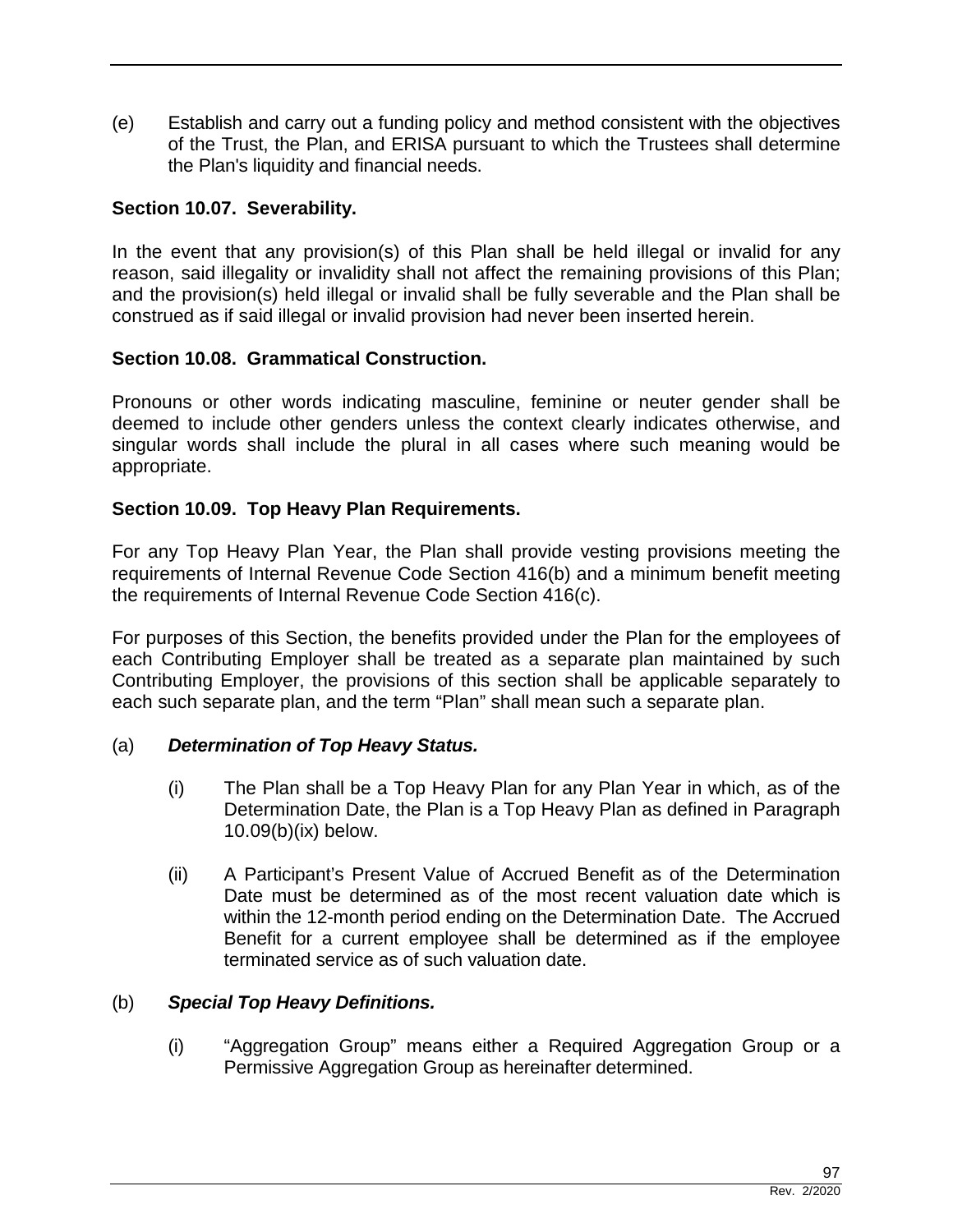- (A) Required Aggregation Group: In determining a Required Aggregation Group hereunder, each plan of the Employer in which a Key Employee is a participant, and each other plan of the Employer which enables any plan in which a Key Employee participates to meet the requirements of Internal Revenue Code Sections 401(a)(4) and 410, will be required to be aggregated. Such group shall be known as a Required Aggregation Group, and each plan in the group will be considered a Top Heavy Plan if the Required Aggregation Group is a Top Heavy Group. No plan in the Required Aggregation Group will be considered a Top Heavy Plan if the Required Aggregation Group is not a Top Heavy Group.
- (B) Permissive Aggregation Group: The Employer may also include any other plan not required to be included in the Required Aggregation Group, provided the resulting group, taken as a whole, would continue to satisfy the provisions of Internal Revenue Code Sections 401(a)(4) and 410. Such group shall be known as a Permissive Aggregation Group, and in such case, only a plan that is part of the Required Aggregation Group will be considered a Top Heavy Plan if the Permissive Aggregation Group is a Top Heavy Group. No plan in the Permissive Aggregation Group will be considered a Top Heavy Plan if the Permissive Aggregation Group is not a Top Heavy Group.
- (C) Only those plans of the Employer in which the Determination Dates fall within the same calendar year shall be aggregated in order to determine whether such plans are Top Heavy Plans.
- (ii) "Compensation" means "compensation" as defined in Plan Subsection 9.13(l).
- (iii) "Determination Date" means the last day of the preceding Plan Year.
- (iv) "Key Employee" means any employee or former employee who, at any time during the Plan Year or any of the four (4) preceding Plan Years, is (1) an officer of the Employer whose annual compensation is greater than 50% of the amount in effect under Internal Revenue Code Section 415(b)(1)(A) for any Plan Year in the determination period; (2) one of ten employees owning (by attribution or otherwise) the largest interests in the Employer if such individual's compensation exceeded the dollar limit on annual additions to defined contribution plans under Internal Revenue Code Section 415(c)(1)(A); (3) a 5-percent owner of the Employer; or (4) a 1-percent owner of the Employer having annual Compensation is excess of \$150,000. For purposes of determining whether a person is an officer under (1), above, no more than fifty (50) Employees (or, if less, the greater of three (3) or ten percent (10%) of Employees) will be treated as officers. In addition, persons who are merely nominal officers will not be treated as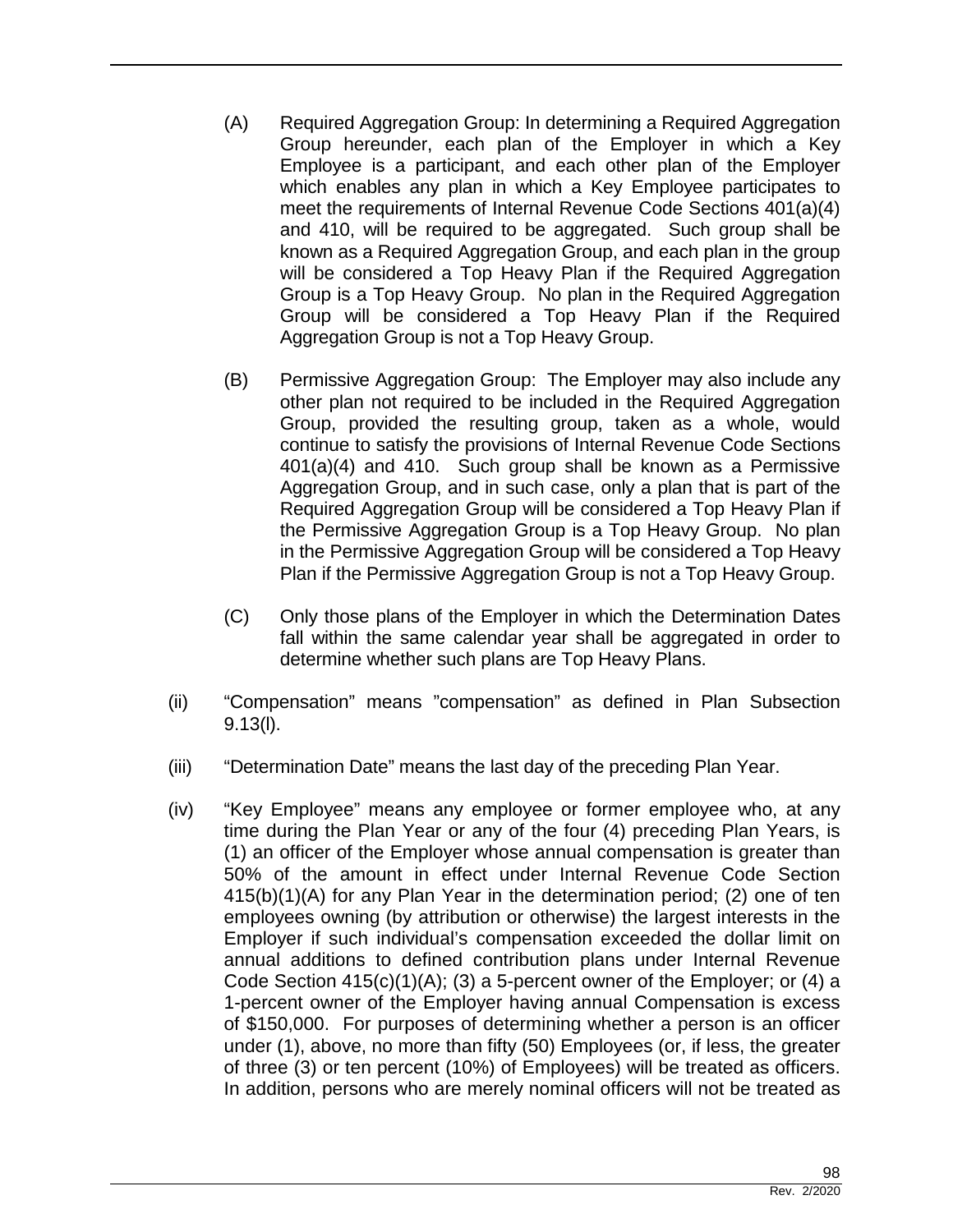Key Employees solely by reason of their titles as officers. For purposes of (2), above, if two (2) employees have the same interest in the Employer, the employee with the greater annual Compensation from the Employer will be treated as having the larger interest.

Notwithstanding the foregoing, effective July 1, 2002, "Key Employee" means any employee or former employee (including any deceased employee) who at any time during the Plan Year that includes the Determination Date was an officer of the Employer having annual compensation greater than \$130,000 (as adjusted under Internal Revenue Code Section 416(i)(1)); a five-percent (5%) owner of the Employer; or a one-percent (1%) owner of the Employer having annual compensation of more than \$150,000. For purposes of this subsection, annual compensation means compensation within the meaning of Internal Revenue Code Section 415(c)(3). The determination of who is a Key Employee will be made in accordance with Internal Revenue Code Section 416(i)(1) and the applicable regulations and other guidance of general applicability thereunder.

- (v) "Non-Key Employee" means any employee who is not a Key Employee.
- (vi) "Present Value of Accrued Benefit" means in the case of a defined benefit plan, a Participant's present value of accrued benefit as determined under the provisions of the defined benefit plan.
- (vii) For Limitation Years beginning before January 1, 2000, "Super Top Heavy Plan" means a Plan for which, as of the Determination Date, the Present Value of Accrued Benefits of Key Employees or the sum of the Accrued Benefits of Key Employees under this Plan and any plan of an Aggregation Group, exceeds ninety percent (90%) of the Present Value of Accrued Benefits or the Accrued Benefits of all Participants under this Plan and any plan of an Aggregation Group. Effective for Limitation Years beginning after December 31, 1999, any provisions for Super Top Heavy Plans will not apply.
- (viii) "Top Heavy Group" means an Aggregation Group in which, as of the Determination Date, the sum of the Present Value of Accrued Benefits of Key Employees under all defined benefit plans included in the group, and the Aggregate Accounts of Key Employees under all defined contribution plans included in the group, exceeds sixty percent (60%) of a similar sum determined for all Participants. The value of an employee's Accrued Benefit distributed during the 5-year period ending on the Determination Date will be included in determining whether an Aggregation Group is a Top Heavy Group. The preceding sentence shall also apply to distributions under a terminated plan which if it had not been terminated would have been required to be included in an Aggregation Group. However, if a former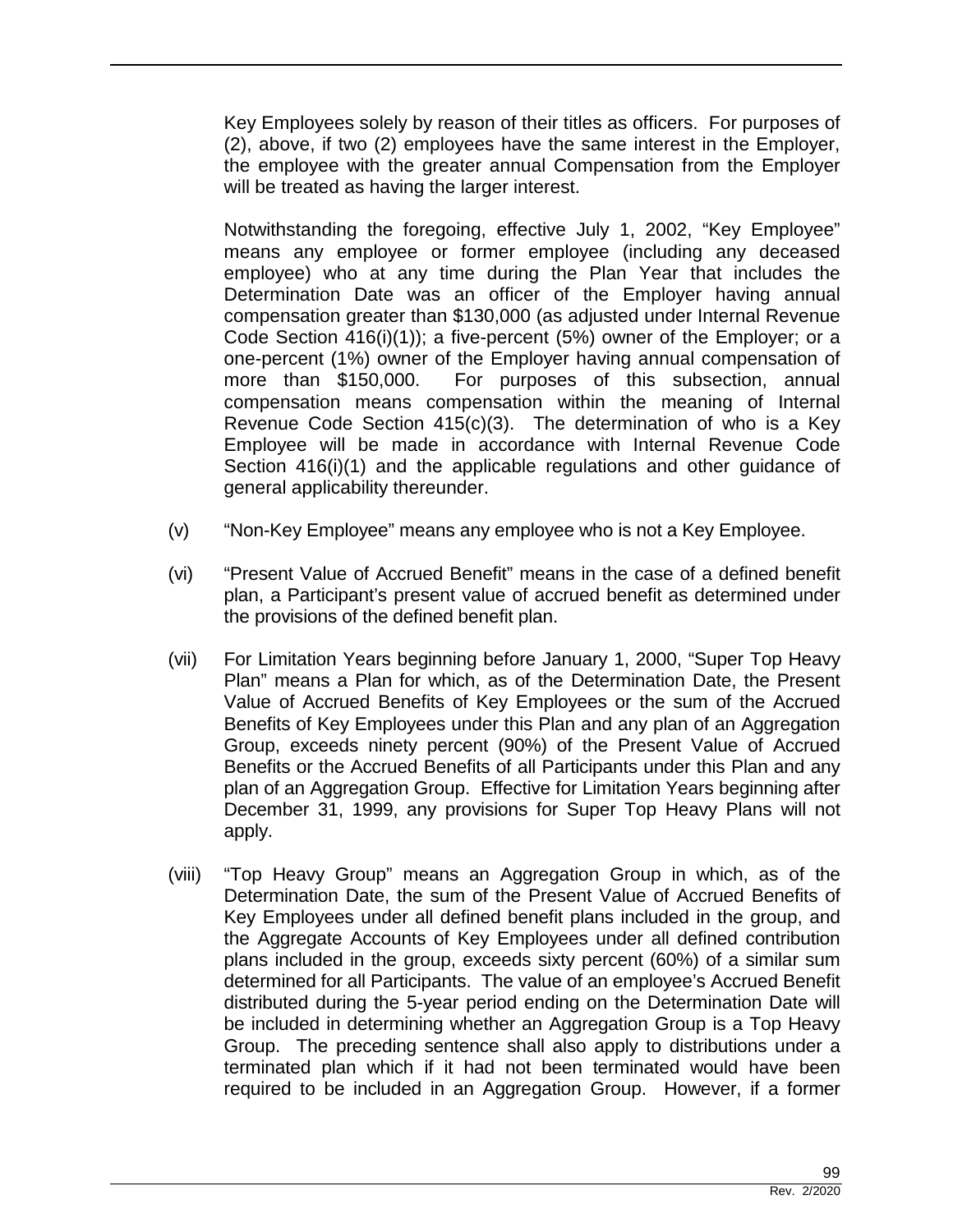employee has not performed any services for the Employer maintaining the Plan at any time during the 5-year period ending on the Determination Date or if an employee is not a Key Employee on the Determination Date but was a Key Employee for any Calendar Year prior to the Determination Date, the value of his or her Accrued Benefit will not be included in determining whether an Aggregation Group is a Top Heavy Group.

Notwithstanding the foregoing, effective July 1, 2002 the present values of accrued benefits and the amounts of account balances of an employee as of the Determination Date shall be increased by the distributions made with respect to the employee under the Plan and any plan aggregated with the Plan under Internal Revenue Code Section 416(g)(2) during the one-year period ending on the Determination Date. The preceding sentence shall also apply to distributions under a terminated plan which, had it not been terminated, would have been aggregated with the Plan under Internal Revenue Code Section  $416(g)(2)(A)(i)$ , and in the case of a distribution made for a reason other than severance from employment, death, or disability, this provision shall be applied by substituting "five-year period" for "one-year period." In addition, effective January 1, 2002, the accrued benefits and accounts of any individual who has not performed service for the Employer during the one-year period ending on the Determination Date shall not be taken into account in determining whether the Plan is a Top Heavy Plan.

(ix) "Top Heavy Plan" means a Plan as to which, as of the Determination Date, the Present Value of Accrued Benefits of Key Employees, or the sum of the Accrued Benefits of Key Employees under this Plan and any plan of an Aggregation Group, exceeds sixty percent (60%) of the Present Value of Accrued Benefits or the Accrued Benefits of all Participants under this Plan and any plan of an Aggregation Group. The value of an employee's Accrued Benefit distributed during the 5-year period ending on the Determination Date will be included in determining whether a plan is a Top Heavy Plan. The preceding sentence shall also apply to distributions under a terminated plan which if it had not been terminated would have been required to be included in an Aggregation Group. However, if a former employee has not performed any services for the Employer maintaining the Plan at any time during the 5-year period ending on the Determination Date or if an employee is not a Key Employee on the Determination Date but was a Key Employee for any Calendar Year prior to the Determination Date, the value of his or her Accrued Benefit will not be included in determining whether a plan is a Top Heavy Plan.

Notwithstanding the foregoing, effective July 1, 2002, "Top Heavy Plan" means a Plan under which the aggregate present value of accrued benefits for Key Employees exceeds sixty percent (60%) of the present value of accrued benefits for all Employees under such plan and which is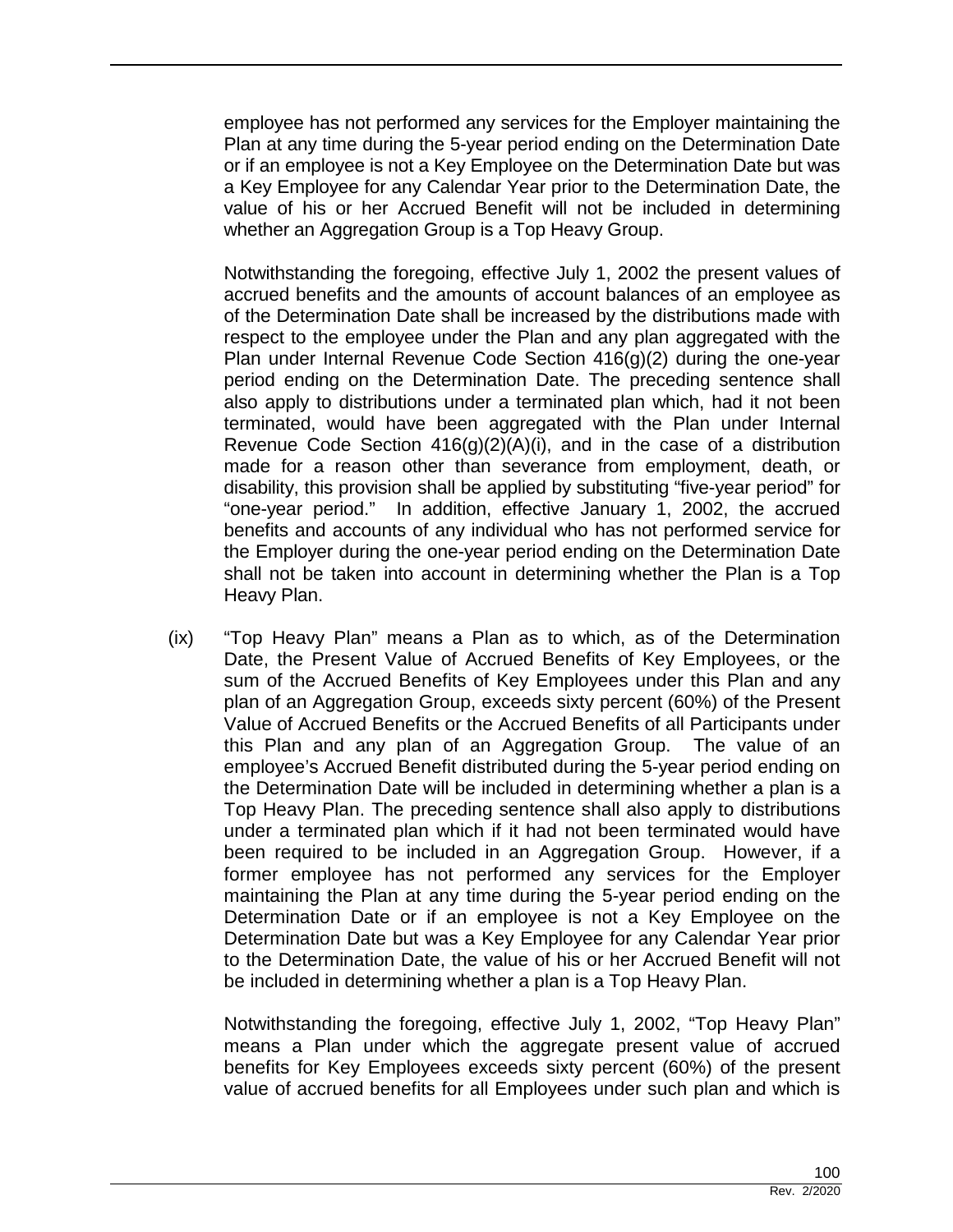not part of a Required or Permissive Aggregation Group that is not a Top Heavy Group. Top Heavy Plan also means a Plan which is part of a Required Aggregation Group that is a Top Heavy Group.

Effective July 1, 2002, the present values of accrued benefits and the amounts of account balances of an employee as of the Determination Date shall be increased by the distributions made with respect to the employee under the Plan and any plan aggregated with the Plan under Internal Revenue Code Section 416(g)(2) during the one-year period ending on the Determination Date. The preceding sentence shall also apply to distributions under a terminated plan which, had it not been terminated, would have been aggregated with the Plan under Internal Revenue Code Section  $416(g)(2)(A)(i)$ . In the case of a distribution made for a reason other than severance from employment, death, or disability, this provision shall be applied by substituting "five-year period" for "one-year period." In addition, effective January 1, 2002, the accrued benefits and accounts of any individual who has not performed service for the Employer during the one-year period ending on the Determination Date shall not be taken into account in determining whether the Plan is a Top Heavy Plan.

(x) "Top Heavy Plan Year" means that, for a particular Plan Year, the Plan is a Top Heavy Plan.

# (c) *Minimum Benefit.*

If this Plan is a Top Heavy Plan, each Participant who is not a Key Employee, and who is not included in a unit of employees covered by a collective bargaining agreement, will accrue a benefit for his Years of Top Heavy Benefit Service (to be provided solely by Employer contributions and expressed as a life annuity commencing at Normal Retirement Age) which shall be the lesser of: (i) 2% of the Participant's Top Heavy Average Compensation multiplied by his Top Heavy Years of Benefit Service; or (ii) 20% of the Participant's Top Heavy Average Compensation. Top Heavy Years of Benefit Service shall mean all years of Pension Credit earned on or after July 1, 1984, but excluding all Pension Credit earned during Plan Years during which the Plan was not a Top Heavy Plan. Top Heavy Compensation shall mean the Participant's average Compensation from the Employer over the period of consecutive calendar years not exceeding five during which the Participant has the greatest aggregate Compensation from the Employer. Plan Years before July 1, 1984, years beginning after the close of the last Plan Year in which this Plan was deemed a Top Heavy Plan, and years in which the Participant failed to be credited with any Pension Credit will not be taken into account. For purposes of this minimum benefit, Compensation in excess of One Hundred Fifty Thousand Dollars (\$150,000) (or such other amount as the Secretary of the Treasury may designate) shall be disregarded. For any Top Heavy Plan Year, this minimum benefit shall be accrued by all Non-Key Employees who are Participants and who are employed by the Employer on the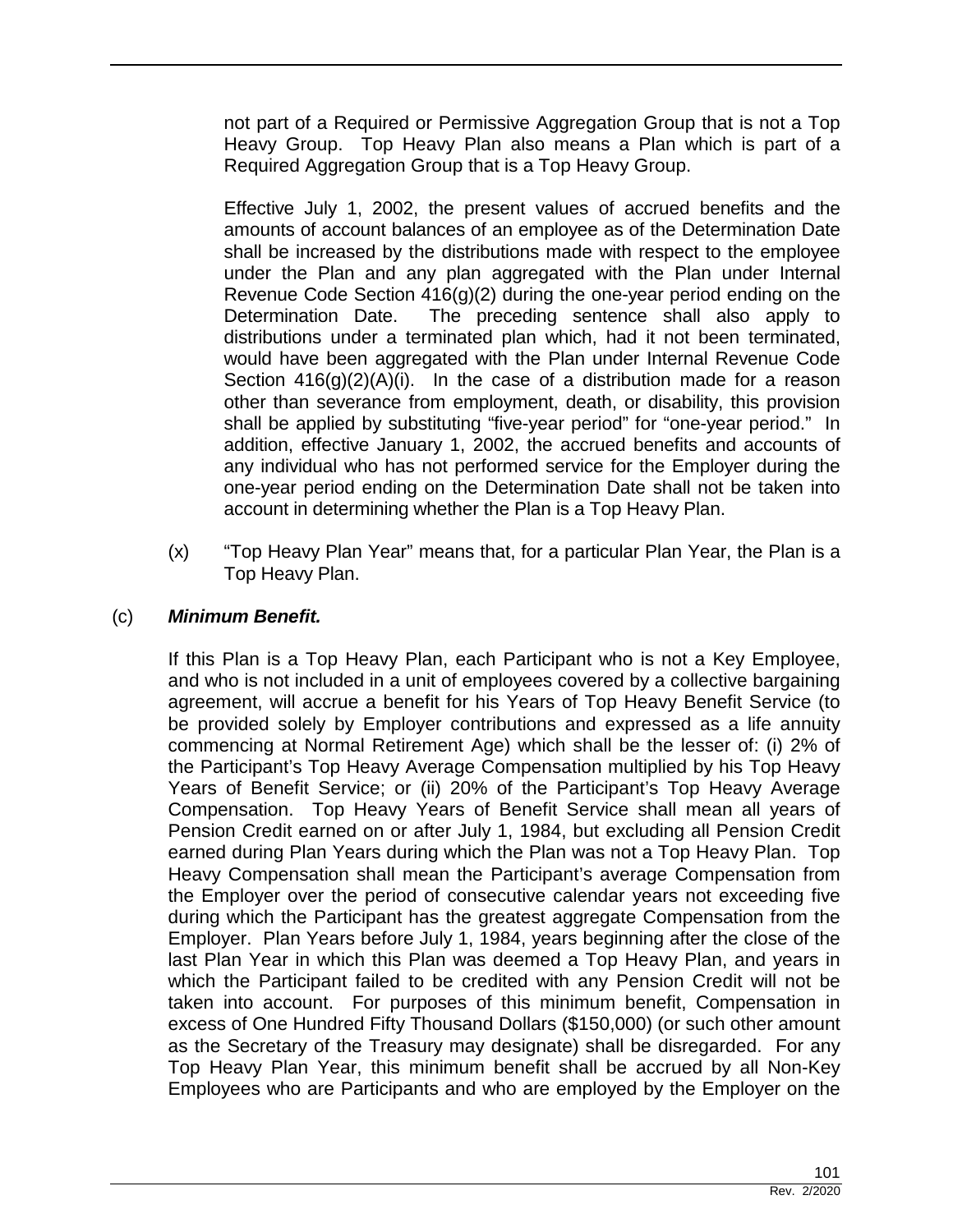last day of the Plan Year, including Non-Key Employees who have failed to complete a Year of Vesting Service.

## (d) *Minimum Vesting.*

For any Top Heavy Plan Year, the vested portion of the Accrued Benefit of any Participant who is not included in a unit of employees covered by a collective bargaining agreement shall be a percentage of the total Accrued Benefit of such Participant, determined on the basis of the Participant's number of years of Vesting Service according to the following schedule:

| <b>Vesting Schedule</b> |                  |
|-------------------------|------------------|
| <b>Years of Service</b> | Percentage<br>0% |
|                         | 0%               |
| 3                       | 100%             |

If in any subsequent Plan Year, the Plan ceases to be a Top Heavy Plan, this vesting schedule shall apply only to the Accrued Benefit as of the last day of the last Plan Year in which the Plan was a Top Heavy Plan.

### (e) *Adjustment of Limitation on Annual Benefit.*

This subsection (e) shall not apply to Limitation Years beginning after December 31, 1999.

- (i) If the Plan becomes a Top Heavy Plan, Internal Revenue Code Section 415(e) shall be modified by substituting the number "1.0" for "1.25" in such Section. However, such modification shall not be made if the Top Heavy Minimum Benefits provided under Paragraph 10.09(c)(i) above is changed to three (3) percent, and the percentage under Paragraph 10.09(c)(ii) above is increased by one (1) percent (not to exceed 30%) for each Plan year taken into account under Internal Revenue Code Section 416(h).
- (ii) If the Plan becomes "Super Top Heavy," the exception provided for in Paragraph 10.09(e)(i) above shall not apply.
- (f) Effective for Plan Years beginning on or after January 1, 2002, for purposes of satisfying the minimum top heavy benefit requirements set forth in Internal Revenue Code Section 416(c)(1) and this Plan, in determining years of service with the Employer, any service with the Employer shall be disregarded to the extent that such service occurs during the Plan Year when the Plan benefits (within the meaning of Internal Revenue Code Section 410(b)) no Key Employee or former Key Employee.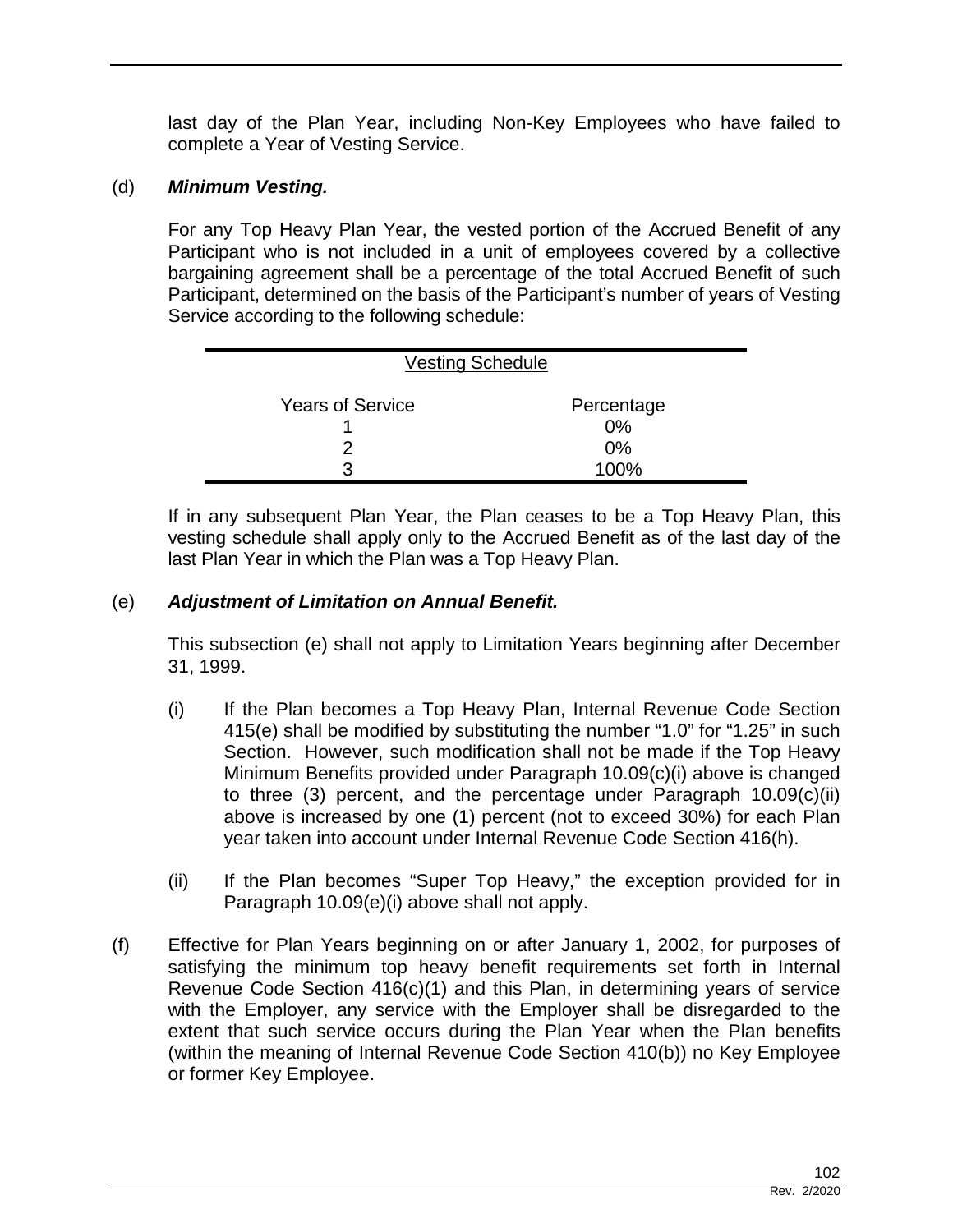## **ARTICLE 11**

## **Amendment and Termination**

#### **Section 11.01. Amendment.**

This Plan may be amended at any time by the Trustees, consistent with the provisions of the Trust Agreement. However, no amendment may decrease the accrued benefit of any Participant, except:

- (a) As necessary to establish or maintain the qualification of the Plan or the Trust Fund under the Internal Revenue Code and to maintain compliance of the Plan with the requirements of ERISA, or
- (b) If the amendment meets the requirements of ERISA Section 302(c)(8) and Internal Revenue Code Section 412(c)(8), and the Secretary of Labor has been notified of such amendment and has either approved it or, within 90 days after the date on which such notice was filed, failed to disapprove it.

## **Section 11.02. Termination.**

The Trustees shall have the right to discontinue or terminate this Plan in whole or in part. In the event of a termination of this Plan, the rights of all affected Participants to benefits then accrued, to the extent then funded, shall thereupon become nonforfeitable. Upon a termination of the Plan, the Trustees shall take such steps as they deem necessary or desirable to comply with ERISA Sections 4041A and 4281.

## **ARTICLE 12**

## **Employer Withdrawal Liability**

#### **Section 12.01. General.**

- (a) An Employer that withdraws from the Plan in either a complete or partial withdrawal shall owe and pay withdrawal liability to the Plan, as determined under this Article and ERISA, as amended by the Multi-employer Pension Plan Amendments Act of 1980.
- (b) For purposes of this Article, all corporations, trades or businesses that are under common control, as defined in regulations of the Pension Benefit Guaranty Corporation (PBGC) are considered a single Employer, and the entity resulting from a change in business form described in ERISA Section 4218(1) is considered to be the original Employer.

## **Section 12.02. Complete Withdrawal Defined.**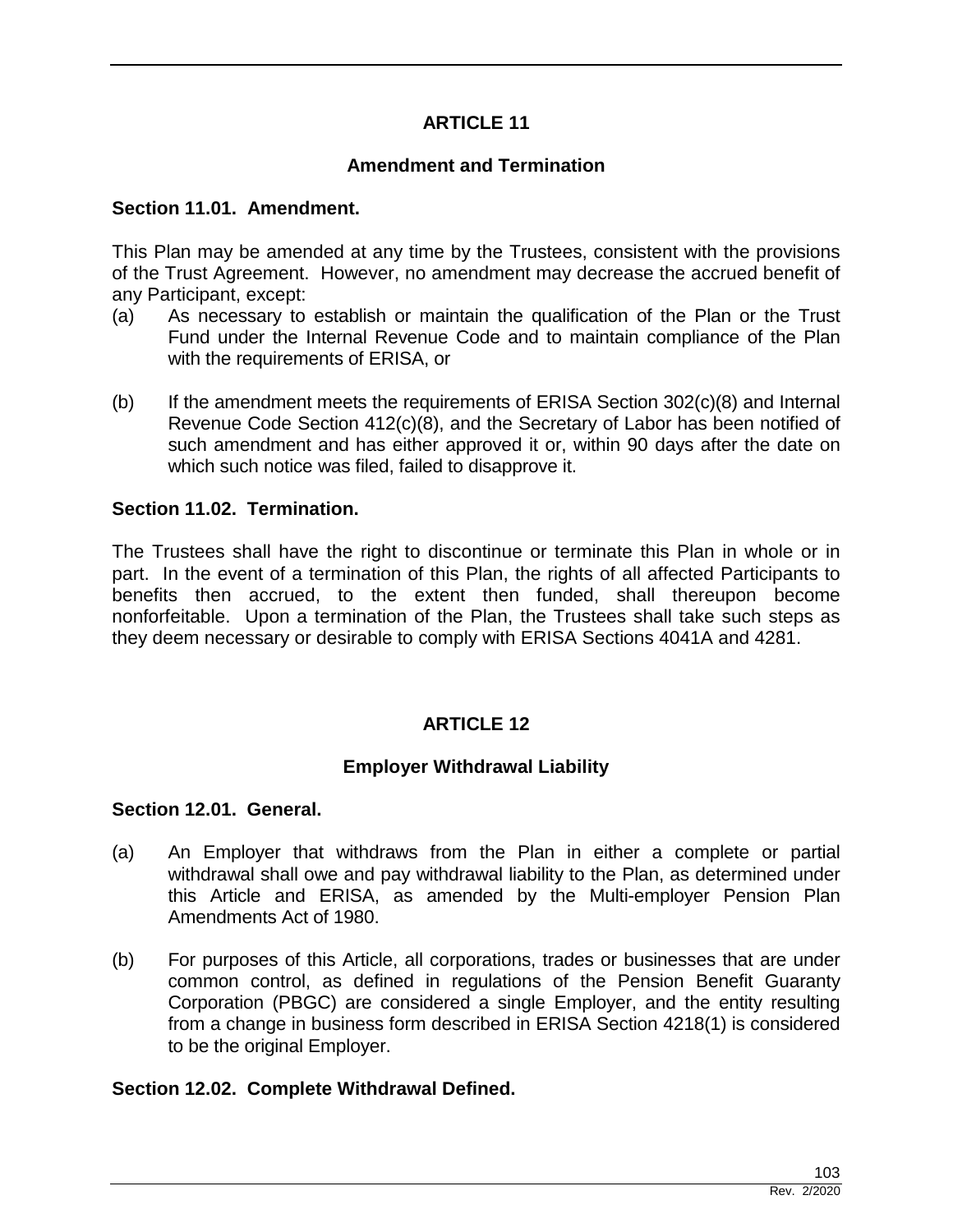- (a) A complete withdrawal occurs if:
	- (i) the Employer ceases to have an obligation to contribute under the Plan, and
	- (ii) the Employer
		- (A) continues to perform work in the jurisdiction of the collective bargaining agreement(s) of the type for which contributions were previously required, or
		- (B) resumes such work within 5 years after the date on which the obligation to contribute under the Plan ceased, and does not renew the obligation at the time of the resumption.
- (b) For this purpose, an Employer's obligation to contribute is not considered to have ceased solely because:
	- (i) the Employer is not, at the particular time, engaged in activity for which it has a contractual obligation to contribute, or
	- (ii) the Employer temporarily suspends contributions during a labor dispute involving its employees.
- (c) The date of a complete withdrawal is the date the Employer's obligation to contribute ceased.

## **Section 12.03. Amount of Liability for Complete Withdrawal.**

## (a) *General.*

The amount of an Employer's liability for a complete withdrawal shall be its initial liability amount, reduced in accordance with Subsection (g) below. The amount shall be determined as of the end of the Plan Year preceding the date of the employer's withdrawal.

## (b) *Initial Liability Amounts.*

The initial liability amount is the sum of its proportional share in the Plan's unfunded vested liability and of the reallocated amounts for each Plan Year that ended after June 30, 1980, and before the date of the Employer's withdrawal.

## (c) *Unfunded Vested Liability Defined.*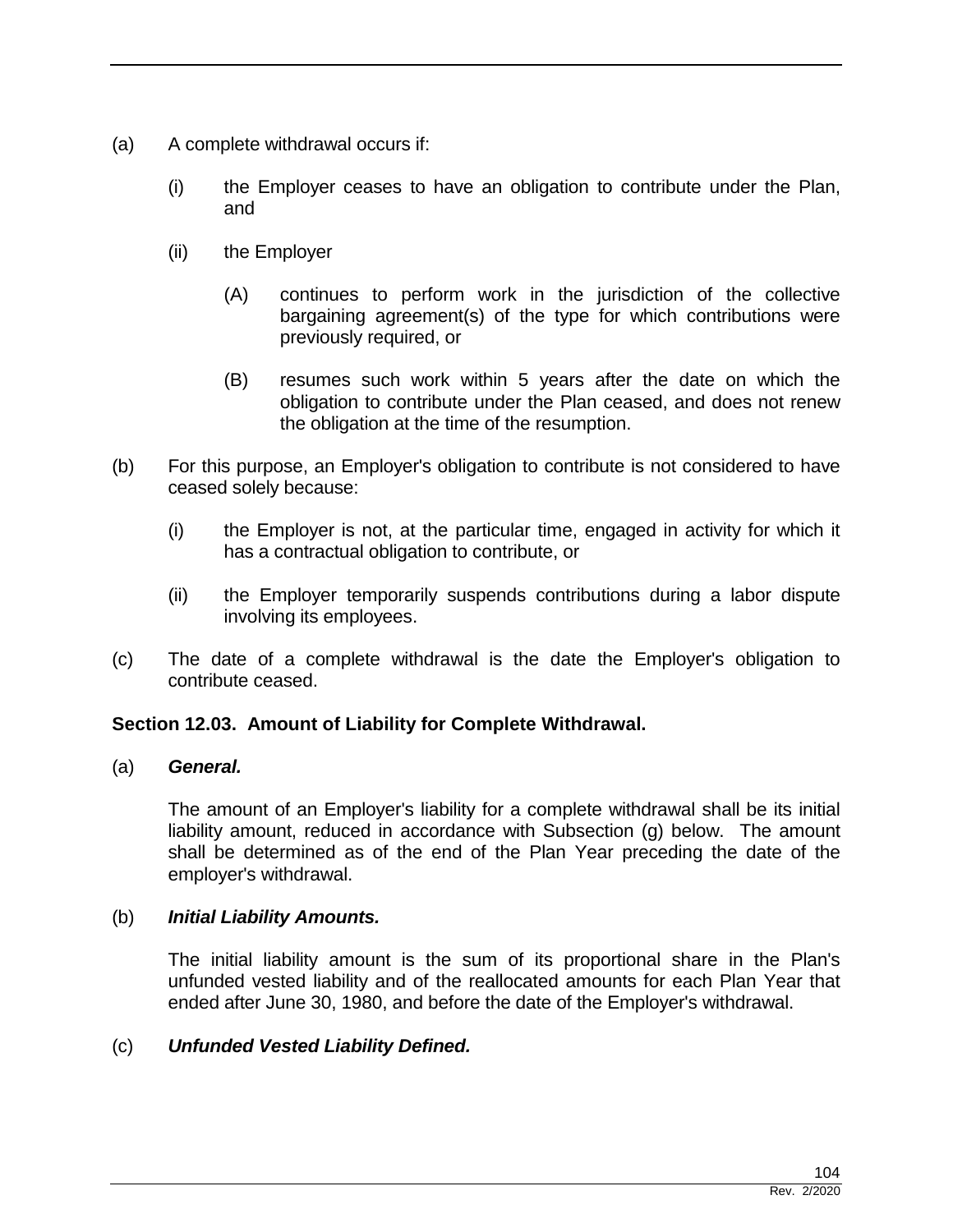- (i) For the purposes of this Article, the term "vested benefit" means a benefit for which a Participant has satisfied the conditions for entitlement under this Plan (other than submission of a formal application, Retirement, or completion of a required waiting period) whether or not the benefit may subsequently be reduced or suspended by a plan amendment, an occurrence of any condition, or operation of law and whether or not the benefit is considered "vested" or "nonforfeitable" for any other purpose under the Plan.
- (ii) The Plan's liability for vested benefits as of a particular date is the actuarial value of the vested benefits under this Plan as of that date. Actuarial value shall be determined on the basis of actuarial methods and assumptions, which in the aggregate, are reasonable (taking into account the experience of the Plan and reasonable expectations) and which, in combination, offer the Plan's enrolled actuary's best estimate of anticipated experience under the Plan.
- (iii) The unfunded vested liability shall be the amount, not less than zero, determined by subtracting the value of the Plan's assets from the Plan's liability for vested benefits. The Plan's assets are to be valued on the basis of actuarial methods and assumptions, which in the aggregate, are reasonable (taking into account the experience of the Plan and reasonable expectations) and which, in combination, offer the Plan's enrolled actuary's best estimate of anticipated experience under the Plan.

# (d) *Annual Change in Unfunded Vested Liability.*

- (i) The change in the Plan's unfunded vested liability for a Plan Year is the amount (which may be less than zero) determined by subtracting the unfunded vested liability as of the end of the Plan Year from the sum of the unamortized balances (as of the end of the Plan Year) of the changes in the unfunded vested liability for each Plan Year that ended after June 30, 1980, and before the Plan Year for which the change is determined.
- (ii) The balance of the change in the Plan's unfunded vested liability for a Plan Year is the change in the Plan's unfunded vested liability for that year reduced by 5% of such amount for each succeeding complete Plan Year.

# (e) *Reallocated Liability Amount.*

For each Plan Year that ended after June 30, 1980, the reallocated liability amount is:

(i) any amount of unfunded vested liability that the Trustees determined in the Plan Year to be uncollectible for reasons arising out of cases of proceedings under Title 11, United States Code, or similar proceedings;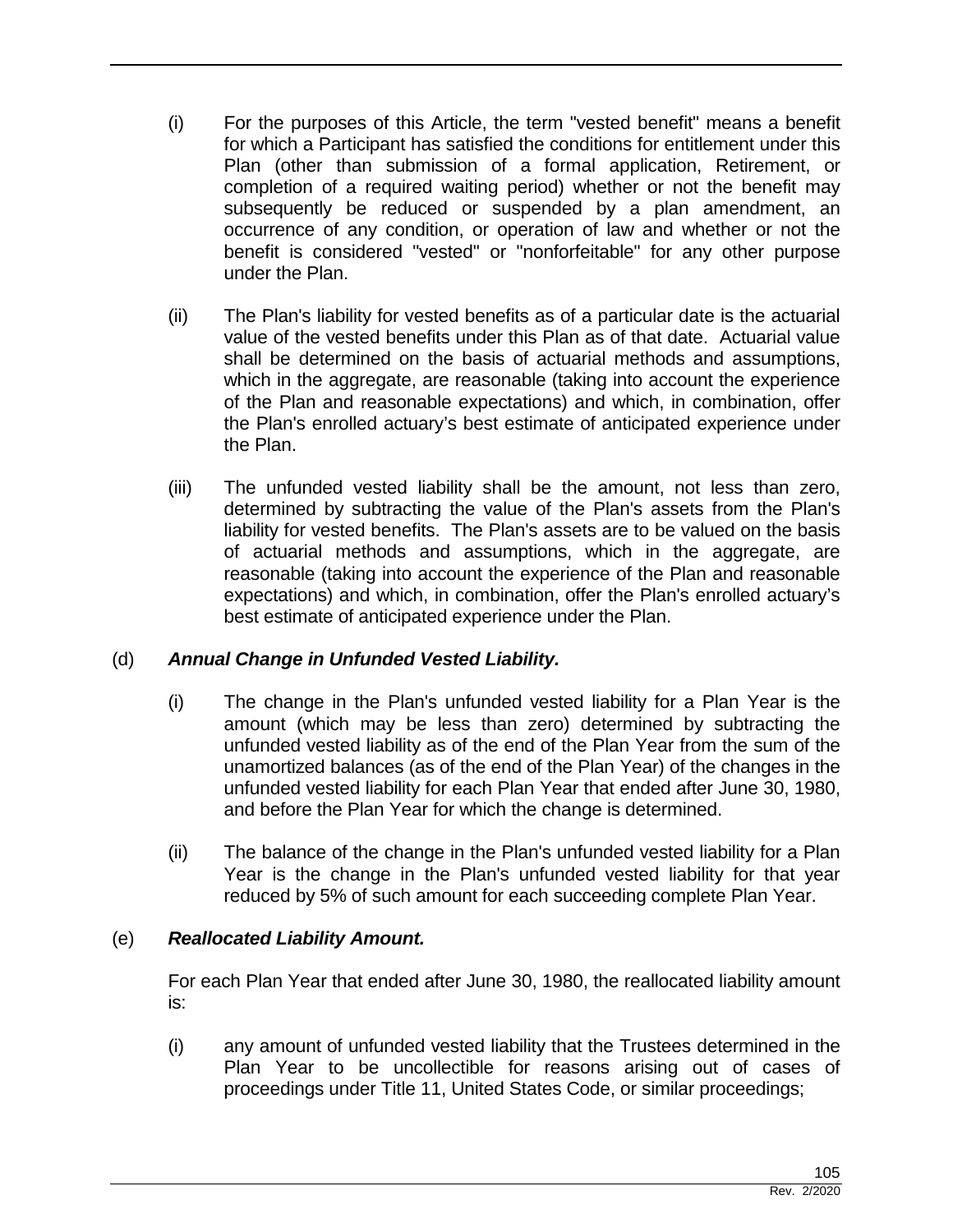- (ii) any amount of unfunded vested liability that the Trustees determined in the Plan Year will not be assessed as a result of the limitations on liability described in ERISA Sections 4209, 4219(c)(B) or 4225 against an employer to whom a notice of liability under ERISA Section 4219 has been sent; and
- (iii) any amount that the Trustees determine to be uncollectible or unassessable in the Plan Year for other reasons under standards not inconsistent with such regulations as may be prescribed by the Pension Benefit Guaranty Corporation.

The balance of the reallocated liability amount for a Plan Year is the reallocated liability amount for that year reduced by 5% of such amount for each succeeding Plan Year.

## (f) *Apportionment of Unfunded Liability to Employer that has Withdrawn.*

- (i) An Employer's proportional share of the change in the unfunded vested liabilities and of the reallocated liability amount for a Plan Year ending after June 30, 1980, shall be determined by multiplying each of those amounts, if any, as determined for a Plan Year by a fraction:
	- (A) the numerator of which is the total contributions that the Employer was obligated to make to the Plan for the Plan Year in which the change or reallocation arose and the four preceding Plan Years ("Apportionment Base Period"); and
	- (B) the denominator of which is the total adjusted Employer Contributions to the Plan with respect to the Apportionment Base Period, determined as follows:
		- (I) The total contributions shall be the Employer Contributions accrued in each of the Plan Years in the Apportionment Base Period as recorded in the annual audited financial statements of the Plan, plus any contributions accrued earlier but not included, for purposes of this denominator, as contributions with respect to any earlier Plan Year.
		- (II) Notwithstanding Clause (I) above, with respect to any Plan Year that ended after June 30, 1980, the total Employer Contributions shall be reduced by the amount of any Employer Contributions included, consistent with these provisions, in any previous annual total.
		- (III) The total adjusted Employer Contributions shall be the total Employer Contributions with respect to the Apportionment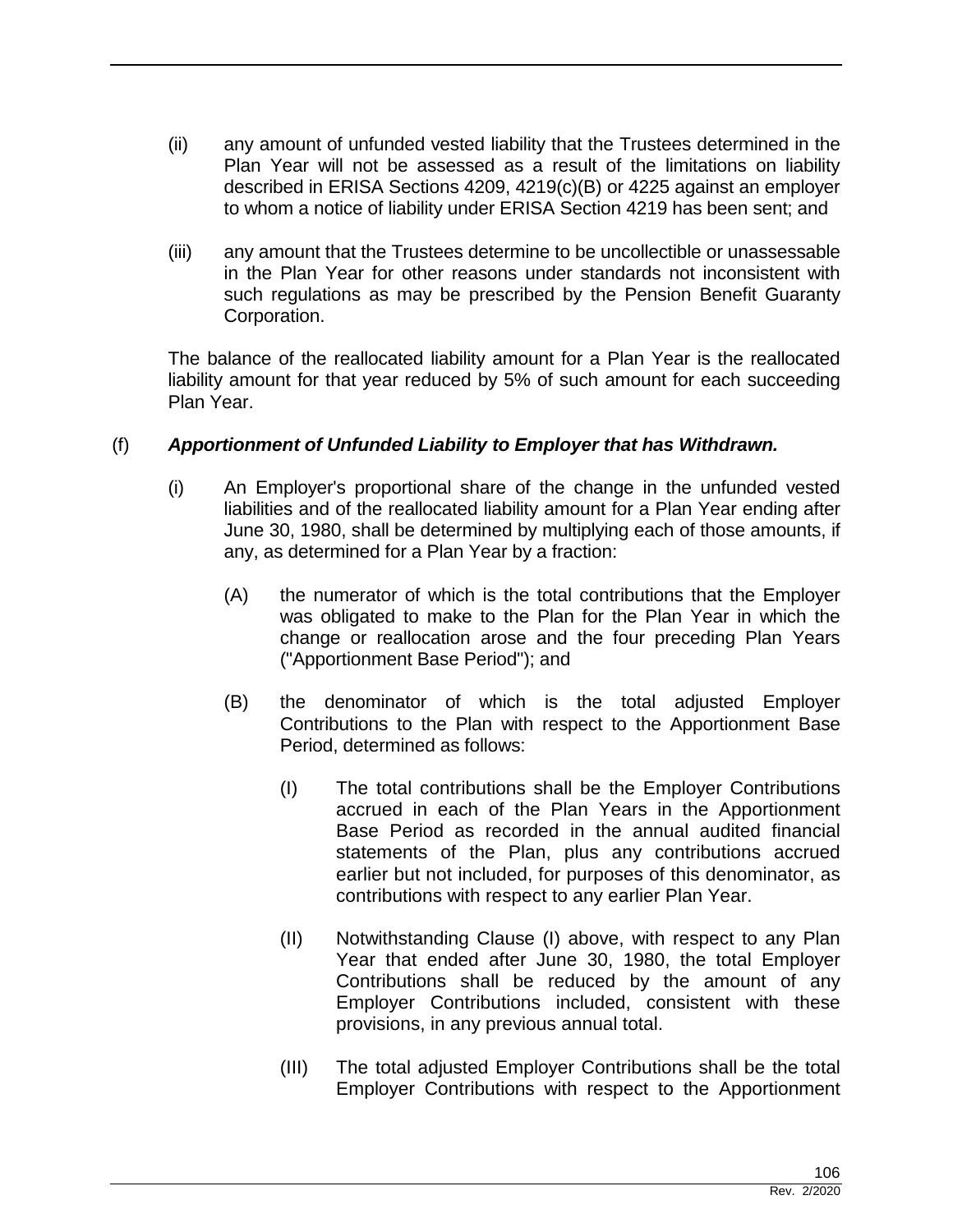Base Period, determined under Clauses (I) and (II) above, reduced by any contributions otherwise included in the total that were made by a significant withdrawn Employer, and by any other Employer to which a notice of withdrawal liability was sent by the Plan within the Apportionment Base Period.

- (ii) For purposes of the denominators of the fractions described in Paragraph (i), "significant Employer" means:
	- (A) an Employer that contributed, in any one Plan Year of the relevant period, at least one percent of total Employer Contributions to the Plan in the period, as determined for purposes of the relevant denominator, or, if lower, \$250,000; and
	- (B) any other Employer that was a member of an employer association, a group of Employers covered by a single collective bargaining agreement or a group of Employers covered by agreements with a single labor organization, if the contribution obligations of substantially all members of the group ceased in a single Plan Year and the group's aggregate contributions to the Plan in any one Plan Year of the relevant period totaled at least one percent of the total Employer Contributions to the Plan in the period, as determined for purposes of the relevant denominator or, if lower, \$250,000.

## (g) *Limitations on the Amount of Withdrawal Liability.*

- (i) Deductible. For the initial liability amount, there shall be deducted the lesser of:
	- (A) \$50,000, or
	- (B) three-fourths of one percent (0.75%) of the Plan's unfunded vested liability as of the end of the Plan Year preceding the Employer's withdrawal,

less the excess of the initial amount over \$100,000.

- (ii) The amount of initial liability remaining after application of Paragraph (i) shall be reduced, to the extent applicable, in accordance with ERISA Section 4219(c)(1)(B).
- (iii) The amount of initial liability remaining after application of Paragraph (ii) shall be reduced in accordance with ERISA Section 4225 if and to the extent that the Employer demonstrates that additional limitations under that Section apply.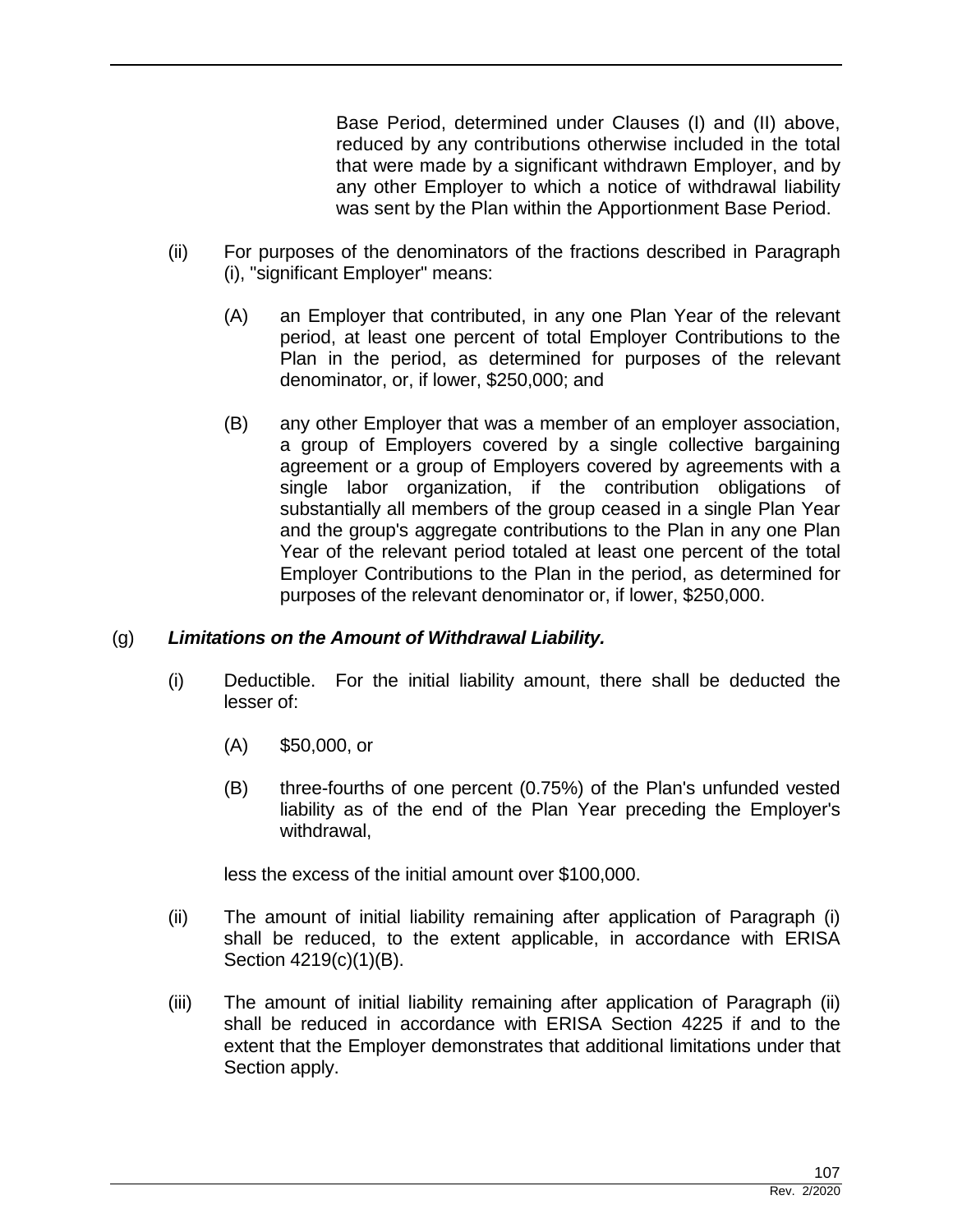## (h) *Adjustments Prescribed Under Internal Revenue Code Section 432(e) Disregarded in Withdrawal Liability Determinations***.**

- (i) Any benefit reductions adopted by the Trustees in accordance with Internal Revenue Code Section 432(e) shall be disregarded in determining the Plan's unfunded vested benefits for purposes of determining an employer's withdrawal liability under ERISA Section 4201.
- (ii) Any surcharges under Internal Revenue Code Section 432(e)(7) shall be disregarded in determining the allocation of unfunded vested benefits to an employer under ERISA Section 4211 except for purposes of determining the unfunded vested benefits attributable to an employer under ERISA Section 4211(c)(4) or a comparable method approved under ERISA Section 4211(c)(5).

## **Section 12.04. Satisfaction of Withdrawal Liability.**

- (a) Withdrawal liability shall be payable in installments, in accordance with Subsection 12.05(c). The total amount due in each 12-month period beginning on the date of the first installment shall be the product of:
	- (i) the highest rate at which the Employer was obligated to contribute to the Plan in the Plan Year in which the withdrawal occurred and in the preceding 9 Plan Years, multiplied by
	- (ii) the Employer's average annual contribution base for the three consecutive Plan Years, within the 10 consecutive Plan Years ending before the Year in which the withdrawal occurred, during which the Employer's contribution base was the highest, except that the number of installment payments due in the final year shall be reduced to assure that the total payments will not exceed the Employer's total amortized withdrawal liability.
- (b) If, in connection with the Employer's withdrawal, the Plan transfers benefit liabilities to another plan to which the Employer will contribute, the Employer's withdrawal liability shall be reduced in an amount equal to the value of the unfunded vested benefits that are transferred, determined as of the end of the Plan Year preceding the withdrawal on the same basis as the determination of the Plan's unfunded vested liability under Section 12.03 above.

## **Section 12.05. Notice of Collection of Withdrawal Liability.**

## (a) *General.*

Notice of withdrawal liability, reconsideration, determination of the amortization period, and the maximum years of payment shall be as provided in ERISA Section 4219 and in this Section.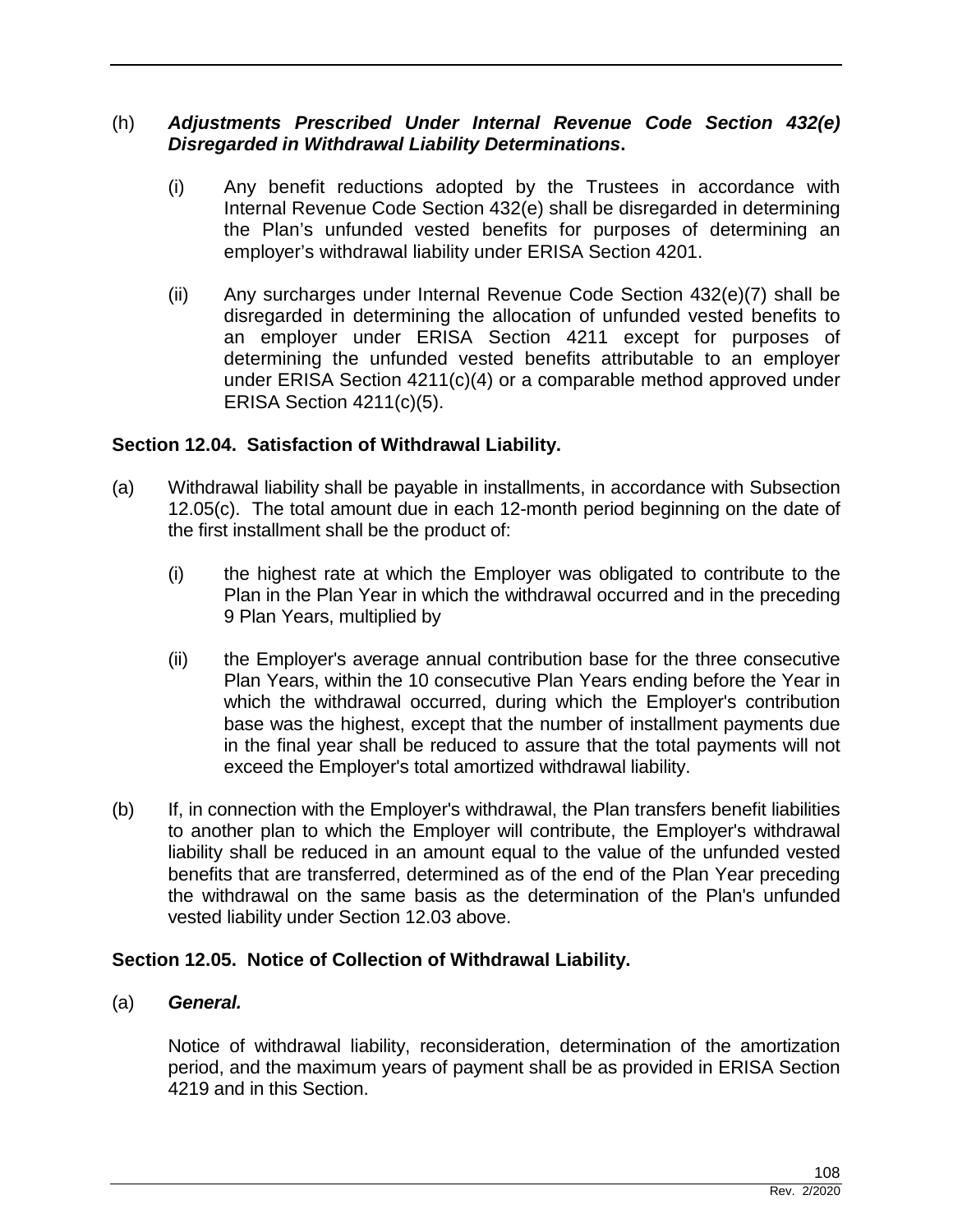## (b) *Arbitration.*

A dispute between an Employer and the Plan concerning a determination of withdrawal liability shall be submitted to arbitration as provided in ERISA Section 4221 to be conducted in accordance with rules adopted by the Trustees not inconsistent with regulations of the Pension Benefit Guaranty Corporation. No issue concerning the computation of withdrawal liability may be submitted for arbitration unless the matter has been reviewed by the Plan in accordance with ERISA Section 4219(b)(2) and any Plan rules adopted thereunder.

## (c) *Schedule of Payment.*

- (i) Withdrawal liability shall be paid in equal monthly installments. Notwithstanding the pendency of all review, arbitration, or other proceedings, payment shall begin on the first day of the month that begins at least 10 days after the notice of, and demand for, payment is sent to the Employer. Interest shall accrue on any late payment from the date the payment was due until the date paid, at the rate described in Paragraph (d)(ii), below.
- (ii) If, following review, arbitration or other proceedings, the amount of the Employer's withdrawal liability is determined to be different from the amount set forth in the notice and demand, adjustment shall be made by reducing or increasing the total number of installment payments due. If the Employer has paid more than the amount finally determined to be its withdrawal liability, the Plan shall refund the excess with interest at the rate used to determine the amortization period under Subsection (a).

## (d) *Default.*

- (i) An Employer is in default on its withdrawal liability if any installment is not paid when due, the Plan has notified the Employer of its failure to pay the liability on the date it was due, and the Employer has failed to pay the past-due installment within 60 days after receipt of the late payment notice.
- (ii) Interest shall be charged on any amount in default from the date the payment was due to the date it is paid at an annual rate equal to the prime rate charged by the JPMorgan Chase & Co (or its successor) on the first day of the calendar quarter preceding the due date of the payment. For each succeeding 12-month period that any amount in default remains unpaid, interest shall be charged on the unpaid balance (including accrued interest) at the prime rate in effect on the anniversary date of the date as of which the initial interest rate was determined.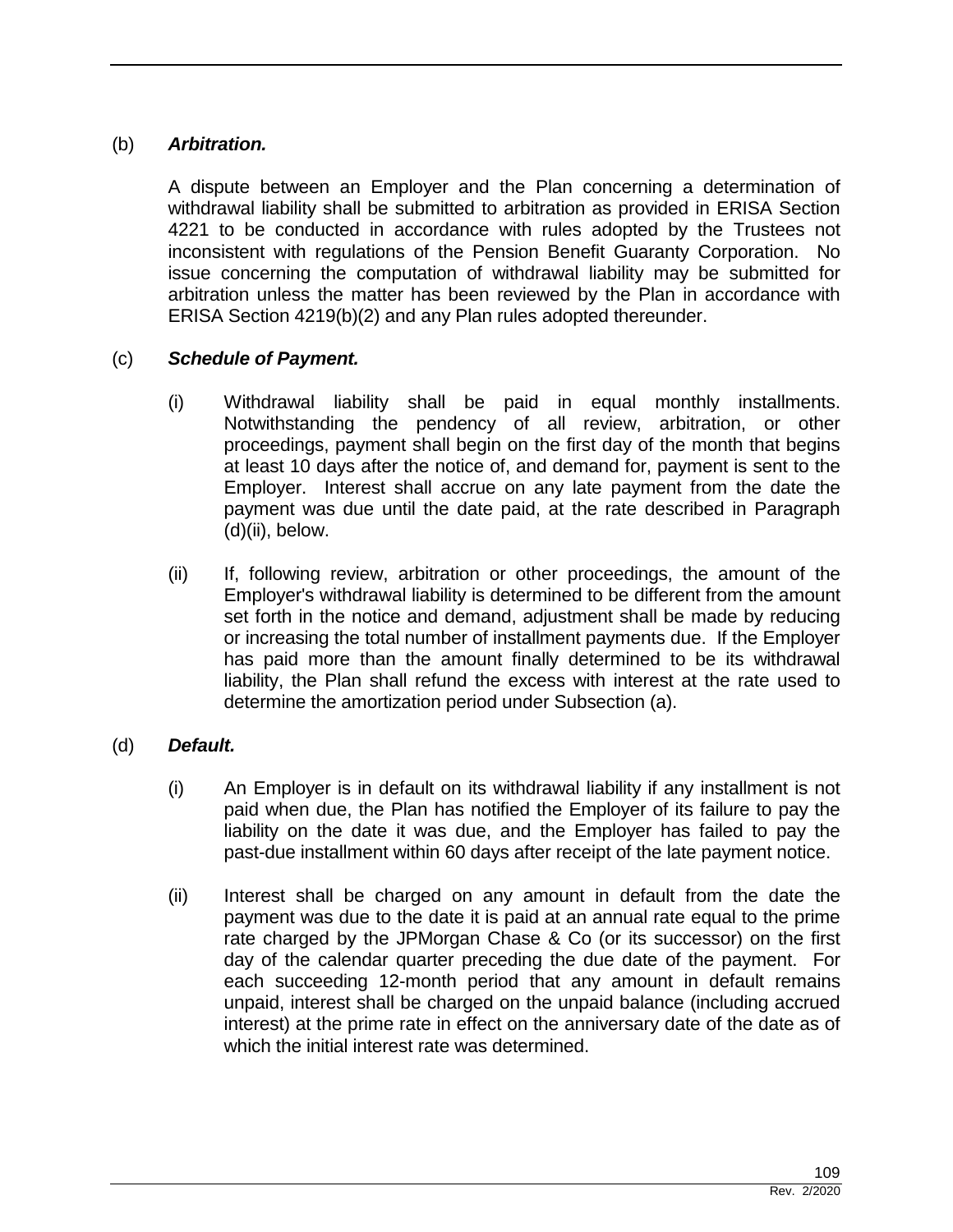- (iii) In the case of a default on withdrawal liability, the Plan may require immediate payment of some or all installments that would otherwise be due in the future.
- (iv) In addition to the event described in Paragraph (i), the Trustees or their designee may declare an Employer in default when notice is received of any circumstances indicating a substantial likelihood that further payments will not be made in a timely fashion.

## (e) *Collection Actions.*

In any suit by the Trustees to collect withdrawal liability, including a suit to enforce an arbitrator's award and a claim asserted by the Trustees in an action brought by an Employer or other party, if judgment is awarded in favor of the Plan, the Employer shall pay to the Plan, in addition to the unpaid liability and interest thereon as determined under Paragraph (d)(ii) above, liquidated damages equal to the greater of:

- (i) the amount of interest charged on the unpaid balance, or
- (ii) 20 percent of the unpaid amount awarded.

The Employer shall also pay attorneys' fees and all costs incurred in the action, as awarded by the court. Nothing in this Subsection shall be construed as a waiver or limitation of the Plan's right to any other legal or equitable relief.

## (f) *Prepayment.*

An Employer may prepay all or part of its withdrawal liability, without penalty.

## (g) *Other Terms and Conditions.*

The Trustees may require that an Employer post a bond, or provide the Plan other security for payment of its withdrawal liability, if:

- (i) the Employer's payment schedule would extend for longer than 18 months;
- (ii) the Employer is the subject of a petition under the Bankruptcy Code, or similar proceedings under state or other federal laws; or
- (iii) a substantial portion of the Employer's assets are sold, distributed or transferred or the Plan receives notice of a pending sale, distribution or transfer.

## **Section 12.06. Partial Withdrawal Defined.**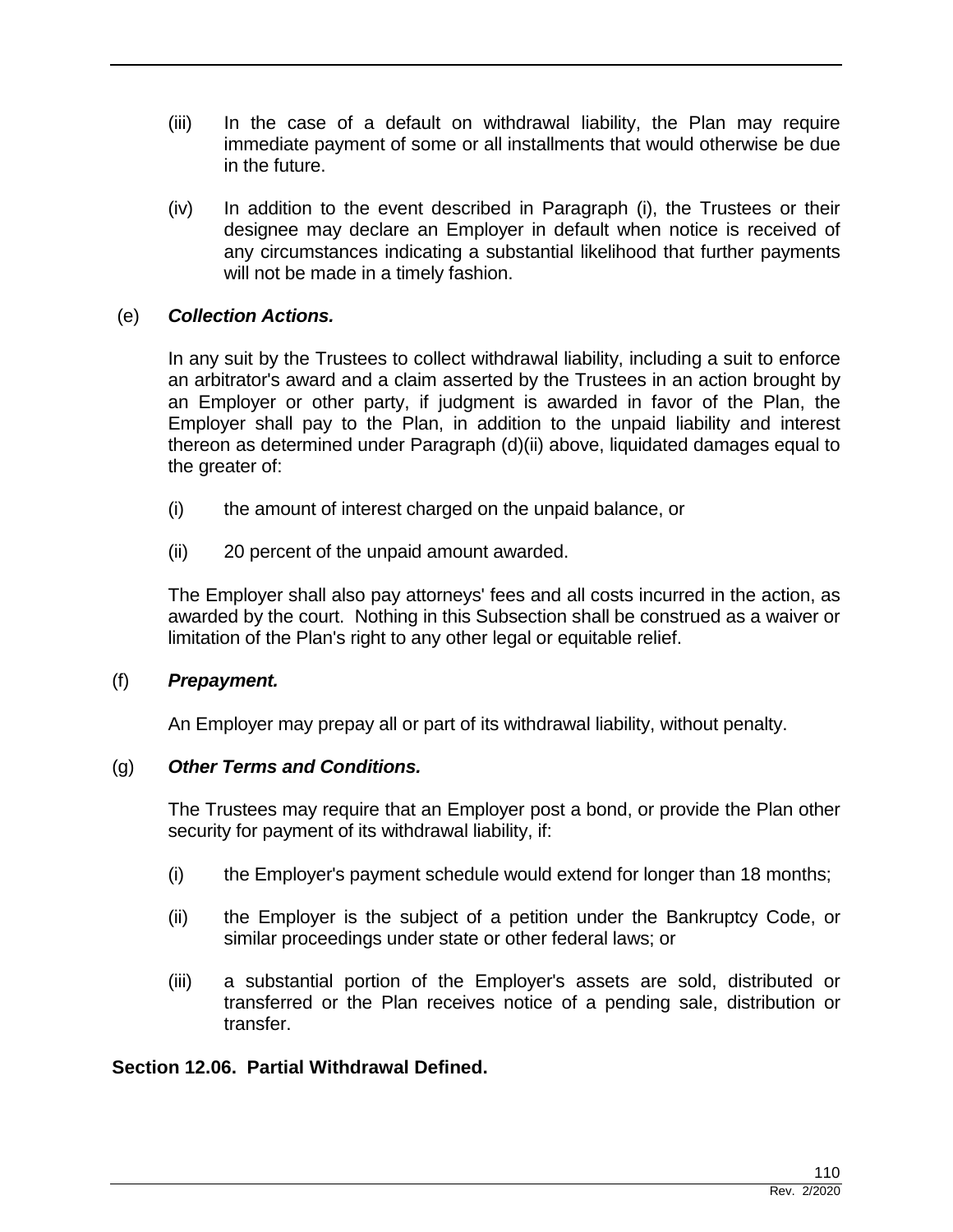A partial withdrawal occurs on the last day of the Plan Year in which the Employer's work mix within the craft and area jurisdiction of a Collective Bargaining Agreement under which it is obligated to contribute to the Plan shifts, with the result that no more than an insubstantial portion of such work remains covered under the Plan.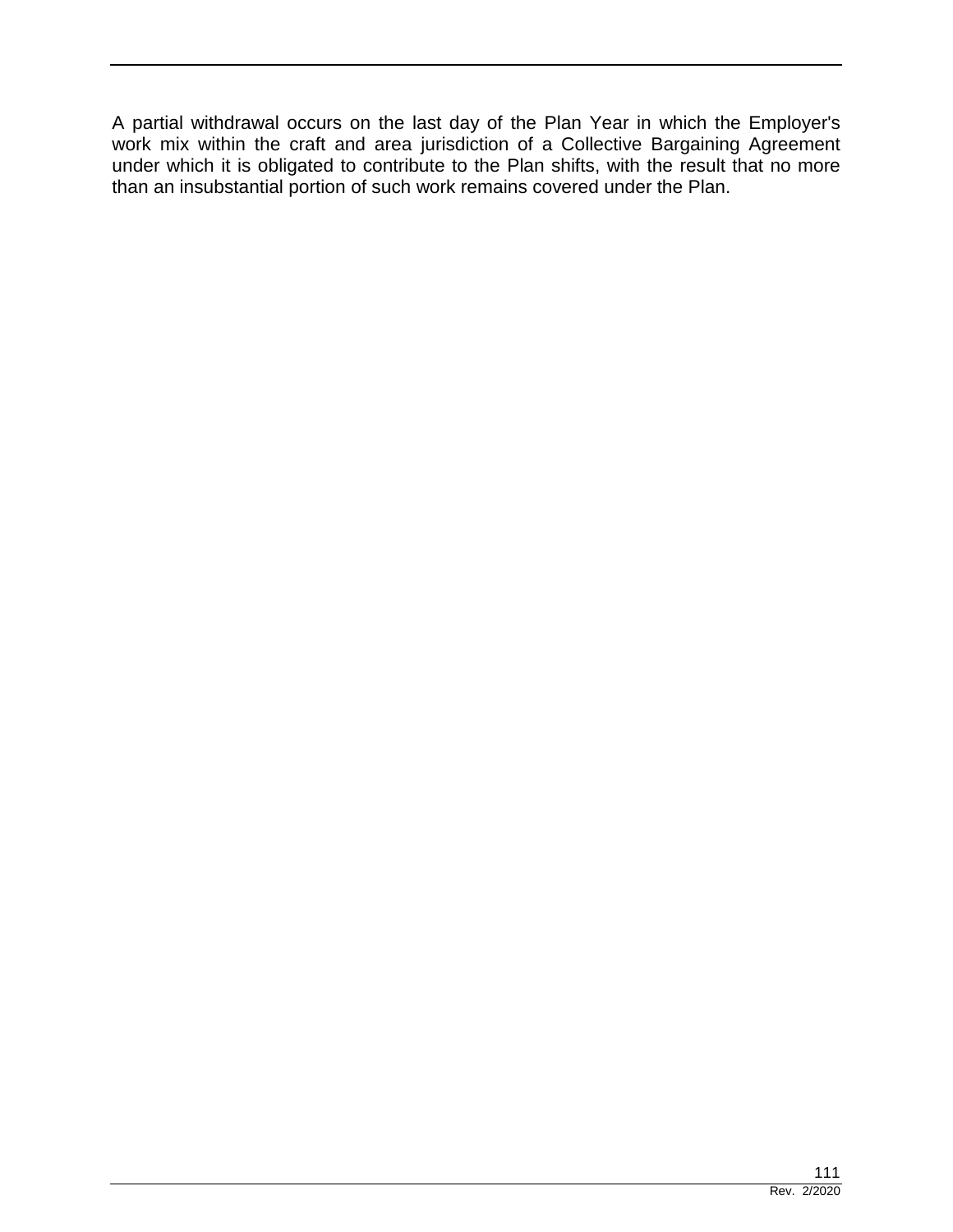## **Section 12.07. Partial Withdrawal – Amount and Payment.**

The amount of liability for a partial withdrawal and the total amount due in a 12-month period with respect to a partial withdrawal shall be pro-rata shares of the amounts determined as if the Employer had withdrawn completely on the date of the partial withdrawal, in a manner consistent with the applicable provisions of ERISA Sections 4206 and 4219.

## **Section 12.08. Inapplicability of Withdrawal Liability, Liability Adjustments and Abatements.**

## (a) *Free Look*

- (i) Notwithstanding the other provisions of this Article, an Employer whose obligation to contribute to the Plan first commences on or after January 1, 2007 and who withdraws from the Plan in a complete or partial withdrawal on or after that date will not be liable to the Plan for withdrawal liability if the following conditions are met:
	- (A) The Employer ceases to have an obligation to contribute prior to the fifth anniversary of the first day of the first month for which the Employer was obligated to contribute to the Plan
	- (B) The Employer was required to make contributions to the Plan for each such plan year in an amount equal to less than two percent (2%) of the sum of all Employer Contributions made to the Plan for each such year,
	- (C) The Employer never previously avoided withdrawal liability with respect to the Plan because of the application of this subsection, and
	- (D) For the Plan year preceding the first plan year for which the Employer was required to contribute to the Plan, the ratio of the assets of the Plan to the benefit payments made by the Plan during that plan year was at least 8 to 1.
- (ii) Notwithstanding anything in the Plan to the contrary, in the event that the Employer ceases to have an obligation to contribute to the Plan but avoids withdrawal liability because of the application of this subsection, Past Service Credit that would otherwise be available under this Plan to Employees of the Employer for benefits accrued as a result of service with the Employer before the Employer had an obligation to contribute to the Plan shall be cancelled retroactively for all Pensioners and other Participants, whether vested or not, and their beneficiaries, pursuant to ERISA Section 4210(b)(2) and Internal Revenue Code Section 411(a)(3)(E).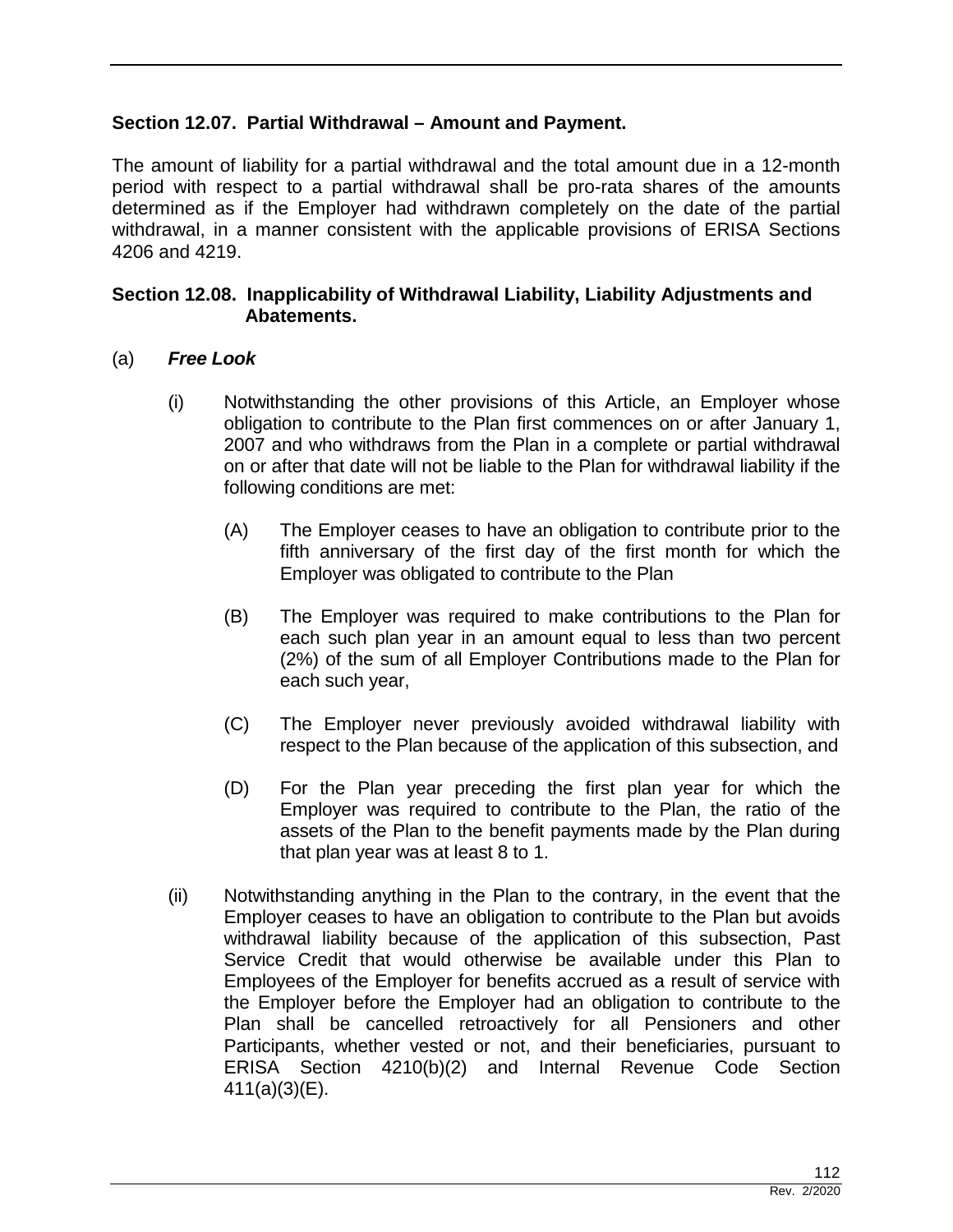## (b) *Successive Withdrawals.*

If, after a partial withdrawal, an employer again incurs liability for a complete or partial withdrawal, the liability incurred as a result of the later withdrawal(s) shall be adjusted to the extent necessary to avoid duplication of liability.

## (c) *Abatement After Renewed or Increased Participation.*

If an Employer that has withdrawn from the Plan later renews the obligation to contribute, or if an Employer that has partially withdrawn later increases the share of its work in the craft and area jurisdiction of the Collective Bargaining Agreement under which the employer is obligated to contribute to the Plan so that the portion of such work that is covered under the Plan is determined by the Trustees to be more than insubstantial, the unpaid balance of the Employer's liability incurred on account of the earlier withdrawal or partial withdrawal shall be reduced in accordance with rules adopted by the Trustees pursuant to regulations of the Pension Benefit Guaranty Corporation.

## **Section 12.09. Mass Withdrawal.**

Notwithstanding any other provisions of this Article, if all or substantially all Contributing Employers withdraw from the Plan pursuant to an agreement or arrangements, as determined under ERISA Sections 4209 and 4219(c)(1)(D), the withdrawal liability of each such employer shall be adjusted in accordance with those ERISA sections.

## **Section 12.10. Notice to Employers.**

Any notice that must be given to an Employer under this Article or under Subtitle E of Title IV of ERISA shall be effective if given to the specific member of a commonly controlled group that has or has had the obligation to contribute under the Plan.

## **Section 12.11. Non-Construction Contributors.**

- (a) Sections 12.02, 12.06, and 12.07 of this Article do not apply to an Employer that is not a construction contributor. For this purpose, an Employer is a construction contributor if substantially all the employees with respect to whom the Employer has an obligation to contribute under the Plan perform work in the building and construction industry.
- (b) In the case of an Employer that is not a construction contributor, whether a withdrawal or partial withdrawal has occurred, and the liability and payments for a partial withdrawal, will be determined in accordance with the applicable provisions of ERISA Sections 4203, 4205, 4208 and 4219.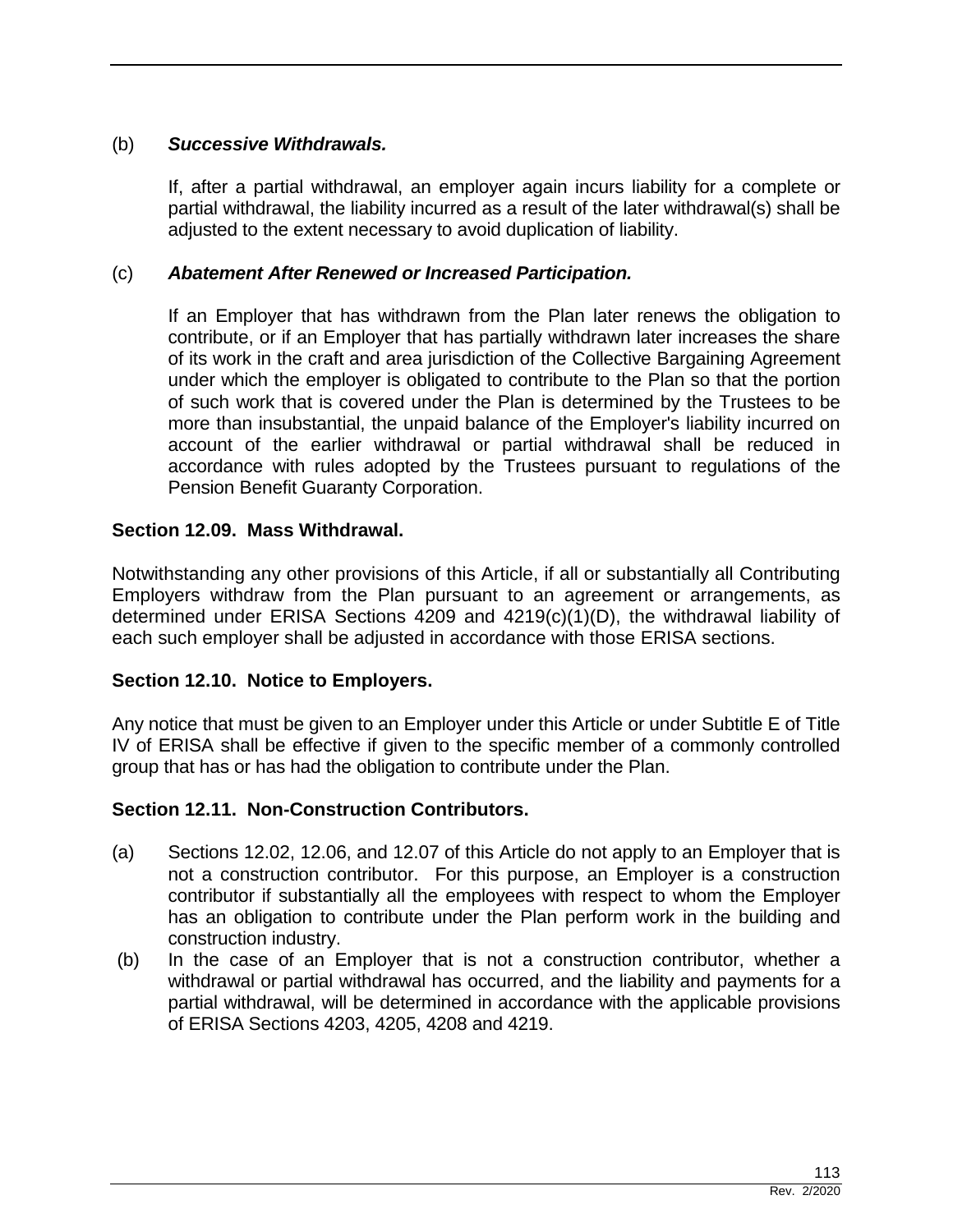## **Section 12.12. Reciprocal Transfers.**

Notwithstanding any other provisions, Employer Contributions transferred to another pension plan, pursuant to a reciprocal agreement between this Plan and such other plan, shall not be considered contributions to this Plan for the purpose of determining whether an Employer has withdrawn or for the purpose of determining the total or annual amount of withdrawal liability. Amounts retained by the Plan as the administrative expense for handling such transferred contributions shall likewise be disregarded. However, if the Plan's records do not reveal which contributions by a withdrawn Employer are to be so disregarded, they shall be disregarded only if the Employer provides the necessary data for the Trustees to make that determination. Contributions transferred to the Plan pursuant to such a reciprocal agreement shall also be disregarded in any determination of withdrawal liability.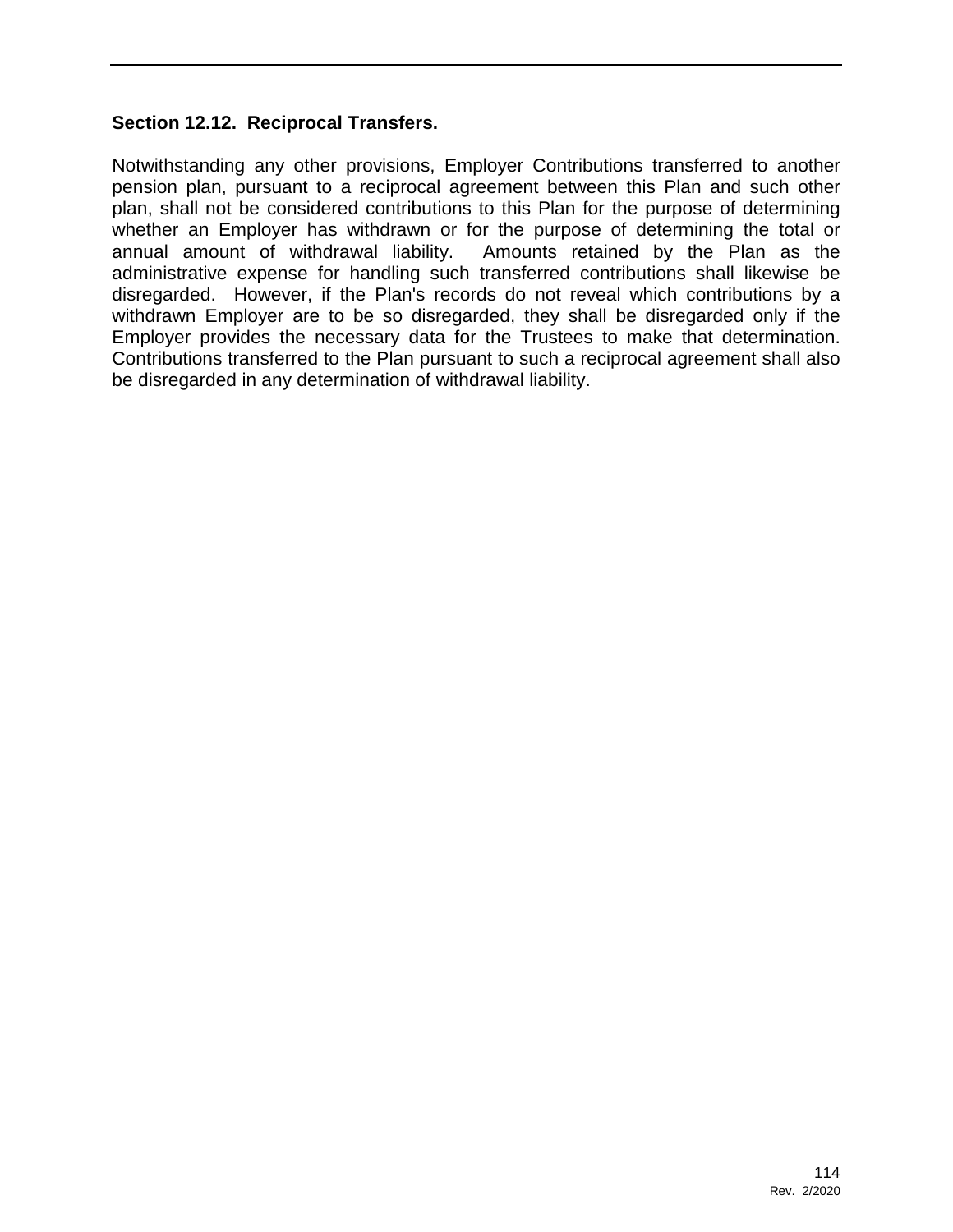# **APPENDIX A**

## **PROGRAM FOR ENHANCED EARLY RETIREMENT BENEFITS**

#### **Section A.01. General.**

The parties to a Collective Bargaining Agreement may negotiate to participate in the following program for enhanced early retirement benefits by increasing and setting aside permanently a portion of the contributions to this Pension Fund to fund an unreduced early retirement benefit. Notwithstanding Plan Section 4.08, the amount of a Participant's Early Retirement Pension will be increased in accordance with the following program if he works under the particular Collective Bargaining Agreement that provides for these benefits and he otherwise meets the requirements of this Appendix A.

## **Section A.02. Application by Parties to the Collective Bargaining Agreement.**

This program for enhanced early retirement benefits will apply only if the parties to the Collective Bargaining Agreement make a formal application to the Board of Trustees. As part of the application, the parties to the Collective Bargaining Agreement must agree to all of the conditions of this program for enhanced early retirement benefits. The Trustees may, in their sole discretion, accept or reject any application for participation in the program for enhanced early retirement benefits or set special conditions for the group. An application for this program for enhanced early retirement benefits will not be accepted unless the Collective Bargaining Agreement has had a base contribution rate to this Pension Fund of at least \$1.10 per hour for the twelve months prior to the effective date of the program for the group (or such higher minimum base contribution rate amount as the Trustees may set) and unless any other defined benefit pension plan provided for in the Collective Bargaining Agreement has a program for early unreduced pensions.

## **Section A.03. Permanent Contribution Rate Set-Aside Requirements.**

The parties to the Collective Bargaining Agreement must also agree to increase the base contribution rate to this Pension Fund by the applicable percentage set by the Trustees for the type of early unreduced pension selected by the bargaining parties for the group. The required percentages are: 25% for the 35 and Out Unreduced Pension; 37% for the Rule of 85 Unreduced Pension. These percentages will be fixed for each group upon its acceptance by the Trustees, and the Trustees may fix a higher percentage for any group making an application.

This extra contribution rate amount will be used only to fund the availability of the early unreduced pension, will be permanently set aside, and will never be used for any other purpose in determining the amount of pensions under Article 4. In addition, the same percentage will always be permanently set aside in the same way from any future increases in the contribution rate. If the Collective Bargaining Agreement has separate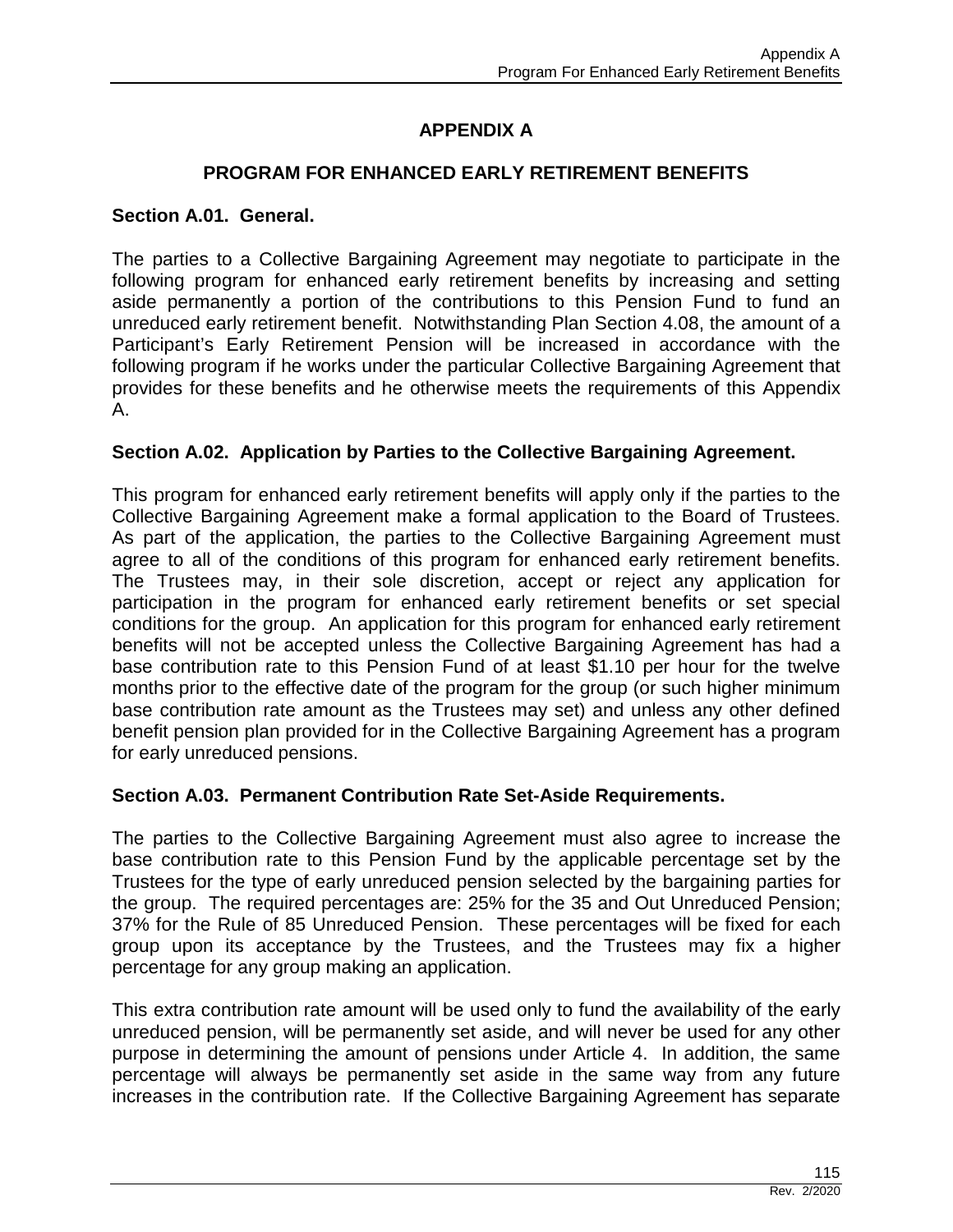contribution rates for more than one employment category, the same percentage increases must be made to all of the contribution rates, and the same permanent setasides will be applied to each contribution rate and to any future increases in each contribution rate. If the parties to the Collective Bargaining Agreement at any time reduce the contribution rate to this Pension Fund, the permanent set-aside will continue to apply at the same actual cents per hour amount (and not as a percentage) as was in effect at the highest contribution rate; however, the percentage will once again apply if the contribution rate is ever increased above the highest contribution rate in effect before the reduction. Notwithstanding the foregoing, the particular set-aside of contributions will not apply to anyone working under the Collective Bargaining Agreement who has a different home Local Union at the time the work is performed.

## **Section A.04. Enhanced Early Retirement Options.**

An application for this program for enhanced early retirement benefits must select only one of the following options for Participants covered by the program because of work under the particular Collective Bargaining Agreement.

## (a) *35 and Out Unreduced Pension.*

Under this option, the Participant covered by this program shall be entitled to retire on an unreduced Early Retirement Pension at any age if he has at least 35 years of Pension Credit. The amount of the 35 and Out Pension shall be the amount of the Normal Pension to which the Participant covered by this program would be entitled if he were age 65 when he retires.

## (b) *Rule of 85 Unreduced Pension.*

Under this option, the Participant covered by this program shall be entitled to retire on an unreduced Early Retirement Pension beginning at age 55, if the sum of his age and his years of Pension Credit totals at least 85. The amount of the Rule of 85 Unreduced Pension shall be the amount of the Normal Pension to which the Participant covered by this program would be entitled if he were age 65 when he retires.

## **Section A.05. Additional Requirements.**

In order to be eligible for an unreduced pension under this program for enhanced early retirement benefits, the Participant's home Local Union must participate in the program, and he must have at least 3,000 Hours of Work in Covered Employment for which setaside contributions are due. If the Participant works under other Collective Bargaining Agreements, or if the Participant travels and contributions are received from other plans under reciprocal agreements, the same set-aside will be applied to all of the contributions, and the hours attributable to those contributions will count in determining whether the Participant has the requisite 3,000 Hours of Work in Covered Employment. The set aside of contributions will not be made for any periods prior to the effective date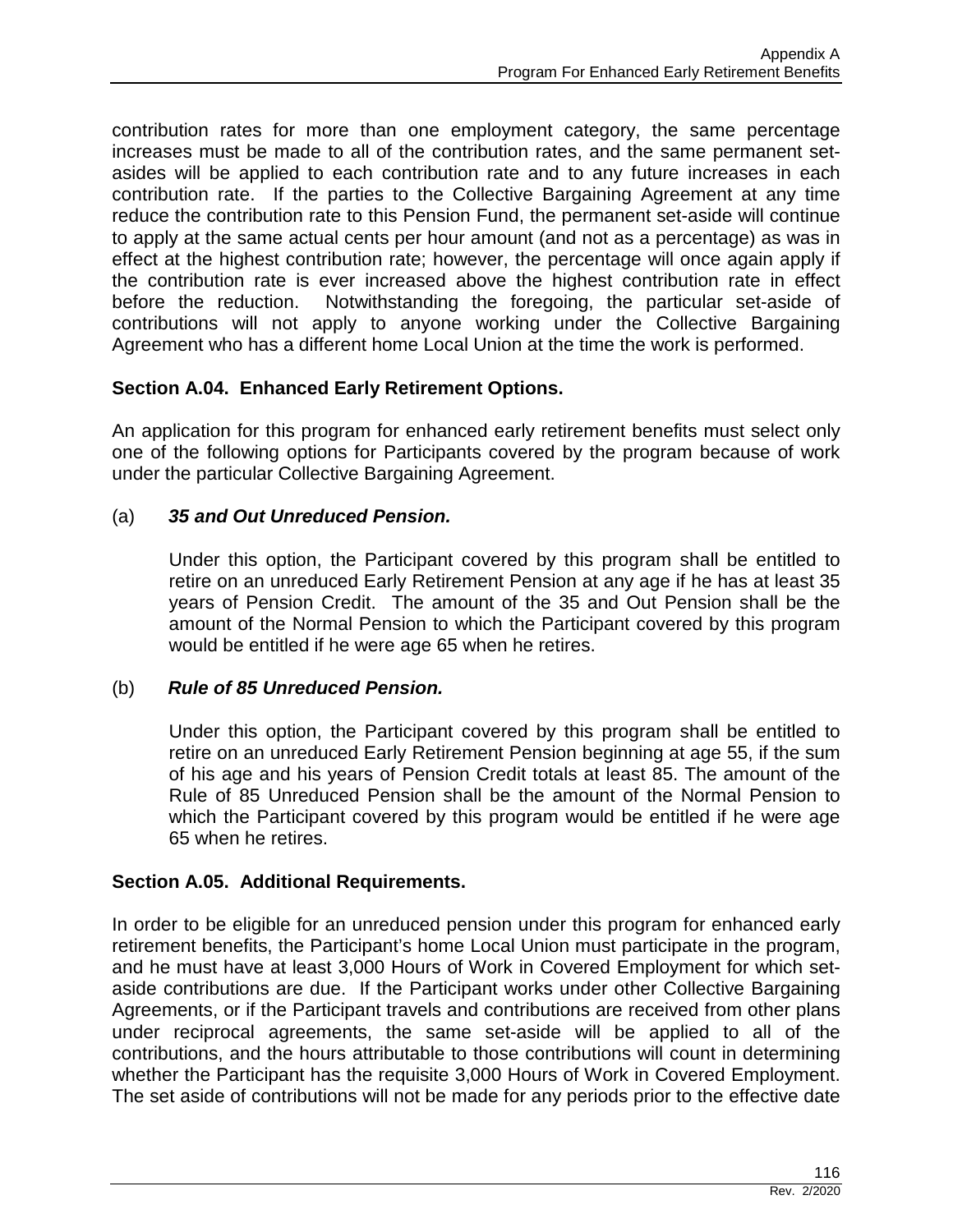for the home Local Union of this program for enhanced early retirement benefits, but all of the Participant's Pension Credit earned prior to the effective date, including Pension Credit earned under other Collective Bargaining Agreements, will count for the program provided the Participant's home Local Union on the effective date is the Local Union that is signatory to the applicable Collective Bargaining Agreement. The Participants from a home Local Union with the program for enhanced early retirement benefits will only be eligible for the type of unreduced pension that was selected by the bargaining parties in their application for the program.

## **Section A.06. Participants with More than One Home Local Union.**

Except as provided in Section A.05 above, if a Participant changes his home Local Union from a Local Union that participates in this program for enhanced early retirement benefits to a Local Union that does not participate in the program, or from a Local Union that does not participate in the program to a Local Union that does participate in the program, the enhanced early retirement benefits will only be applied to the portion of his pension earned while his home Local Union was the Local Union participating in the program (with all Pension Credit counting toward eligibility for enhanced early retirement benefits, but with the enhancement only applying to the portion of the Pension Credit earned while the home Local Union was the Local Union participating in the program). If a Participant changes his Local Union from a Local Union that participates in the program with one of the enhanced early retirement options to a Local Union with the other enhanced early retirement option, each particular option will be applied only to the portion of the pension earned with the particular home Local Union (with all Pension Credit counting toward eligibility for enhanced early retirement benefits, but with the particular enhancement only applying to the portion of the Pension Credit earned with that particular home Local Union).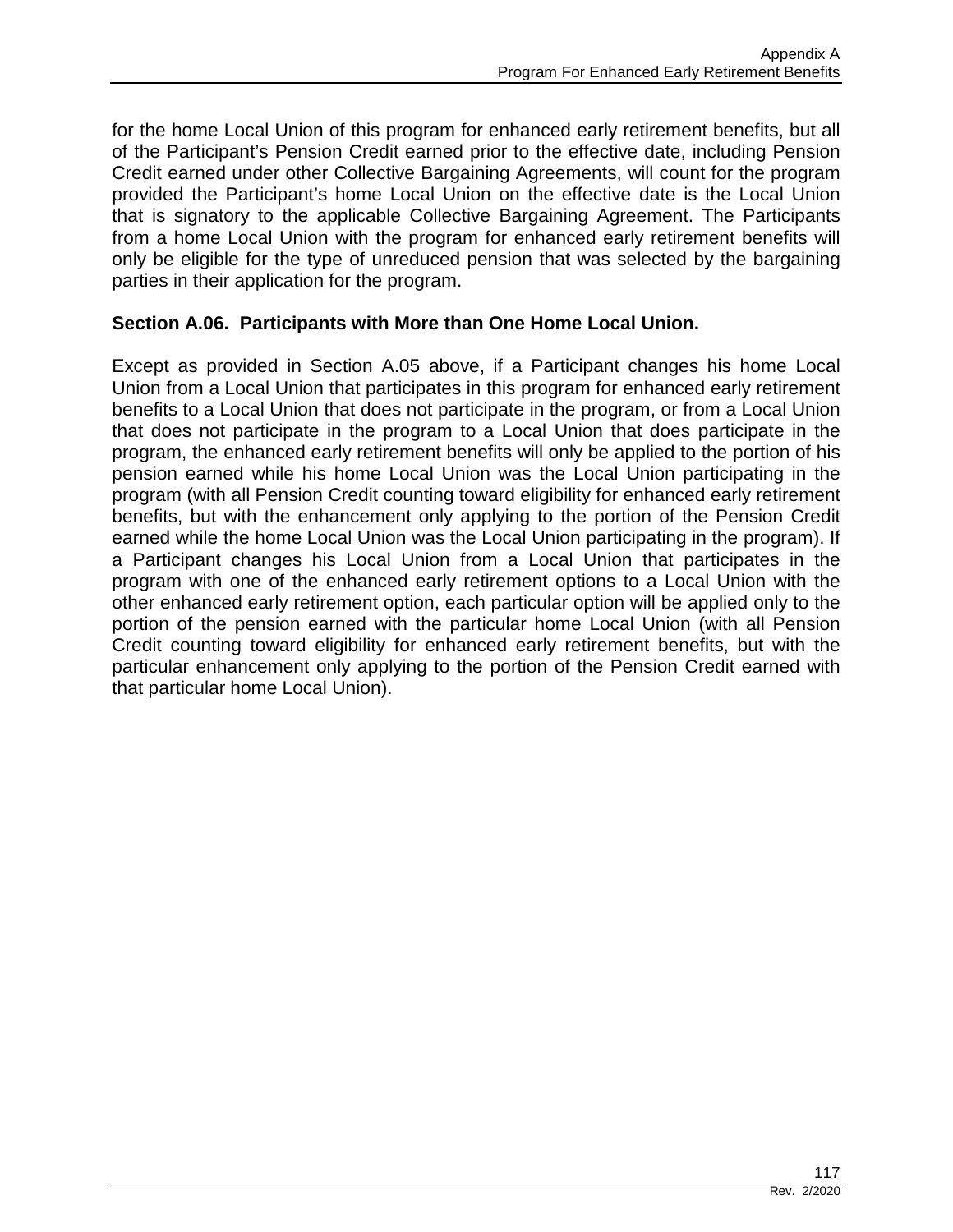# **APPENDIX B**

## **Listing of Local Unions, Special Agreements and Union Affiliated Organizations Participating in the National Pension Fund on a Non-Standard Basis**

Participants from some local unions accrue and receive benefits from the Plan at lower levels than the standard level of benefits set forth in the Plan or have a non-standard limit on Past Service Credit. The following lists local union areas with non-standard benefit levels or nonstandard Past Service Credit limits. In each case, the Effective Date for non-standard participation is also listed.

| <b>Local Union</b>                     | <b>Effective</b><br><b>Date</b> | Percentage<br><b>Benefit Level</b> | <b>Past Service</b><br><b>Credit Limit</b> | <b>Description</b>                                                                                       |
|----------------------------------------|---------------------------------|------------------------------------|--------------------------------------------|----------------------------------------------------------------------------------------------------------|
| 1                                      | 07/01/89                        |                                    |                                            | Currently a \$.65/hr.<br>permanent set-aside.                                                            |
| $\overline{7}$                         | 07/01/04                        |                                    | 1 year                                     | <b>Building Trades Work. Does</b><br>not include former Local 105<br>members who already<br>participate. |
| 8                                      | 06/01/90                        | 94%                                |                                            | <b>Building Trades Work.</b>                                                                             |
| 12                                     | 09/01/08                        |                                    | No Past Service<br>Credit                  | Currently a \$.20/hr. temporary<br>set- aside until unfunded<br>liability is paid in full.               |
| 14                                     | 05/01/01                        |                                    | 1 year                                     | <b>Building Trades Work.</b>                                                                             |
| 21<br>(Former Local<br>201)            | 02/01/99                        |                                    | 9 years                                    | Covers only the former Local<br>201 Building Trades<br>agreement.                                        |
| 21<br>(Former Local 543<br>-Bldg. Tr.) | 05/01/99                        |                                    | 9 years                                    | Covers former Local 543<br><b>Building Trades agreement.</b>                                             |
| 21<br>(Former Local 543<br>-Service)   | 01/01/00                        |                                    | 9 years                                    | Covers former Local 543<br>Service agreement.                                                            |
| <b>25 FBO</b>                          | 05/01/88                        |                                    | 7 years                                    | Benefit Fund Office only.                                                                                |
| 25/161                                 | 06/01/84                        |                                    | 8 years                                    | Past Service Credit limitation<br>is only for ex-Local 161<br>members merged into Local<br>25.           |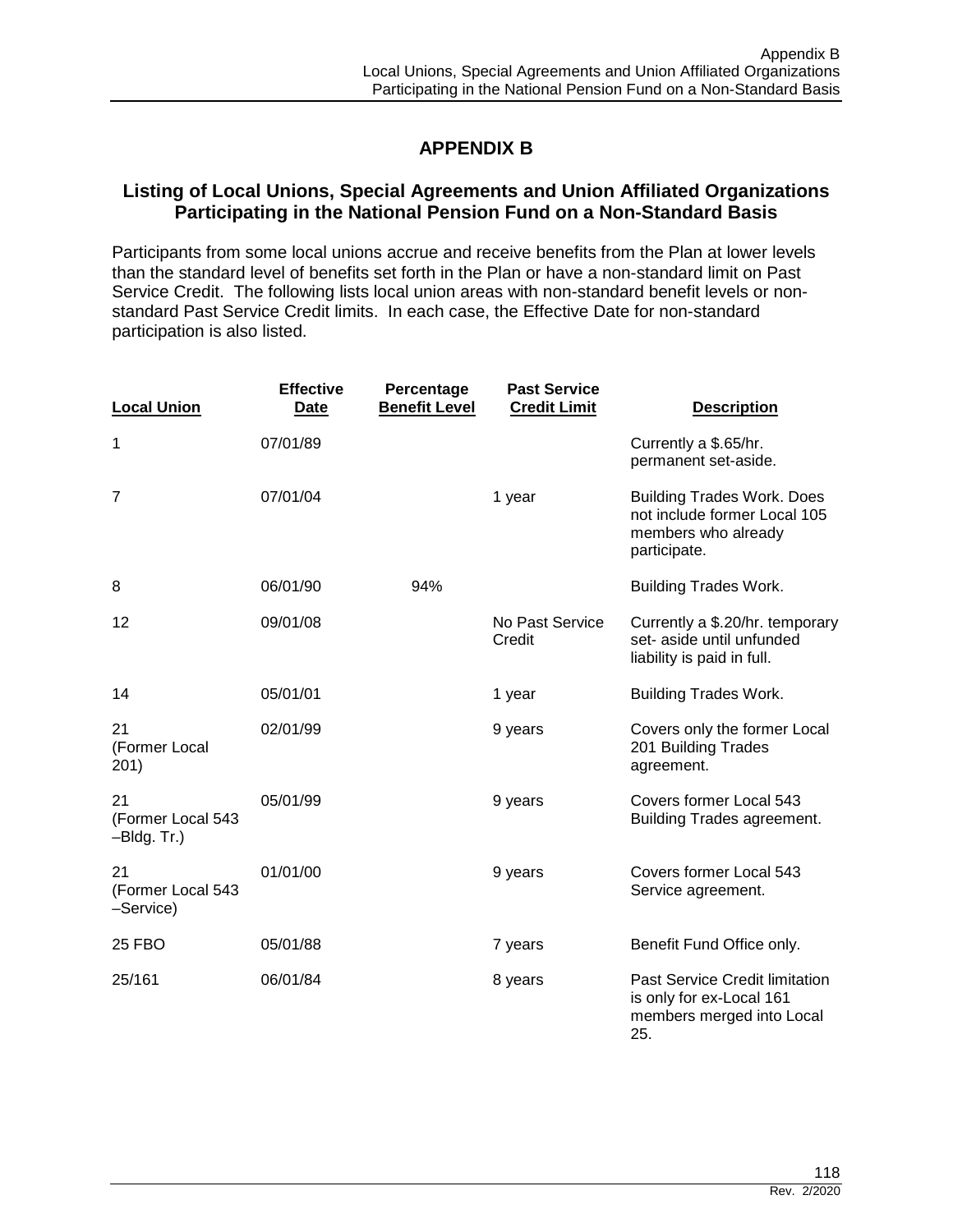| <b>Local Union</b>          | <b>Effective</b><br>Date | Percentage<br><b>Benefit Level</b> | <b>Past Service</b><br><b>Credit Limit</b> | <b>Description</b>                                                                                                                                                                                                                                                                                                                                                                                                             |
|-----------------------------|--------------------------|------------------------------------|--------------------------------------------|--------------------------------------------------------------------------------------------------------------------------------------------------------------------------------------------------------------------------------------------------------------------------------------------------------------------------------------------------------------------------------------------------------------------------------|
| 26<br>(Former Local<br>631) | 07/01/98                 | 78%                                |                                            | Former Local 631 Pacific Ship<br>Repair and Fabrication<br>Agreement. Former Local 631<br>merged into Local 26 effective<br>08/01/02.                                                                                                                                                                                                                                                                                          |
| M041                        | 10/01/95                 | 76%                                |                                            | Montana State Hospital<br>Agreement.                                                                                                                                                                                                                                                                                                                                                                                           |
| 50                          | 07/01/93                 |                                    | 9 years                                    | <b>Building Trades Work.</b>                                                                                                                                                                                                                                                                                                                                                                                                   |
| <b>50 FBO</b>               | 07/01/93                 | 59%                                |                                            | Benefit Fund Office only.                                                                                                                                                                                                                                                                                                                                                                                                      |
| 52                          | 01/01/03                 |                                    | 3 years                                    | <b>Building Trades Work.</b>                                                                                                                                                                                                                                                                                                                                                                                                   |
| 55                          | 05/01/92                 | 81%                                |                                            | Non-standard benefit level<br>was increased from 65%<br>(non-standard level as of<br>05/01/92) to 81% at the June<br>9, 1998 Trustees meeting.<br>This increase covers the<br><b>Building Trades Plumbers</b><br>working under HB55<br>classification doing residential<br>work and Apprentice Building<br>Plumbers (A055) working<br>under Local 55 Building<br>Trades Agreement. Also<br>includes SH55 - shop<br>servicemen. |
| 3R55                        | 05/01/92                 | 81%                                |                                            | Repair, Remodeling and<br>Residential Agreement. From<br>05/01/92 - 12/31/97 non-<br>standard benefit level was<br>67%.                                                                                                                                                                                                                                                                                                        |
| C055                        | 01/01/96                 | 87%                                |                                            | <b>Cuyahoga County Engineers</b><br>Agreement.                                                                                                                                                                                                                                                                                                                                                                                 |
| 68                          | 10/01/92                 |                                    | 9 years                                    | <b>Building Trades Work.</b>                                                                                                                                                                                                                                                                                                                                                                                                   |
| J110                        | 07/01/87                 |                                    | 2 years                                    | Joint Apprenticeship<br>Committee only.                                                                                                                                                                                                                                                                                                                                                                                        |
| E123                        | 05/01/98                 |                                    | 7 years                                    | Covers former Local 111<br>members.                                                                                                                                                                                                                                                                                                                                                                                            |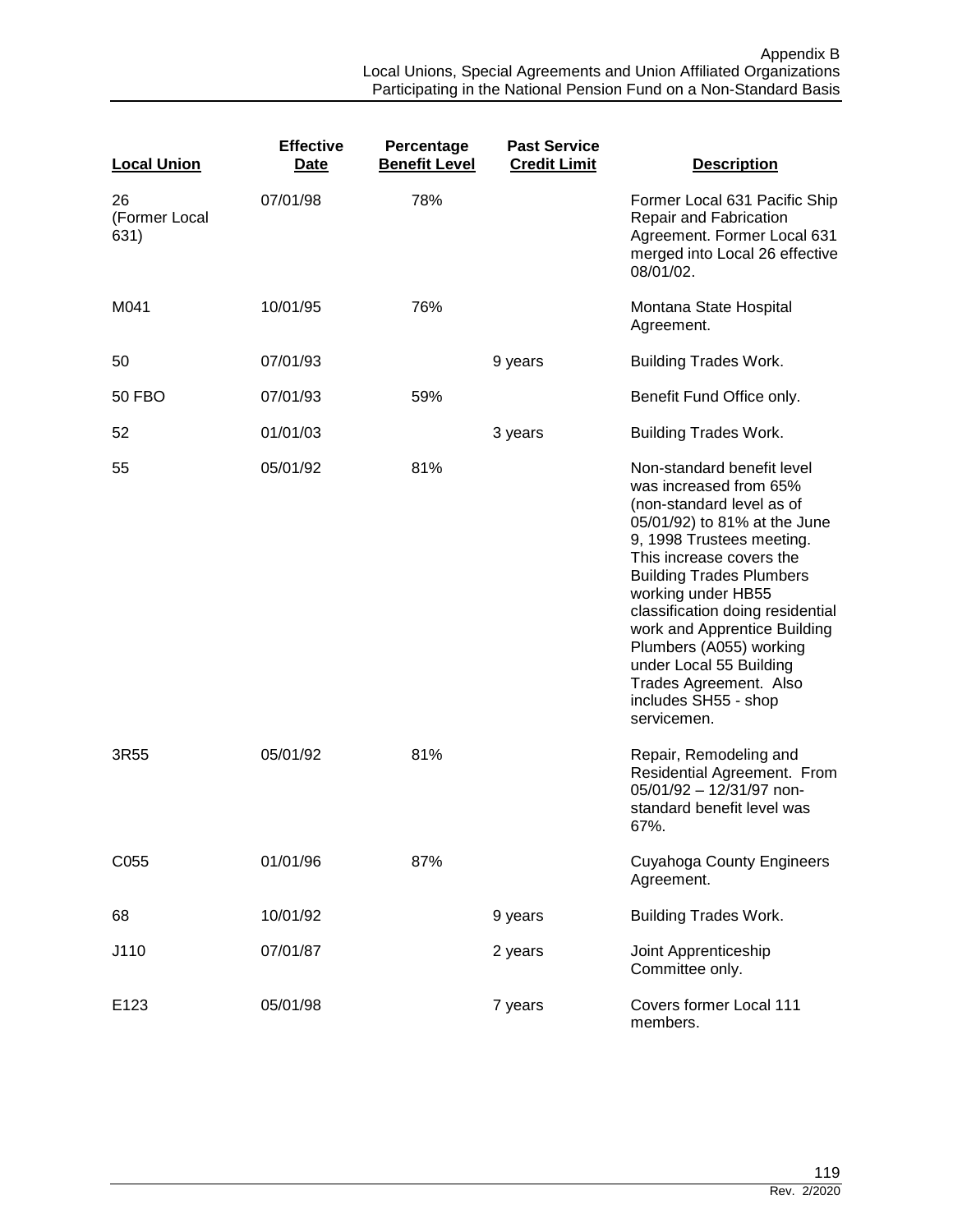| <b>Local Union</b>                           | <b>Effective</b><br>Date | Percentage<br><b>Benefit Level</b> | <b>Past Service</b><br><b>Credit Limit</b> | <b>Description</b>                                                                                                                                          |
|----------------------------------------------|--------------------------|------------------------------------|--------------------------------------------|-------------------------------------------------------------------------------------------------------------------------------------------------------------|
| Former Local 138<br>(Now Local 12 or<br>537) | 09/01/08                 |                                    |                                            | Currently \$5.50/hr. set-aside<br>(as of 01/11) until unfunded<br>liability is paid in full.                                                                |
| C250 (DC #16)                                | 09/01/97                 | 95%                                |                                            | Refrigeration and Air<br><b>Conditioning Agreement.</b>                                                                                                     |
| 286                                          | 06/01/08                 |                                    | No Past Service<br>Credit                  | <b>Building Trades Work.</b><br>A temporary set-aside was in<br>effect from June 2008 through<br>March 2012.                                                |
| 295                                          | 11/01/97                 | 91%                                |                                            | Labor Agreement - Halifax<br><b>Area Master Plumbers</b><br>Association.                                                                                    |
| 333<br>(Former Locals<br>335 and 388)        | 06/01/02                 |                                    | 4 years                                    | Only covers former Local 335<br>and former Local 388<br>members.                                                                                            |
| R350                                         | 05/01/84                 |                                    | 10 years                                   | Refrigeration Agreement only.                                                                                                                               |
| 421 York<br>Employees                        | 05/01/86                 |                                    | No Past Service<br>Credit                  | York employees covered by<br>North and South Carolina<br>Supplement to the National<br><b>Mechanical Equipment</b><br>Service and Maintenance<br>Agreement. |
| 421                                          | 07/01/92                 | 88%                                |                                            | Building Trades work only.                                                                                                                                  |
| (Former Locals 96<br>and 785)                |                          |                                    |                                            | <b>Note: Fabrication Shop</b><br><b>Agreement for Connex</b><br>employees participates on a<br>standard basis as does<br>Carrier and York work.             |
| 460                                          | 12/01/99                 | 77%                                |                                            | Building Trades work.                                                                                                                                       |
| 486                                          | 12/14/04                 |                                    | No Past Service<br>Credit                  | Facility Maintenance.<br>Work - Naval Academy.                                                                                                              |
| 486                                          | 07/01/05                 |                                    | 2 years                                    | <b>Maintenance Service</b><br>Agreement.                                                                                                                    |
| 537                                          | 09/01/08                 |                                    | No Past Service<br>Credit                  | Currently a \$.20/hr. temporary<br>set- aside until unfunded<br>liability is paid in full.                                                                  |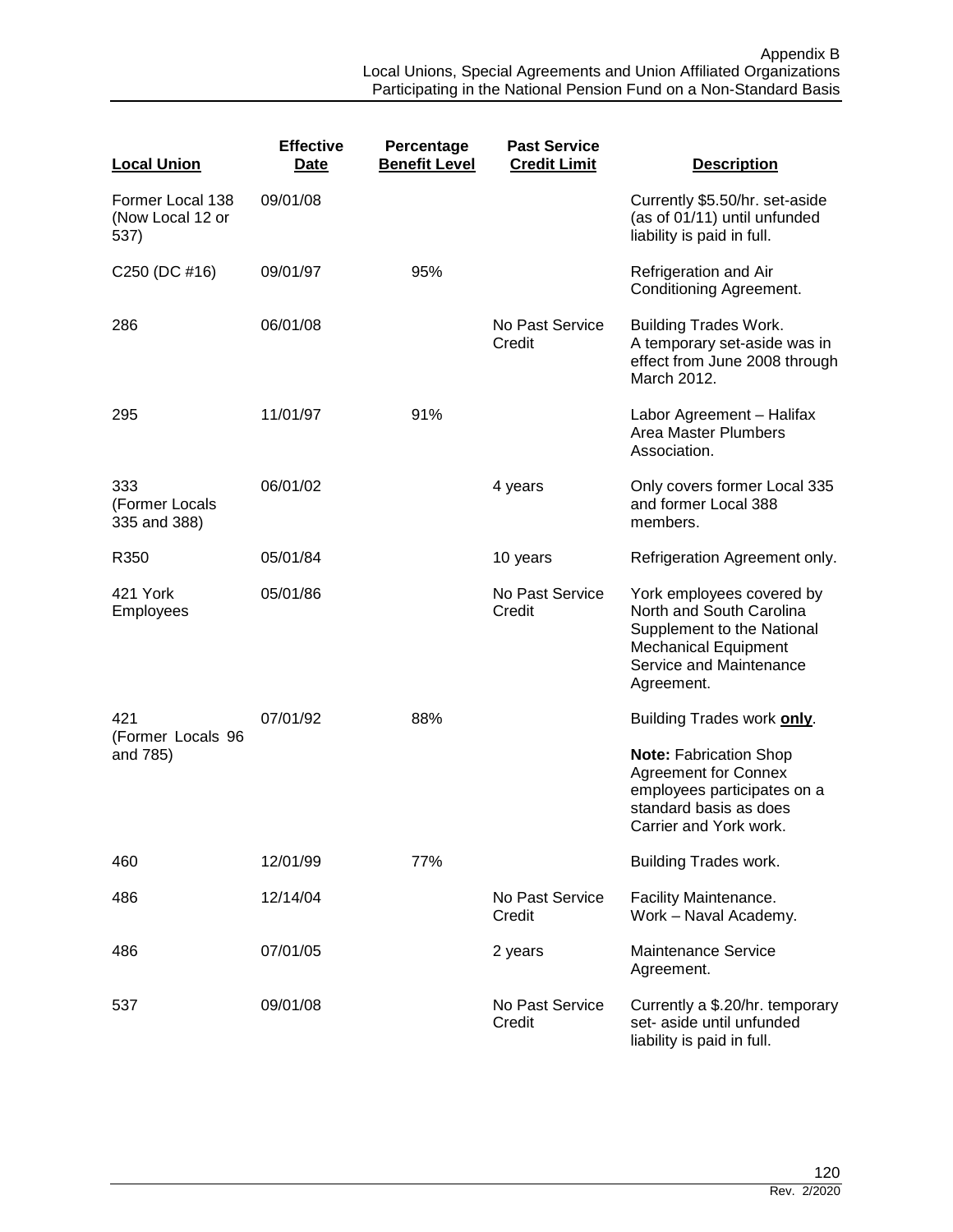| <b>Local Union</b> | <b>Effective</b><br>Date | Percentage<br><b>Benefit Level</b> | <b>Past Service</b><br><b>Credit Limit</b> | <b>Description</b>                             |
|--------------------|--------------------------|------------------------------------|--------------------------------------------|------------------------------------------------|
| G577               | 08/01/88                 |                                    | 2 years                                    | Ohio State Gas Distribution<br>Agreement only. |
| 693                | 05/01/04                 | 83%                                |                                            | <b>Building Trades Work.</b>                   |
| 760                | 09/01/98                 | 39%                                |                                            | Health and Welfare Fund<br>Office.             |
| 766                | 10/01/95                 | 62%                                |                                            | <b>Building Trades Work.</b>                   |
| 773                | 05/01/04                 |                                    | 3 years                                    | <b>Building Trades Work.</b>                   |
| DC #16             | 07/01/97                 | 77%                                |                                            | <b>Building Trades Work.</b>                   |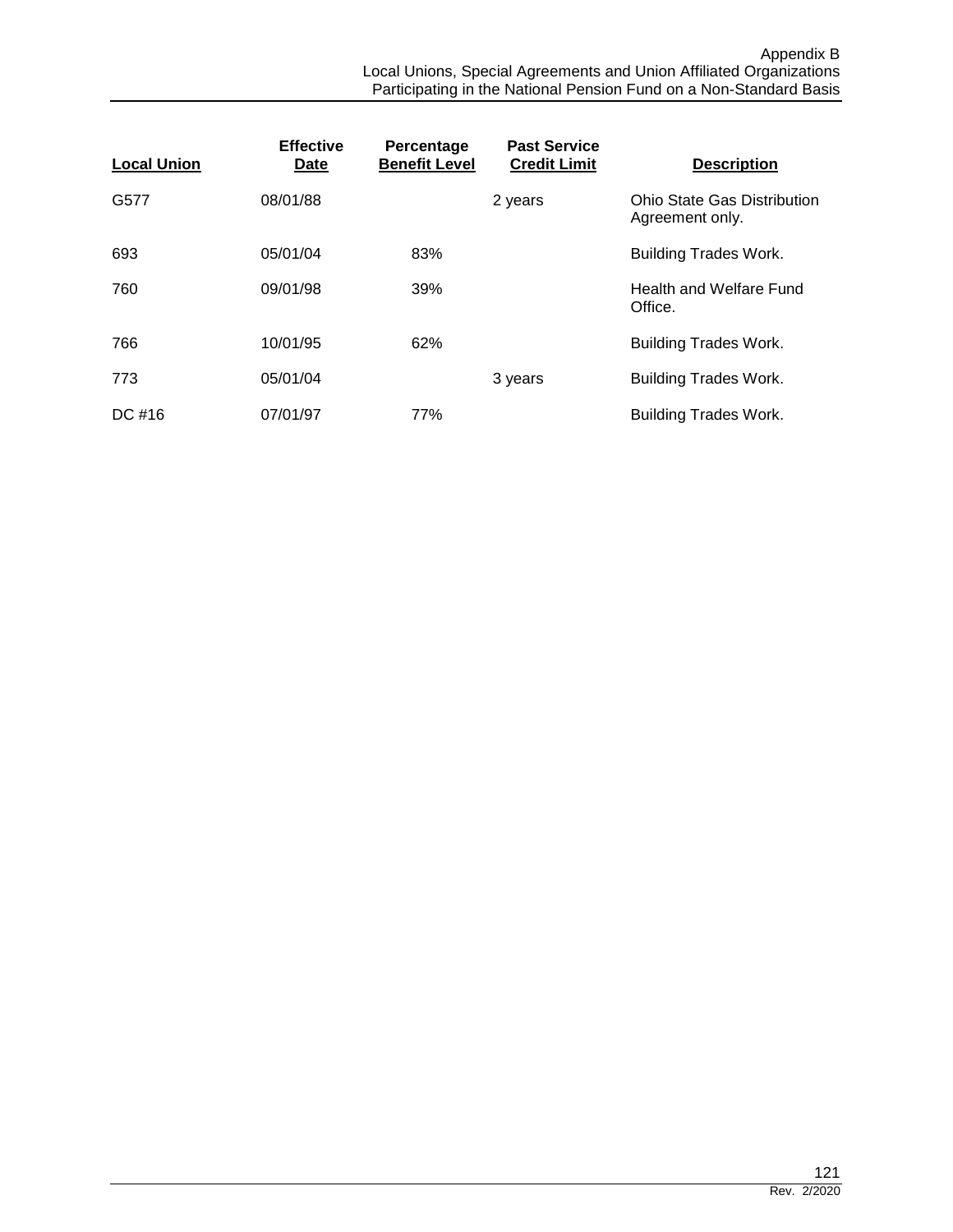## **APPENDIX C**

## **Plumbers and Pipefitters National Pension Plan MERGED LOCAL PLANS**

When another pension plan is merged into this plan, there is a negotiated merger agreement detailing how service and accruals earned under each plan are treated. The terms of those merger agreements are incorporated into this Plan by reference. As of January 1, 2014, the following plans have been merged into this Plan:

| <b>Pension Plan</b> | Location           | <b>Effective Date</b> |
|---------------------|--------------------|-----------------------|
| 1A                  | Brooklyn, NY       | 7/1/1989              |
| 1B                  | Brooklyn, NY       | 5/1/1999              |
| $\overline{2}$      | New York, NY       | 5/1/1999              |
| 5                   | Washington, D.C.   | 10/1/1980             |
| 10                  | Richmond, VA       | 4/1/1970              |
| 18                  | Sioux City, IA     | 3/1/1974              |
| 73                  | Indianapolis, IN   | 5/1/1973              |
| 88                  | Lincoln, NE        | 5/1/1969              |
| 94                  | Canton, OH         | 6/1/1974              |
| 97                  | Springfield, OH    | 9/1/1988              |
| 100                 | Dallas, TX         | 7/1/1998              |
| 105                 | Schenectady, NY    | 7/1/1980              |
| 109                 | Ithaca, NY         | 2/1/1983              |
| 136                 | Evansville, IN     | 8/1/1969              |
| 138                 | Salem, MA          | 1/1/2009              |
| 141                 | Shreveport, LA     | 1/1/1977              |
| 157                 | Terre Haute, IN    | 8/1/1969              |
| 164                 | Fairbault, MN      | 4/1/1978              |
| 165                 | Topeka, KS         | 1/1/1971              |
| 184                 | Paducah, KY        | 9/1/1974              |
| 185                 | Corpus Christi, TX | 7/1/1994              |
| 195                 | Beaumont, TX       | 8/1/1990              |
| 211                 | Houston, TX        | 5/12/1990             |
| 217                 | Portland, ME       | 1/1/1972              |
| 229                 | Panama City, FL    | 1/1/1998              |
| 240                 | Layfayette, IN     | 11/1/1976             |
| 260                 | Altoona, PA        | 6/15/1978             |